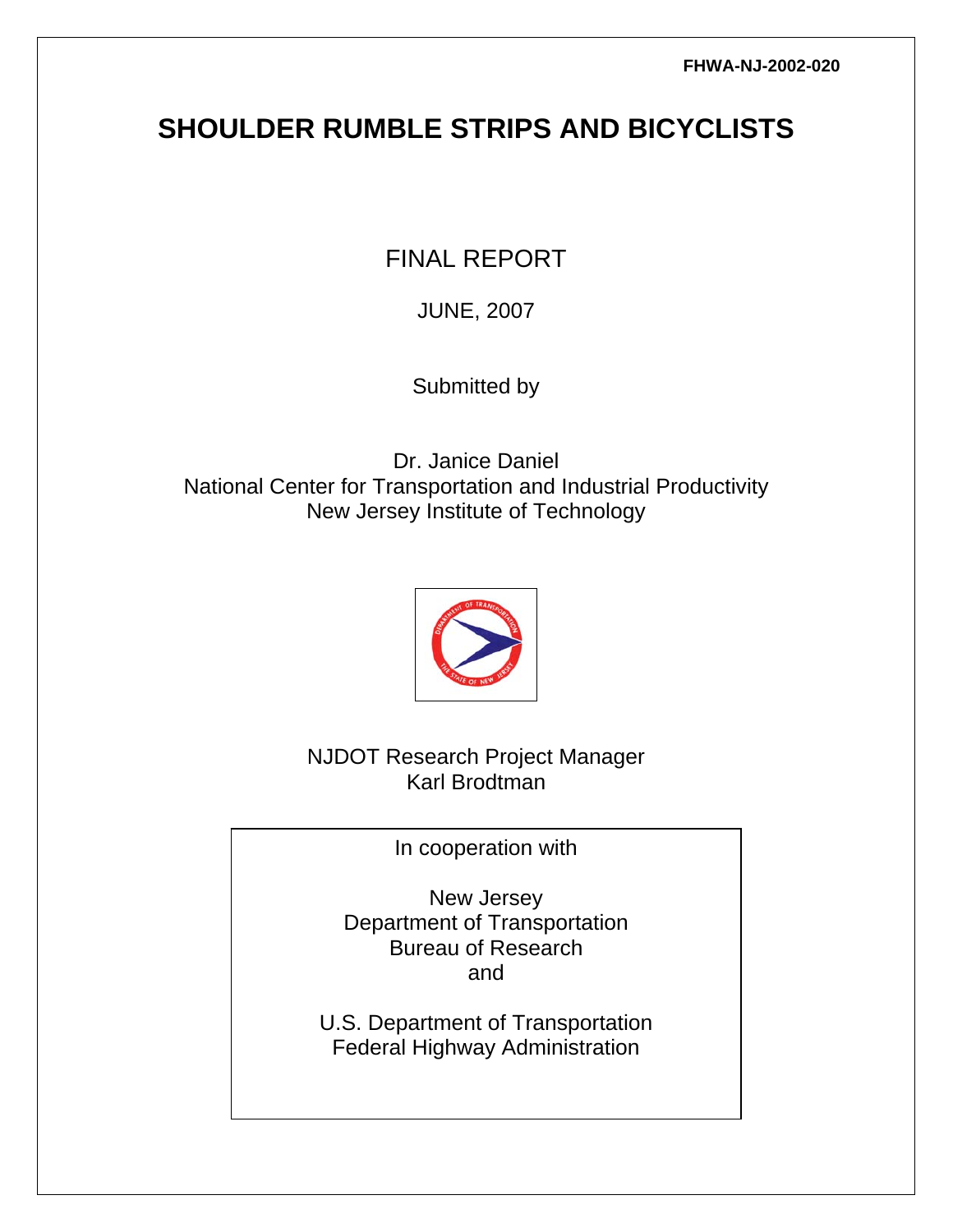## DISCLAIMER STATEMENT

The contents of this report reflects the views of the authors who are responsible for the facts and the accuracy of the data presented herein. The contents do not necessarily reflect the official views or policies of the New Jersey Department of Transportation or the Federal Highway Administration. This report does not constitute a standard, specification, or regulation.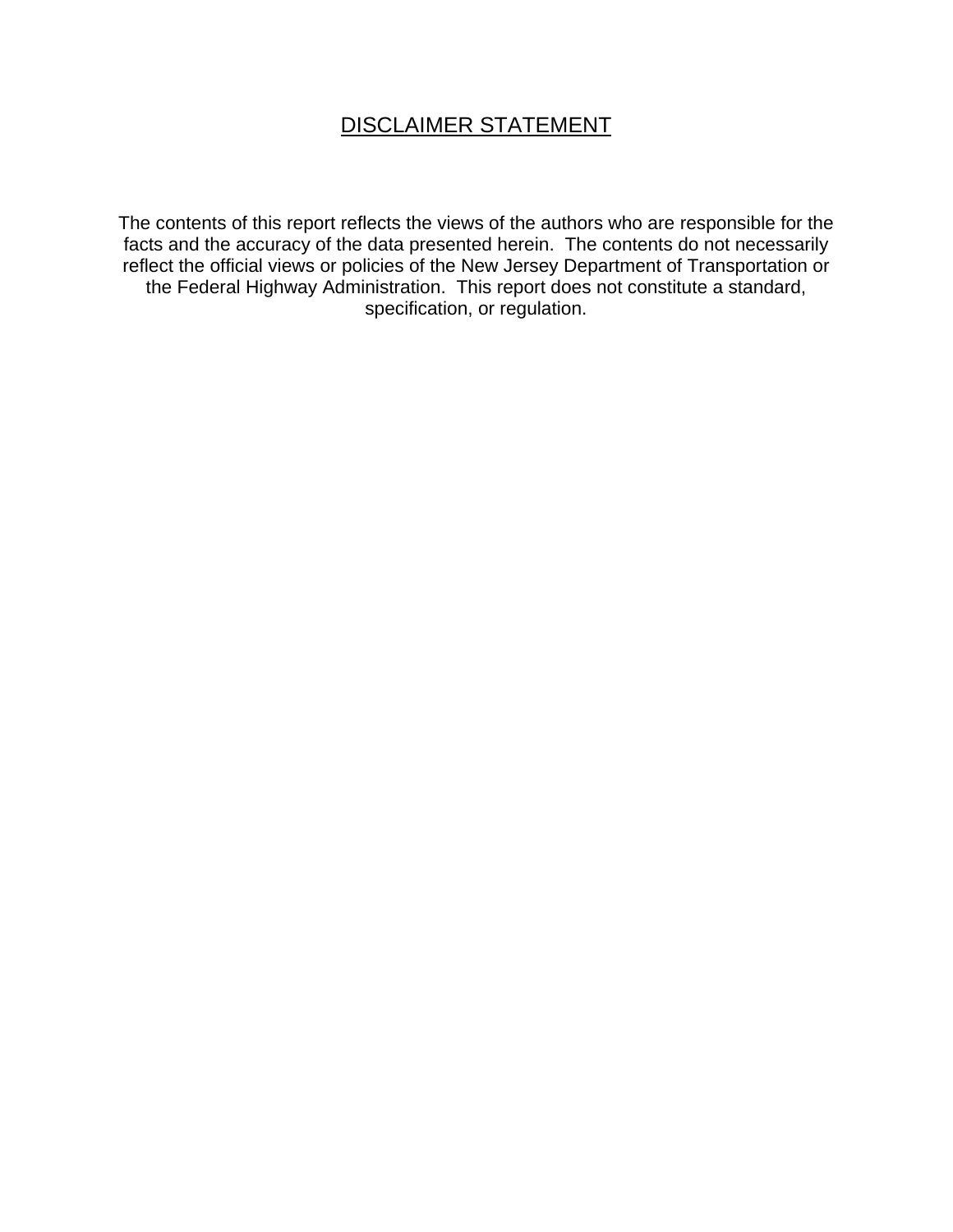| 1.   | <b>Report No.</b>                                                                                                                                                                                                                                                                                                                                                                                                                                                                                                                                                                                                                                                                                                                                                                                                                                                                                                                                                                                                                                                                                                                                   | 2.<br><b>Government Accession No.</b>            |                            | 3. | Recipient's Catalog No.             |                                       |
|------|-----------------------------------------------------------------------------------------------------------------------------------------------------------------------------------------------------------------------------------------------------------------------------------------------------------------------------------------------------------------------------------------------------------------------------------------------------------------------------------------------------------------------------------------------------------------------------------------------------------------------------------------------------------------------------------------------------------------------------------------------------------------------------------------------------------------------------------------------------------------------------------------------------------------------------------------------------------------------------------------------------------------------------------------------------------------------------------------------------------------------------------------------------|--------------------------------------------------|----------------------------|----|-------------------------------------|---------------------------------------|
|      | FHWA-NJ-2002-020                                                                                                                                                                                                                                                                                                                                                                                                                                                                                                                                                                                                                                                                                                                                                                                                                                                                                                                                                                                                                                                                                                                                    |                                                  |                            |    |                                     |                                       |
| 4.   | <b>Title and Subtitle</b>                                                                                                                                                                                                                                                                                                                                                                                                                                                                                                                                                                                                                                                                                                                                                                                                                                                                                                                                                                                                                                                                                                                           |                                                  |                            | 5. | <b>Report Date</b>                  |                                       |
|      | Shoulder Rumble Strips and Bicyclists                                                                                                                                                                                                                                                                                                                                                                                                                                                                                                                                                                                                                                                                                                                                                                                                                                                                                                                                                                                                                                                                                                               |                                                  |                            |    | June, 2007                          |                                       |
|      |                                                                                                                                                                                                                                                                                                                                                                                                                                                                                                                                                                                                                                                                                                                                                                                                                                                                                                                                                                                                                                                                                                                                                     |                                                  |                            | 6. | <b>Performing Organization Code</b> |                                       |
|      |                                                                                                                                                                                                                                                                                                                                                                                                                                                                                                                                                                                                                                                                                                                                                                                                                                                                                                                                                                                                                                                                                                                                                     |                                                  |                            |    | <b>NCTIP</b>                        |                                       |
| 7.   | Author(s)                                                                                                                                                                                                                                                                                                                                                                                                                                                                                                                                                                                                                                                                                                                                                                                                                                                                                                                                                                                                                                                                                                                                           |                                                  |                            | 8. |                                     | Performing Organization Report No.    |
|      | Janice Daniel, Ph.D.                                                                                                                                                                                                                                                                                                                                                                                                                                                                                                                                                                                                                                                                                                                                                                                                                                                                                                                                                                                                                                                                                                                                |                                                  |                            |    |                                     |                                       |
| I 9. | <b>Performing Organization Name and Address</b>                                                                                                                                                                                                                                                                                                                                                                                                                                                                                                                                                                                                                                                                                                                                                                                                                                                                                                                                                                                                                                                                                                     |                                                  |                            |    | 10. Work Unit No.                   |                                       |
|      | National Center for Transportation and Industrial Productivity                                                                                                                                                                                                                                                                                                                                                                                                                                                                                                                                                                                                                                                                                                                                                                                                                                                                                                                                                                                                                                                                                      |                                                  |                            |    |                                     |                                       |
|      | New Jersey Institute of Technology<br><b>University Heights</b>                                                                                                                                                                                                                                                                                                                                                                                                                                                                                                                                                                                                                                                                                                                                                                                                                                                                                                                                                                                                                                                                                     |                                                  |                            |    | 11. Contract or Grant No.           |                                       |
|      | Newark, NJ 07102-1982                                                                                                                                                                                                                                                                                                                                                                                                                                                                                                                                                                                                                                                                                                                                                                                                                                                                                                                                                                                                                                                                                                                               |                                                  |                            |    | $NCTIP - 38$                        |                                       |
|      | 12. Sponsoring Agency Name and Address                                                                                                                                                                                                                                                                                                                                                                                                                                                                                                                                                                                                                                                                                                                                                                                                                                                                                                                                                                                                                                                                                                              |                                                  |                            |    |                                     | 13. Type of Report and Period Covered |
|      | U.S. Department of Transportation<br>N.J. Department of Transportation                                                                                                                                                                                                                                                                                                                                                                                                                                                                                                                                                                                                                                                                                                                                                                                                                                                                                                                                                                                                                                                                              |                                                  |                            |    | <b>Final Report</b>                 |                                       |
|      | 1035 Parkway Avenue<br>P.O. Box 600                                                                                                                                                                                                                                                                                                                                                                                                                                                                                                                                                                                                                                                                                                                                                                                                                                                                                                                                                                                                                                                                                                                 | Federal Highway Administration<br>Washington, DC |                            |    | 14. Sponsoring Agency Code          |                                       |
|      | Trenton, NJ 08625-0600                                                                                                                                                                                                                                                                                                                                                                                                                                                                                                                                                                                                                                                                                                                                                                                                                                                                                                                                                                                                                                                                                                                              |                                                  |                            |    |                                     |                                       |
|      | 15. Supplementary Notes                                                                                                                                                                                                                                                                                                                                                                                                                                                                                                                                                                                                                                                                                                                                                                                                                                                                                                                                                                                                                                                                                                                             |                                                  |                            |    |                                     |                                       |
|      | 16. Abstract<br>This report provides a comprehensive review of existing research on the safety impacts of rumble strips to bicycles.<br>Introduced in the early 1950s, shoulder rumble strips (SRS) have been extensively used as a countermeasure to<br>single-vehicle run-off-the-road (ROR) accidents on freeways caused by driver inattention. Placed in the shoulder of a<br>roadway, SRS provide motorists with both audible and tactile warning that the vehicle has left the roadway. Shoulder<br>rumble strips have primarily been used on limited access roadways. The effectiveness of this treatment, however, has<br>led to the consideration of using shoulder rumble strips for implementation on non-freeway roadways. There are<br>concerns, however, that shoulder rumble strips may pose safety concerns to bicyclists using the shoulder as a bicycle<br>path. Of concern is the potential for loss of control if the bicyclist strikes a rumble strip. Existing research on shoulder<br>rumble strip design and placement may provide some guidelines for New Jersey in its design and placement of<br>shoulder rumble strips. |                                                  |                            |    |                                     |                                       |
| 17.  | <b>Key Words</b>                                                                                                                                                                                                                                                                                                                                                                                                                                                                                                                                                                                                                                                                                                                                                                                                                                                                                                                                                                                                                                                                                                                                    |                                                  | 18. Distribution Statement |    |                                     |                                       |
|      | Shoulder, Bicycle, Safety                                                                                                                                                                                                                                                                                                                                                                                                                                                                                                                                                                                                                                                                                                                                                                                                                                                                                                                                                                                                                                                                                                                           |                                                  |                            |    |                                     |                                       |
| 19.  | Security Classification (of this report)                                                                                                                                                                                                                                                                                                                                                                                                                                                                                                                                                                                                                                                                                                                                                                                                                                                                                                                                                                                                                                                                                                            | 20. Security Classification (of this page)       |                            |    | 21. No of Pages                     | 22. Price                             |
|      | Unclassified                                                                                                                                                                                                                                                                                                                                                                                                                                                                                                                                                                                                                                                                                                                                                                                                                                                                                                                                                                                                                                                                                                                                        | Unclassified                                     |                            |    | 77                                  |                                       |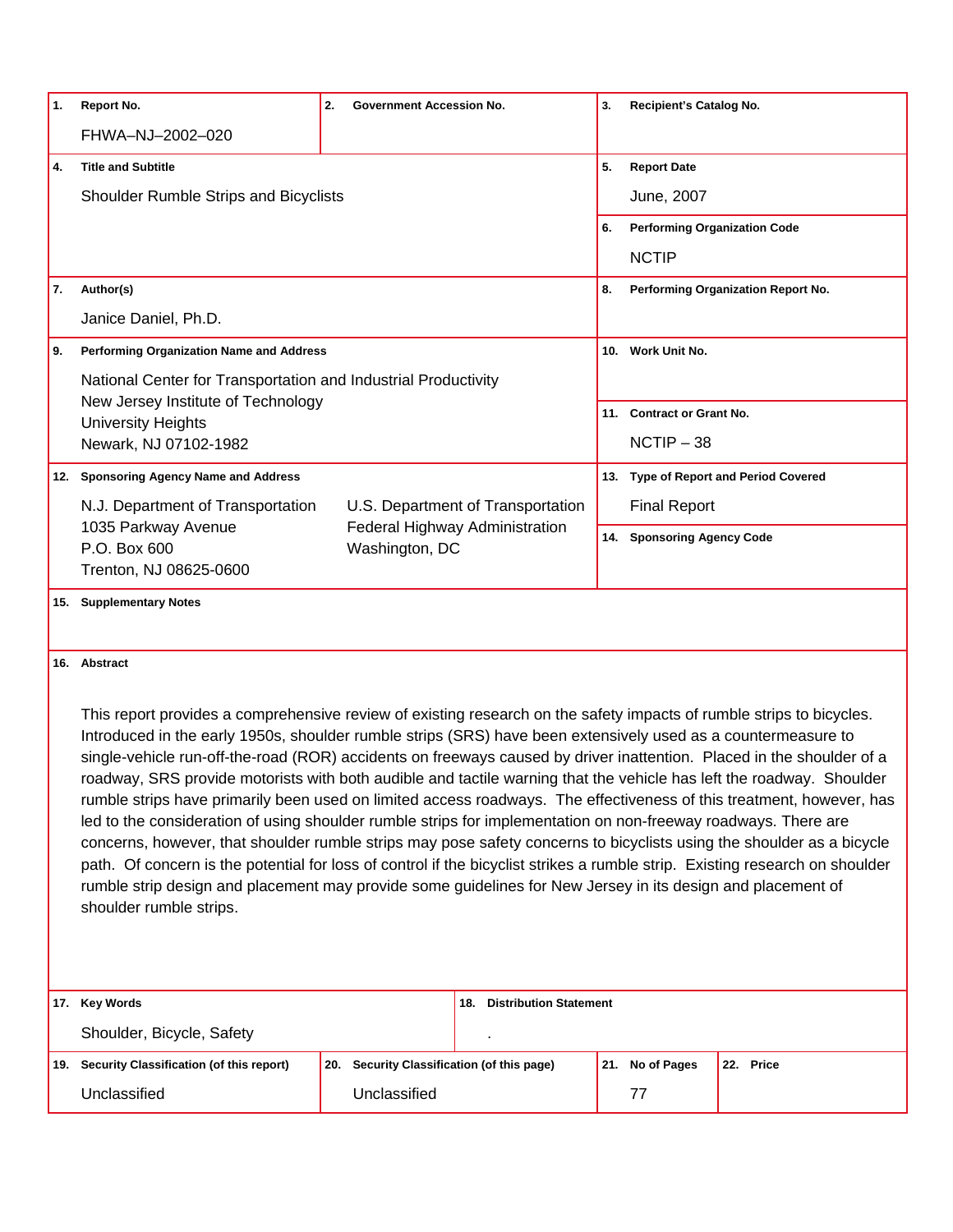## Acknowledgements

The research presented in this report was performed with the assistance of several graduate students including: Renu Chhonkar and Susan Herman.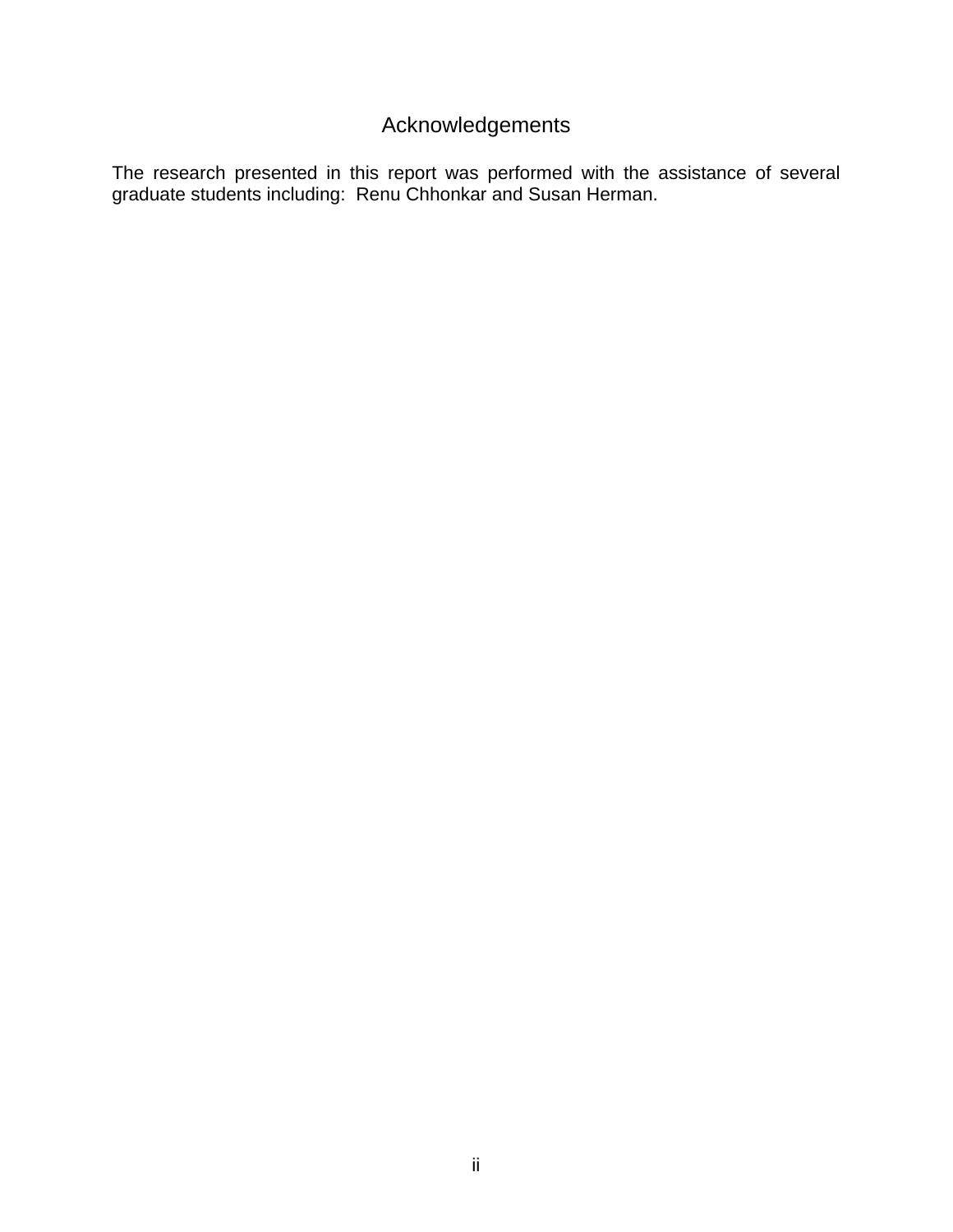| DESIGN AND PLACEMENT OF F SHOULDER RUMBLE STRIPS  4 |  |
|-----------------------------------------------------|--|
|                                                     |  |
| Introduction.                                       |  |
|                                                     |  |

# **Table of Contents**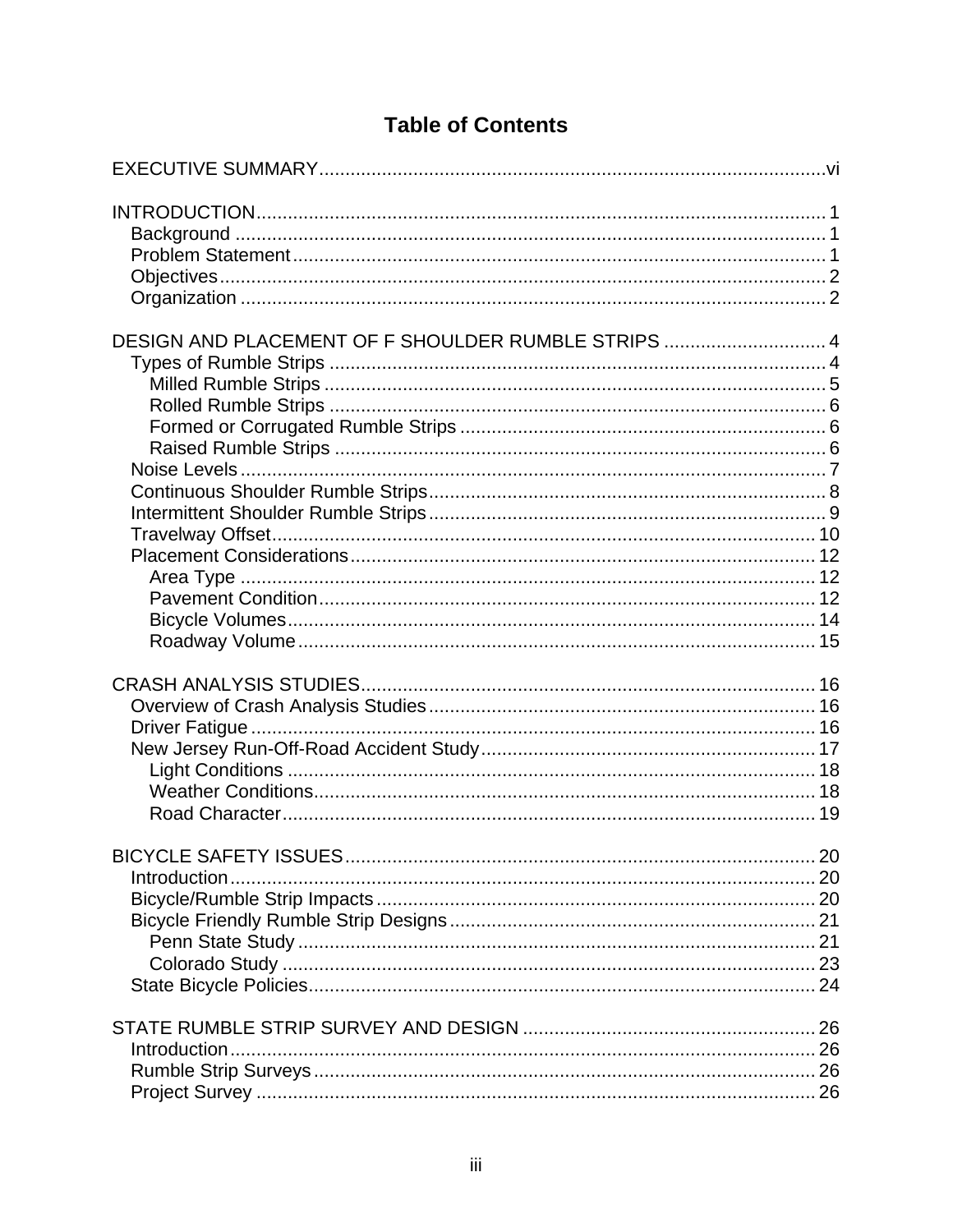| 66 |
|----|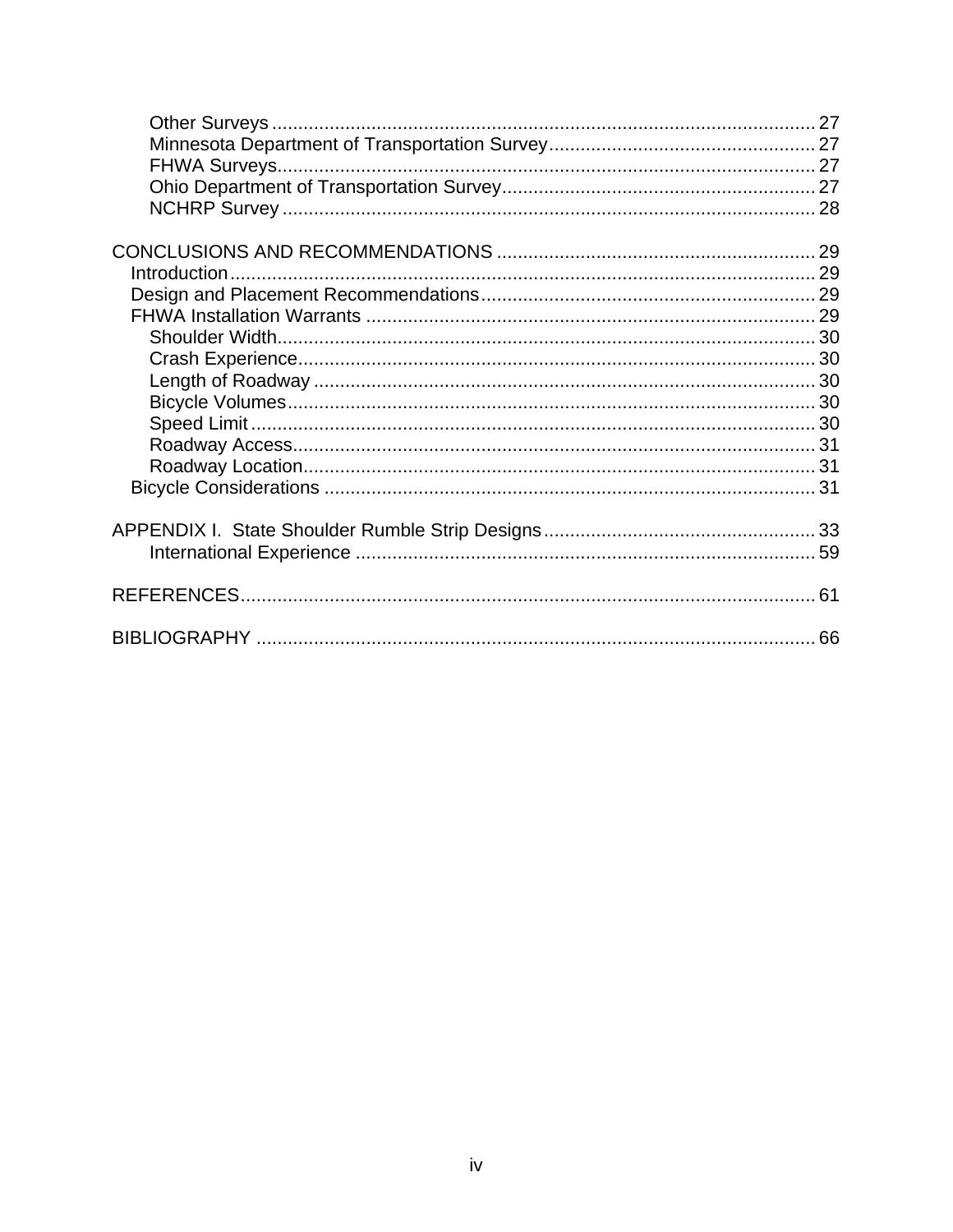## **List of Tables**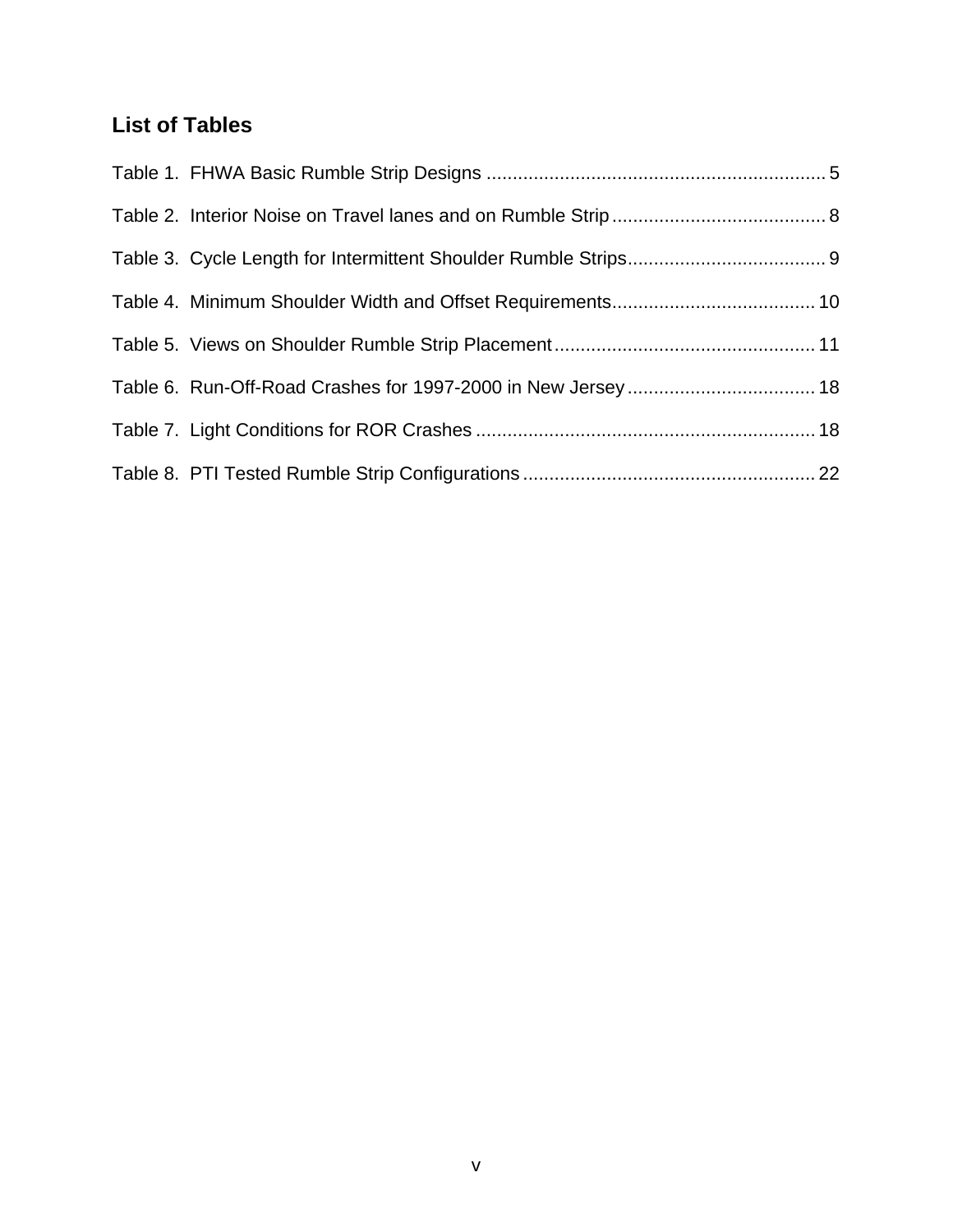# **EXECUTIVE SUMMARY**

<span id="page-7-0"></span>The objectives of the work performed under Task Order NCTIP-38, Project 2000-01, Shoulder Rumble Strips and Bicycles were to: develop a comprehensive report covering the design, installation and costs of shoulder rumble strips, identifying the impacts of these rumble strips on bicyclists; develop recommended policies and guidelines for implementing shoulder rumble strips so that they are compatible with bicyclists and beneficial to motorists as well; and to identify the most bicycle-friendly rumble configurations.

Shoulder rumble strips (SRS) have been implemented by many highway agencies and State Departments of Transportation (DOTs) across the United States. Introduced in the early 1950s, shoulder rumble strips have been extensively used as a countermeasure to single-vehicle run-off-the-road (ROR) accidents on freeways caused by driver inattention. Placed in the shoulder of a roadway, SRS provide motorists with both audible and tactile warning that the vehicle has left the roadway.

Shoulder rumble strips have primarily been used on limited access roadways. The effectiveness of this treatment, however, has led to the consideration of using shoulder rumble strips for implementation on non-freeway roadways. There are concerns, however, that shoulder rumble strips may pose safety concerns to bicyclists using the shoulder as a bicycle path. Of concern is the potential for loss of control if the bicyclist strikes a rumble strip. Although rumble strips are installed in only about half of the paved shoulder width, the area between the rumble strip and the outside edge of the shoulder is often littered with debris making it unusable for bicyclists. As a result, there is concern that rumble strips encourage bicyclists to ride in the traveled way of a roadway. Some have claimed that shoulder rumble strips may pose maneuverability problems for bicyclists who claim discomfort and loss of control of the bicycle as a result of riding over the rumble strips. As a result, several research projects have been initiated to develop policies and configurations of rumble strips that can meet the requirements of the motorists without affecting bicyclists' safety.

The research approach included two primary tasks: a literature review and a survey of SRS policies and practices of State Departments of Transportation. The literature review investigated several areas including: the design and placement of shoulder rumble strips and State design guidelines. The Design and Placement of Shoulder Rumble Strip review provided background on design and placement of shoulder rumble strips. The various types of shoulder rumble strips are identified including the noise and vibration levels of these rumble strip designs. A crash analysis of run-off-road accidents in New Jersey is also provided along with a discussion of bicycle safety issues.

A review of surveys performed to obtain State policies on the design and placement of shoulder rumble strips was also performed. A survey of State Departments of Transportation was conducted in this research to determine current design practices and bicycle policies related to the placement of shoulder rumble strips. The survey was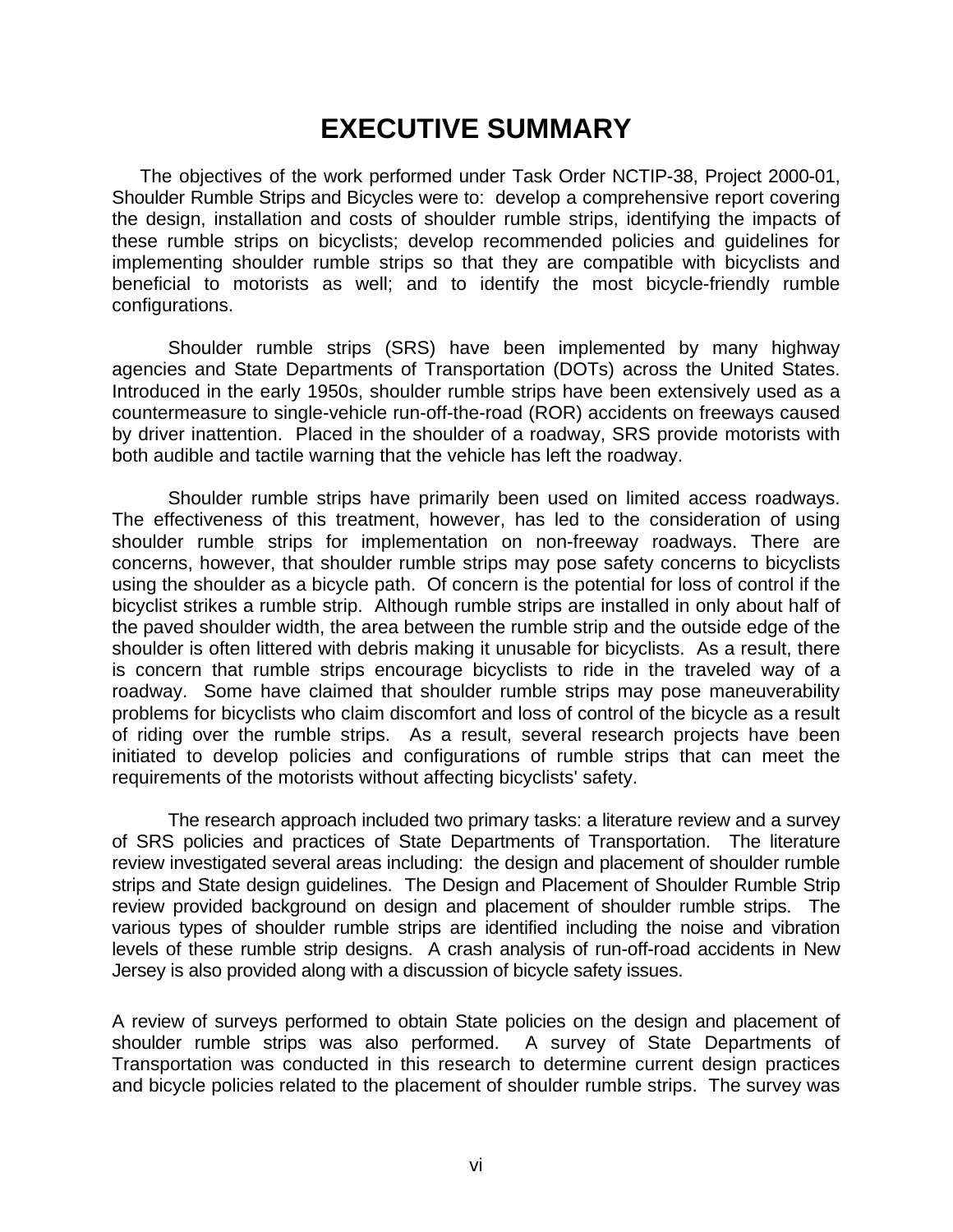administered through email, with follow-up telephone calls made to agencies not responding to the email messages. Responses were received from 40 States.

There are four primary types of rumble strips: milled, rolled, formed or corrugated, and raised. Milled rumble strips are currently the most commonly used type of rumble strip among various highway agencies. FHWA, in their review of state practices, found that in order to provide more clear area in the shoulder for use by bicycles, some states have installed milled-in shoulder rumble strips 300 mm (12 in) in the direction perpendicular to the travel lane instead of the usual 400 mm (16 in). This was considered the minimum width as any smaller width may allow the tires of vehicles, especially for large trucks, to bridge the indentation and reduce the vibration level of the rumble strip.

In most cases, shoulder rumble strips are continuous for the length of the roadway and section where it is implemented. Shoulder rumble strips have also been placed intermittently in the shoulder using a gap pattern. Arizona is one State that recommends that shoulder rumble strips on all non-controlled access highways include periodic gaps of 3.6m (12 in) in length. The gaps are placed at periodic intervals of spacing of 12.19m (40 in) or 18.29m (60 in). These gaps were provided as a solution to reduce the discomfort of bicyclists associated with crossing continuous shoulder rumble strips.

Several policies have been identified on the use of shoulder rumble strips to minimize the impact to bicyclists. In general, the guidelines do not recommend the use of rumble strips on routes where bicyclists are permitted, while other guidelines have suggested remedial measures to reduce the adverse effect of rumble strips on the bicyclists. These remedial measures include:

- Installing shoulder rumble strips as close to the pavement edge as the specifications can allow;
- Designing narrower rumble strips in order to provide the bicyclists adequate space to ride; and
- Installing rumble strips only on shoulders wide enough to provide sufficient space for the bicyclists to ride.

Based on this study the follow strategies have been identified as holding potential for accommodating bicycles and rumble strips:

- 1. Minimum shoulder width to accommodate rumble strips. Do not use rumble strips if the shoulder width is less than 8 feet.
- 2. Widen the shoulder to provide at least a 4 foot continuous riding surface (Florida).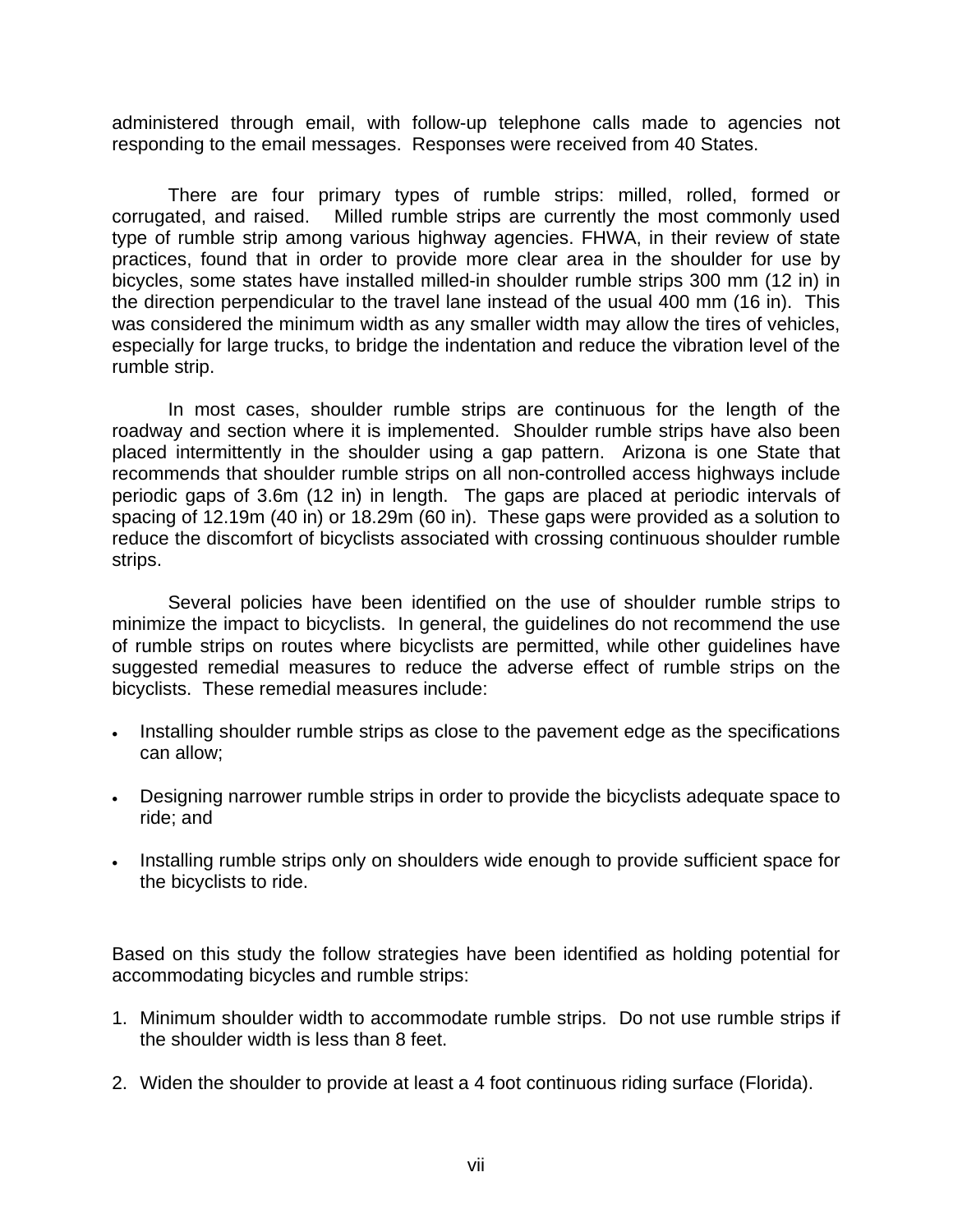- 3. Provide an offset of 1.2 m (4 feet) from edge of shoulder for bicycles and motorcycles (Hawaii).
- 4. Moving the rumble strip as close to the travel lane as possible (Minnesota)
- 5. Use of continuous rumble strips only on limited access facilities.
- 6. Use periodic gaps in the rumble strip on non-controlled access highways. Gaps of 12 in every 40 to 60 inches of rumble strips used in Arizona. Use of skip pattern on multilane rural highways with a speed limit greater than 50 mph (Georgia).
- 7. Not allowing bicycles on roadways where shoulder rumble strips are installed. (Connecticut)
- 8. Not allowing rumble strips on roadways used by bicyclists. (Maine)
- 9. Reducing the width of the rumble strip from 2 feet to 1 feet (Kentucky).
- 10. Requiring approval of the Pedestrian/Bicycle Coordinator if rumble strip is to be installed on a shoulder width less than 8 feet.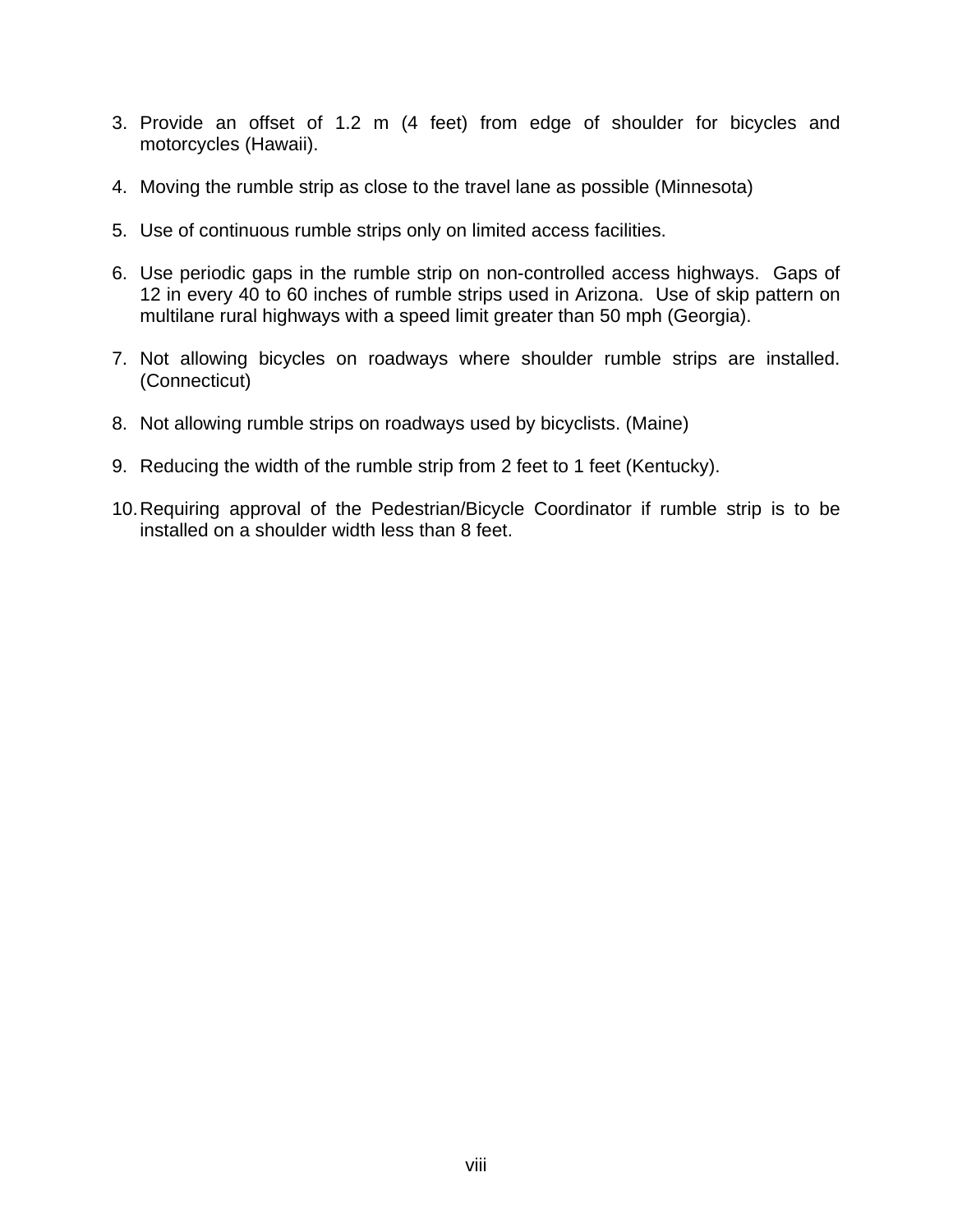## <span id="page-10-1"></span>**INTRODUCTION**

#### <span id="page-10-0"></span>**BACKGROUND**

Shoulder rumble strips (SRS) have been implemented by many highway agencies and State Departments of Transportation (DOTs) across the United States. Introduced in the early 1950s, shoulder rumble strips have been extensively used as a countermeasure to single-vehicle run-off-the-road (ROR) accidents on freeways caused by driver inattention. A survey performed in cooperation with the Federal Highway Administration reported showed that in 1993 41 States used shoulder rumble strips<sup>([1\)](#page-70-1)</sup>. Five years later, in March 1998, the Federal Highway Administration's (FHWA) Office of Highway Safety conducted a second survey to identify State policies and guidelines for textured shoulders<sup>([2\)](#page-70-2)</sup>. Although not all States responded to the survey, almost States responding stated they either had state guidelines in place or were in the process of developing guidelines for the design and placement of shoulder rumble strips.

<span id="page-10-2"></span>Placed in the shoulder of a roadway, SRS provide motorists with both audible and tactile warning that the vehicle has left the roadway. Shoulder rumble strips have primarily been used on limited access roadways. The effectiveness of this treatment, however, has led to the consideration of using shoulder rumble strips for implementation on non-freeway roadways. There are concerns, however, that shoulder rumble strips may pose safety concerns to bicyclists using the shoulder as a bicycle path. Of concern is the potential for loss of control if the bicyclist strikes a rumble strip. Although rumble strips are installed in only about half of the paved shoulder width, the area between the rumble strip and the outside edge of the shoulder is often littered with debris making it unusable for bicyclists. As a result, there is concern that rumble strips encourage bicyclists to ride in the traveled way of a roadway. Some have claimed that shoulder rumble strips may pose maneuverability problems for bicyclists who claim discomfort and loss of control of the bicycle as a result of riding over the rumble strips. As a result, several research projects have been initiated to develop policies and configurations of rumble strips that can meet the requirements of the motorists without affecting bicyclists' safety.

#### **PROBLEM STATEMENT**

Little objective and reliable data exists to support the safety impacts of rumble strips on bicyclists. In addition, recommended policies and guidelines have not been developed for the design of SRS to make them compatible with the needs of bicyclists while maintaining the effectiveness of SRS to mitigate against run-off-the-road crashes. Existing research on shoulder rumble strip design and placement have provided results that are sometimes contradictory and in some cases difficult to implement. A comprehensive review of existing research on the safety impacts of rumble strips to bicycles may identify design and placement specifications allowing both SRS and bicycles to use the shoulder of a roadway.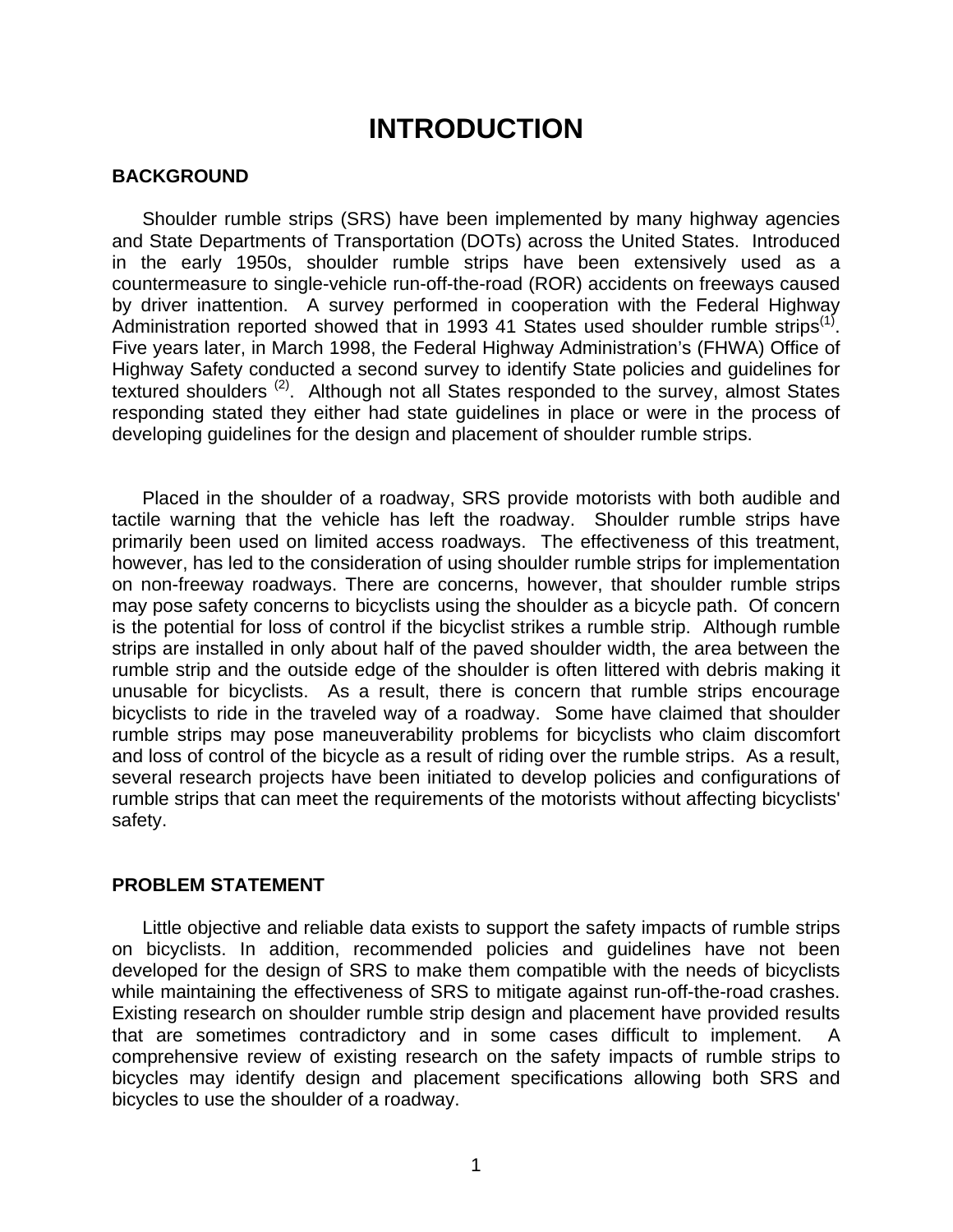## <span id="page-11-0"></span>**OBJECTIVES**

The objectives of the work performed under Task Order NCTIP-38, Project 2000-01, Shoulder Rumble Strips and Bicycles were to:

- To develop a comprehensive report covering the design, installation and costs of shoulder rumble strips, identifying the impacts of these rumble strips on bicyclists;
- To develop recommended policies and guidelines for implementing shoulder rumble strips so that they are compatible with bicyclists and beneficial to motorists as well; and
- To identify the most bicycle-friendly rumble configurations.

The tasks to be performed to achieve these objectives include:

- Task 1. Perform a literature review.
- Task 2. Survey the SRS policies and practices of State Departments of Transportation, including detailed descriptions of rumble strip designs, shoulder widths, the placement of the rumble strips within the shoulder, how rumble strips are installed, installation cost, installation location policies, and the experience and opinion of bike coordinators and local cyclists.
- Task 3. Prepare an NCHRP first and second stage problem statement, a request for a pooled fund study and/or write a Request for Proposal (RFP) using Research's RFP format that is based upon Tasks 1 and 2.

## **ORGANIZATION**

This report is organized into 6 sections: Introduction; Design and Placement of Shoulder Rumble Strips; Crash Analysis Studies; Bicycle Safety Issues; State Rumble Strip Designs; and Conclusions and Recommendations. The Introduction describes the problem statement and the objectives of the research. The Design and Placement of Shoulder Rumble Strip section provides a background on design and placement of shoulder rumble strips. The various types of shoulder rumble strips are described including a discussion on the noise and vibration levels of these rumble strip designs. The Crash Analysis Studies section provides a review of crash analyses performed to evaluate the effectiveness of shoulder rumble strips. A crash analysis of run-off-road accidents in New Jersey is also provided. The Bicycle Safety Issues section looks at bicycle safety issues. The State Rumble Strip Design section provides a review of surveys performed on State policies used in the design and placement of shoulder rumble strips. The section also presents the results of a review of State policies performed in this research. Finally,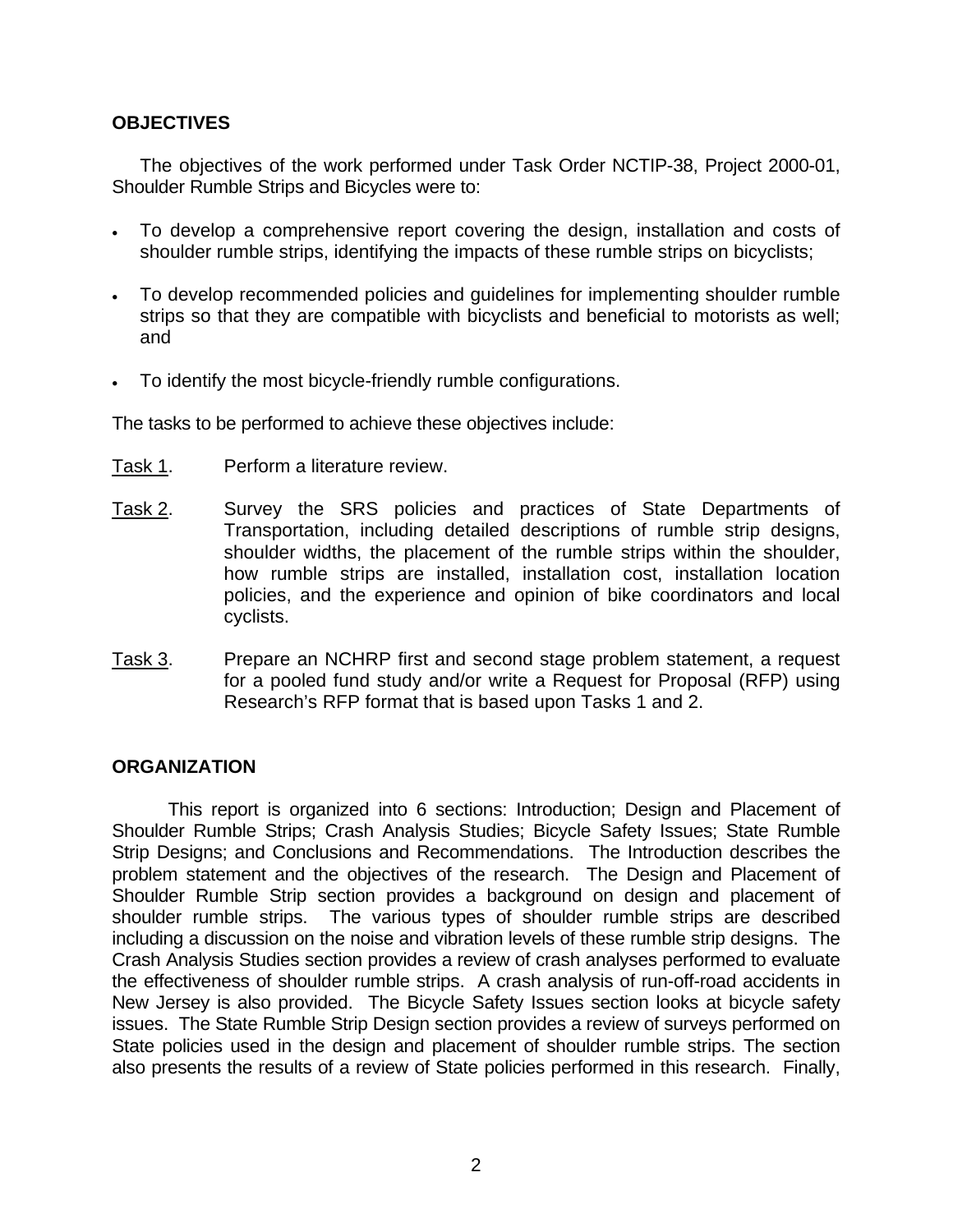the Conclusions and Recommendations describes the most bicycle-friendly rumble strips and provides recommendations on the use of shoulder rumble strips in New Jersey.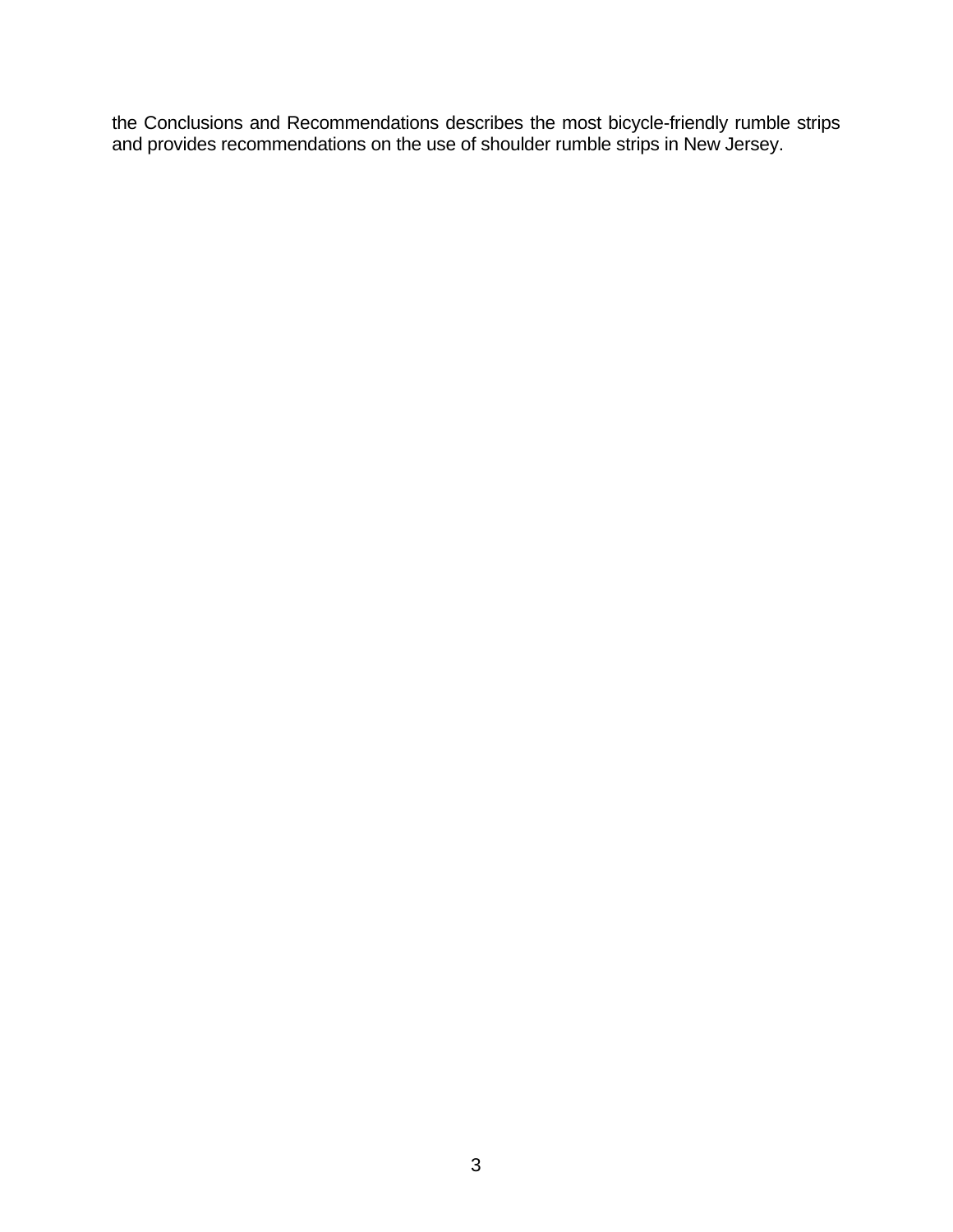## <span id="page-13-1"></span>**DESIGN AND PLACEMENT OF SHOULDER RUMBLE STRIPS**

<span id="page-13-0"></span>Rumble strips can be placed in several locations on the roadway including across the travel lane of the roadway, along the centerline and within the shoulder  $^{(3)}$  $^{(3)}$  $^{(3)}$ . When placed in the traveled way of a roadway, rumble strips warn drivers of an upcoming condition such as an intersection, a horizontal curve, narrow bridge approaches, toll plaza, outside shoulders of lane drops, work zones, gore areas of freeway off-ramps, or paved highway medians. Rumble strips placed in the centerline of a roadway are intended to prevent crossovers resulting in head-on crashes.

The focus of this study is the placement of rumble strips within the shoulder of the roadway. When placed in the shoulder of a roadway, rumble strips alert drivers that they have left the traveled way of the roadway. In this location, shoulder rumble strips can be placed continuously within the shoulder of the roadway or can be spaced along the shoulder length intermittently.

#### **TYPES OF RUMBLE STRIPS**

There are four primary types of rumble strips: milled, rolled, formed or corrugated, and raised. These types of rumble strips differ in their installation methods, size, shape, spacing, and noise and vibration produced. Rounded or v-shaped grooves are typically used on asphalt shoulders and rectangular and corrugated shapes used on concrete shoulders <sup>[\(4\)](#page-70-4)</sup>.

<span id="page-13-2"></span>The four types of shoulder rumble strips differ in their shapes, sizes, method of installation, vibration and the noise levels they produce. The following provides further details on the types of shoulder rumble strips in use including: milled, rolled, formed or corrugated, and raised.

In its review of designs of shoulder rumble strips, FHWA identified four types of rumble strip designs most often used<sup>([5\)](#page-14-1)</sup>. These shoulder rumble strips included: milledin, rolled-in, formed and raised rumble strips. Table 1 shows the design features for each type of rumble strip.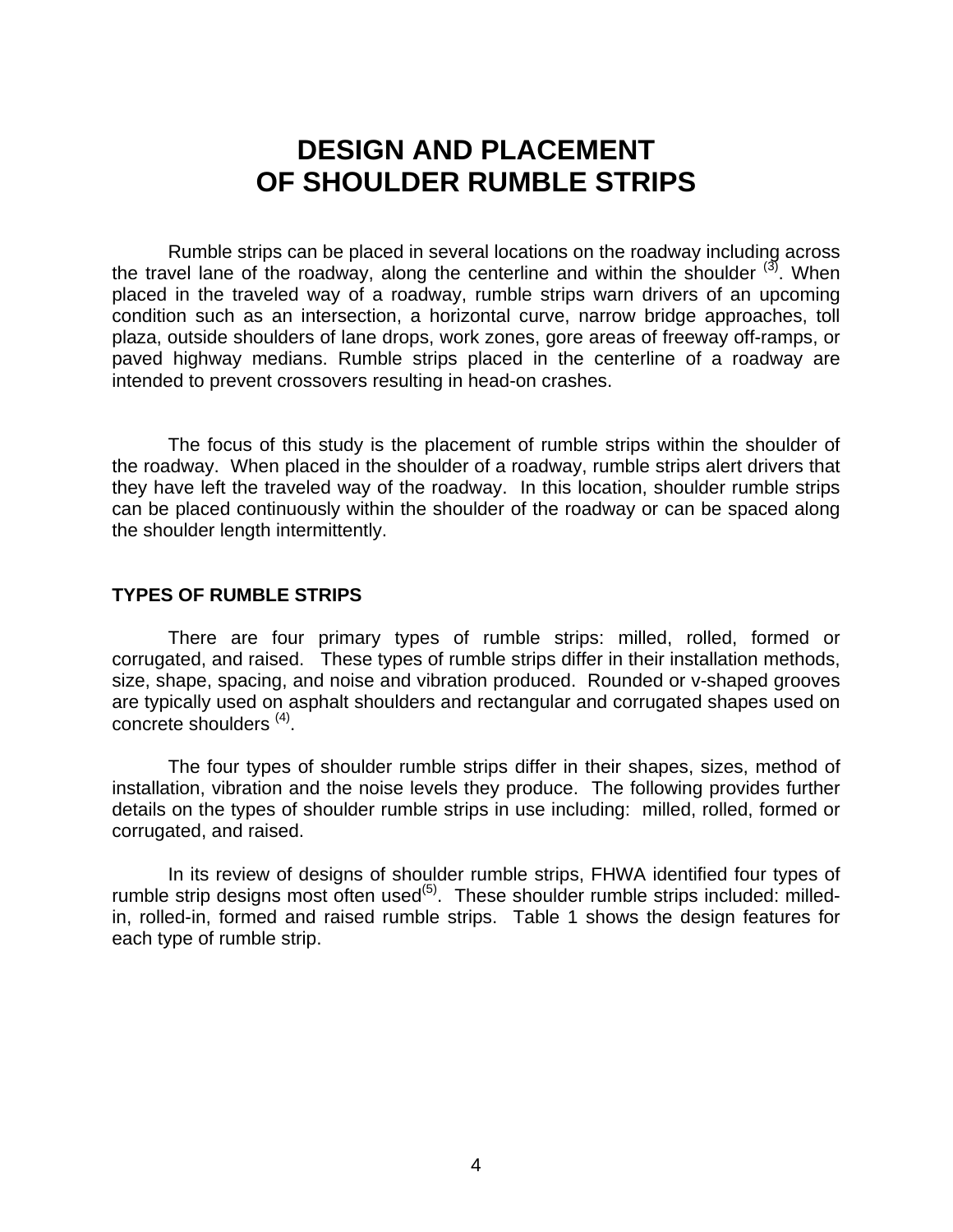<span id="page-14-0"></span>

| <b>Type</b>         | <b>Depth</b>    | <b>Width<sup>a</sup></b> | Length <sup>b</sup>                    | <b>Spacing</b>                 | <b>Offset</b>  |
|---------------------|-----------------|--------------------------|----------------------------------------|--------------------------------|----------------|
| <b>Milled-in</b>    | $13 \text{ mm}$ | 180 mm                   | 400 mm                                 | 300 mm                         | 100-300 mm     |
|                     | $(1/2$ in)      | $(7 \infty)$             | (16 in)                                | $(12$ in)                      | (4 - 12 in)    |
| <b>Rolled-in</b>    | 25 mm           | $50 - 64$ mm             | 450<br>900<br>$\overline{\phantom{0}}$ | 200 mm                         | 150 - 300 mm   |
|                     | (1 in)          | $(2 - 2.5)$ in)          | mm                                     | (8 in)                         | (6 - 12 in)    |
|                     |                 |                          | (18 - 35 in)                           |                                |                |
| <b>Formed</b>       | 25 mm           | $50 - 64$ mm             | 400<br>900<br>$\overline{\phantom{0}}$ | 15 m $(50 \text{ ft})^{\circ}$ | 300 mm         |
|                     | (1 in)          | $(2 - 2.5)$ in)          | mm                                     |                                | (12 in)        |
|                     |                 |                          | (16 - 35 in)                           |                                |                |
| Raised <sup>2</sup> | $12 - 13$       | 50<br>100                | $\blacksquare$                         | 300<br>$-1500$                 | $0 \text{ mm}$ |
|                     | mm <sup>d</sup> | mm                       |                                        | mm                             |                |

**Table 1. FHWA Basic Rumble Strip Designs 2**

<sup>1</sup> Source: Florida DOT Design Guide

http://safety.fhwa.dot.gov/roadway\_dept/docs/dimensions.pdf

 $2$  Source: FHWA $^{(5)}$  $^{(5)}$  $^{(5)}$  a

<sup>a</sup> Parallel to travel lane

<sup>b</sup> Perpendicular to the travel lane

<sup>c</sup> Generally in groups of five to seven depressions

<span id="page-14-2"></span><span id="page-14-1"></span><sup>d</sup> Height

## **Milled Rumble Strips**

Milled rumble strips are currently the most commonly used type of rumble strip among various highway agencies. The strip is made by cutting or grinding the pavement surface using carbide teeth affixed to a rotating drum<sup>([5\)](#page-70-5)</sup>. Milled rumble strips are typically 180 millimeters (7 in) wide in the direction of travel and 400 mm (15.5 in) long perpendicular to the direction of travel<sup>([6\)](#page-70-6)</sup>. FHWA, in their review of state practices, found that in order to provide more clear area in the shoulder for use by bicycles, some states have installed milled-in shoulder rumble strips 300 mm (12 in) in the direction perpendicular to the travel lane instead of the usual 400 mm (16 in)  $(5)$  $(5)$ . This was considered the minimum width as any smaller width may allow the tires of vehicles, especially for large trucks, to bridge the indentation and reduce the vibration level of the rumble strip. Narrower strips were found only to be used on facilities with particularly narrow shoulders and a significant off-road crash history.

The depressions have concave circular shapes with minimum depths in the center at 13 mm (1/2 in) resulting in a tire drop of approximately 13 mm while passing over the milled rumble strip. These types of strips can easily be installed on new or existing asphalt shoulders. This rumble strip design is known to produce a considerable amount of noise and vibration.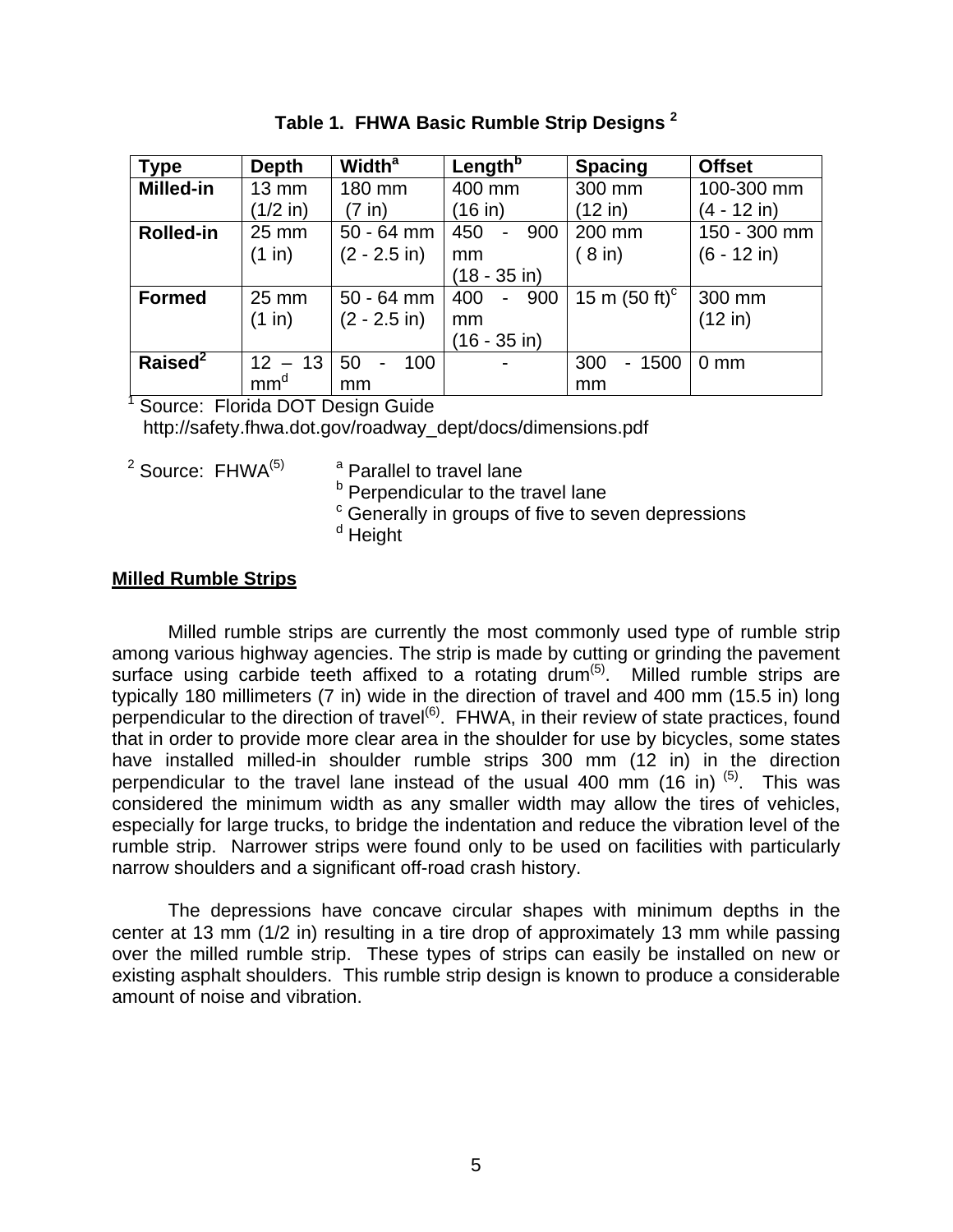#### <span id="page-15-0"></span>**Rolled Rumble Strips**

Rolled rumble strips can be installed on constructed and reconstructed shoulder surfaces where they are of compacted nature. Grooves are formed into the hot asphalt shoulders by rollers. Rolled rumble strips have dimensions of 38 mm (1.5 in) wide and 31.9 mm (1.2 in) deep. The resulting tire drop is approximately 0.76 mm (0.03 in) which is about  $1/26$ <sup>th</sup> the vertical tire drop of the milled rumble strip<sup>([6\)](#page-14-2)</sup>. As a result, rolled rumble strips produce less noise and vibration than milled rumble strips. Milled rumble strips have been shown to be 12.6 times rougher and 3.4 times louder than that of rolled rumble strips. One problem associated with rolled rumble strips is that snow plows removing snow from the shoulder or adjacent roadway can remove some of the asphalt around the rumble strip, reducing the effectiveness of the rolled rumble strip.

## **Formed or Corrugated Rumble Strips**

Formed, or corrugated rumble strips can be installed in Portland Cement Concrete (PCC) shoulders. This type of rumble strip is not used as often due to the more commonly used asphalt shoulders in this region. Grooves and indentations have to be formed into the concrete surface during finishing process. The indentations are approximately 25 mm (1 in) deep, 50 to 64 mm (2 - 2.5 in) wide parallel to the travel lane and 400 to 900 mm (16 - 35 in) long perpendicular to the travel lane  $(5)$ . Although the indentations may be continuous, they are generally grouped in groups of five to seven depressions spaced approximately 15 m (50 ft) apart and offset from the travel lane at about 300 mm (12 in).

## **Raised Rumble Strips**

Raised rumble strips use different materials such as raised pavement markers or asphalt bars, which adhere to existing or new shoulder surfaces. The use of raised rumble strips is limited to warmer climates due to maintenance difficulties resulting from snow removal in cold climates. These strips can be placed continuously or can be spaced along the shoulder length intermittently. Some of the typical shapes used include rounded, rectangular, V-Shaped or tapered when placed on asphalt shoulders. Typically, along asphalt shoulders, rounded or V-shaped grooves are installed, but rectangular or tapered shapes may also be provided. Along PCC shoulders, rectangular and wave like or corrugated shapes are generally used. The height of the raised element may vary from 6 mm (1/4 in) to 13 mm (1/2 in) spacing and width across the shoulders vary widely.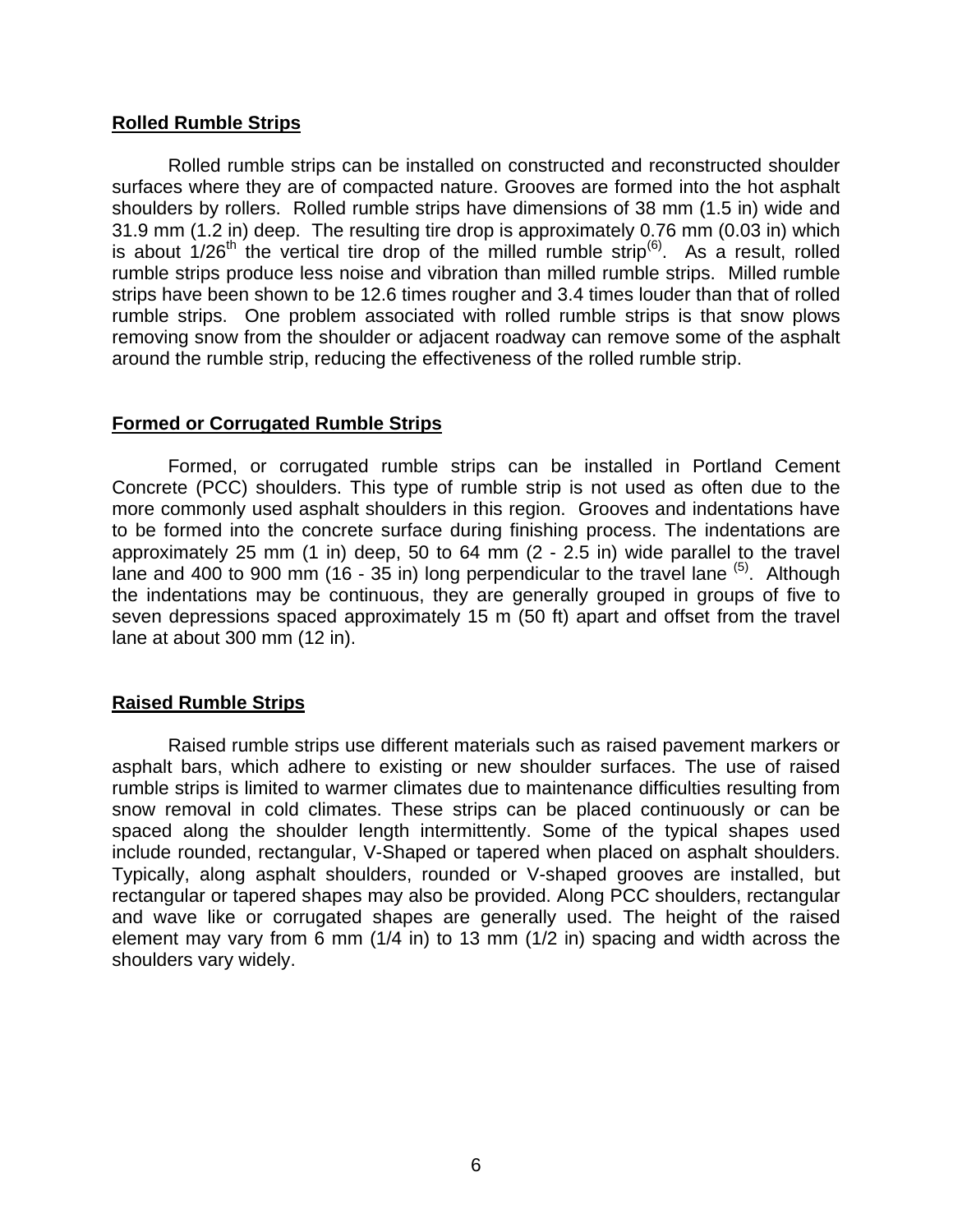### <span id="page-16-0"></span>**NOISE LEVELS**

Shoulder rumble strips not only differ in their design, but they also differ in the noise and vibration levels they provide. The noise and vibration produced by a rumble strip should be loud and strong enough to be heard inside the vehicle and felt by the driver. The literature found on studies of rumble strip noise level is summarized as follows:

- 1. The noise level produced by the rumble strip depends on the rumble strip design, including the spacing, and the type of vehicle used to measure the noise level.
	- a. Higgins and Barbel<sup>[\(7\)](#page-70-7)</sup>: increased the noise level by as much as 7 dB above the noise levels of traffic on normal pavement.
	- b. Pigman and Barclay<sup>[\(8\)](#page-70-8)</sup>: noise inside the vehicle was increased by 5 to 15 dB above ambient noise
	- c. Perrillo<sup>[\(6\)](#page-14-2)</sup>: noise inside of a passenger vehicle is approximately 60 decibels and 90 decibels for the cab of a large truck.
	- d. Chen<sup>([9\)](#page-70-9)</sup>: 2.5 dB for rolled rumble strips; 7.0 dB for corrugated rumble strips; and 10.87 dB for milled rumble strips.
	- e. Garder<sup>[\(11\)](#page-17-1)</sup>: found that normal peak noise level 20 m (66 ft) from the traveled way ranged from 72 dBA for a passenger car to 82 dBA for a heavy truck. The shoulder rumble strip increased the peak noise level by about 11 dB for a passenger car and by about 9 dBA to 91dBA for a full size truck.
	- f. Noise levels inside an operating vehicle have been reported to be approximately 60 decibels for passenger vehicles and 90 decibels for large trucks.
	- g. Noise levels were measured in the interior of a car by a Larson Davis Laboratories Model 710 Dosimeter from the front seat in a 1988 Toyota pickup and a 1994 Saturn SL. The noise levels recorded are shown in Table 2.
- 2. The noise level is also affected by the width of the grooves. Wider widths allow the tires to fall deeper into the grooves, thus producing greatest sound  $(Gupta<sup>(1)</sup>).$  $(Gupta<sup>(1)</sup>).$  $(Gupta<sup>(1)</sup>).$
- <span id="page-16-1"></span>3. Round groove shapes provide the better sound effect than v-shaped groove (Chaudoin and Nelson $(10)$ ).
- 4. The noise levels have been one of the main causes for several states to avoid placing shoulder rumble strips in urban residential areas.
- 5. Noise barriers or moving the rumble strips farther way from the traveled lanes can possibly minimize noise disturbances in urban areas.
- 6. New York does not recommend rumble strips in built-up residential areas. However their use in such areas is warranted based on crash history.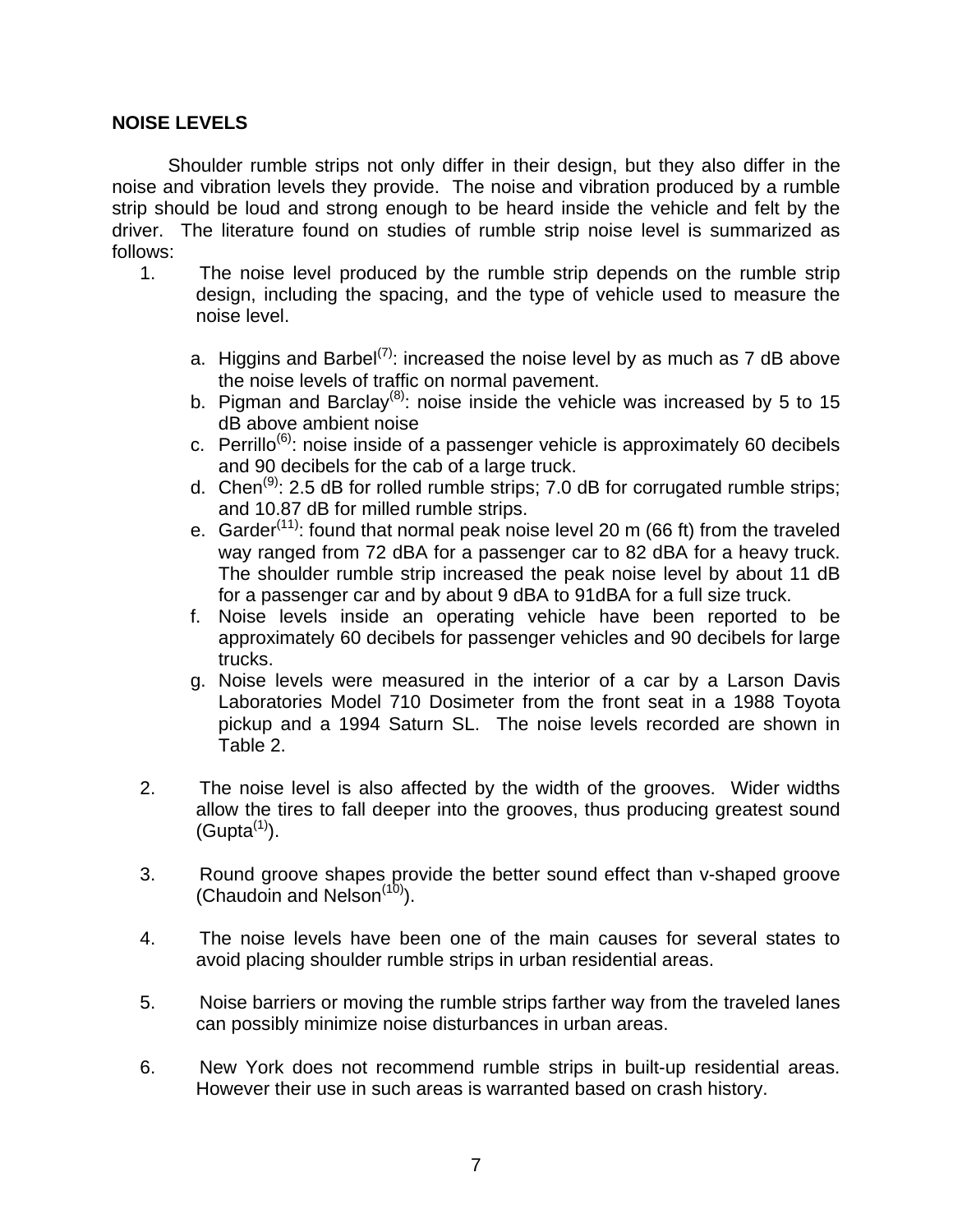<span id="page-17-0"></span>

| Speed                                  | Saturn |              | Toyota |              |
|----------------------------------------|--------|--------------|--------|--------------|
|                                        | Travel | Rumble       | Travel | Rumble       |
|                                        | Lanes  | <b>Strip</b> | Lanes  | <b>Strip</b> |
| 15 mph (24 km/h)                       | 64     | 73           | 64     | 74           |
| 20 mph (32 km/h)                       | 66     | 78           | 65     | 76           |
| 30 mph (48 km/h)                       | 67     | 85           | 67     | 83           |
| 40 mph (64 km/h)                       | 71     | 87           | 70     | 84           |
| 50 mph (80 km/h)                       | 71     | 91           | 72     | 81           |
| 55 mph (88 km/h)                       | 73     | 93           | 74     | 85           |
| 65 mph (105 km/h)                      | 75     | 95           | 77     | 89           |
| 75 mph (120 km/h)                      | 78     | 98           | 80     | 92           |
| $Conurax \cdot$ Cordor <sup>(11)</sup> |        |              |        |              |

**Table 2. Interior Noise on Travel lanes and on Rumble Strip** 

<span id="page-17-1"></span>Source: Garder

### **CONTINUOUS SHOULDER RUMBLE STRIPS**

In most cases, shoulder rumble strips are continuous for the length of the roadway and section where it is implemented. Placement of continuous shoulder rumble strips on locations such as across bridge decks and in areas with narrowing lateral clearances, such as approaches to bridges and acceleration/deceleration lanes, have been a subject of concern to authorities. New Jersey's policy on the installation and application of continuous shoulder rumble strips state that they should not be installed at bridge decks and 30.5 m in advance and beyond all intersections and driveways. New Hampshire and Connecticut refrain from using continuous shoulder rumble strips on bridge decks, acceleration and deceleration lanes, while Massachusetts, Maine and New York install them on acceleration and deceleration lanes. However, installations on proper ramps are avoided <sup>([6\)](#page-14-2)</sup>. A few states place shoulder rumble strips along the freeway acceleration and deceleration lanes. Shoulder rumble strips are generally not placed on freeway ramps, although they have been used to alert drivers of an especially tight turn entering the exit ramp.

The Florida Department of Transportation recommends that rumbles strips be only used on curves, approaches to narrow bridges and other locations where there is a high potential for benefit*.* Raised rumble strips are restricted to approaches to narrow bridges<sup>([12\)](#page-70-12)</sup>. Continuous shoulder rumble strips may not be appropriate for every location, but should be considered for use at certain locations such as on shoulders of approaches to narrow bridges, in gore areas, in advance of approaches, on shoulders adjacent to concrete median barrier, in areas with narrow clear zones and other critical locations.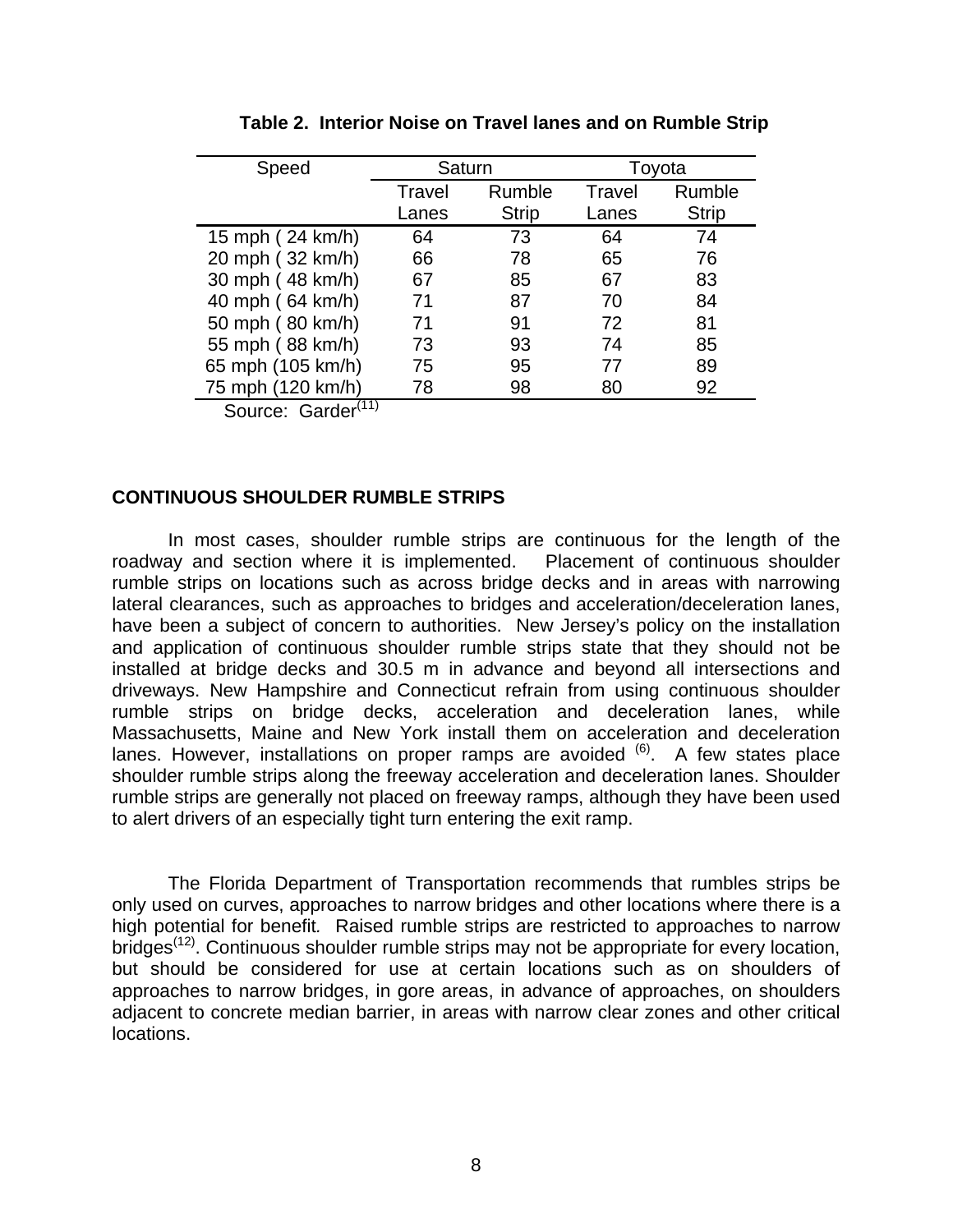#### <span id="page-18-0"></span>**INTERMITTENT SHOULDER RUMBLE STRIPS**

Shoulder rumble strips have also been placed intermittently in the shoulder using a gap pattern. Arizona is one State that recommends that shoulder rumble strips on all non-controlled access highways include periodic gaps of 3.6m (12 in) in length. The gaps are placed at periodic intervals of spacing of 12.19m (40 in) or 18.29m (60 in). These gaps were provided as a solution to reduce the discomfort of bicyclists associated with crossing continuous shoulder rumble strips. The gaps are designed to be long enough to allow a typical bicyclists to cross the gap without entering the grooved rumble strip area, but not so long as to permit the tire of a vehicle leaving the travelway at a typical run-off-road angle to cross the gap without experiencing the noise and vibration of the rumble strip <sup>[\(13\)](#page-70-13)</sup>.

<span id="page-18-1"></span>To determine the most appropriate gap spacing, tests were performed to determine the behavior of bicyclists traveling on a moderate downgrade roadway with intermittently spaced shoulder rumble strips at various spacings. A downgrade section of roadway was used to allow bicycle speeds to be between 37 - 45 km/h (23 - 28 mph). Twenty-eight bicyclists were tested varying in skill level from "basic" to "skilled" bicyclists. The gaps used for testing included gap spacings ranging from 6.1 m (20 ft) to 3.0 m (10 ft). The 3.7 m (12 ft) gap spacing was found to be the shortest spacing that could be cleared by test subjects most successfully.

The study also looked at the cycle length for use in constructing the gaps. The two cycle lengths used are shown in Table 3. Both the 18.3 m (60 ft) and the 12.2 m (40 ft) spacing were determined to be adequate for bicyclists' comfort and constructability<sup>[\(13\)](#page-18-1)</sup>.

The intermittent rumble strips were found to still be effective in alerting drivers who inadvertently left the travelway. Using a 3 degree angle of departure, which is a typical angle for a run-off-road accident, it would be impossible for a 200 mm (8 in) or 300 mm (12 in) rumble strip with a 3.7 m (12 ft) gap to be missed. If the width of the tire is considered, then a rumble strip as narrow as 125 mm (5 in) could still be used without being missed by a motor vehicle.

| <b>Cycle Length</b> | Length           | <b>Gap Length</b>       | <b>Percent</b><br><b>Coverage of</b><br><b>Shoulder</b> | Gap<br>Frequency <sup>(a)</sup> |
|---------------------|------------------|-------------------------|---------------------------------------------------------|---------------------------------|
| 18.3 m $(60 ft)$    | 14.6 m $(48 ft)$ | 3.7 m (12 ft)           | 80 percent                                              | 2.7 secs                        |
| 12.2 m $(40 ft)$    | $8.5$ m (28 ft)  | $3.7 \text{ m}$ (12 ft) | 70 percent                                              | $1.8$ secs                      |

#### **Table 3. Cycle Length for Intermittent Shoulder Rumble Strips**

(a) Assuming a bicycle speed of 24 km/h (15 mph)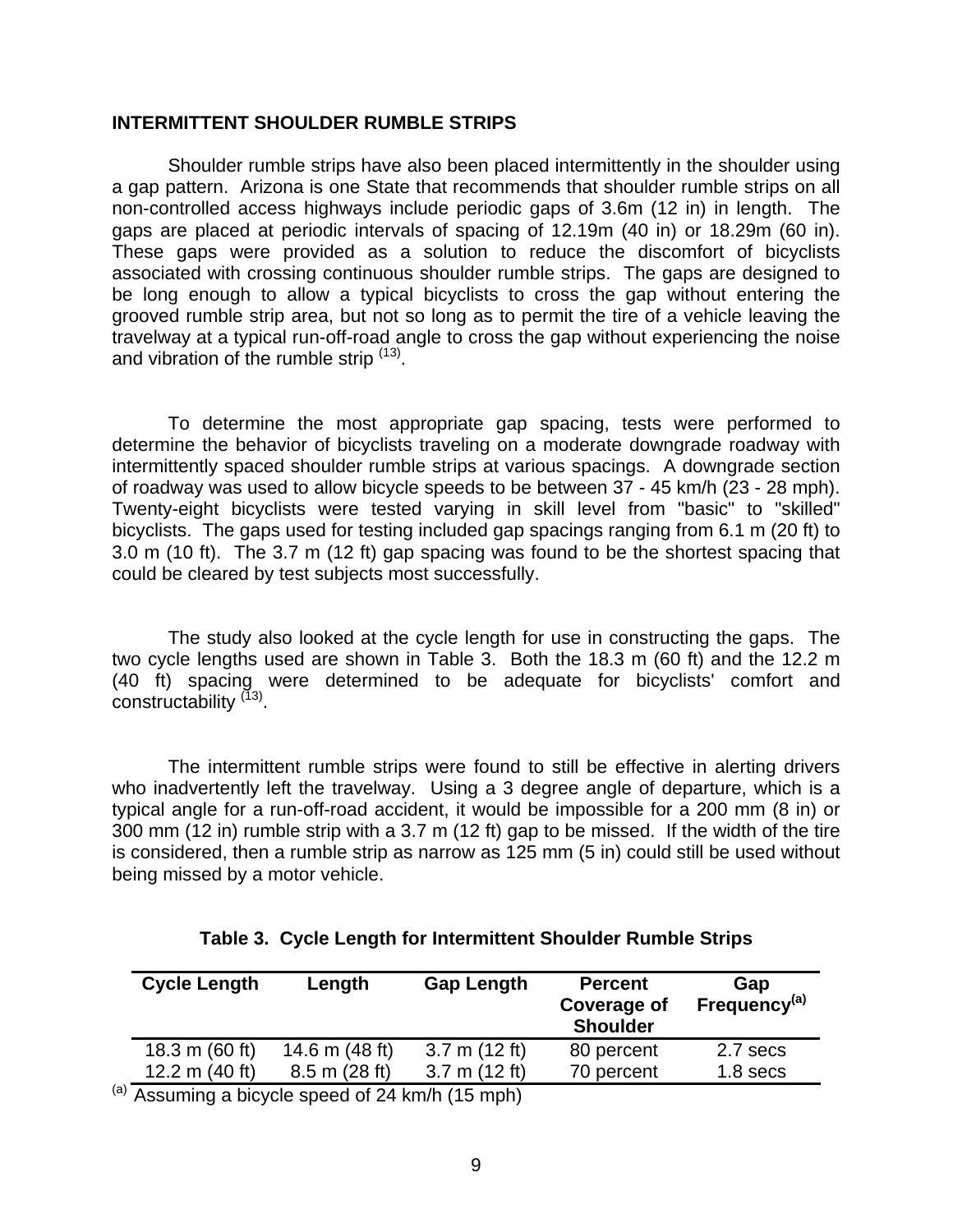<span id="page-19-0"></span>

|                      | <b>Offset from Travel Way</b> |               | <b>Minimum Shoulder Width</b> |               |
|----------------------|-------------------------------|---------------|-------------------------------|---------------|
| <b>State</b>         | <b>Right</b>                  | <b>Median</b> | <b>Right</b>                  | <b>Median</b> |
|                      | Meters (in)                   | Meters (in)   | Meters (ft)                   | Meters (ft)   |
| New Jersey           | 0.10(4)                       | 0.10(4)       | 2.44(8.0)                     | 1.52(5.0)     |
| Connecticut          | 0.31(12)                      | 0.15(6)       | 0.92(3.0)                     | 0.92(3.0)     |
| Maine                | 0.10(4)                       | 0.10(4)       | 3.06(10.0)                    | 1.22(4.0)     |
| <b>Massachusetts</b> | 0.25(10)                      | 0.10(4)       | 1.50(5.0)                     | 1.50(5.0)     |
| New Hampshire        | 0.76(30)                      | 0.76(30)      | 1.83(6.0)                     | 1.83(6.0)     |
| New York (DOT)       | 0.25(10)                      | 0.10(4)       | 1.22(4.0)                     | 0.92(3.0)     |
| New York (Thruway    | 0.41(16)                      | 0.31(12)      | None                          | <b>None</b>   |
| Authority)           |                               |               |                               |               |

#### **Table 4. Minimum Shoulder Width and Offset Requirements**

Source: Perrillo<sup>([6\)](#page-14-2)</sup>

### **TRAVELWAY OFFSET**

Rumble strip placement varies from State to State. Perrillo <sup>[\(6\)](#page-14-2)</sup> provides a review of six State policies with regard to the distance between the shoulder rumble strip and the edge of traveled way. The placement of the shoulder width was found to be dependent on the width of the shoulder. The minimum shoulder width and offset requirements for the six states surveyed are provided in Table 4

Of the states surveyed, New Jersey and Maine place the shoulder rumble strip the closest to the travel way at an offset from the travel way of 0.10 m (4 in). Maine, however, has a larger minimum shoulder width of 3.06 m (10 ft) for the right shoulder than New Jersey which has a minimum right shoulder width of 2.44 m (8 ft). Large shoulder widths provide time for an errant vehicle to recovery within the shoulder area. New Hampshire has the highest offset of the shoulder rumble strip from the travel way of 76 mm (3 ft) for a shoulder width of 1.83 mm (6 ft) or wider. For shoulders less than 1.83 m (6 ft), an offset of 153 mm (6 ft) is used. The placement of the shoulder rumble strip further from the travel way has been found to minimize the number of vehicles inadvertently hitting the rumble strip and thereby creating less noise. Also, this placement decreases the wear on the rumble strip caused by plows.

The FHWA study found that most states placed shoulder rumble strips near the edge line, but some states placed the strips near the edge of the shoulder<sup> $(5)$ </sup>. When placed near the edge line, the rumble strip is offset from the travel lane by a distance of between 100 mm (4 in) to 300 mm (12 in). This distance was based on several considerations including: (1) it keeps the rumble strip away from the construction joint between the travel lane and the shoulder; (2) it helps reduce the number of inadvertent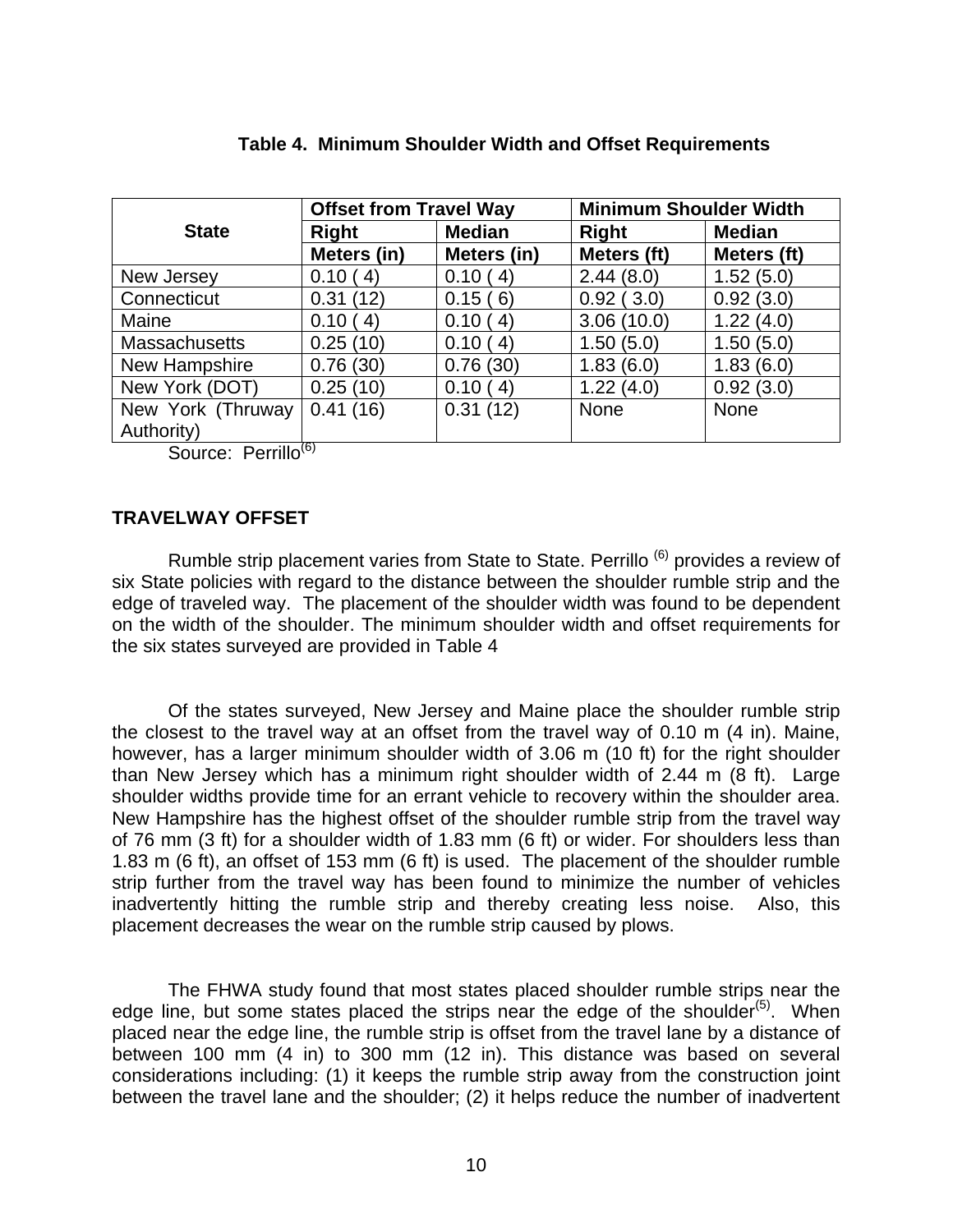hits from passing vehicles; (3) it allows for a substantial width of the paved shoulder to remain available for other users of the shoulder. This placement of the rumble strip was also determined to provide the largest recovery area for an errant vehicle and placed a warning device between errant vehicles and pedestrians or bicycles in the shoulder. The disadvantage of this approach, however, is that it may force the bicyclist to either ride in the travel lane or on the right side of the shoulder, which may contain debris.

Some states were found to offset the rumble strip an even greater distance from the travel lane by as much as 770 mm (30 in) from the travel lane. This offset, which was primary used in locations with wide shoulders, allowed maintenance vehicles and work zone vehicles to straddle the rumble strip when using the shoulder. The offset also allowed bicyclists to use the entire area between the travel lane and the shoulder. The disadvantage of this offset is that it reduces the amount of recovery area available for errant vehicles and may reduce the effectiveness of the rumble strip.

Table 5 summarizes the contrasting views of the placement of shoulder rumble strips and its advantages and disadvantages from the motorists' and bicyclists' perspective.

|              |                                   | <b>SRS Placement</b>                                                                                                         |                                                                                                                   |  |  |  |  |  |
|--------------|-----------------------------------|------------------------------------------------------------------------------------------------------------------------------|-------------------------------------------------------------------------------------------------------------------|--|--|--|--|--|
|              |                                   | <b>Near Edgeline</b>                                                                                                         | <b>Near Edge of Shoulder</b>                                                                                      |  |  |  |  |  |
|              |                                   | 1. Large recovery zone                                                                                                       | 1. Eliminates the                                                                                                 |  |  |  |  |  |
| Perspectives | Motor Vehicle Safety<br>Advocates | 2. Earliest warning for<br>errant drivers                                                                                    | recovery zone<br>2. Diminished early<br>warning for drivers                                                       |  |  |  |  |  |
|              | Bicyclists                        | 1. Forces bicyclists to<br>cross over the SRS<br>2. Places warning device<br>between cars and bicycles 2. Placing bicycle in | 1. Allows bicycles to<br>cross freely into travel<br>way<br>sweep zone<br>3. Places bicycle closer<br>to vehicles |  |  |  |  |  |

**Table 5. Views on Shoulder Rumble Strip Placement** 

**Source: FHWA([2\)](#page-10-2)**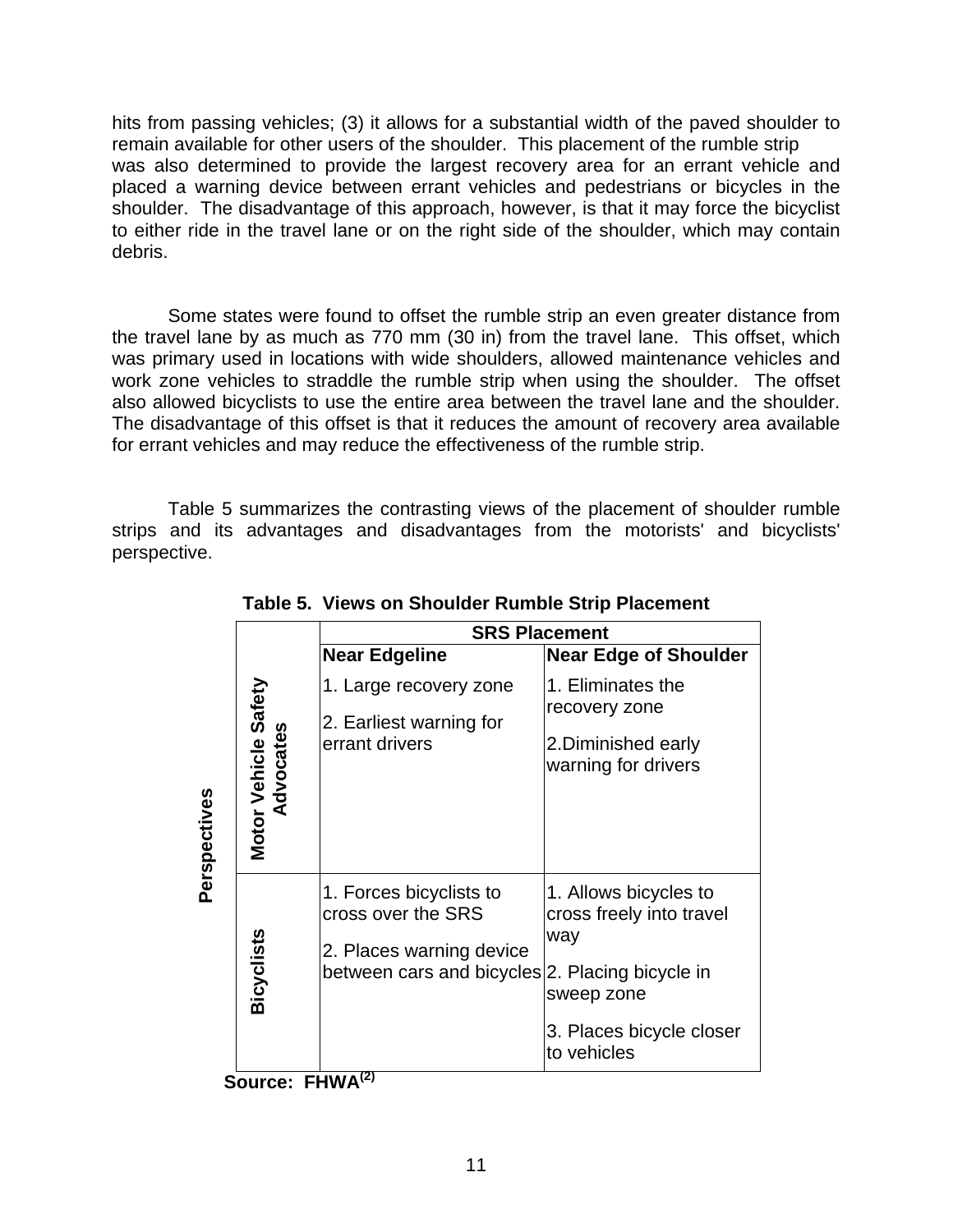#### <span id="page-21-0"></span>**PLACEMENT CONSIDERATIONS**

The placement of a rumble strip in the shoulder of a roadway is dependent on several factors. These factors include whether the location is rural or urban; the functional classification of the roadway**;** roadway geometry; width of the shoulder; noise level; and pavement condition. The following provides a discussion of these factors.

#### **Area Type**

The placement of shoulder rumble strips is a function of whether is roadway is located in rural, suburban or urban areas. Earlier installation practices of shoulder rumble strips have been to place shoulder rumble strips mainly in rural areas. Due to the higher speed limits on the rural roadways and relatively monotonous drives, drivers in these locations tend to grow inattentive and sleepy which ultimately leads to run-offroad accidents.

The State of Nebraska limits the use of shoulder rumble strips to rural roadways only. Washington, Utah, Maine and Oregon recommend the use of shoulder rumble strips at all rural highways and rural sections of the interstate roadways. Wyoming and Arizona install rumble strips on all rural locations subject to some minimum shoulder width requirement. Arizona has a policy of installing shoulder rumble strips on undivided and divided rural roadways subject to minimum shoulder width requirements. The New York State Throughway installs shoulder rumble strips on all rural full access control highways. All rural highways in New Mexico get rumble strips when they are improved, except for smaller projects, projects in mountainous terrain with many curves, or if shoulders are less than 2.4 meter (8 ft) wide.

Many of the current State practices have extended the installation of shoulder rumble strips to urban locations. Montana has a policy of installing shoulder rumble strips in urban locations subject to certain conditions. New York State Throughway allows the installation in all suburban/urban full access roadways*.* Neither Arizona nor Wyoming install rumble strips on roadways in urban areas. Some states install shoulder rumble strips on all the rural and urban areas of interstate roadways. Nebraska, Alabama, Massachusetts, Michigan, Montana, North Dakota, South Dakota, Tennessee and Virginia have a policy to install shoulder rumble strips on all interstate roadways.

#### **Pavement Condition**

The placement of shoulder rumble strips is also dependent on the condition of the pavement. Some states have a policy to install rumble strips only on new constructions or at the time of pavement reconstruction or resurfacing, whereas, some States have installed them on existing shoulders depending on the condition of the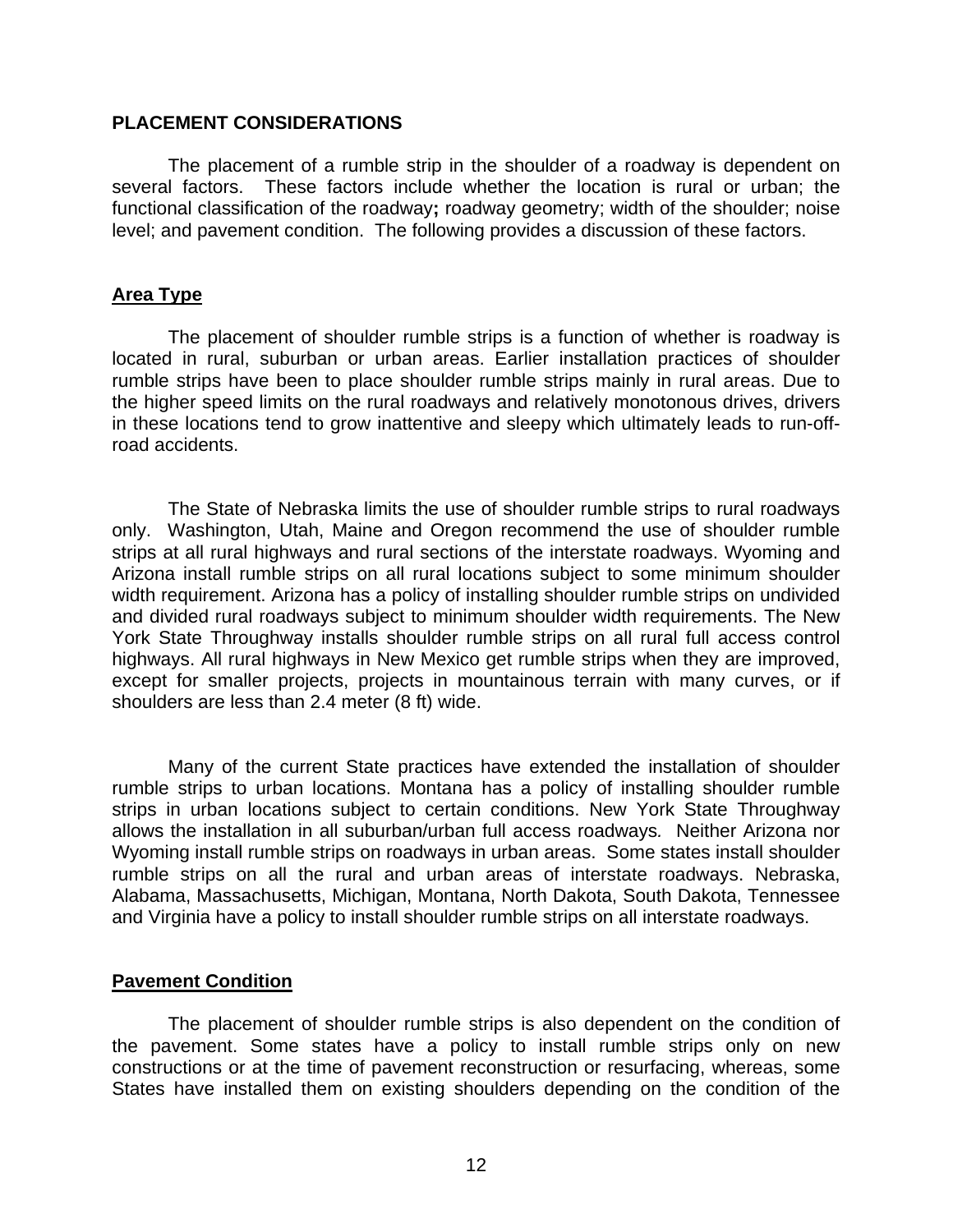pavement. Installation of milled rumble strips on older shoulder pavements with previous degradation and cracking, was shown to result in the rumble strip island being more likely to wear away more rapidly. The installation of rolled rumble strips was also shown to leave a pavement with higher air voids, which has the effect of leading the pavement to premature pavement degradation. Therefore, in New York, it was recommended that rolled rumble strips be installed on new or reconstructed pavements only. The types of specifications for installation differed by whether concrete or asphalt pavement was used. In New York, milled rumble strips were applied to previously deteriorated pavement and the rumble strips were noted to be in good condition, producing loud noises and strong vibrations. The pavement thickness should be thick enough to provide depth to mill out the rumble strips  $<sup>(6)</sup>$  $<sup>(6)</sup>$  $<sup>(6)</sup>$ .</sup>

Colorado follows a policy to roll rumble strips into all bituminous overlays. Washington installs rumble strips only on those sections of the Interstate where shoulders are in good shape and will not be replaced or overlaid in the near future. Delaware recommends use of shoulder rumble strips where paved shoulders exist but no resurfacing is planned.

Georgia installs continuous shoulder rumble strips on all paved shoulders that are at least 1.2 meters (4 ft) wide. Cook County in Illinois has used continuous shoulder rumble strips for over 20 years on all resurfacing projects. In Kentucky, shoulder rumble strips have been added to resurfacing, rehabilitation, and new construction on all roads with wide and narrow paved shoulders since 1988. Arizona has a policy to install rumble strips on projects that involve new roadway construction, reconstruction, widening, and pavement preservation. The current practice in Connecticut is to install shoulder rumble strips on sections of freeways that have been resurfaced within the past 5 years and which satisfy the minimum shoulder width criteria. Tennessee South Dakota and Pennsylvania have a policy to install shoulder rumble strips on highway projects only when shoulder resurfacing or reconstruction is included as part of the project. Installation of shoulder rumble strips is a part of the all pavement constructions in Wyoming. Colorado installs rumble strips on all new highway constructions in Portland cement concrete.

Some states have a policy to install the shoulder rumble strips only if a particular pavement thickness is available and subject to some minimum shoulder width. Pavement surfaces less than one inch in depth has been found to cause de-bonding (New York State Department of Transportation, 1997). All roads in Missouri with PCC shoulders or bituminous lift at least 45 mm (1.75 inches) thick and at least 1.2 meters (4 ft) wide get continuous shoulder rumble strips as long as the shoulder is not expected to become a travel lane. All rehabilitation and overlay projects require rumble strips if the shoulder is 1.2 meter (4 ft) or wider in Nevada<sup>(11)</sup>. According to New York State policies, rumble strips should be installed on shoulders in a reasonable good condition and having a minimum thickness of 2  $\frac{1}{2}$ " (60 mm) of asphalt shoulders <sup>([6\)](#page-14-2)</sup>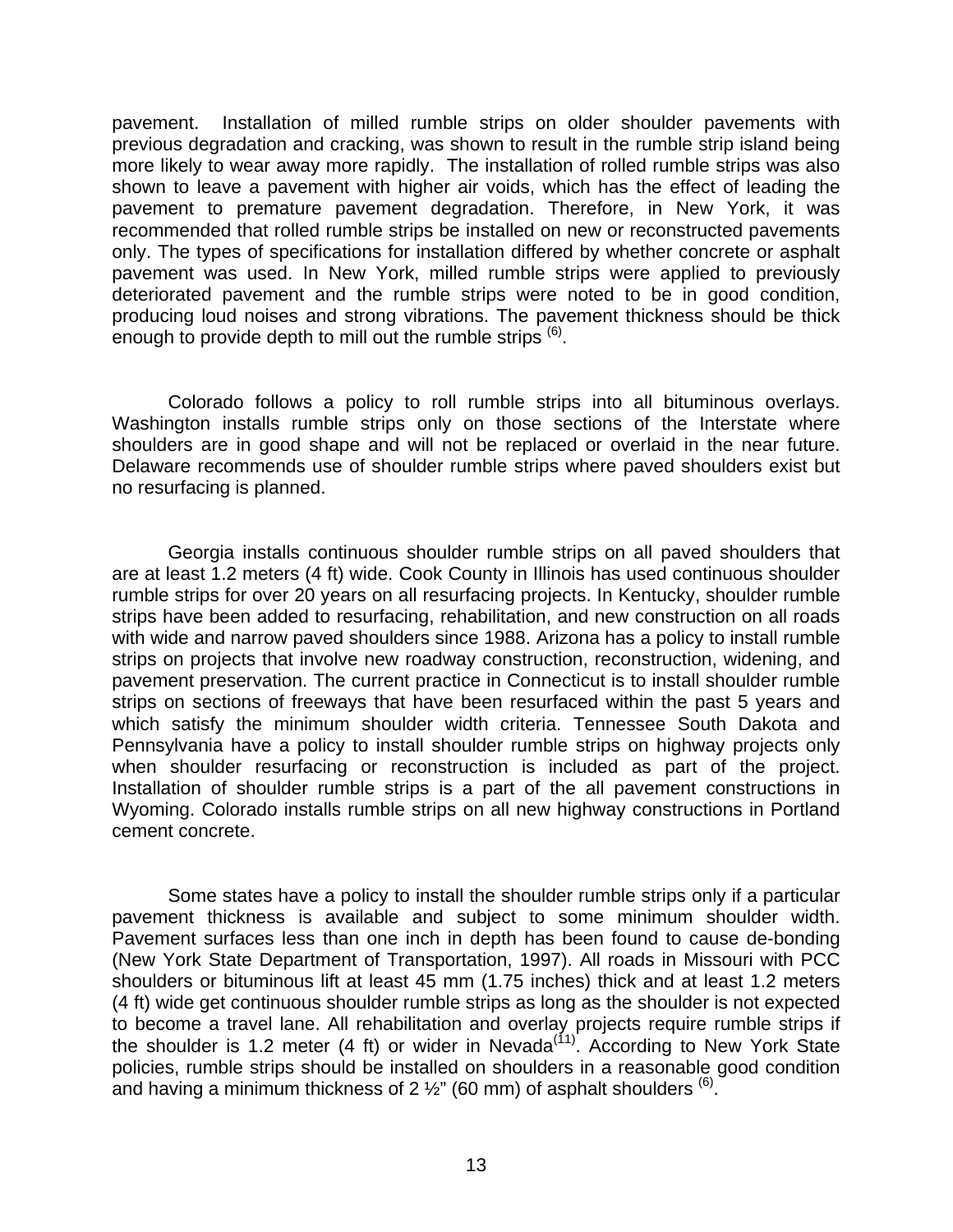<span id="page-23-0"></span>In colder regions, it has been found that the rumble strips too close to the travel lane pose a problem of snowplowing on the travel lanes. Also, in order to prevent the erosion of roadside embankment near the rumble strip area, the strips are not extended to the outside of the shoulder  $(3)$ . Illinois has experienced the problem of the shoulder rumble strips getting damaged at the time of snow plowing. Vermont does not use rumble strips at all due to severe weather conditions.

#### **Bicycle Volumes**

Inattentive driving of motorists is one of the primary causes for run-off-road accidents. These accidents pose a threat to the safety of the bicyclists using the shoulders of these roadways. This is the reason behind installation of shoulder rumble strips mainly on the right side of the shoulder, in spite of it being narrow as compared the left-hand side shoulder. On one hand, installation of shoulder rumble strips is a safety measure for the bicyclists against run-off-road accidents, while on the other hand, bicyclist community considers it unsafe to ride rumble strips as it is said to cause a loss of control. As a result, bicycle volume and safety of the bicyclist is a primary consideration for installation of shoulder rumble strips in some of the States. Several studies have been done to arrive at the width of the shoulder that should be adequate for the bicyclists to ride safely on the shoulders without the threat of the motorists.

In some states, the rumble strip pattern used is affected by bicycle volumes. Ohio and Arizona provide intermittent rumble strip patterns instead of continuous strips where heavy bicycle volumes are present. In California, continuous shoulder rumble strips are not used where bicyclists use the shoulder unless a minimum shoulder width requirement is met<sup>[\(11\)](#page-17-1)</sup>. Arizona, Alabama, Florida, Washington, Wyoming, California, Colorado, Delaware, Hawaii, Iowa, Kentucky, New York, and Pennsylvania follows some minimum shoulder width requirement for placing rumble strips on shoulders where bicyclists are allowed.

In order to ensure bicyclists' safety, some of the states do not allow bicyclists on certain roadways. Alabama and Maine do not allow bicyclists on its interstate roadways. Connecticut does not allow bicyclists on any of the roadways where rumble strips are installed. Montana does not provide rumble strips on shoulders if there some amount of bicycle usage. However, the State does consider installation if the bicycle usage is little but the risk of run-off-road accidents is high.

Some states use rumble strips as a buffer between the travel lanes and the bicycle route. North Dakota, South Dakota and Maine attempt to position the rumble strips to allow bicycles to stay out of the traffic lanes where possible. South Dakota use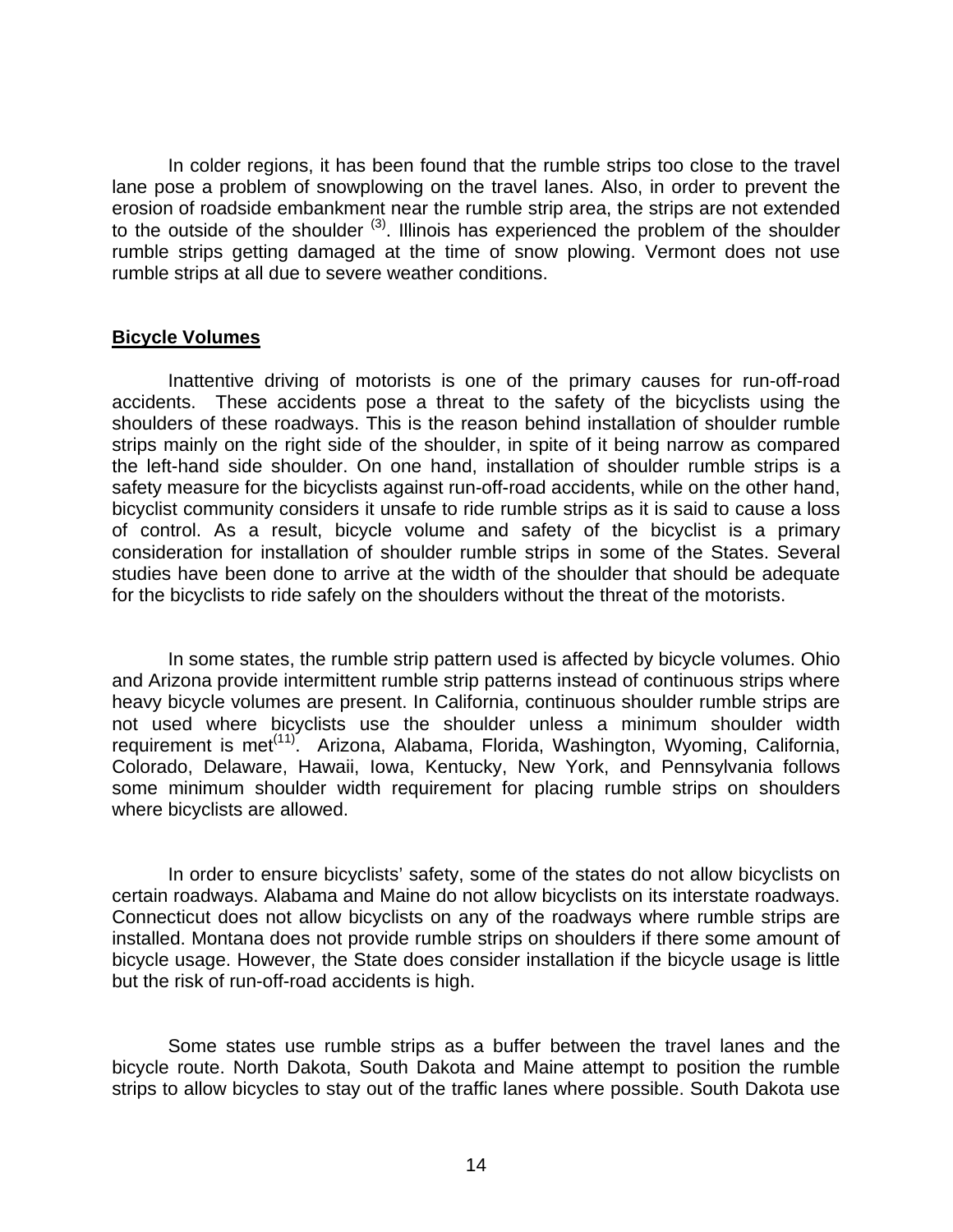<span id="page-24-0"></span>rumble strips to provide a separation between the bicycles and vehicles only on asphalt. It does not provide a provision for bicyclists on highways with other surface types.

## **Roadway Volume**

Roadway volume and the proportion of heavy vehicles in the traffic are also considered as factors to justify the placement of shoulder rumble strips on roadways used by bicycles. New Jersey has guidelines on pavement width to accommodate bicycles. These guidelines may also be used in determining where shoulder rumble strip and bicycle interactions should be considered. New Jersey recommends roadways with very low volumes, having an average annual daily traffic (AADT) between 1,200 and 2,000, as roadways that are compatible for bicycle use. For a roadway with an AADT greater than 2000, it becomes more likely that that a vehicle overtaking a bicycle may also meet another coming vehicle on an undivided roadway. For this reason, more room on the edge of the roadway should be provided for bicyclists to ride safely <sup>([14\)](#page-70-14)</sup>.

At volumes greater than 10,000 AADT, vehicle traffic in the curb lane becomes almost continuous and bicyclists may require a separate right-of-way for comfortable riding. When the roadway volumes exceed 20,000 vehicles per days, or more than 5 percent of the traffic volume consists of trucks, New Jersey recommends that every effort should be made to provide a sufficient shoulder width for the benefit of bicyclist and to enhance the safety of motor vehicle movements.

<span id="page-24-1"></span>Khan $<sup>(15)</sup>$  $<sup>(15)</sup>$  $<sup>(15)</sup>$  provided an approach to estimate the expected accidents between</sup> motor vehicles on bicycles as a function of bicycle volumes and the AADT of the roadway. The expected accidents is determined by determining the probability of a motor vehicle and a bicycle occupying 0.5 km (0.3 mi) common space on the outside travel lane. According to the study, for a two-lane highway with an AADT of 8,000 or a multilane divided highway with an AADT of 16,000, if bicycle traffic per day amount to 50, the expected accident rate is 0.032/0.5 km per year.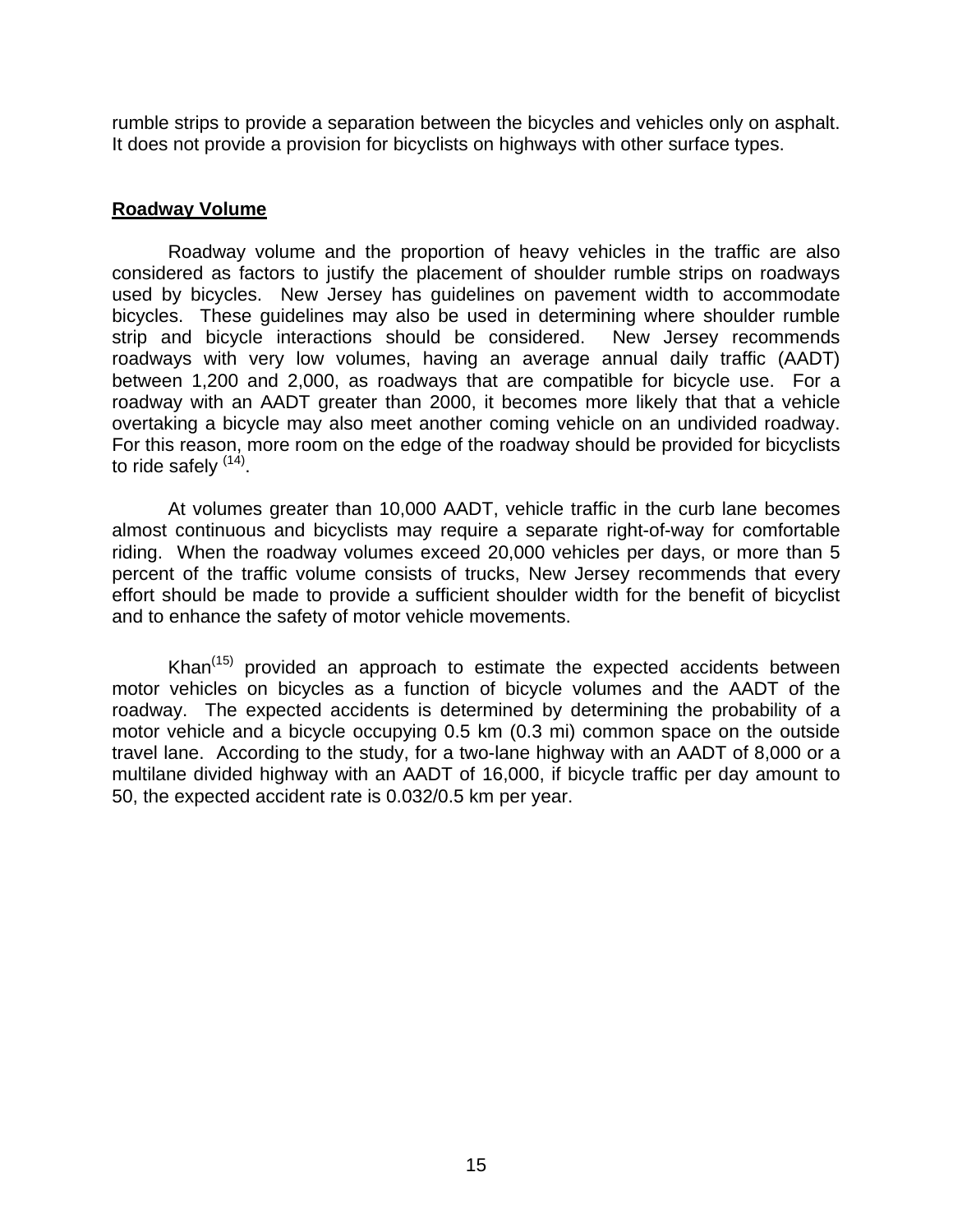# <span id="page-25-1"></span>**CRASH ANALYSIS STUDIES**

## <span id="page-25-0"></span>**OVERVIEW OF CRASH ANALYSIS STUDIES**

Many studies have been performed to identify the effect of shoulder rumble strips on run-off-road crashes. The results of some of these studies are summarized as follows:

- 1. Rumble strips, when placed in the roadway shoulder, are shown to reduce run-off-road accidents by 20 to 50 percent  $(3)$  $(3)$ ,  $(10)$ ,  $(16)$
- 2. In Washington State where shoulder rumble strips were installed, an overall decrease in accidents of 18 percent was observed after the rumble strips were installed  $(3)$ .
- 3. A study of 24 shoulder rumble strip installations in 11 states showed a 19.8 percent reduction in accidents compared to a 9.3 percent increase at control sites $^{(16)}$ .
- 4. Studies performed on the installation of shoulder rumble strips on the Pennsylvania Turnpike, showed a 70 percent reduction in run-off-road crashes  $(4)$ .
- 5. A study conducted by the Utah Department of Transportation showed overall crash rates experienced a 33.4 percent increase on control sections, without rumble strips, compared to the sections where rumble strips were installed  $(4)$ .
- 6. Potential adverse effects to rumble strips include the overreaction of motorists to the warning provided by rumble strips and crash migration, or moving crashes from locations with shoulder rumble strips, to locations downstream without shoulder rumble strips <sup>[\(4\)](#page-13-2)</sup>.

## **DRIVER FATIGUE**

In addition to the above studies on the effectiveness of rumble strips, many studies have also been performed on driver fatigue and how it should be accounted for in determining the need for installing shoulder rumble strips. An overview of fatal accidents in the U.S. showed that over 80 percent of all fatal accidents occurred on dry roads and in good weather conditions. In addition, 80 percent of rural fatal accidents took place away from junctions, and most of these on straight alignment and on level profile. These statistics suggest the likelihood of driver fatigue as a key factor contributing to the occurrence of a large number of these accidents.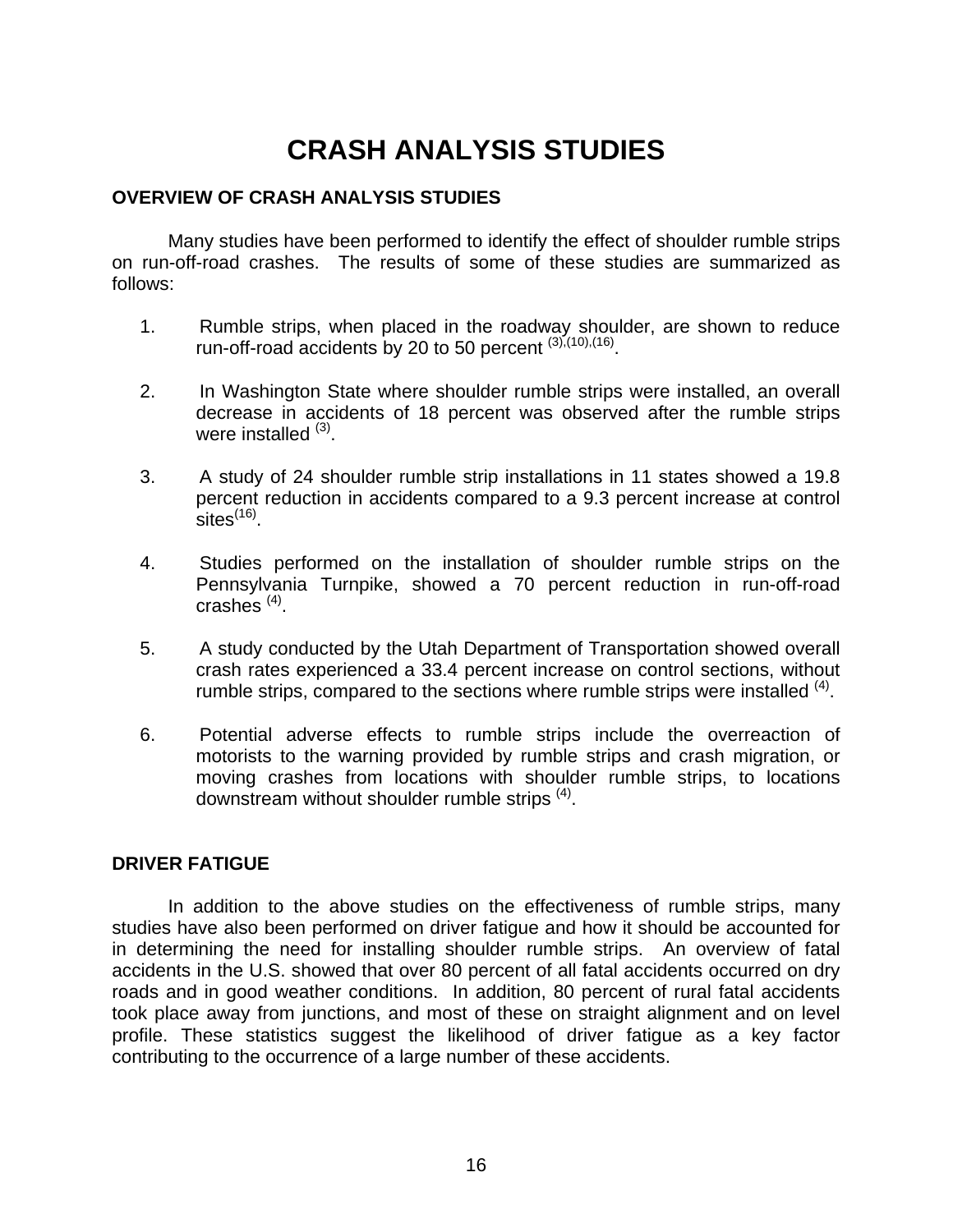<span id="page-26-0"></span>A study conducted for the Maine DOT showed that 37% of the accidents were expected to occur due to driver falling asleep with most fatal sleep-related accidents were reported to occur in the daytime<sup> $(11)$ </sup>. A review of police accident reports of sleep related accidents from 1989-1993 on one route in Maine showed that over half of the accidents occurred between 10 AM and 7 PM. The most common time was determined to be 2 and 3 PM.

Among 306 drivers responding to a survey in the same study, 29 percent had dozed off at least once while driving during the preceding twelve months. The average accident rate for these drivers was determined to be approximately once every 29,000 miles. Another study on the Maine Interstates showed that out of the 79 accidents on the Maine Interstates between 1989 and 1993, 37 percent of the accidents were caused by a driver definitely or very probably having fallen asleep.

#### **NEW JERSEY RUN-OFF-ROAD ACCIDENT STUDY**

An evaluation of run-off-road accidents in New Jersey was performed in this research to determine the locations and conditions under which these accidents occur. The objective of the study was to determine whether there is a need for shoulder rumble strips on roadways with bicycles. Accident data for the study were obtained from the State's accident database for 1997, 1998, 1999, and 2000. Single vehicle run-off-road accidents were identified by a process of first eliminating all records with more than one vehicle involved. Accidents involving a collision type with another vehicle were also eliminated. The collision types eliminated included rear-end, side-swipe, angle, headon, left-turn and struck parked car. The final step was to then eliminate accident records where the sequence of events involved a collision with a non-fixed object.

As shown in Table 6, run-off-road crashes for the State represent about 9 percent of all motor vehicle crashes. Seventy-percent of all run-off-road crashes occur on Interstate roadways although these roadways are presently equipped with shoulder rumble strips. The next largest percentage of run-off-road crashes occurs on municipal roadways. These roadways account for 12 percent of all run-off-road crashes. To better understand the difference between run-off-road crashes and all other motor vehicle crashes, crash statistics were also gather for all motor vehicle crashes in Essex County. For all motor vehicle crashes in this county, crashes on municipal roadways account for six percent of all crashes. The comparison shows that run-off-road crashes occur on municipal roadways at a higher rate than for all motor vehicle crashes. The comparison may imply the need for addressing run-off-road crashes on municipal roadways.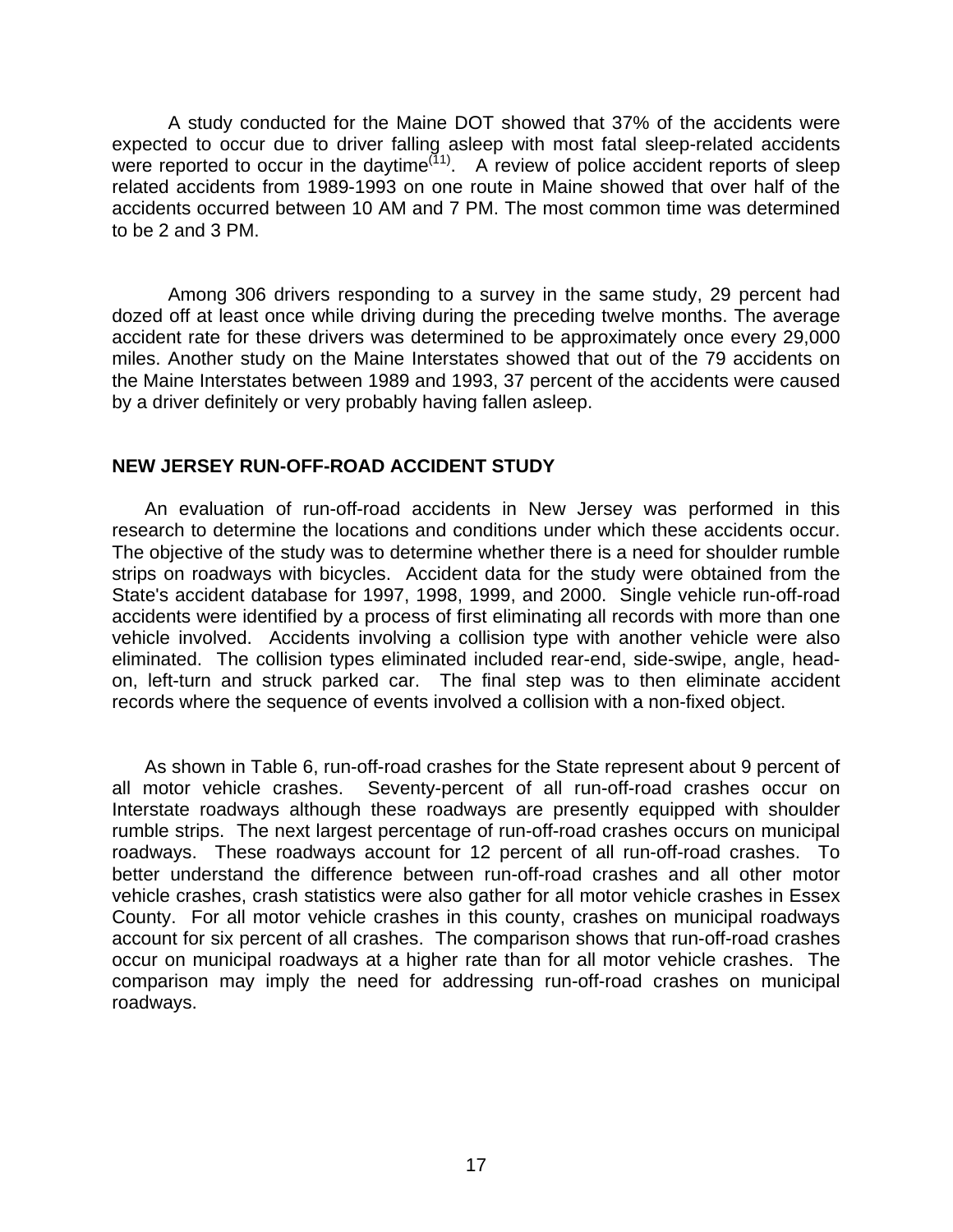<span id="page-27-0"></span>

| Year           | <b>Motor</b><br><b>Vehicle</b><br><b>Crashes<sup>a</sup></b> | <b>Vehicle</b><br><b>Miles</b><br><b>Traveled</b><br>$(x 10^6)$ <sup>a</sup> | <b>Motor Vehicle</b><br><b>Accident</b><br>Rate (MVM) <sup>a</sup> | <b>ROR</b><br><b>Crashes</b> | <b>Percent of</b><br><b>All Crashes</b> |
|----------------|--------------------------------------------------------------|------------------------------------------------------------------------------|--------------------------------------------------------------------|------------------------------|-----------------------------------------|
| 1997           |                                                              |                                                                              | $\blacksquare$                                                     | 30799                        |                                         |
| 1998           | 248,930                                                      | 64.51                                                                        | 3.86                                                               | 23,668                       | 9.5                                     |
| 1999           | 263,238                                                      | 65.92                                                                        | 3.99                                                               | 20,523                       | 7.8                                     |
| 2000<br>$\sim$ | 286,700                                                      | 67.17                                                                        | 4.27                                                               | 28,145                       | 9.8                                     |

## **Table 6. Run-Off-Road Crashes for 1997-2000 in New Jersey**

**<sup>a</sup>** Source: NJDOT Reference Data, 2002.

### **Table 7. Light Conditions for ROR Crashes**

| <b>Light Conditions</b>  | ROR All     |             |
|--------------------------|-------------|-------------|
| Unknown                  |             | 1.9% 6.0%   |
| Daylight                 | 54.5% 64.2% |             |
| Dawn or Dusk             |             | 4.3% 4.3%   |
| Dark (Street Lights On)  |             | 29.7% 23.1% |
| Dark (Street Lights Off) |             | 1.6% 1.2%   |
| Dark (No Street Lights)  |             | 8.0% 1.2%   |

## **Light Conditions**

Table 7 shows the percent of run-off-road crashes by light condition. The table also shows the percent of crashes for all motor vehicle crashes in Essex County by light condition. As the table indicates, roughly half, or 55 percent, of all run-off-road crashes occur during daylight condition. This percentage, however, is significantly lower than the percent of all motor vehicle crashes occurring under daylight conditions. The table shows that a higher proportion of run-off-road crashes occur during "Dark" conditions. Thirty-nine percent of all run-off-road accidents in the State occurred under "Dark" conditions compared to 25 percent of all motor vehicle crashes.

#### **Weather Conditions**

Weather and roadway surface condition is a contributing factor in many of the run-off-road accidents. There is a higher proportion of run-off-road crashes during rain and snow conditions than all motor vehicle crashes during these weather conditions. Twenty-eight percent of run-off-road crashes occurred during rain or snow conditions, compared to about 17 percent for all motor vehicle crashes. In these conditions, shoulder rumble strips would not be effective in eliminating or reducing run-off-road crashes.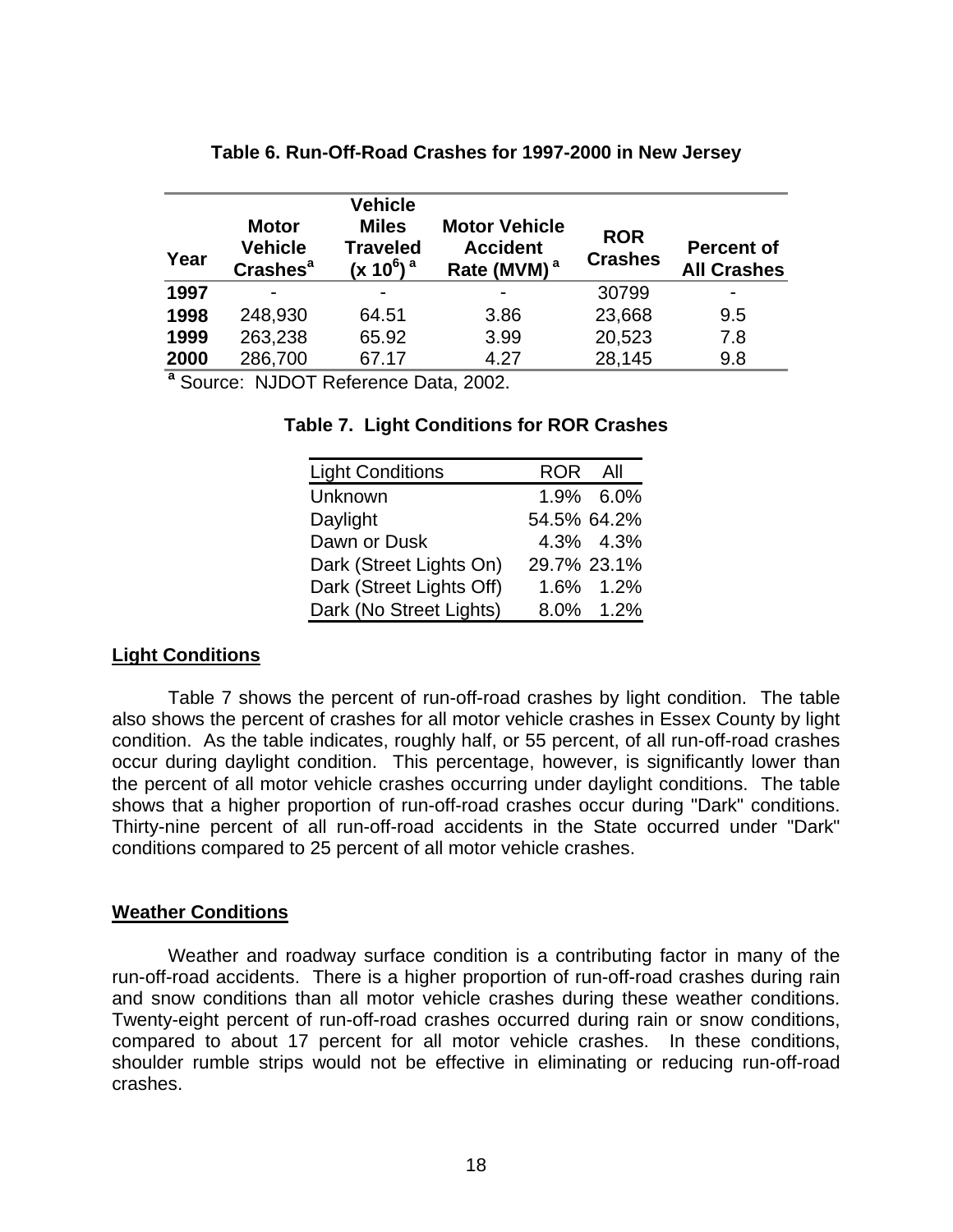## <span id="page-28-0"></span>**Road Character**

Almost half of run-off-road crashes occur on straight and level roadway sections. A higher percentage of all motor vehicle crashes, about 73 percent, however, occur on straight and level roadway sections. The difference suggests that more run-off-road crashes occur on roadway sections that are not straight and level. About 30 percent of all run-off-road crashes occur on curve roadway sections.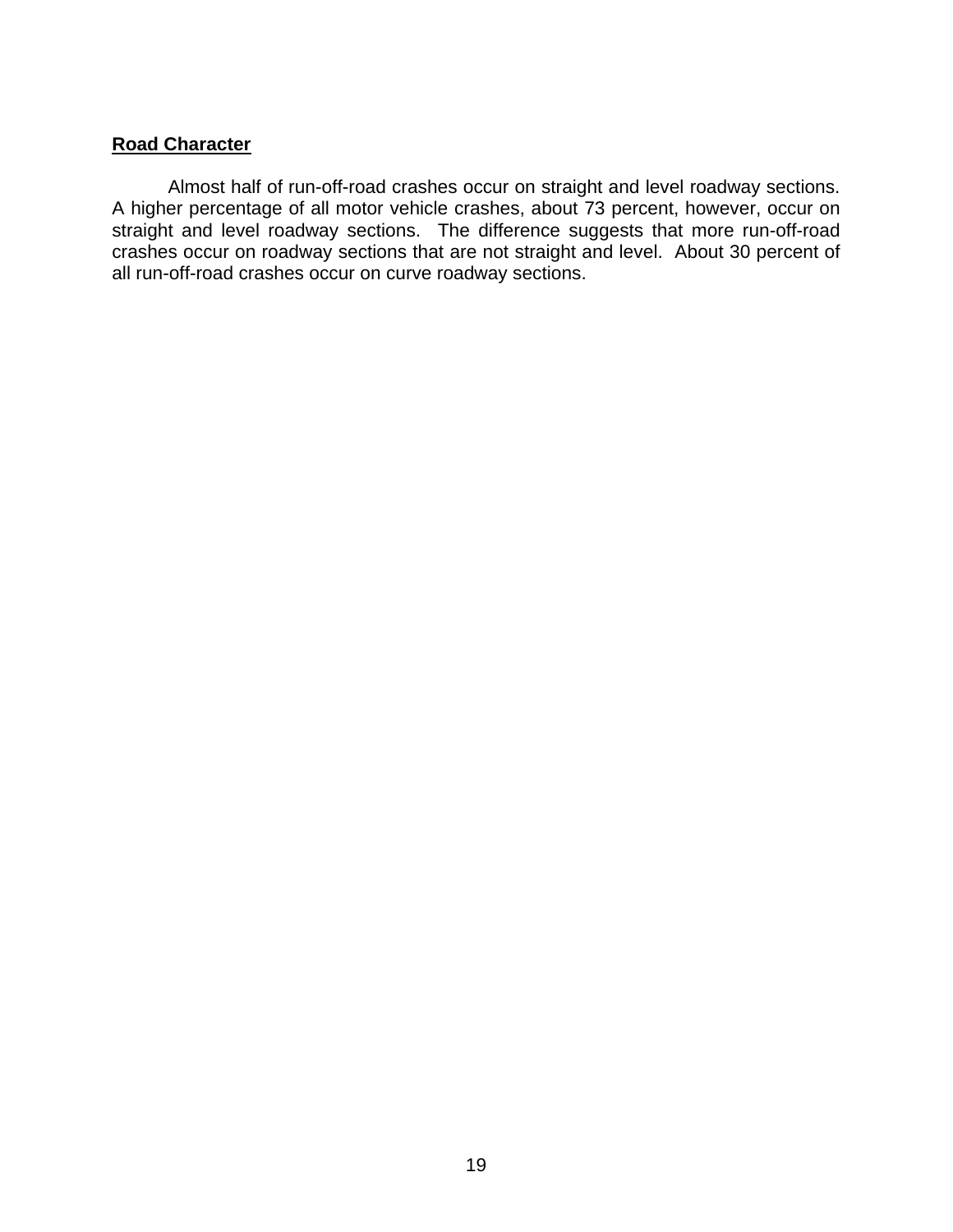# **BICYCLE SAFETY ISSUES**

#### <span id="page-29-0"></span>**INTRODUCTION**

In 2000, there were 690 pedalcyclists killed in traffic crashes in the U.S. and 13 pedalcyclists killed in New Jersey. These fatalities represent 2 percent of all traffic fatalities. Most of these fatalities occurred in urban areas which accounts for 63 percent of fatal bicycle crashes. About 34 percent of bicycle deaths in 2000 occurred at intersections.

#### **BICYCLE/RUMBLE STRIP IMPACTS**

A 1995 survey of State DOT determined the policies for the use of bicycles on shoulders of roadways<sup>([15\)](#page-24-1)</sup>. In all states surveyed, with the exception of Arizona, bicyclists were not permitted on Interstate or limited-access roadways.

Rumble strips are installed as a safety device, which alerts the motorists in case of a potential ROR crash by producing noise and vibrations. But, it has caused concern to the bicyclists. In the presence of paved shoulders riders generally avoid using the travel lanes and the outer ends of the shoulder which are generally covered with litter. As a result, the bicyclists may be forced to use the width of the shoulder containing the rumble strip. It remains a question as to whether rumble strips cause bicyclists to lose control if they are forced to travel over the rumble strip<sup> $(17)$  $(17)$ </sup>. The rumble strips, however, have been known to cause bicyclists to experience some level of discomfort while riding over the rumble strips. Garder<sup>[\(11\)](#page-17-1)</sup> carried out tests using two different configurations of milled rumble strips using different riders and several types of bicycles. He found that none of the bicyclists reported any loss of control. It was agreed that riding the rumble strips was annoying. Garder concluded that bicyclists are not faced with dangerous conditions if they mistakenly enter into a rumble strip area. Garder recommended the use of narrower rumble strips compared to the 40 cm (16 in) strip would be preferable.

Young<sup>([18\)](#page-70-18)</sup> studied the effect of different bicycle speeds on the maneuverability. He found that the riders found it dangerous to ride on the rumble strips at speeds greater than 5 mph. On the contrary view, Garder and Alexander<sup> $(11)$  $(11)$ </sup> found that rumble strips were essential to ensure bicyclists' safety, as they tend to alert the motorist before they infringe onto the vehicle part of the shoulder. If the shoulder is not well maintained and bicyclists cannot ride on the shoulder for long distances, then most bicyclists will choose to travel in the travel way rather than ride on the rumble strip. When the rumble strip is put into the only usable 60 cm (2 ft) of shoulder, the rider will move to the left of the rumble strip which will represent a dangerous situation. However, if the usable shoulder is 90 cm (3 ft) or more, and a 40 cm (16 in) rumble strip is used, the remaining 50 cm (20 in) is adequate for bicyclists as long as this area is free of debris. Garder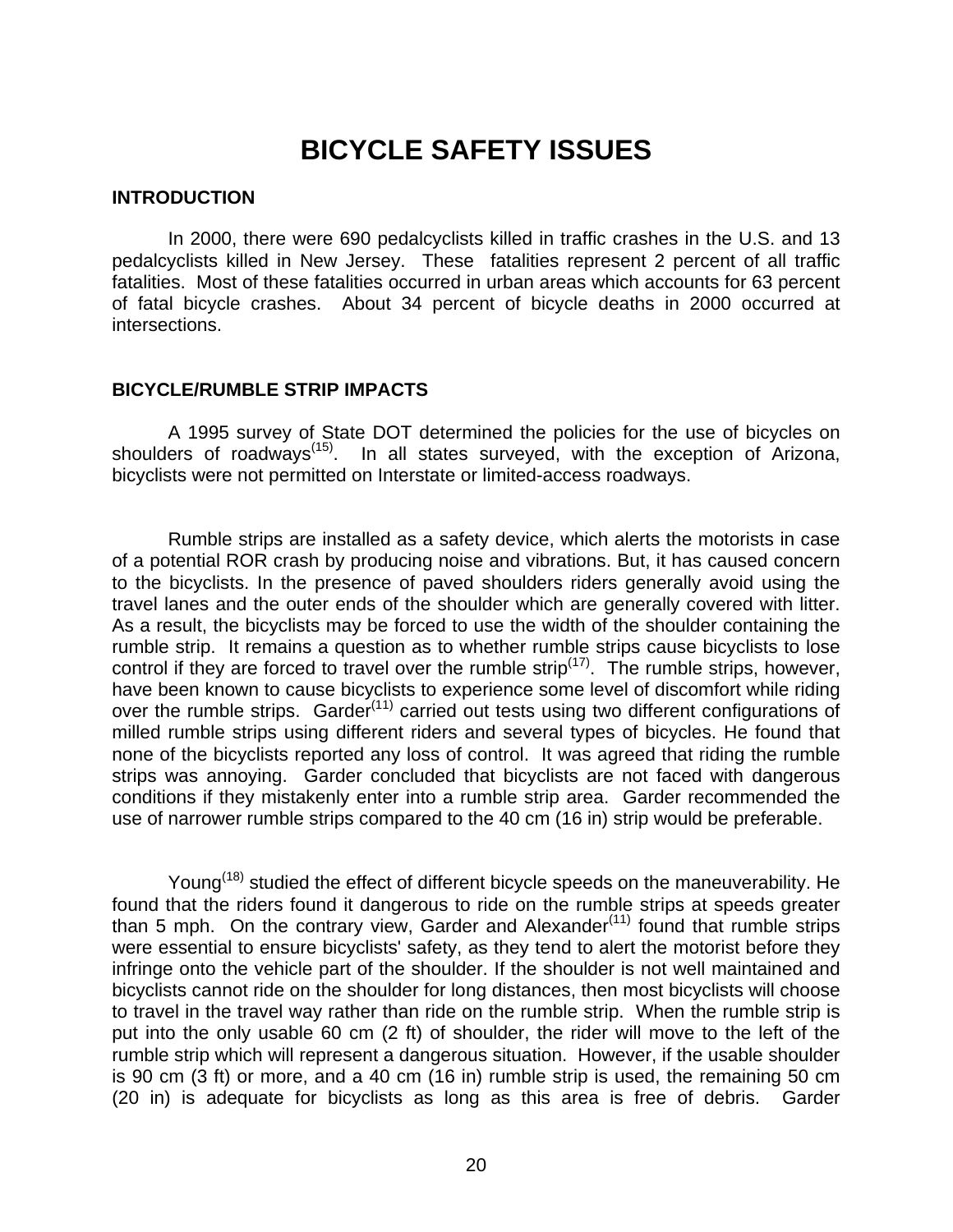<span id="page-30-0"></span>recommends that a narrower rumble strip than the 40 cm (16 in) rumble strip would be a preferable design. Also, rolled-in rumble strips do not create problems for bicyclists since they are much shallower than the milled-in types tested in this study.

The most comprehensive study, which also included two-lane roadways, was conducted on 24 sites of 11 states concluded that rumble strips can be used for creating a buffer separating bicycles from other traffic<sup> $(16)$ </sup>. In some later studies which included telephone information from Cook County, Illinois, as well as discussions with expert cyclists suggest that shoulder rumble strips are a conflict to bicycling  $(3)$ .

Garder found that paved shoulders, although effective for reducing ROR, headon, and sideswipe crashes, did not necessarily make pavements any safer for the bicyclists. The study indicated a separating device such as shoulder rumble strip is necessary if bicycles were permitted on Interstates. The study also suggested that further research was required to find an effective narrow design of strips that infringes less than 18 inches into the "bicyclists" area and still remain efficient in alarming a dozing motorist.

NCHRP Report 254, Shoulder Geometrics and Use Guidelines<sup>[\(19\)](#page-70-19)</sup> states that if bicycling is allowed on the shoulder, the "bike lane" should be a minimum of 4 feet wide, separated from the remainder of the roadway by a 2 feet buffer. The report recommends the select use of shoulder rumble strips at locations with high run-off-road crashes.

## **BICYCLE FRIENDLY RUMBLE STRIP DESIGNS**

## **Penn State Study**

A study was conducted by Pennsylvania State University to develop new rumble strip configurations that could both alert motorists and be comfortably traversed by bicyclists  $^{(4)}$  $^{(4)}$  $^{(4)}$ . In designing the "bicycle-friendly" rumble strip, a simulation model was developed to simulate the interactions between a bicycle, its rider and the pavement surface. The simulation model used a commercial software package Dynamic Analysis and Design System (DADS) to determine the vertical acceleration and pitch angular acceleration of the bicycle and riding system as a bicycle was ridden over a rumble strip of a particular configuration. The depth of groove was fixed at 0.5 inches (13 mm) as a depth less than 0.25 inches (6 mm) was believed to not generate enough noise and vibration to alert an inattentive/drowsy motorist.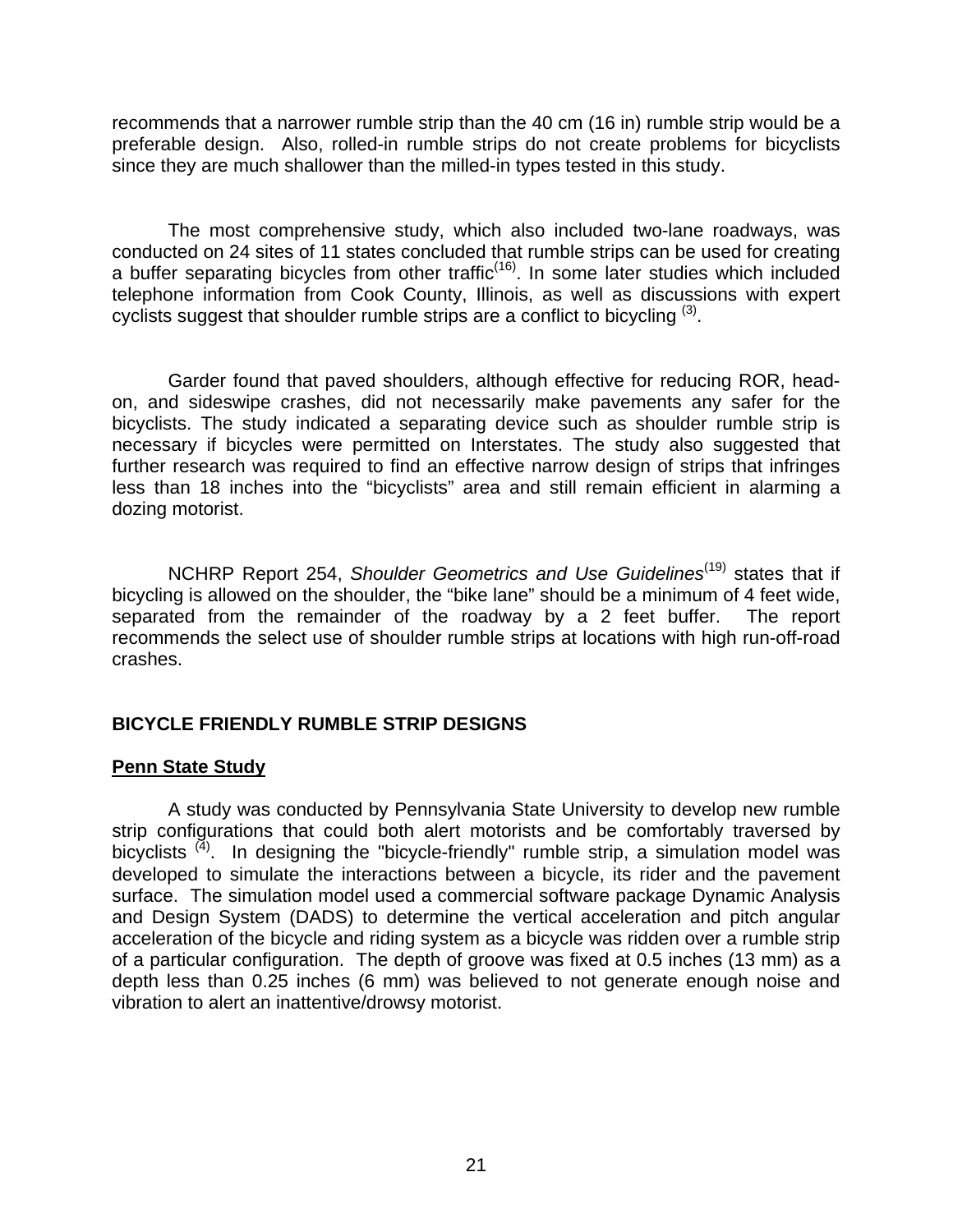A total of 26 configurations were simulated, varying the width and spacing of the grooves. The width of the grooves varied from 4 to 8 inches (102 to 203 mm), and the spacing between the grooves was varied from 2 to 9 inches (51 to 229 mm). The rootmean-square (RMS) of the bicycle vertical acceleration and pitch angular acceleration, which measures the vibration of the rider/bicycle system, was then determined for the 26 configurations. The simulation showed that the groove width impacted the dynamics of the bicycle/rider system more significantly than groove spacing. Therefore, configurations with narrower grooves were identified as being more bicycle-friendly.

The configurations identified as bicycle-friendly designs were then installed and tested. The configurations were limited to designs that could be installed with the machinery available and also based on recommendations from a reviewing task force. Table 8 shows the rumble strip configurations that were installed and tested.

| Test          | <b>Groove Width</b><br>Pattern Inches/(mm) | <b>Flat Portion between</b><br><b>Cuts Inches/(mm)</b> | <b>Depth</b><br>Inches/(mm) |
|---------------|--------------------------------------------|--------------------------------------------------------|-----------------------------|
|               | 7 in (178 mm)                              | 5 in (127 mm)                                          | $0.5$ in $(13$ mm)          |
| $\mathcal{P}$ | 5 in (127 mm)                              | 7 in (178 mm)                                          | $0.5$ in $(13$ mm)          |
| 3             | 5 in (127 mm)                              | 7 in (178 mm)                                          | 0.375 in (10 mm)            |
| 4             | 5 in (127 mm)                              | 6 in (152 mm)                                          | $0.5$ in $(13$ mm)          |
| 5             | 5 in (127 mm)                              | 6 in (152 mm)                                          | 0.375 in (10 mm)            |
| 6             | 5 in (127 mm)                              | 7 in (178 mm)                                          | $0.25$ in $(6.3$ mm)        |

**Table 8. PTI Tested Rumble Strip Configurations** 

Testing of the configurations involved collecting vibration and perception data from volunteer participants bicycling over the various rumble strip configurations. Four types of bicycles ranging in type and sizes were used, low to high speeds were tested, three approach angles, and both intermediate and advanced bicyclists were used. Both objective and subjective measures of comfort and control were also measured in the test. Objective measures included vertical and pitch angular acceleration. In addition, test subjects were asked to ride along an 8 inch (203 mm) white line with and without the rumble strip. The amount of time the test subject spent off the while line was recorded and compared with and without this rumble strip. This provided another objective measure of controllability. Subjective measures of comfort and control were also determined by ratings provided by the test subjects on the comfort level of different body parts and control while traversing the rumble strip configurations. From the bicyclist's perspective, the test patterns were ranked from the highest to the lowest as test pattern 6, 3, 2, 5, 4, and 1.

A second component of the testing involved gathering vibration and noise data from a motor vehicle traversing the rumble strip configurations. Data were gathered for speeds of 45 and 55 mph (72 and 88 km/h) and a departure angle of approximately 3 to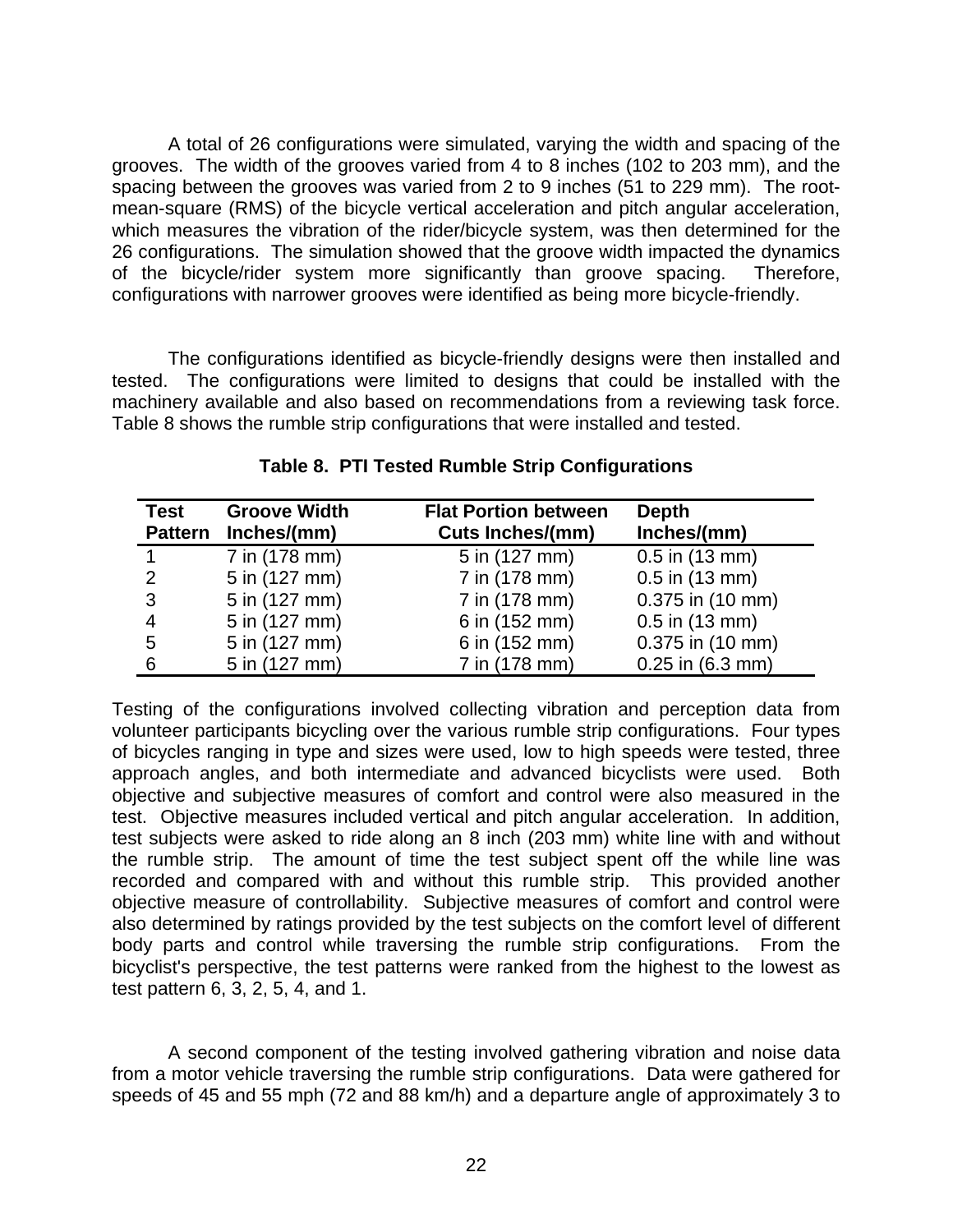<span id="page-32-0"></span> $5^\circ$ . The rumble strip test patterns with the greatest noise at 45 mph, and therefore the most effectiveness, was test pattern 4, followed by test pattern 2, which is the current PennDOT rumble strip configuration. Test pattern 6, which was ranked by bicyclists as the best configuration, had the lowest noise level. At 55 mph, the test pattern with the greatest noise level was test pattern 1.

The study concludes that although test pattern 6 was ranked by bicyclists as the best rumble strip configuration, the low level of noise generated from the rumble strip made this configuration unacceptable. Test pattern 3, which was ranked second most "bicycle-friendly" configuration by bicyclists and ranked second in terms of greatest noise, this pattern was recommended for implementation along non-freeway facilities with higher operating speeds. Test pattern 5, which was ranked fourth for most "bicycle-friendly" configuration by bicyclists and ranked third in terms of greatest noise was recommended for non-freeway facilities with lower operating speeds.

## **Colorado Study**

Colorado Department of Transportation conducted a similar study to the Penn State to design a shoulder rumble strip that is less disruptive to bicyclists than the standard rumble strip, but still providing a safety factor to help prevent accidents caused by motorists running off the road <sup>([20\)](#page-70-20)</sup>. The study compared three types of rumble strips: (1) Colorado's standard asphalt rumble strip; (2) Colorado's standard concrete rolled-in rumble strip; and (3) a new 2 inch (5 mm) groove rumble strip ground into asphalt. The standard type rumble strip used in Colorado are 12 inches ( 30 mm) wide, with grooves 3/8 inch (1 mm) deep, 5 inches across, a 7-inch flat between grooves ground on 12 inch centers. Strips were placed with a 12-foot gap every 60 feet. For the study, five different depths of the standard rumble strip were ground with grooves 3/4, 1/2, 3/8, 1/4 and 1/8 inches deep. The standard concrete rolled-in rumble strip is 18 inches wide, with grooves 1/2 to 1 inch deep. 2-3/8 inches across, and 1-5/8 inch flat between grooves. These rumble strips are to be continuous.

A two-inch groove rumble strip with roughly rectangular cross-section was also tested in the study. The rumble strip is 12 inches wide with grooves two inches wide and 1/2 inch deep. Bicycle tires in this configuration do not drop down into the groove when a bicycle crosses it, therefore creating less vertical movement for the bicyclists. Seven types of this design were tested with different spacing: twelve inches on center, seven inches on center, and five inches on center. Both continuous and interrupted patterns were tested, where the interrupted pattern had twelve feet of rumble strip followed by a six-foot gap.

Testing of the rumble strip configurations was done similar to the Penn State study using both bicyclist's ratings of comfort and controllability, as well as motor vehicle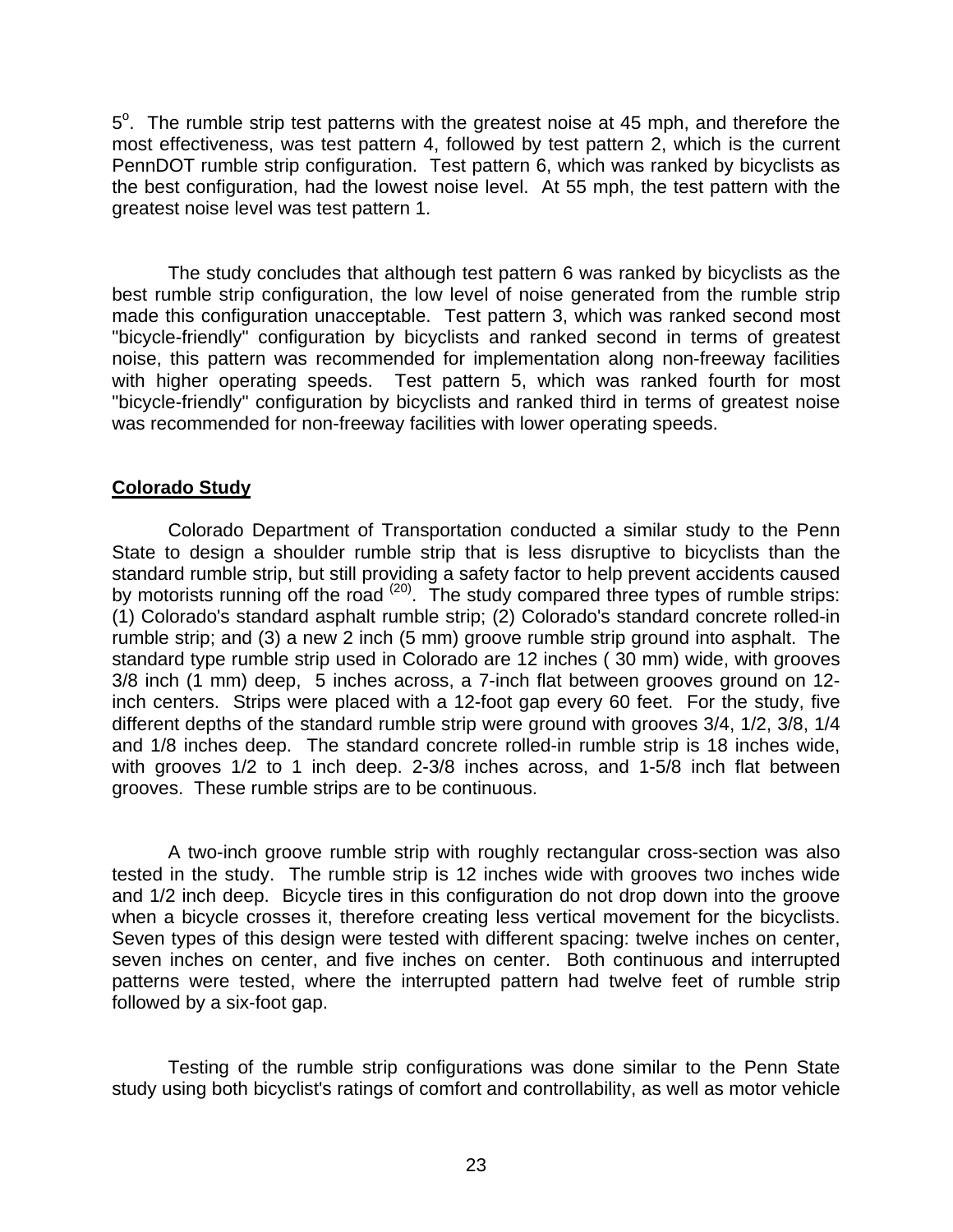<span id="page-33-0"></span>measurements of sound and vibration. Twenty-nine bicyclists, most members of the bicycle club Bicycle Colorado, tested the comfort and controllability of the rumble strips. Fifteen of the bicyclists rated themselves as very experienced, twelve as intermediate, and two as inexperienced. Bicyclists were asked to ride directly on the rumble strips and each rider rated the controllability and comfort of the section. Measurements of vibrations were also taken to provide an objective rating of the rumble strip configurations. Noise and vibration was also measures from the interior of four motor vehicles while they traveled on the rumble strip sections. The vehicles traveled at 55 and 65 mph and the types of vehicles included a: (1) 1994 Oldsmobile Cutlass station wagon; (2) 1999 Dodge full-sized pickup truck; (3) 2000 GMC minivan; and (4) unloaded tandem axle dump truck.

Like the Penn State study, the test showed that the motor vehicle test rankings were almost opposite to the bicyclist's rankings. The study recommended the use of a standard style rumble strip with grooves ground to a depth of  $3/8$  inch ( $\pm$  1/8 inch) on 12-inch centers in a gap pattern of 48 feet of rumble strip followed by 12 feet of gap.

## **STATE BICYCLE POLICIES**

The above studies has lead to the development of several policies by Departments of Transportation and highway agencies, on where shoulder rumble strips should be used so as to not impact bicyclists. In general, the guidelines do not recommend the use of rumble strips on routes where bicyclists are permitted, while other guidelines have suggested remedial measures to reduce the adverse effect of rumble strips on the bicyclists. These remedial measures include $(3)$  $(3)$ :

- Installing shoulder rumble strips as close to the pavement edge as the specifications can allow;
- Designing narrower rumble strips in order to provide the bicyclists adequate space to ride; and
- Installing rumble strips only on shoulders wide enough to provide sufficient space for the bicyclists to ride.

Garder<sup>([11\)](#page-17-1)</sup> survey states to identify the policies used for using shoulder rumble strips on roadways other than limited access highways. Of the thirty-five (35) states surveyed, only fifteen (15) had policies for the use of shoulder rumble strips on roads other than limited access highways. The following summarizes the policies of these states:

• Arizona – Used on shoulders of rural undivided and divided roadways with a pavement width including shoulder exceeds 10.4 m (34 ft).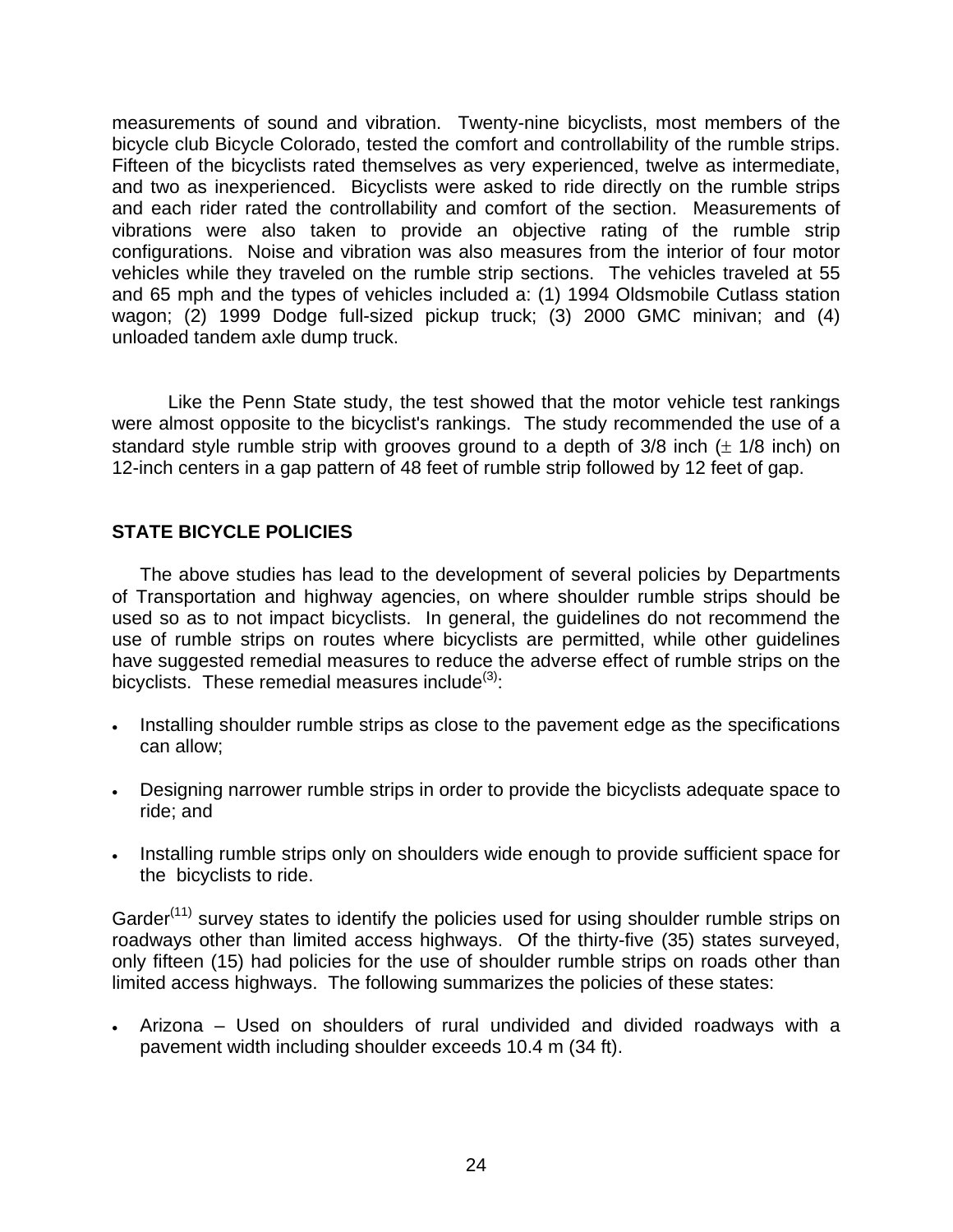- California Shoulder rumble strips are not used where bicyclists use the shoulder unless there is a 1.5 m (5ft) clear shoulder on outer edge.
- Colorado Roll rumble strips used in all bituminous overlays as well as in new construction of all Portland cement concrete highways.
- Georgia Shoulder rumble strips used on all paved shoulders that are at least 1.2 m ( 4ft) wide.
- Idaho Considered on primary highways with a history of run-off-road accidents.
- Cook County, Illinois Used on all resurfacing projects. Noise pollution and opposition from bicyclists have slowed the continued use of rumble strips.
- Kansas Used on two-lane roadway where shoulders are wider than 1.8 m (6 ft).
- Kentucky Used on resurfacing, rehabilitation, and new construction projects with wide paved shoulders.
- Missouri Used on all roadways with Portland concrete cement shoulders or bituminous lift of at least 45 mm (1.75 in) thick and at least 1.2 m (4 ft) wide.
- Nevada Used on all rehabilitation and overlay projects where the shoulder is 1.2 m (4 ft) or wide more.
- New Mexico Used on all rural highway projects except for smaller projects, projects in mountainous terrain with many curves, or is shoulders are less than 2.4 m (8 ft) wide or used by many bicyclists.
- Pennsylvania Shoulder rumble strips are used on roadways where there are many run-off-road accidents and the shoulder is at least 2.4 m (8 ft) wide.
- Utah Used on roadways with safety problems or design speed more than 50 mph and at least 1.2 m (4 ft) shoulders.
- West Virginia Shoulder rumble strips used on all US and State routes with bituminous pavement if the shoulders are at least 2.4 m (8 ft) wide.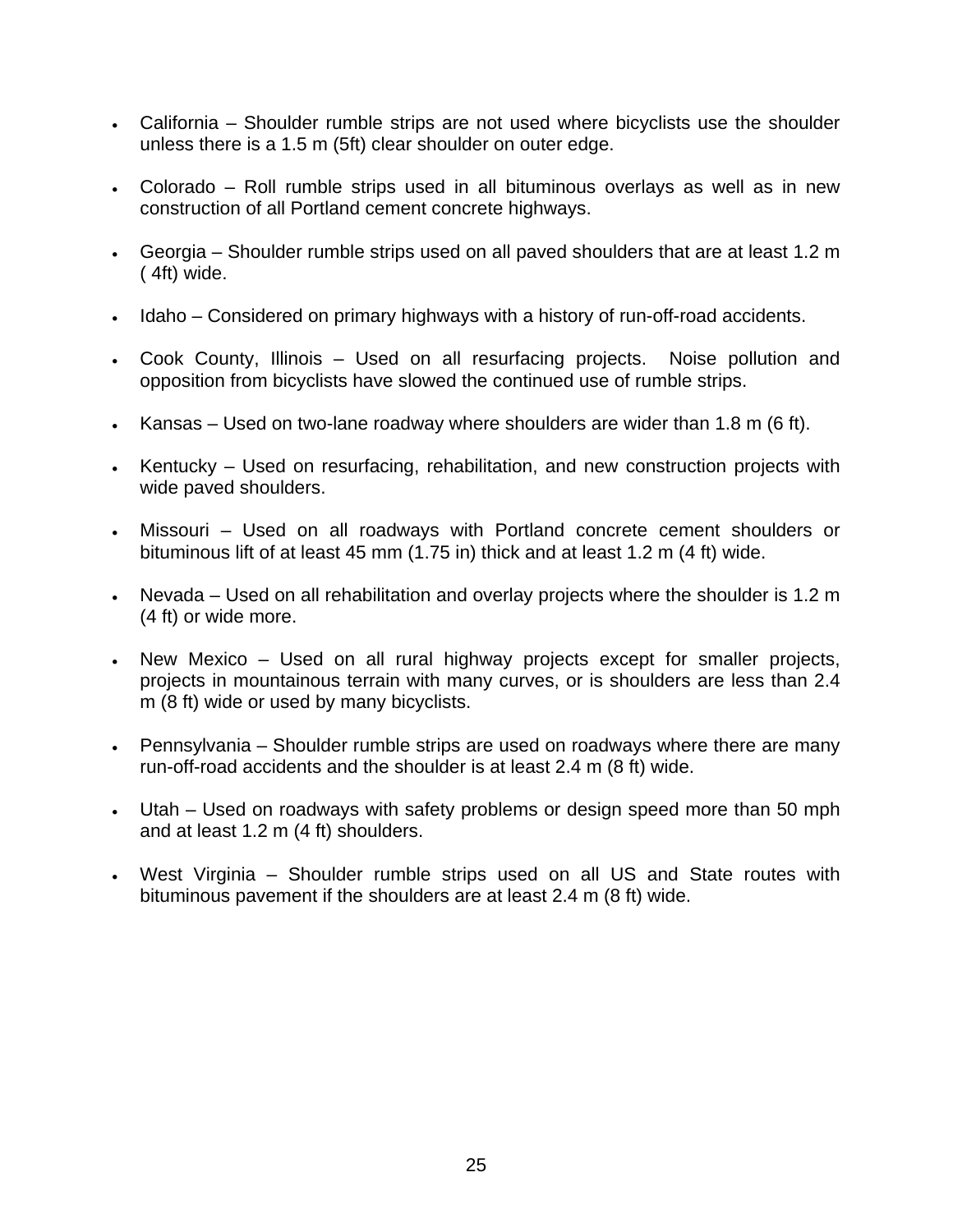# <span id="page-35-0"></span>**STATE RUMBLE STRIP SURVEY AND DESIGN**

### **INTRODUCTION**

Several surveys have been performed to determine the design and placement guidelines of rumble strips by various agencies. Surveys have been performed by the Minnesota Department of Transportation, FHWA, Ohio Department of Transportation, and Harwood<sup>[\(3\)](#page-13-1)</sup>. In this research, a survey was also conducted of State Departments of Transportation to obtain information on current design practices and bicycle policies related to the placement of shoulder rumble strips. The following provides a summary of these surveys including a discussion of each State's shoulder rumble strip design.

## **RUMBLE STRIP SURVEYS**

#### **Project Survey**

A survey of State Departments of Transportation was conducted in this research to determine current design practices and bicycle policies related to the placement of shoulder rumble strips. The survey was administered through email, with follow-up telephone calls made to agencies not responding to the email messages. Responses were received from 40 States. A total of seven questions were asked including the following:

- What types of shoulder rumble strips does your State use?
- What are the specifications for these rumble strips?
- What is your state's policy on the placement of shoulder rumble strips?
- On what types of roadways and shoulders are they used?
- What is the offset of the rumble strip from the travel lane?
- What guidelines does your State follow to mitigate the impact of shoulder rumble strips on bicyclists?
- Are special designs of the shoulder rumble strip used?

The results obtained from this survey, along with results from previous surveys, are summarized in Appendix I. Some general conclusions were drawn from the State policies regarding the design and installation of the rumble strips<sup>([1\)](#page-10-1)</sup>. Various State departments of Transportation suggest that northern states, where snow removal causes maintenance problems prefer the use of grooved-rumble-strips instead of raised strips. In all other states, raised strips are preferred only for temporary installations as they are easier to place and remove. Straight edge grooves are more common than tapered-edge grooves. Tapered-edge strips are more expensive and are not found to make any significant difference in effectiveness. Generally, a rumble strip of 4 inches width and  $\frac{1}{2}$  inches depth is suitable for installation. Three to four pads of rumble strips seem to have significant effect as opposed to five or more pads. Rumble strips are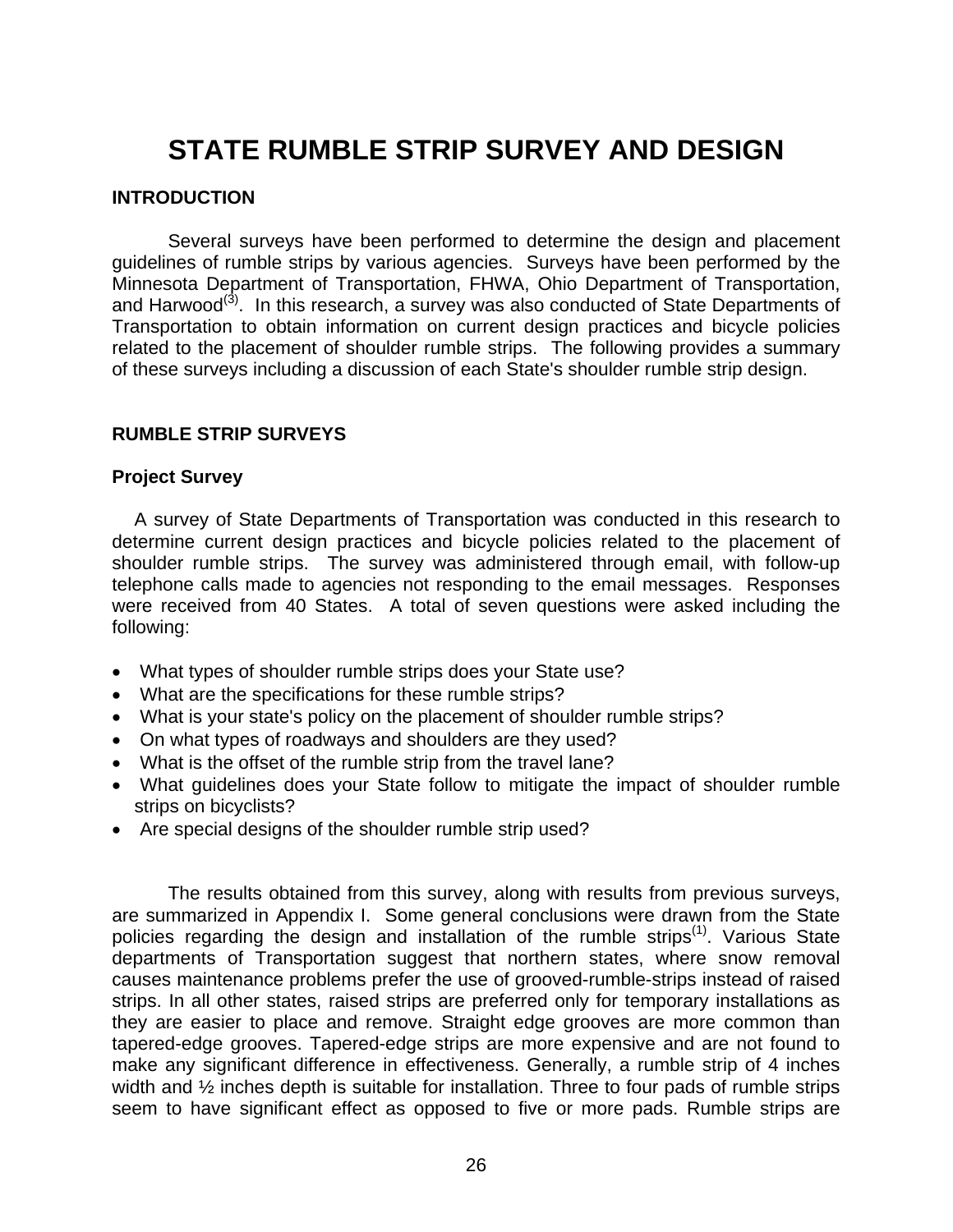found to have a positive impact in percentage reduction of vehicles over a speed of 55 mph. They are also effective in reducing mean speeds by approximately 3 mph. The first grooved-rumble-strip is known to have a significant impact on mean speed as compared to subsequent strips.

## **Other Surveys**

## **Minnesota Department of Transportation Survey**

The Minnesota Department of Transportation conducted a survey in February 2000, on the use of continuous milled shoulder rumble strips<sup>[\(2\)](#page-10-0)</sup>. In the survey, six questions were asked about their use, including where the strips are used, restrictions on where the strips were used, experience with the bicycling community, and the design of the strips used. From the thirty-nine responses were received, 70 percent of the agencies used milled shoulder rumble strips. Fifty-four percent of respondents restrict the placement of rumble strips based on shoulder width and thirty-six percent restrict rumble strips based on bicycle history.

## **FHWA Surveys**

Two surveys were conducted by FHWA in the Spring of 2000 and in September 2000 to identify proposed shoulder rumble strip research/effectiveness studies and to complete a synthesis on practices and policies of shoulder rumble strips. In the first survey, 21 responses were received from either FHWA Division offices or State Departments of Transportation on research/evaluation studies that were either completed, on-going or proposed. In the second survey, forty-two responses were received on issues related to bicyclists' rights to travel on Interstates, controlled access highways, and non-access controlled roadways. The survey found that bicycle travel on rural Interstates is primarily allowed in Western States. The respondents were also asked to provide information on the policy and standards used by the State in their design and placement of shoulder rumble strips.

## **Ohio Department of Transportation Survey**

In 1993, the Ohio Department of Transportation surveyed State DOTs to obtain information on their design, placement, and effectiveness of rumble strips <sup>([1\)](#page-10-1)</sup>. A total of forty-one State DOTs and the District of Columbia responded to the questionnaire. Responses to the questionnaire showed that most states have general guidelines for installation of rumble strips and most use both grooved and raised rumble strips. Raised rumble strips were primarily used for temporary installations, such as at work zone areas. To better accommodate bicycle and motorcycle traffic, a few states used 38 to 46 mm (15 to 18 in) offsets.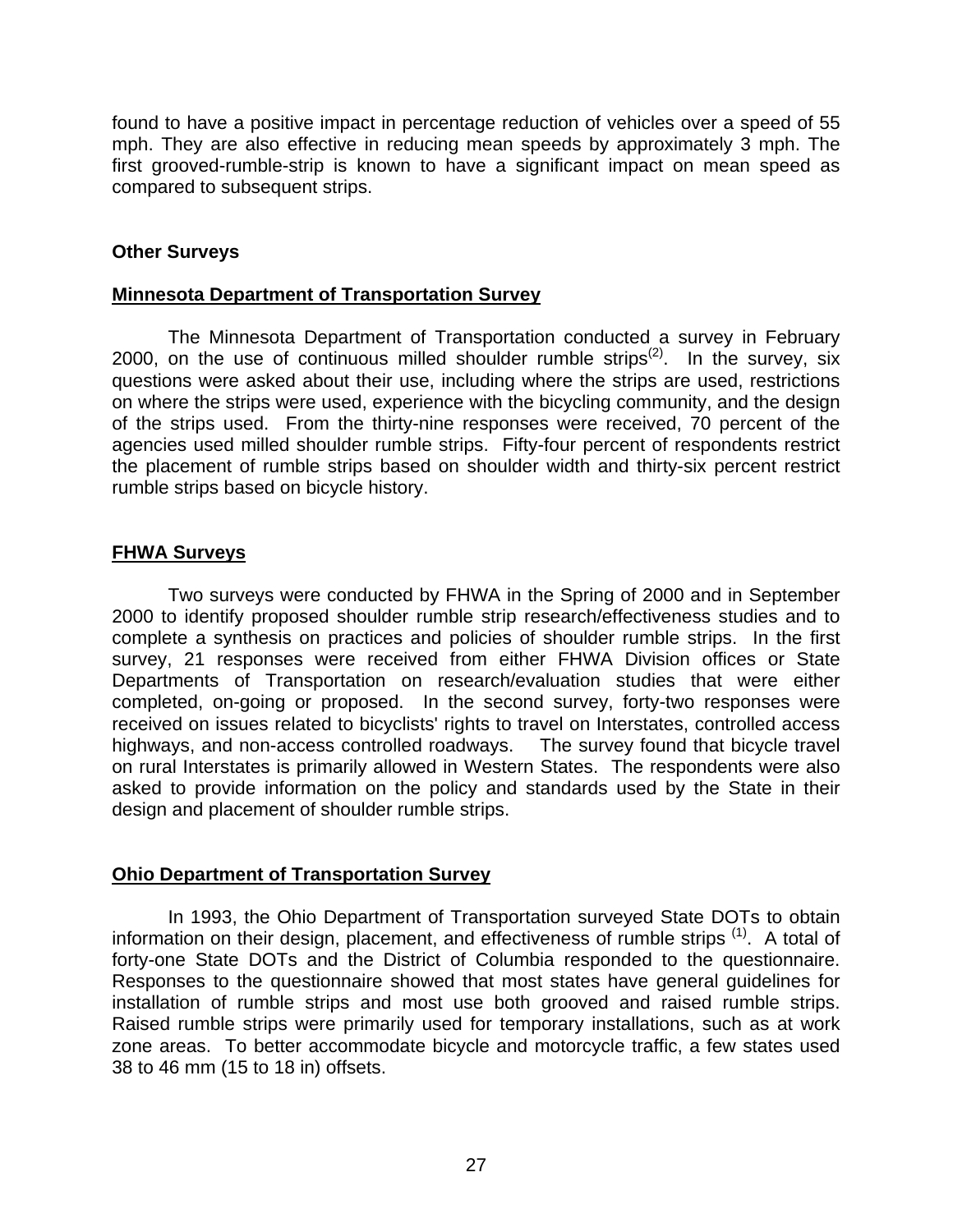## **NCHRP Survey**

Harwood<sup>[\(3\)](#page-13-0)</sup> conducted a survey of State and local highway agencies and toll road authorities to gather information on shoulder rumble strip design and practices. A total of 123 responses were received. The survey found that 98 percent of State highway agencies, 24 percent of local agencies, and 87 percent of toll roads used rumble strips, both shoulder rumble strips and other rumble strip applications. Of the highway agencies using shoulder rumble strips, 16 percent used strips on Portland cement concrete shoulders only, 33 percent on asphalt concrete shoulders only, and 51 percent on both types of shoulders. A majority of the agencies responded did not use shoulder rumble strips on low-speed urban roadways. Seventy-six percent of agencies using shoulder rumble strips used them on freeways or other highways with full access control, 39 percent on multilane divided non-freeways, 35 percent on two-lane highways, 22 percent on multilane undivided non-freeways, and 2 percent on urban streets.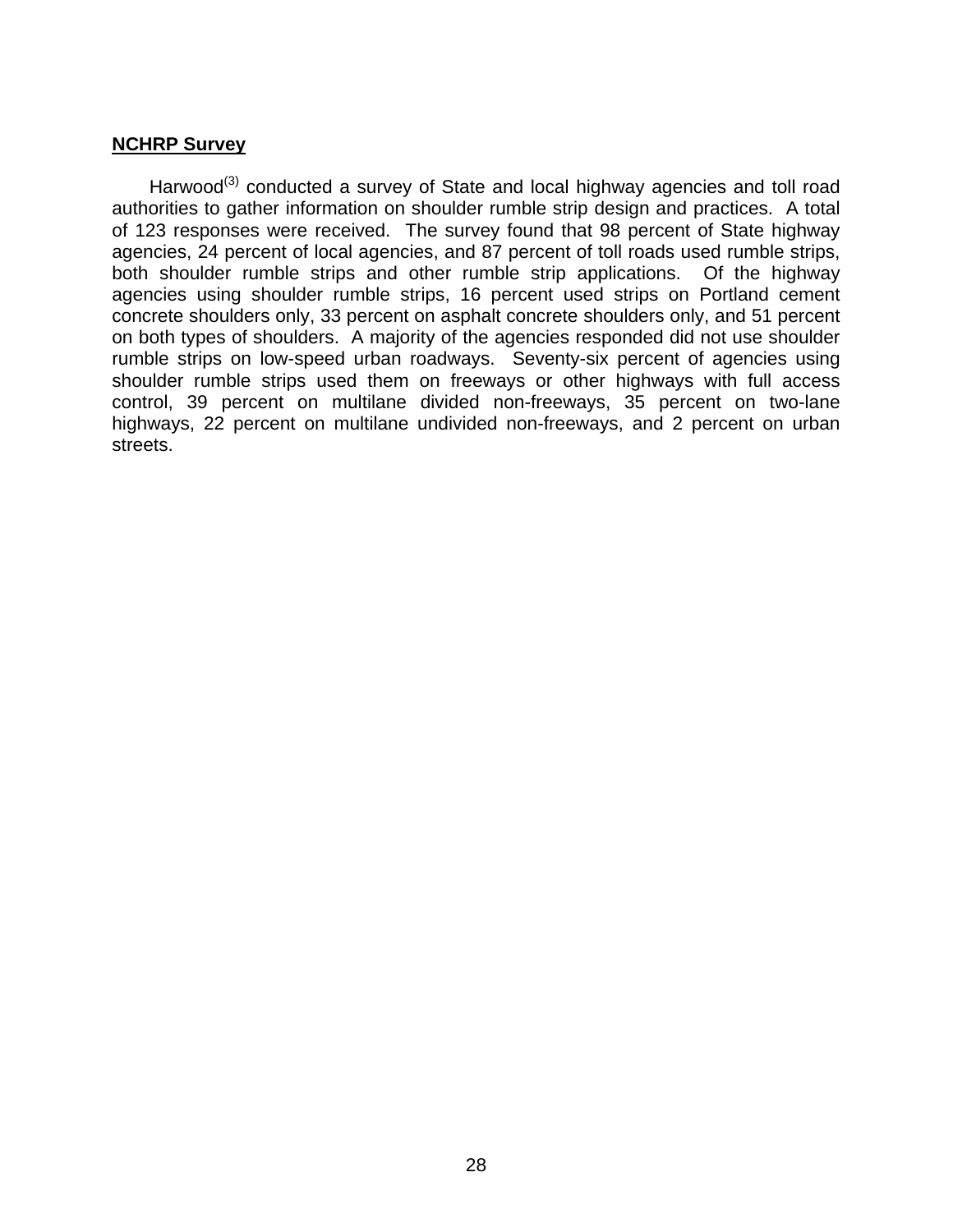# **CONCLUSIONS AND RECOMMENDATIONS**

#### **INTRODUCTION**

In December, 2001, FHWA issued a technical advisory for use in the design and installation of shoulder rumble strips  $(2)$ . The advisory is intended to provide guidelines for use of shoulder rumble strips on appropriate rural segments of the National Highway System (NHS). The following provides a description of the recommendations for the design and placement of shoulder rumble strips, and the warrants that should be considered in installing the strips.

#### **DESIGN AND PLACEMENT RECOMMENDATIONS**

The advisory recommends the use of continuous, milled shoulder rumble strip on rural freeways and expressways on the National Highway System. When used on roadways with a 3 m (10 ft) shoulder, the strip should be installed as close to the edge line as possible, leaving at least 2.4 m (8 ft) of clear shoulder width remaining available after installation.

If an engineering study or crash analysis indicates that the number of crashes would be reduced by installing shoulder rumble strips, then shoulder rumble strips can also be used on non-freeway facilities, such as rural multilane and two-lane roadways. Additional countermeasures may be implemented instead of or in addition to shoulder rumble strips. These countermeasures may include improved roadway geometry, additional signing and markings, or increased pavement skid resistance.

FHWA also recommends that shoulder rumble strips be coupled with continuing driver behavior safety programs to educate the driving public on the dangers of drowsy and inattentive driving and to alert bicyclists on the increased use of shoulder rumble strips. Cooperation should be sought between agencies and bicycle group in the development of policies, standards and implementation techniques.

## **FHWA INSTALLATION WARRANTS**

FHWA provides guidelines that should be considered when installing shoulder rumble strips. The guidelines are based on the review of policies and practices of shoulder rumble strips for 41 jurisdictions in the United States.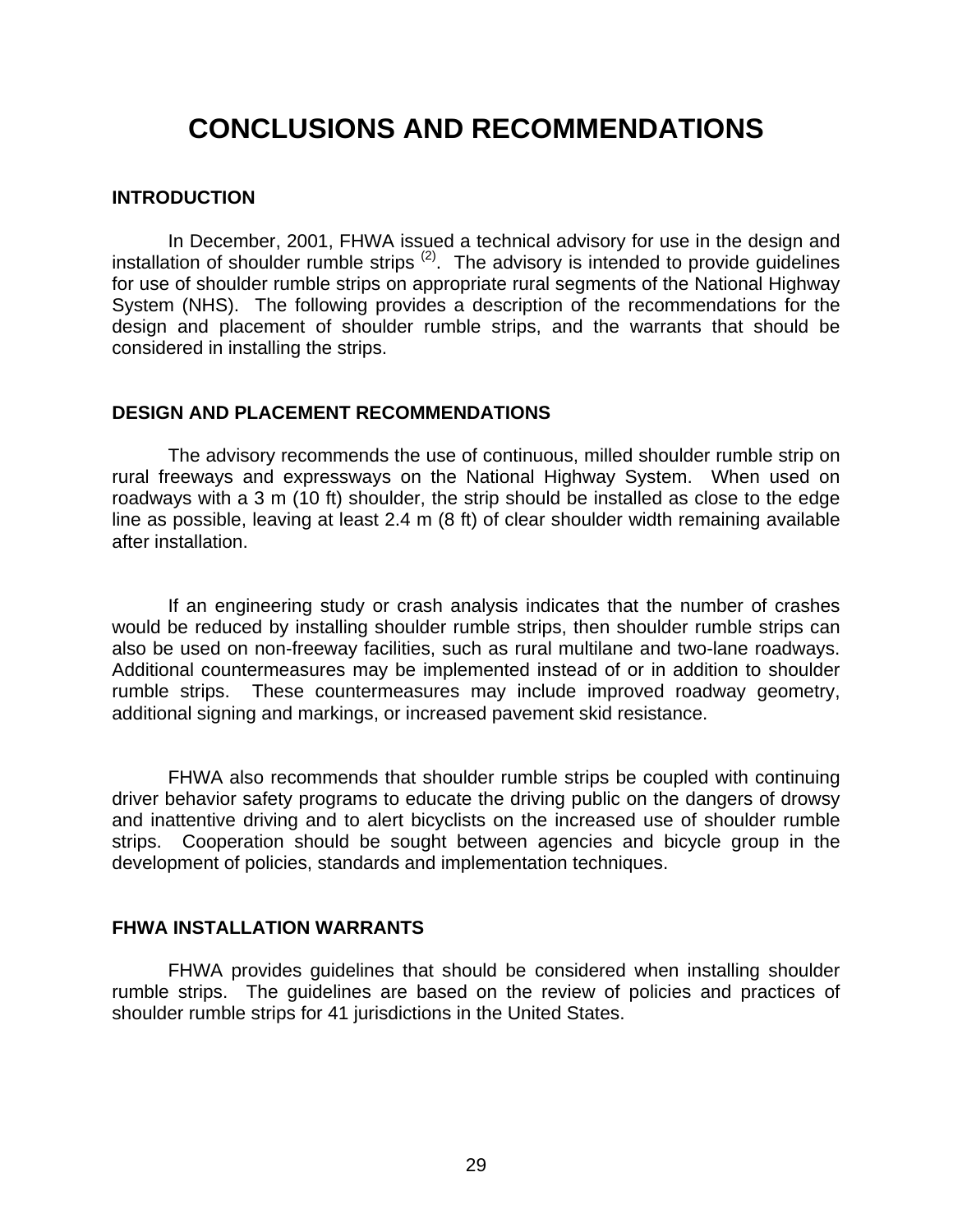#### **Shoulder Width**

The width of the shoulder should be considered in determining whether a shoulder rumble strip should be included on a roadway. The suggested minimum shoulder width before installation should range from 610 mm (2 ft) to 2438 mm (8 ft).

## **Crash Experience**

One of the primary warrants for shoulder rumble strips is crash experience at the location. Although many of the policies reviewed in the FHWA study mentioned installing shoulder rumble strips at high run-off-road crash locations, only one State provided a threshold of what that crash experience should be to warrant a shoulder rumble strip. Ohio uses a threshold of 0.25 crashes per million vehicle-miles traveled in determining whether a location has a high run-off-road crash experience.

## **Length of Roadway**

Shoulder rumble strips are intended for installation at longer roadway segments with infrequent interruption. The State of Oklahoma has as one of its criteria for the placement of shoulder rumble strips that the minimum length of uninterrupted roadway needed is determined as follows:

$$
L = \frac{1}{30} V_D
$$

where:  $L =$  uninterrupted roadway length (miles); and  $V_D$  = design speed (mph).

## **Bicycle Volumes**

Many agencies use the volume of bicycles on a roadway in determining whether a shoulder rumble strip is appropriate for the roadway. No State, however, provided threshold bicycle volumes above a shoulder rumble strip would not be appropriate.

## **Speed Limit**

As many States only implement shoulder rumble strips on freeway roadways, the minimum speed limit recommended for the installation of shoulder rumble strip is 50 mph. This speed limit, however, does not appear to be based on accident or severity data, but on where shoulder rumble strips are currently being implemented.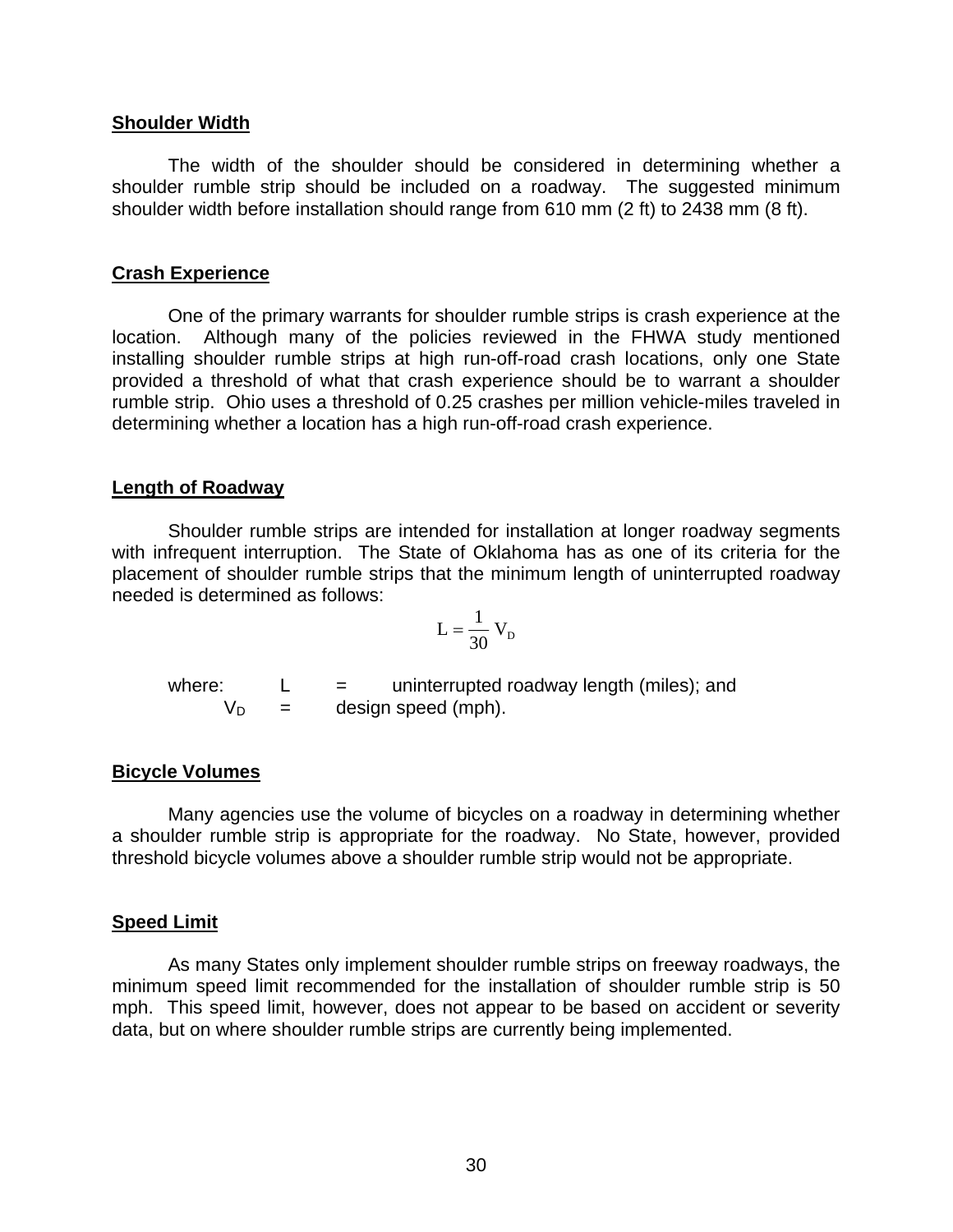#### **Roadway Access**

Shoulder rumble strips are recommended on fully controlled roadways or roads where bicycles are prohibited.

#### **Roadway Location**

Shoulder rumble strips are not recommended in urban or suburban areas. In an FHWA study, many states were found to only install shoulder rumble strips on rural roadways.

## **BICYCLE CONSIDERATIONS**

The FHWA has supported the American Association of State Highway and Transportation Officials (AASHTO) guidelines for the development of bicycle facilities. Those guidelines state that rumble strips or raised pavement markers are not recommended where shoulders are used by bicyclists unless there is a minimum clear path of 0.3m (1 foot) from the rumble strip to the traveled way, 1.2m (4 feet) from the rumble strip to the outside edge of paved shoulder, or 1.5m (5 feet) to adjacent guardrail, curb or other obstacle.

Rumble strips should only be installed when an adequate unobstructed width of pavement remains available for travel by bicyclists. To aid a bicyclists movement to the left of a shoulder rumble strip when needed to avoid debris, make turns or avoid other shoulder users, some states provide periodic gaps of 3.0m (10 ft) to 3.2m (12 ft) between groups of the milled-in elements throughout the length of the shoulder rumble strip. A study by one State recommends a gap of 3.2m (12 ft) between milled-in elements of 12.2m (40 ft) to 18.3m (60 ft) in length. Other states have specified 3.0m (10 ft) gaps between 3.0m (10 ft) milled-in elements.

To aid the travel of bicyclists, the agency responsible for maintaining the roadway should periodically sweep shoulders along major bicycle routes and other routes of high bicycle usage, so the bicyclists will have a clear area beyond the rumble strip in which to ride.

Research has recently been concluded in California and Colorado in an attempt to identify a more bicycle-tolerable rumble strip. Both studies concluded that the reduced-depth, milled rumble strips is the most reasonable compromise between maximum warning to errant motorists and tolerable discomfort to cyclists.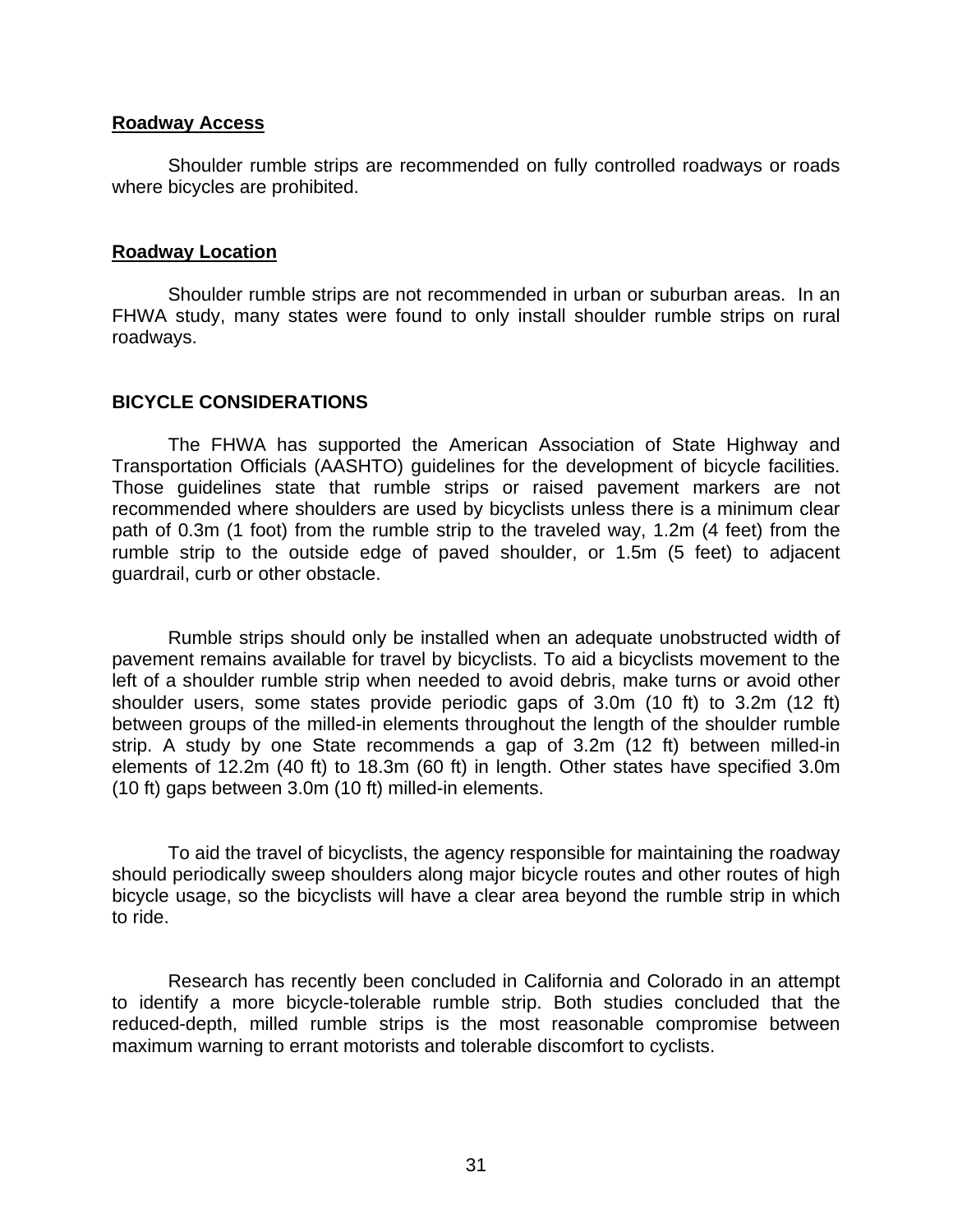# **Strategies for Accommodating Bicycles and Shoulder Rumble Strips**

Based on this study the follow strategies have been identified as holding potential for accommodating bicycles and rumble strips:

- 1. Minimum shoulder width to accommodate rumble strips. Do not use rumble strips if the shoulder width is less than 8 feet.
- 2. Widen the shoulder to provide at least a 4 foot continuous riding surface (Florida).
- 3. Provide an offset of 1.2 m (4 feet) from edge of shoulder for bicycles and motorcycles (Hawaii).
- 4. Moving the rumble strip as close to the travel lane as possible (Minnesota)
- 5. Use of continuous rumble strips only on limited access facilities.
- 6. Use periodic gaps in the rumble strip on non-controlled access highways. Gaps of 12 in every 40 to 60 inches of rumble strips used in Arizona. Use of skip pattern on multilane rural highways with a speed limit greater than 50 mph (Georgia).
- 7. Not allowing bicycles on roadways where shoulder rumble strips are installed. (Connecticut)
- 8. Not allowing rumble strips on roadways used by bicyclists. (Maine)
- 9. Reducing the width of the rumble strip from 2 feet to 1 feet (Kentucky).
- 10. Requiring approval of the Pedestrian/Bicycle Coordinator if rumble strip is to be installed on a shoulder width less than 8 feet.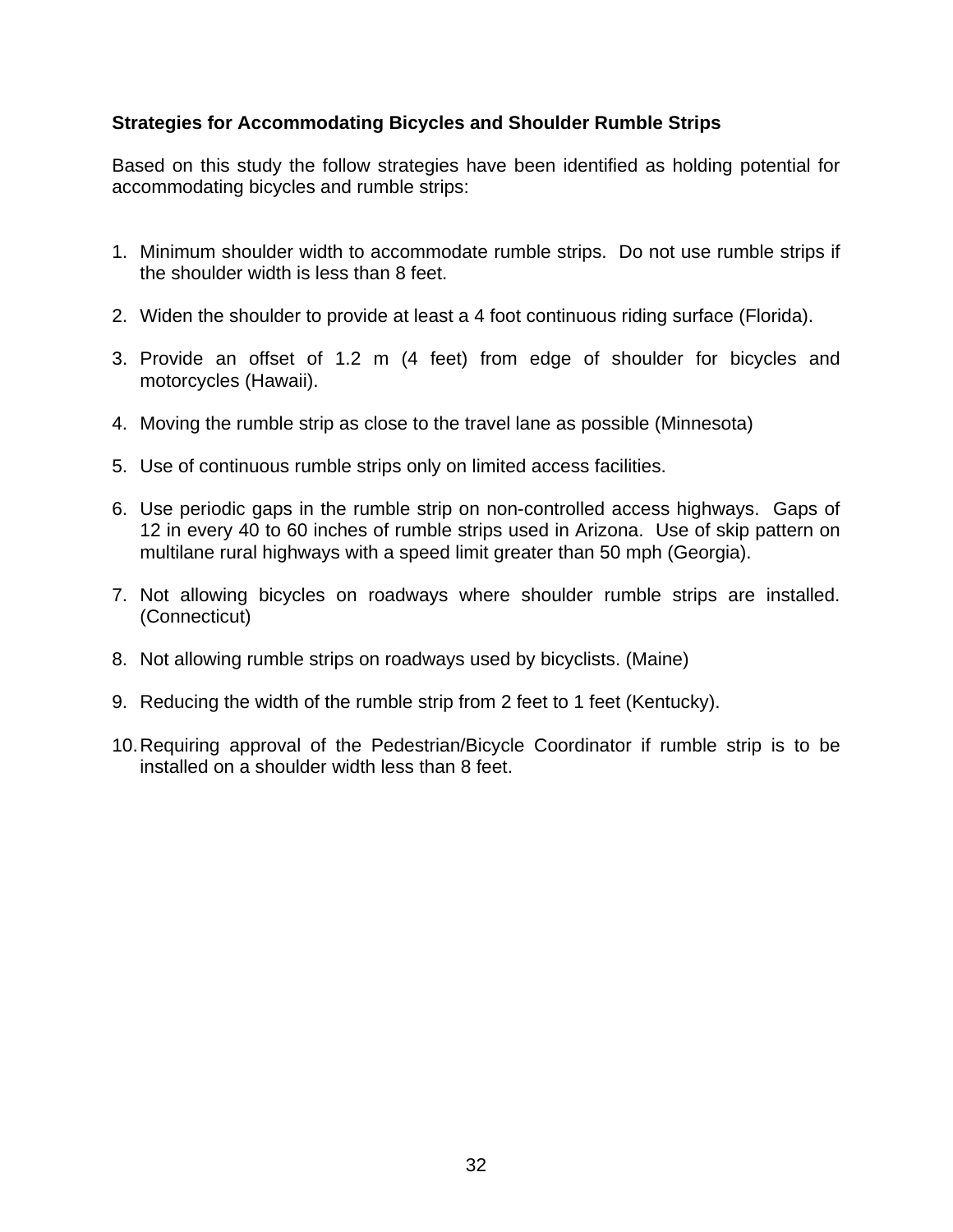## **APPENDIX I. State Shoulder Rumble Strip Designs**

#### *Alabama*

Alabama DOT uses raised rumble strips at 2-way and 4-way stop, signalized intersections, horizontal and vertical curves. Grooved strips are used on shoulders of Interstate highways. The height and the width of the raised strips are 2mm (5/6") and 20mm (8") respectively. The number of pads is 4-5 with 5 strips per pad spaced at 25 mm (10") clear. Warning beacons and signs are used in conjunction with rumble strips $(1)$  $(1)$ .

The ALDOT has an unwritten policy to allow the use of scored shoulders or surface treatment on new freeways over overlays. The treatment is selected the State Division in a geographical area. Bicycles are not allowed in the Interstate roadways. The State DOT suggests that shoulder pavements should be extended wider where there is potential for bicycle usage  $(2)$  $(2)$ .

The State uses indentations on the roadway shoulders, which are called "scoring of the shoulders". These indentations are used on control access and limited access freeways and on Interstate roadways and rural highways. The indentations start from the edge of the travel lane and extend 0.6 m-0.76 m  $(2 - 2 \frac{1}{2} \text{ in})$  into the shoulders. Indentations are generally provided on roadways with shoulders 2.4 m  $-$  3 m (8'-10') wide so bicyclists have enough shoulder space available to ride. The State does not use rumble strips on two-lane highways, since the shoulder is not wide enough and also, the speeds of motorists are low on these roadways. But for such roadways, there is an attempt to pave the shoulders. The scoring is machine cut with indentations about 30mm to 41mm (12-16 in) long. The indentations are 1.3mm (½") grooves on asphalt shoulders only on large volume and high-speed roads $(21)$ .

## *Alaska*

Alaska has a limited experience of using grooved rumble strips on shoulders. The Alaska Department of Transportation (ADOT) does not have a statewide policy governing the use of rumble ships. Each ADOT region has its own policy for the location of and specifications of rumble strips. In the Northern region, the installation of rumble strips is prohibited at locations where the shoulder is less than four feet wide. The Central region requires that the shoulder be at least six feet wide before a rumble strip is used. The Southeast Region currently does not use rumble strips. One proposal for a statewide specification for rumble strips is the use of 30 mm (12 in) wide (46 mm(18 in) maximum) rumble strips, placed as close to the fog line as possible. Where the shoulder width is less than 300 mm (12 in), shoulder rumble strips should not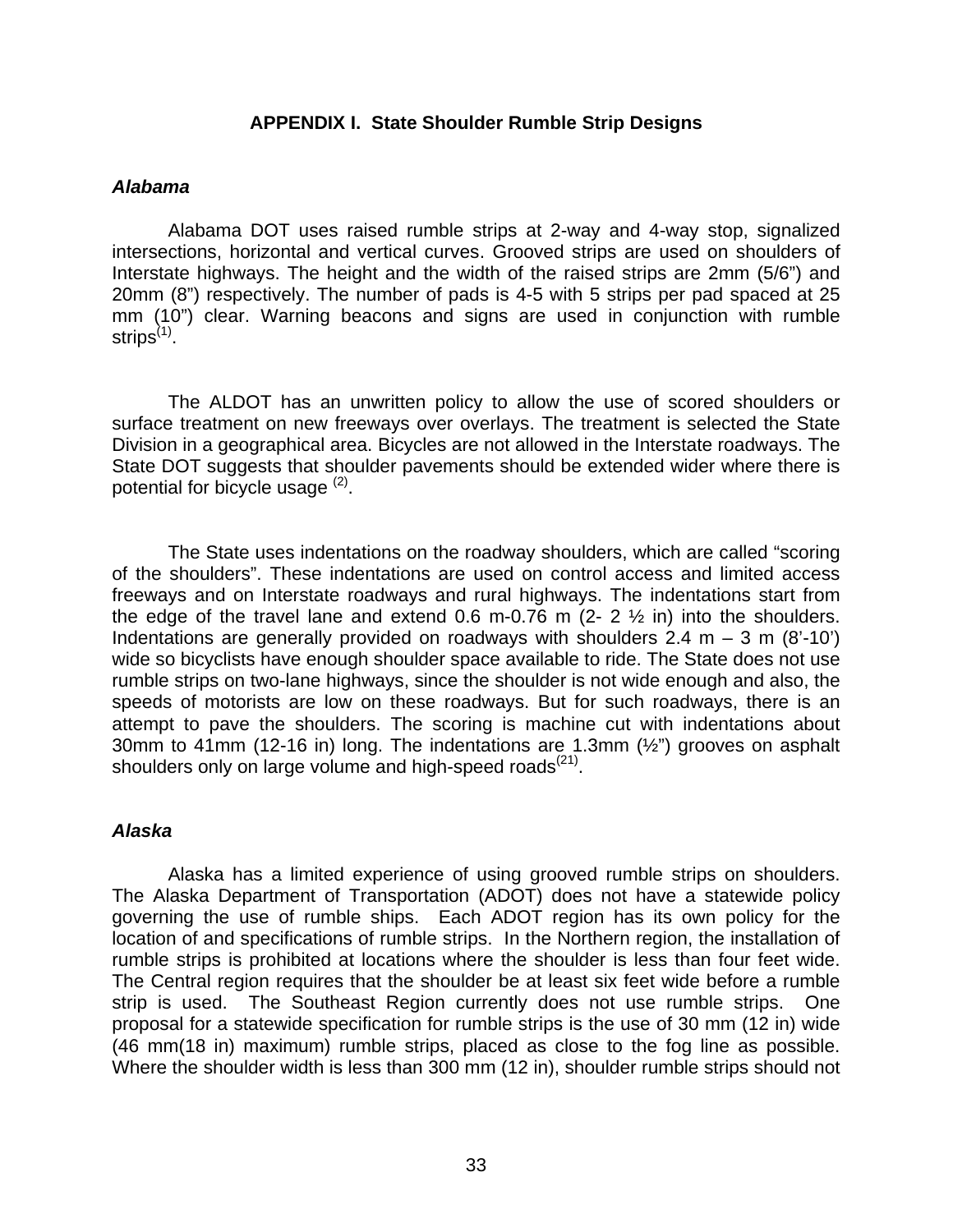be installed as bicyclists would then be restricted to a usable shoulder with unacceptable width dimension ([22\)](#page-70-1).

# *Arizona*

Arizona DOT recommends use of milled rumble strips, however it does not prohibit the use of other types of rumble strips. The specification consists of milled rounded grooves 13mm (0.5 in) in depth and 178mm (7 in) wide with a center to center spacing of 305mm (12 in). The dimensions perpendicular to the travel lane vary from 127 to 305mm (5 in to 12 in) which varies with the type of the roadway and the area. The offset from the edge line is 0 to 305 mm (0 in to 12 in), depending upon the type of roadway. Recent studies conducted by Arizona DOT resulted in recommendations that all non-controlled access highways include periodic gaps of 3.6m (12 in) in length, and all gaps should be placed at periodic intervals of spacing of 12.19m (40 in) or 18.29m (60 in). The policy directs the Districts to evaluate when and where shoulder rumble strips should be installed $^{(23)}$  $^{(23)}$  $^{(23)}$ .

<span id="page-43-0"></span>The Arizona Department of Transportation (ADOT) recommends the use of ground-in rumble strips. The main advantage of ground-in rumble strips is that they can be installed an anytime and on almost any type of pavement surface. These rumble strips are applied to projects that involve new roadway construction, reconstruction, widening, and pavement preservation. The criteria used for applying the rumble strips are a function of the location of the roadway in rural, urban or suburban locations. In rural locations, shoulder rumble strips are applied on undivided highways with shoulder widths of four feet or greater. At undivided four-lane highways and highways with narrower shoulders, the implementation of rumble strips will be on a case by case basis. On divided highways in rural locations, shoulder rumble strips will be applied on the right shoulder with a width of four feet or more and on the left shoulder with a width of two feet or more. Where narrower shoulders are founded, the implementation of shoulder rumble strips will be evaluated on a case by case basis.

Within developed urban areas, ADOT does not recommend the implementation of shoulder rumble strips. This recommendation is based on the level of noise produced by the rumble strips. Shoulder rumble strips can be considered in urban areas if there are no other reasonable alternatives and/or the rumble strips are being installed to mitigate a specific problem. In suburban areas, rumble strips are applied using the guidelines for rural locations and evaluating specific factors affecting the installation of shoulder rumble strips. The factors include: existing and future development; number and spacing of driveways of existing and future driveways; posted speed limits (where roadways with speed limits less than 45 mph should generally not include rumble strips); operating speed; future widening or shoulders designated as future traffic lanes; close spacing of traffic signals; heavy bicycle traffic,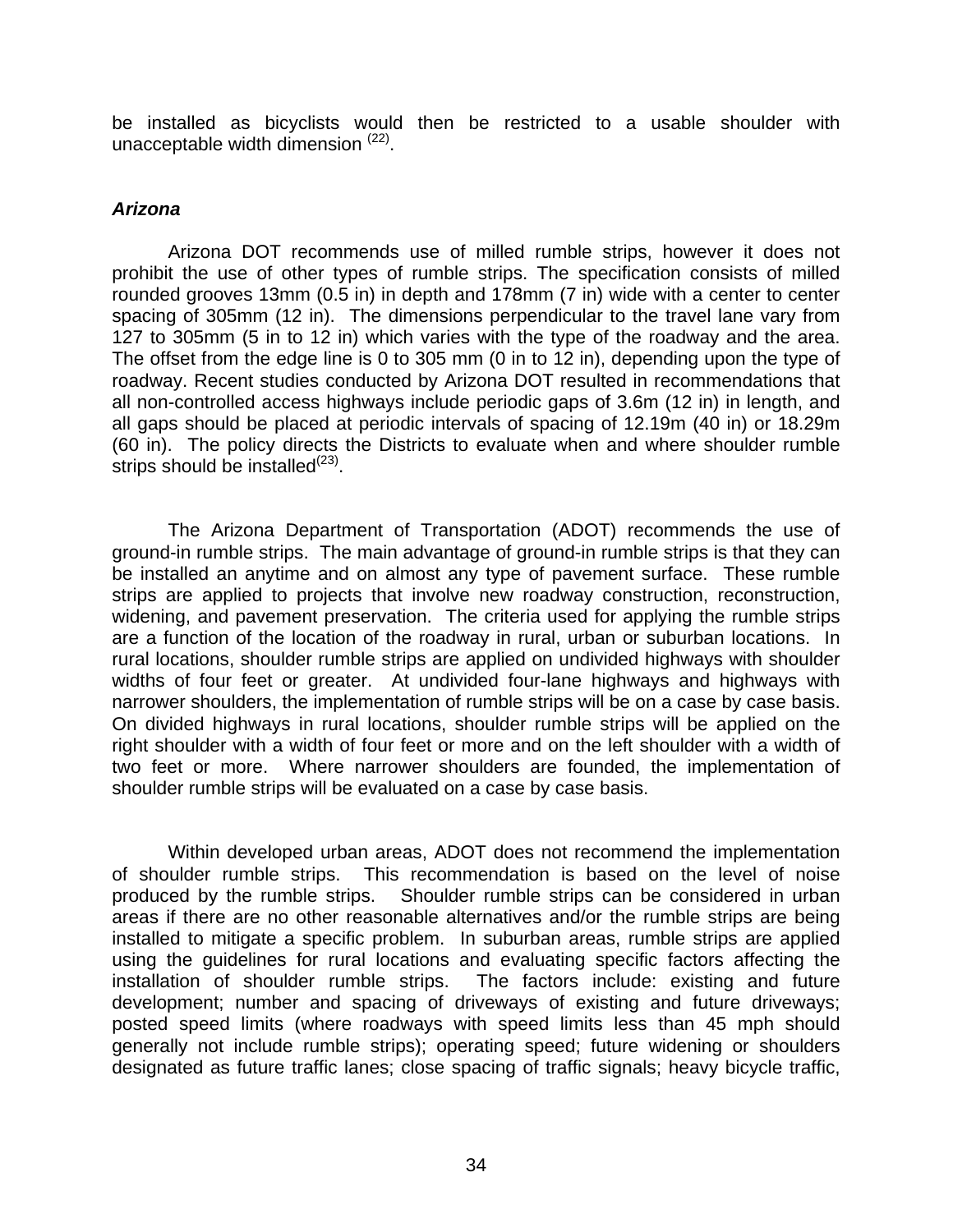location of tied objects and steep cross slopes; and run-off-road type/collision with fixed object accident history<sup>[\(23\)](#page-43-0)</sup>.

## *Arkansas*

Arkansas uses both grooved and raised pavement marker rumble strips mostly on road shoulders or at hidden horizontal and vertical curves. The strips are 1 mm (3/8") deep, 2 mm (¾") high and 10mm (4") wide. There are 3 pads, each of 1.5 m (5') length with 6 strips per pad spaced at 1.8m (6") clear. The grooves were found to be more effective than raised strips in attracting driver's attention. The local residents also raised complaints regarding the noise created by the use of rumble strips<sup> $(1)$ </sup>.

Shoulder rumble strips are placed approximately 10mm (4") from and parallel to the lane edge line. They are 41mm (16") wide transverse to traffic, by 18mm (7") long (plus or minus 1/2") in direction of traffic, by 1.3mm to 2.0 mm (1/2" to 5/8") deep. Since bicycles are prohibited on freeways, rumble strips cause no impacts to bicyclists. Prior to commencement of the work, the specifications require that the contractor demonstrates tat the rumble strips will not damage the existing pavement<sup>([24\)](#page-70-3)</sup>.

Arkansas currently uses rumble strips on the inside and outside shoulders of freeways only on both asphalt and concrete shoulders. The rumble strips are installed on existing asphalt shoulders as shown on the plans or as designated by the Engineer. On Portland Cement Concrete Shoulders, there is an option of cutting or forming the rumble strips according to the design specifications.

# *California*

California uses continuous shoulder rumble strips that are 19mm or less in height if raised or 25 mm or less in depth if indented. State DOT considers bicycle usage as a factor in considering shoulder rumble strips along State highways. The DOT suggests that where bicycles are permitted, shoulder rumble strips should not be used unless approximate width for bicycle use is available between rumble strips and the outer edge of the shoulder. Shoulder rumble strips have a maximum width of 900 mm (3 ft) and should not be permitted unless approximately 1.5 m (5 ft) of clear shoulder width for bicycle use is available between the rumble strip and the outer edge of the shoulder<sup>[\(25\)](#page-70-4)</sup>.

# *Colorado*

Colorado permits the installation of milled, rolled or formed rumble strips on concrete shoulders and only milled strips on asphalt shoulders. The recommended dimensions of milled rumble strips are 15mm to 20mm (6" to 8") grooved width, 30.5mm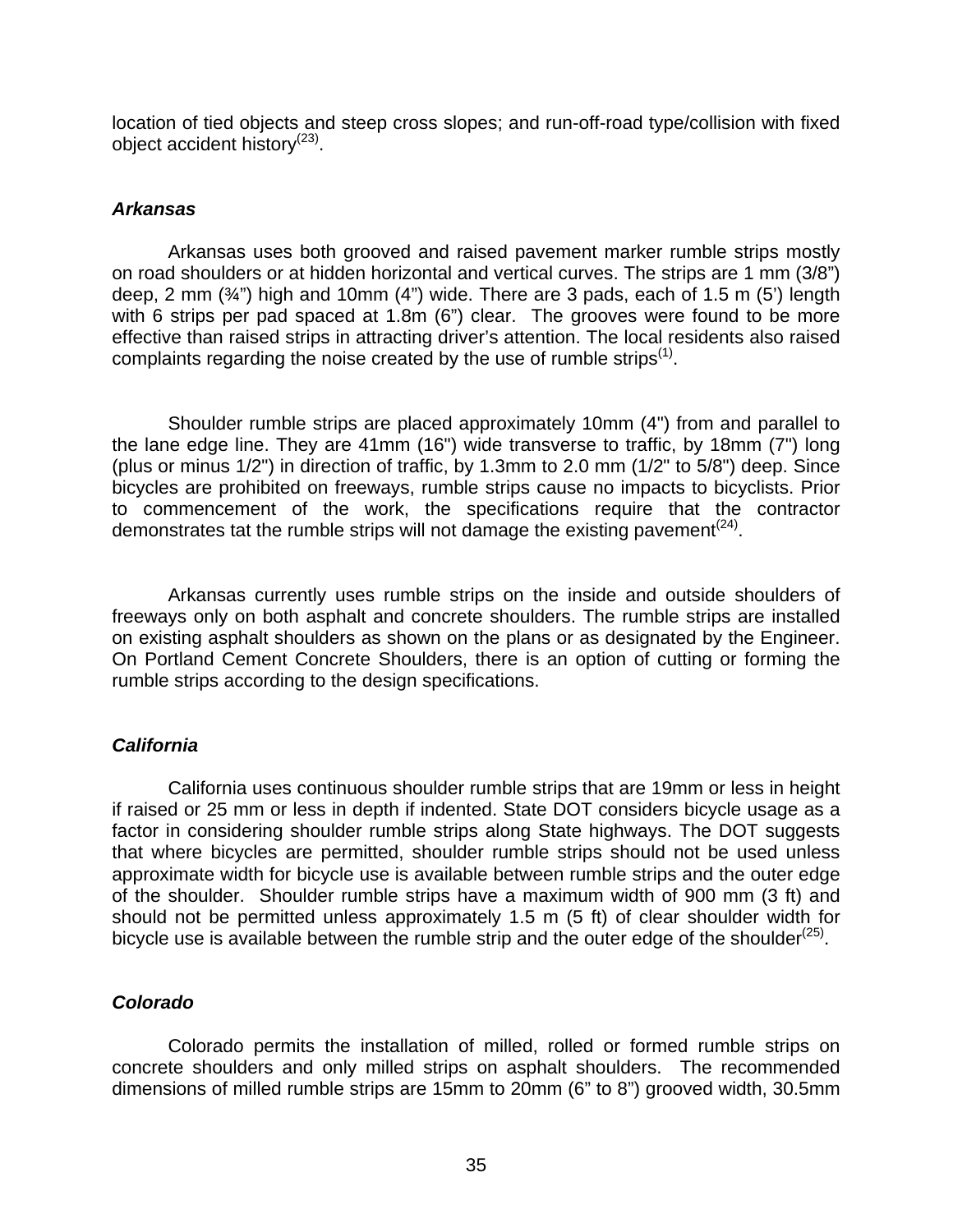(12") spacing, and 13mm to 19mm (0.5" to 0.75") depth, a width of 40.6mm (16") which can be reduced to 30.5mm (12") for shoulders less than 1.83m (6') wide. Offset from the edge line is a maximum of 15.2mm (6").

The State highway system should be evaluated to accommodate rumble strips for which, input from bicycle community should also be considered. As opposed to the installation only on shoulders at least 1.8m (6'), rumble strips may be installed on shoulders 1.2m (4') or less wide if there is a history of ROR crashes. The typical pattern width of 30.5mm (12") can be changed to 40.6mm (16") to provide an additional smooth shoulder width of  $10.2$ mm (4") to the bicyclists  $<sup>(1)</sup>$  $<sup>(1)</sup>$  $<sup>(1)</sup>$ .</sup>

# *Connecticut*

Connecticut DOT recommends the use of milled rumble strips along shoulder with a finished dimensions of 18mm  $\pm$  1.2mm ( $7^{\circ}$  $\pm$  0.5") in width, 30mm  $\pm$  1.2mm (12" $\pm$ 0.5") spacing**,** 1.2mm (0.5") depth and 41mm (16") spacing. The offset from the edge line is approximately 15mm (6") from left shoulder and 30mm (12") from the right shoulder. The Connecticut DOT has made no consideration for bicyclists <sup>([1\)](#page-10-1)</sup>.

The current practice in Connecticut is to install shoulder rumble strips on sections of freeways that have been resurfaced within the past 5 years and where the shoulder width is at least 91.5mm (3') wide. Bicycles are not allowed on the roadways where rumble strips are installed  $(2)$  $(2)$ .

The State of Connecticut began installation of shoulder rumble strips in the fall of 1996 on limited-access highways. Rumble strips are placed in both the left and right shoulders. Currently, less than half of the limited-access highways in Connecticut have shoulder rumble strips. Connecticut does not have any rumble strip installation guidelines with respect to bicyclists because rumble strips are only installed on limitedaccess highways where bicycles are not permitted $(26)$ .

## *Delaware*

DelDOT has developed a draft policy (with FHWA recommendation and assistance) on use of shoulder rumble strips which covers both new pavements and the installation of shoulder rumble strips as separate projects where paved shoulder exist but no resurfacing is planned. The policy covers both limited access highways, and has provision for considering bicycles and horse-and-buggies. The draft policy has not yet been considered by DelDOT's policy Committee $^{(2)}$  $^{(2)}$  $^{(2)}$ .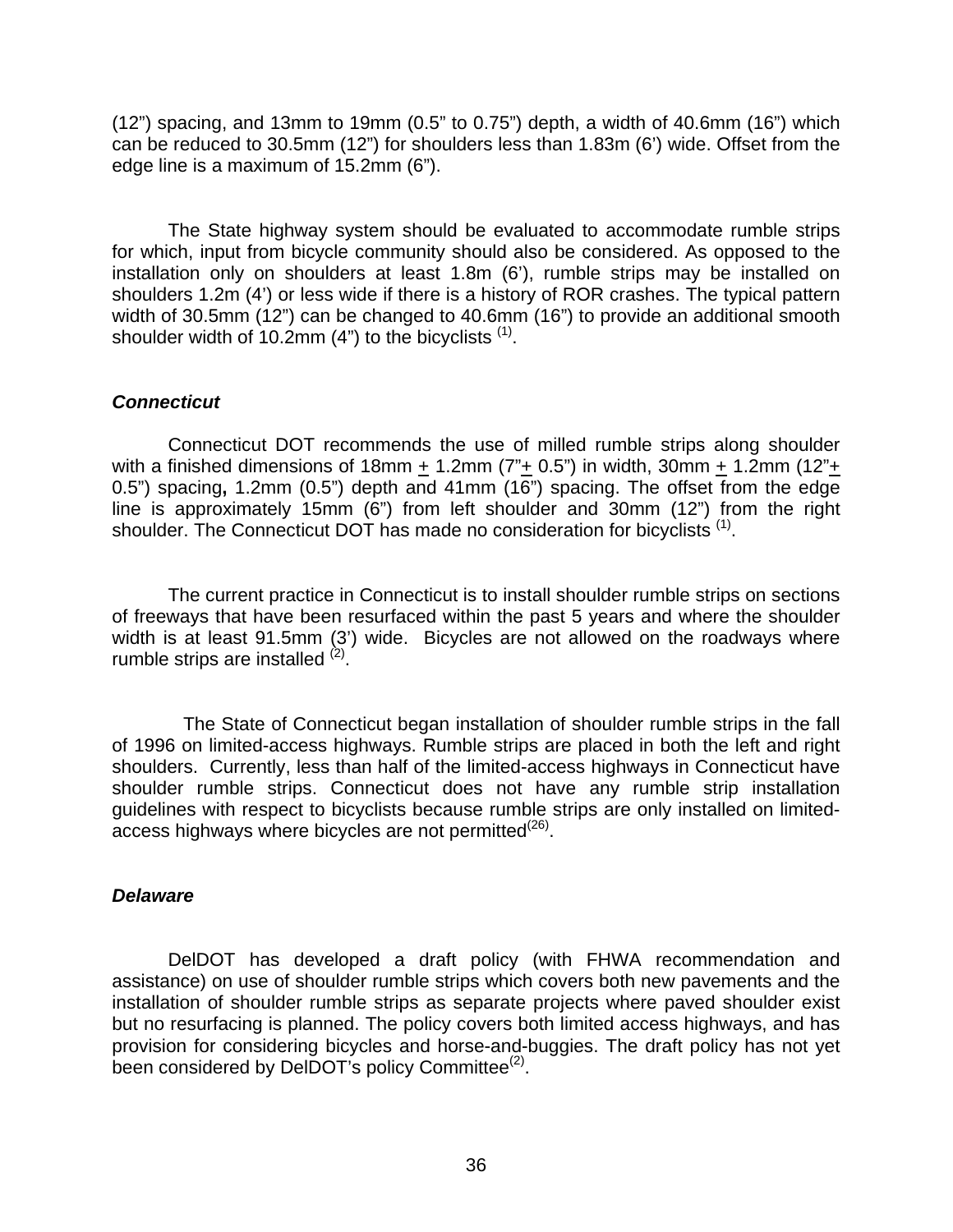The State of Delaware has not done any studies regarding rumble strips. The only places where shoulder rumble strips are installed are Interstate roadways where bicyclists are not allowed. Certain county roads where intersections are notorious for accidents have transverse rumble strips only, which do not affect the bike lanes. The complaints from bicyclists about county roads are often about tar and chips and that shoulders are poorly maintained. There are no specific guidelines for any kind of rumble strips and no studies have been done by the State to determine if the rumbles strips that have been implemented have been effective<sup>([27\)](#page-70-6)</sup>.

## *Florida*

Florida only uses raised types of strips using asphalt concrete method for installation. The strips are being used at 2-way, 4-way, signalized intersections, offramps, road shoulders and railroad crossings. The stripes used are 1.3mm  $(\frac{1}{2})$  high and 5mm (2") wide. The stripes per pad are 6, which are spaced at 25mm (10") clear 38mm (15") clear is kept for bicyclists. Reflectorized pavement stripes replaced the raised strips, which became rounded and flattened <sup>[\(1\)](#page-10-1)</sup>.

The Florida Department of Transportation uses ground-in or milled rumble strips in two patterns: the skip array and the continuous array. The skip array is the standard pattern used on both inside and outside shoulders on divided highway sections. The continuous array is used in advance of bridge ends or at the gore recovery area for mainline interchange bridges. The width of the strip is 180mm (71") in the direction of travel, 400mm (157") length and 400 mm (157") offset from the travel lane. In the skip array pattern, 8 cuts covering an area of 2.1 m  $(7')$  is followed by a 1.5 m  $(5')$  skip (Florida, Design Geometrics and Criteria, January 1998).

The Florida Department of Transportation recommends that rumbles strips be only used on curves, approaches to narrow bridges and other locations where there is a high potential for benefit. Raised rumble strips are restricted to approaches to narrow bridges. The use of continuous rumble strips is used only on limited access facilities. For restricted areas where shoulder rumble strips are applied, the shoulder should be widened to provide at least a 1.2m (4') riding surface. The rumble strip pattern is designed to not create instability to bicyclists.

Continuous ground-in rumble strips have been suggested for use on busy twolane roadways. This shoulder-rumble strip type was tested in Florida using a 7" x 12" by 3/8" (175 mm x 300 mm x 10 mm) ground-in rumble strips adjacent to the edge line on an existing 1.2m (4 foot) paved shoulder. Using this width of 1 foot, the space taken by the shoulder rumble strip covered only the area needed for the handle bars overhang and therefore the bicyclist's space was not infringed on. A 6 mile (10 km) test section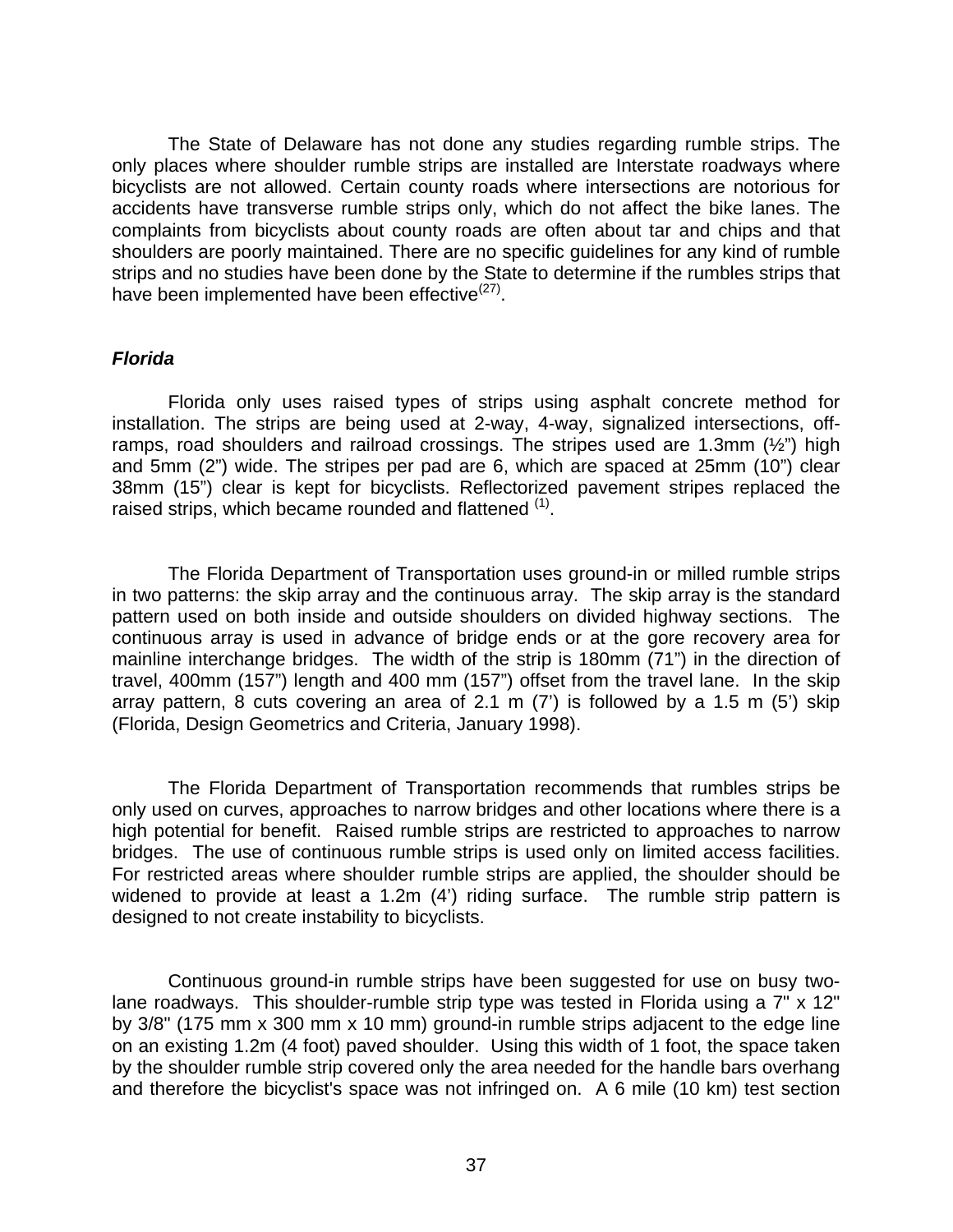was installed on a two-lane highway, SR 44, that has bicycle traffic. There have been no complaints to date. The 3/8" (10 mm) depth was used because the asphalt on the shoulders is only 1" (25 mm) thick per the plans. Initial evaluations suggest these strips are safe for bicyclists  $(12)$ .

The Florida Department of Transportation's use of rumble strips is limited to limited-access roadways, the approaches to narrow bridges and rural intersections. Raised rumble strips are also used on the approaches to some rural intersections. While the same issue of handling occurs at these locations, they are extremely rare and not often mentioned as a problem. Occasionally, the 46mm (18") clearance to the edge of the striped lane has not been provided. Ground-in rumble strips are used for limited access highways. As bicyclists are not allowed on freeways in Florida, bicyclist safety on freeways has not been an issue. On the approaches to bridges, raised rumble strips are used but a minimum of 46mm (18") clearance is required at the edge of the shoulder for cyclists. Cyclists have posed a resistance against this treatment as the edge of the shoulder frequently collects debris or have encroachment from vegetation. The raised rumble strips are found to be aggressive and can cause handling problems for some cyclists  $(12)$  $(12)$ .

# *Georgia*

Raised strips are used at 2-way and 4-way stop and signalized intersections. Grooved strips are preferred on road shoulders. The depth of the groove is a minimum of 1.3mm  $(\frac{1}{2})$  and a maximum of 2mm  $(\frac{3}{4})$ . The strips are placed on 3 pads of 65.6m (20') length at a spacing of 20mm (8") c/c. Georgia uses rumble strips as the last resort and does not prefer the use of rumble strips in general  $<sup>(1)</sup>$  $<sup>(1)</sup>$  $<sup>(1)</sup>$ .</sup>

Georgia currently installs rumble strips on its rural roadway shoulders 1.8m to 2.4m (6' to 8') in width. The rumble strips used are rolled strips with indentations 0.6m to 0.9m (2' to 3') in depth. The purpose of installation has primarily been to move the bicyclists from edge of the travel lane to back of shoulder. The latest recommendation include use of exclusively milled rumble strips 41mm (16") width, 18mm (7") length, 1.3mm  $(\frac{1}{2})$  depth, spaced at 13mm  $(5)$  and placed 0mm to 8mm  $(0-3)$  from the edge of the pavement.

After a study to determine the optimum gap for the rumble strips, the pattern to be used should be skip pattern, i.e. 8.5m (28') of continuous strip with 3.6m (12') gap in between. It has been recommended that continuous strips should be used on Interstate roadways. Skip pattern is recommended for multilane rural highways with a speed limit greater than 50 mph. On two lane roadways, skip pattern should be provided on roadways with speeds greater than 50 mph, roadways with shoulder width of 1.2m (4') and an AADT greater than 400 vehicles. Skip pattern is also to be installed in the case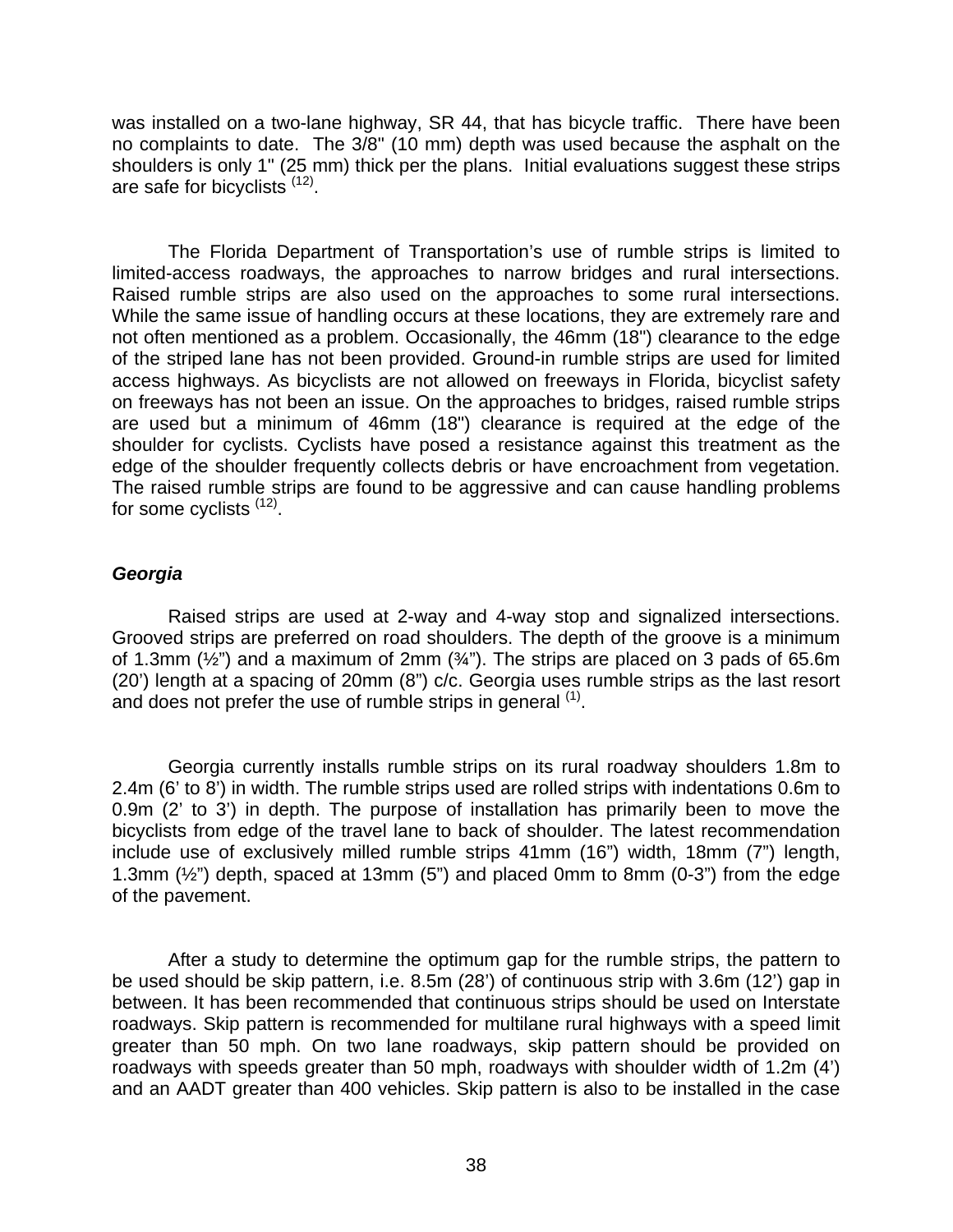where the shoulder width is greater than 1.2m (4'). No rumble strip is to be provided on shoulder widths of 0.6m (2') or less. Also, a shoulder width of 2m (6.5') in lieu of 1.8m or 2.4m (6' or 8') has been recommended $^{(28)}$  $^{(28)}$  $^{(28)}$ .

# *Hawaii*

Only raised pavement markers are being used which are mostly located on offramps, road shoulders and for channelizing on highways. The strips are located on 3 pads of length 7.6m (25') spaced at 22.8 m (75') minimum. The strips are spaced at 3'center to center. An offset of 1.2 m (4') is maintained from edge of shoulder for bicycles and motorcycles. A sign of "Rumble Strips Ahead" is used at every installation (1)

# *Illinois*

Raised strip are preferred, though grooved strips may also be used. Rumble strips are installed temporarily in construction areas. The pads are 7.6m (25') in length, which are placed 83.8m (275') from STOP. The grooved strips are 1m (3/16") deep and 1.2m (4') wide, whereas the raised strips are 8" wide. The problem encountered on both type of installations are that the raised strips get damaged while snow plowing and grooves on asphalt surfaces get filled up due to erosion. Residential areas in Illinois have complained against the noise produced due to rumble strips <sup>([1\)](#page-10-1)</sup>.

Illinois currently uses rolled in rumble strip on bituminous shoulders. The installation pattern is typically continuous, but shoulder rumble strips are also placed intermittently at some locations. For bituminous shoulders, the contractor has the option of using a continuous or intermittent pattern unless otherwise specified. Continuous patterns are specified at high-accident locations and at locations with high number of run-off-the-road accidents.

Continuous rumble strips are 2mm  $(3/4)$  in depth and 6mm  $(2 1/2)$  wide on 20mm (8") centers. They are placed 30mm (12") from the edge of pavement and are 91mm (36") in width. Rumble strips in concrete shoulders are placed intermittently on 18m to 30.5m (60' to 100') centers. Each set of corrugations is 1.8m (6') long with corrugations 6mm (2  $\frac{1}{2}$ ") wide, 2.5mm (1") deep, on 11mm (4  $\frac{1}{2}$ ") centers. Placed 30mm (12") from the edge of pavement and extending to the edge of the shoulder. For PCC shoulders, 18m (59') spacing is specified 180m (590') in advance of structures and horizontal curves that have operating speeds greater than 15 km/h less than the design speed of the highway. The State is currently reviewing the rolled in rumble strips and may go to a milled in rumble strip.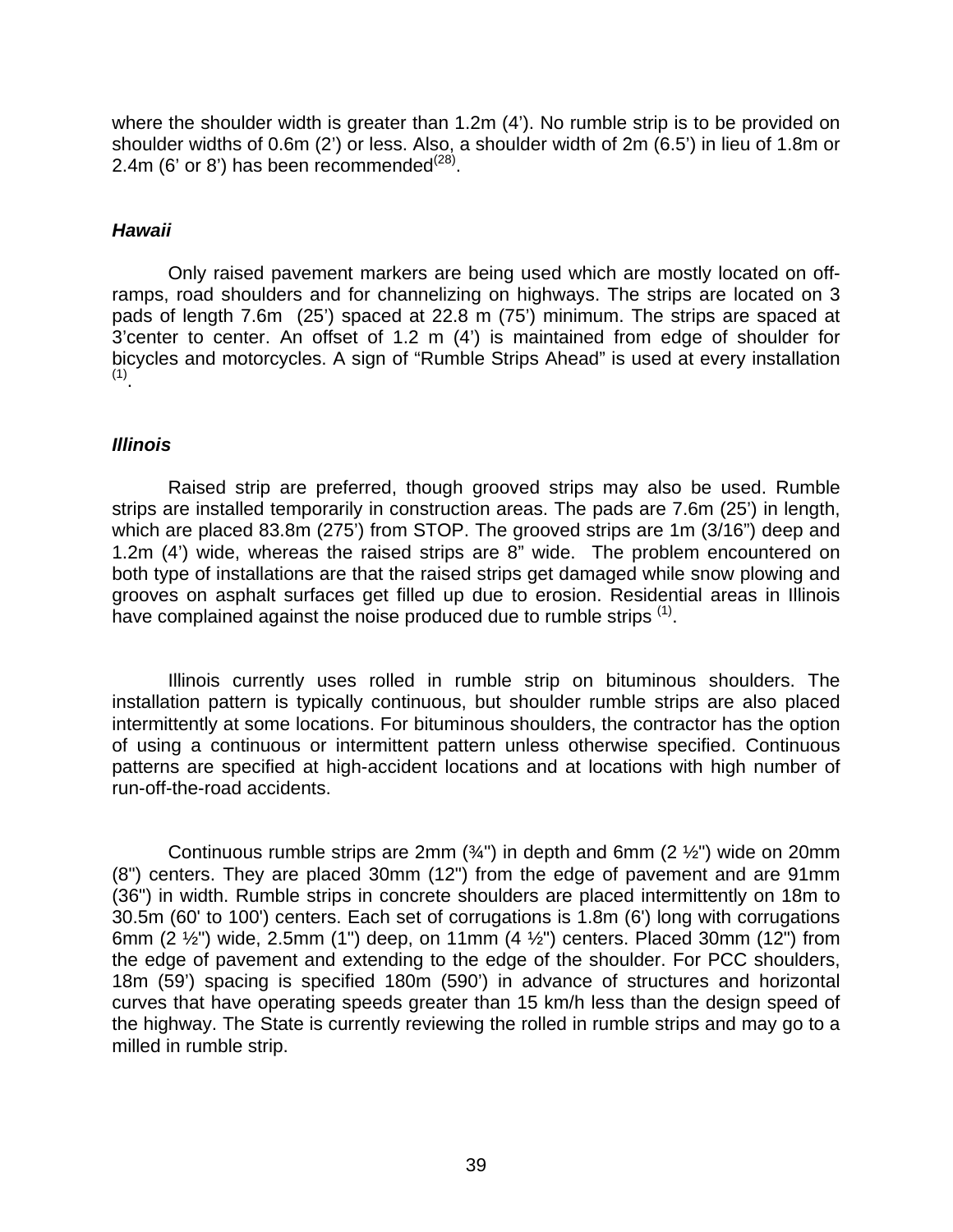Illinois considers following policies for placement of rumble strips:

- 1. Provide rumble strips along all Interstate roadways and other freeways built to Interstate criteria.
- 2. Include rumble strips along major highways that have high-accident locations as identified in the Division of Traffic Safety's high-accident location maps and at locations with known run-off-the-road accidents.
- 3. Do not specify rumble strips where bicyclists are present unless it is a high-accident location.
- 4. Rumble strips may be provided at other locations as deemed appropriate.

Since the use of rumble strips is limited, by policy, to primarily Interstate roadways, and Illinois does not permit bicycles on Interstate roadways, there is little effect on bicyclists. Illinois does not currently use rumble strips on State marked highway except as noted in the above policy $(29)$  $(29)$ .

## *Indiana*

The State uses milled shoulder corrugations on asphalt and concrete shoulders. For National State Highway (NHS) routes, except those in urban areas, milled shoulder corrugations shall be included on all shoulders greater than 1 m in width  $(30)$  $(30)$ .

## *Iowa*

Iowa DOT uses only grooved strips at 2-way, 4-way signalized intersections, offramps and shoulders. The number of pads per installation is 3, which are 7m (24') in length, and the distance of the last pad from the STOP sign is kept 61m (200'). The number of strips per pad are 25 which are at a spacing of 30mm (12") c/c. Depth of the grooved strips are 1 m (3/8"). A 46mm (18") left clear from edge of pavement is maintained for bicycles and motorcycles. A "Stop Ahead" sign is posted in advance of rumble strips pad. Iowa DOT does not install rumble strips in residential areas to avoid noise complaint [\(1\)](#page-10-1).

Iowa has used rumble strips on some of its Interstate roadways, as a number of them do not have paved shoulders. None of the two-lane roadways have rumble strips installations since the shoulders for these roadways are not paved. The bicyclists have not been criteria for the placement of rumble strips yet, but research and surveys to coordinate the rumble strip and bicyclists issue are in progress. The type of strips mostly used is rolled in which are placed at the edge or 0.6m to 0.9m (2'-3') away from the travel lane depending on the type of the project<sup>([31\)](#page-70-10)</sup>.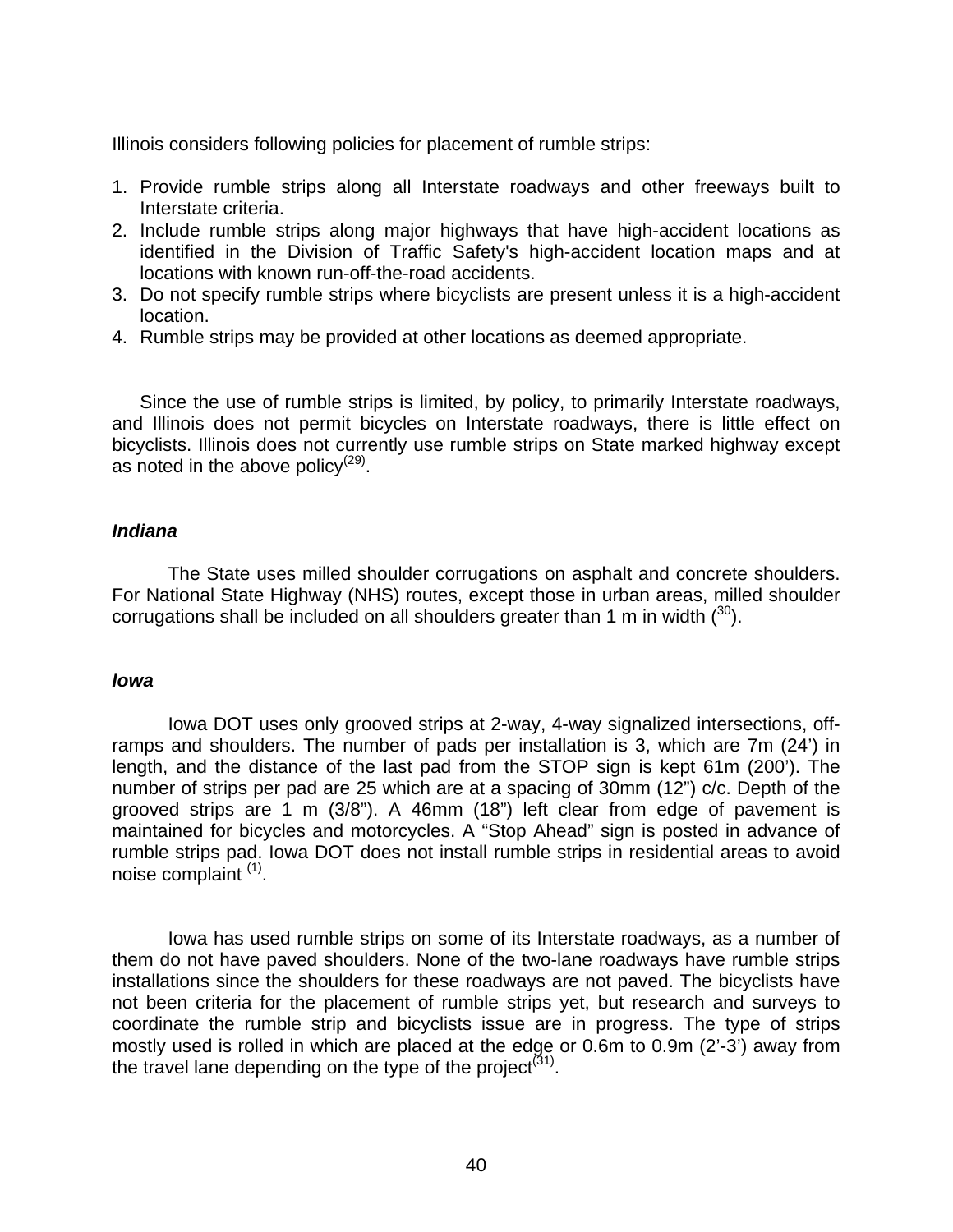## *Kansas*

According to the State policy on rumble strips, shoulder rumble strips shall be used on rural highways having full width (2.4m (8') to 3.0m (10')) paved shoulders. Rumble strips may be placed on highway sections having narrow shoulders to provide continuity between locations with full-width shoulders. An engineering study may determine other locations where their use is appropriate or locations where it is not desirable to use shoulder rumble strips. Shoulder rumble strips are to be used on all reconstruction and new construction projects where full-width shoulders are to be constructed. Rumble strips are also used when full-width shoulders are overlaid with a minimum of 25mm (10") of asphalt. It has been decided to eliminate shoulder rumble strips from all asphalt projects plans to be let to construction contract. Rumble strips for concrete pavements will continue to be part of project plans, because they can be "formed-in" the fresh concrete if they replicate the configuration of the milled-in rumble strip<sup>([32\)](#page-70-11)</sup>.

# *Kentucky*

Raised strips are only used as temporary installations in construction zones. Grooved strips are used as permanent installations at 2-way and 4-way stop and signalized intersections, tollbooths, off-ramps and road shoulders. The height of the raised strips is ¼" to 3/6" for approach speeds less than 45 mph and 0.9 mm to 1.3 mm  $(3/8"$  to  $\frac{1}{2"})$  for speeds greater than 45 mph. Spacing of the raised strips is 30 mm  $(12")$ clear for speeds less than 45 mph while 61 mm (24") clear for speeds more than 45 mph. The raised strips are 20 mm (8") wide and are 10 in number per pad. The number of grooved strips per pad is 6. They are 1.3 mm  $(\frac{1}{2})$  deep, 10 mm  $(4)$  wide and are spaced at 30 mm (12") c/c/ The Kentucky DOT uses an accident reduction factor pf 25% for rumble strips and uses warning signs in conjunction with rumble strips  $<sup>(1)</sup>$  $<sup>(1)</sup>$  $<sup>(1)</sup>$ .</sup>

Kentucky suggests installation of bituminous indented rumble strips on all mainline shoulders, including both outside and median shoulders, except for flushing medians on divided highways and for two-lane roads when called for by pavement design. While Kentucky does not have a stated policy, it does provide room for bicycles in all identified bicycle routes $(2)$ .

Kentucky has a policy to install rumble strips on all the new and resurfaces roadways. A task force has been formed in order to modify the prevailing design standards to accommodate bicyclist safety issue. One of the recommendations under discussion is reducing the width of the 0.6m (2') wide rumble strips to 0.3m (1') wide strips and to use the rumble strips on all the roads. The offset of rumble strips from the roadway depends on the availability of the shoulder width. Generally, it is offset by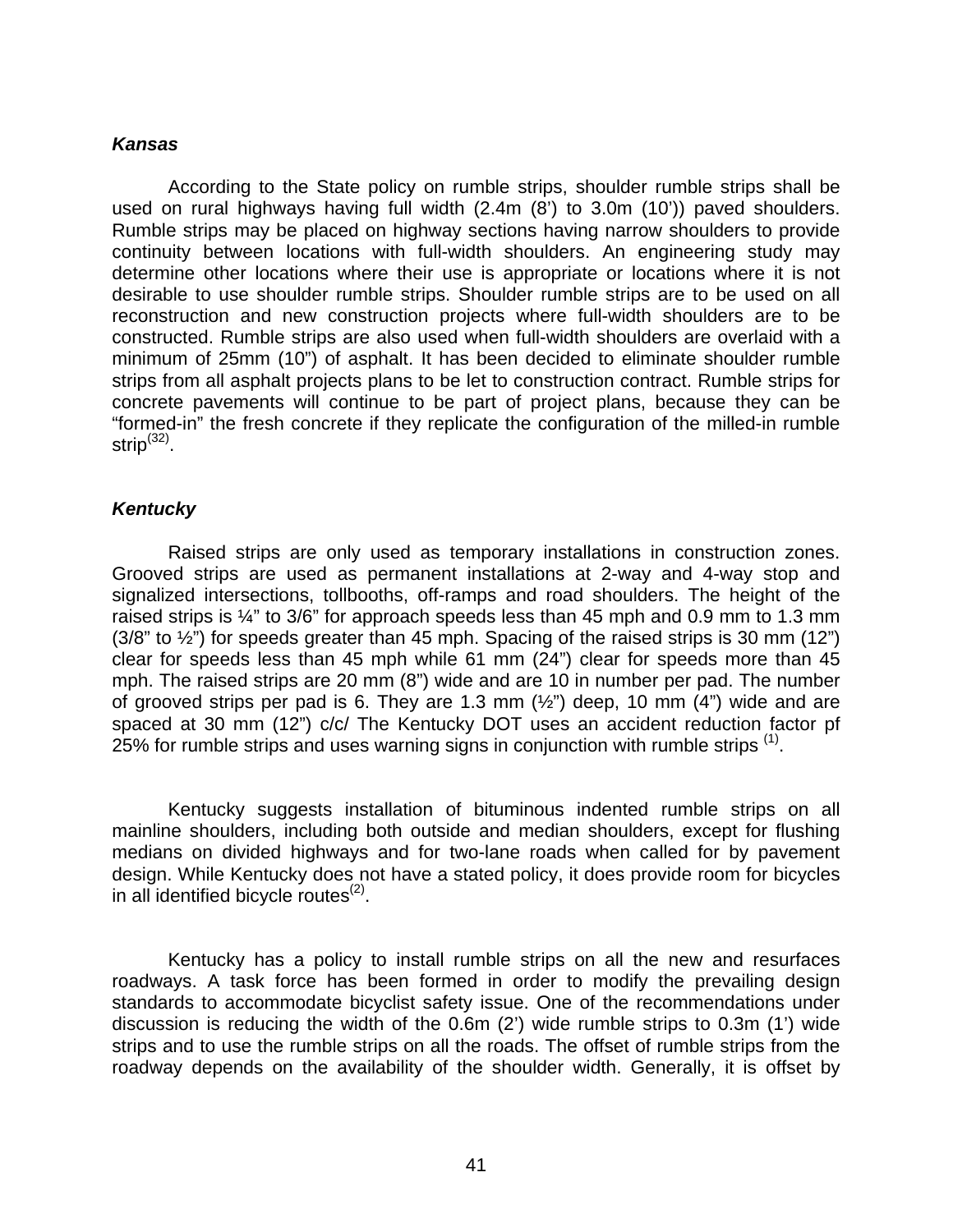2.5mm (1") from the edge line. Attempts have been made to provide 3m (10') of paved shoulders on all new and resurfaced roads<sup>([33\)](#page-70-12)</sup>.

# *Louisiana*

The State uses three types of rumble strips. The first type of shoulder rumble strip used is cast into a concrete shoulder. This type of rumble strip is installed only on new construction and is used primarily on Interstate roadway shoulders. The second type of rumble strips used is ground into an asphalt shoulder. It is applicable for new or existing construction and is primarily used on interstate shoulders and four lane divided highways. The third type is rumble strips made from raised pavement markers on a concrete shoulder. This type is applicable for new or existing construction and is primarily used on urban interstate shoulders and bridge shoulders. As vehicles use the shoulder during construction, the installation cannot be of cast in type $^{(34)}$  $^{(34)}$  $^{(34)}$ .

# *Maine*

Maine's practice is to install shoulder rumble strips on all RURAL-4R interstate projects as well as on 3R Interstate projects. Rumble strips are not installed as part of any other special programs. The State uses a 400 mm (157") rumble strip, offset 100 mm (39") from the edge of the travel lane. Since rumble strips are only used on rural Interstate roadways, bicycle traffic is not a consideration. MDOT allows milled rumble strips on its asphalt shoulders. Part of a MDOT sponsored research project was to look at benefit/cost ratio of the installation of rumble strips ([2\)](#page-10-0). At present, Maine only installs rumble strips on the Interstate Highway System on which bicyclists are forbidden. As a result, there are no bicyclist/rumble strip conflicts in the State<sup>([35\)](#page-70-14)</sup>.

# *Maryland*

The Maryland State Highway Administration (SHA) and the Maryland Transportation Authority (MDTA) typically use milled rumble strips on the shoulders of rural expressways (full-access controlled highways). Following their installation along most rural expressways on the State system as a blanket program, shoulder rumble strips are to be installed on newly constructed, reconstructed, and resurfaced shoulders along SHA highways. Rumble strips are also to be installed on other SHA highways where engineering/safety studies document their benefit. Rumble strips are not installed on any structures or on local roads.

Rumble strips are installed on both the inside and outside shoulders and are nominally 41mm (16") long (laterally) and 18mm (7") wide (longitudinally). Placed 30mm (12") on center, rumble strips have 30mm (12") radii and are about one-half inch deep. They may be placed up to 30mm (12") off the roadway. For the most part, shoulder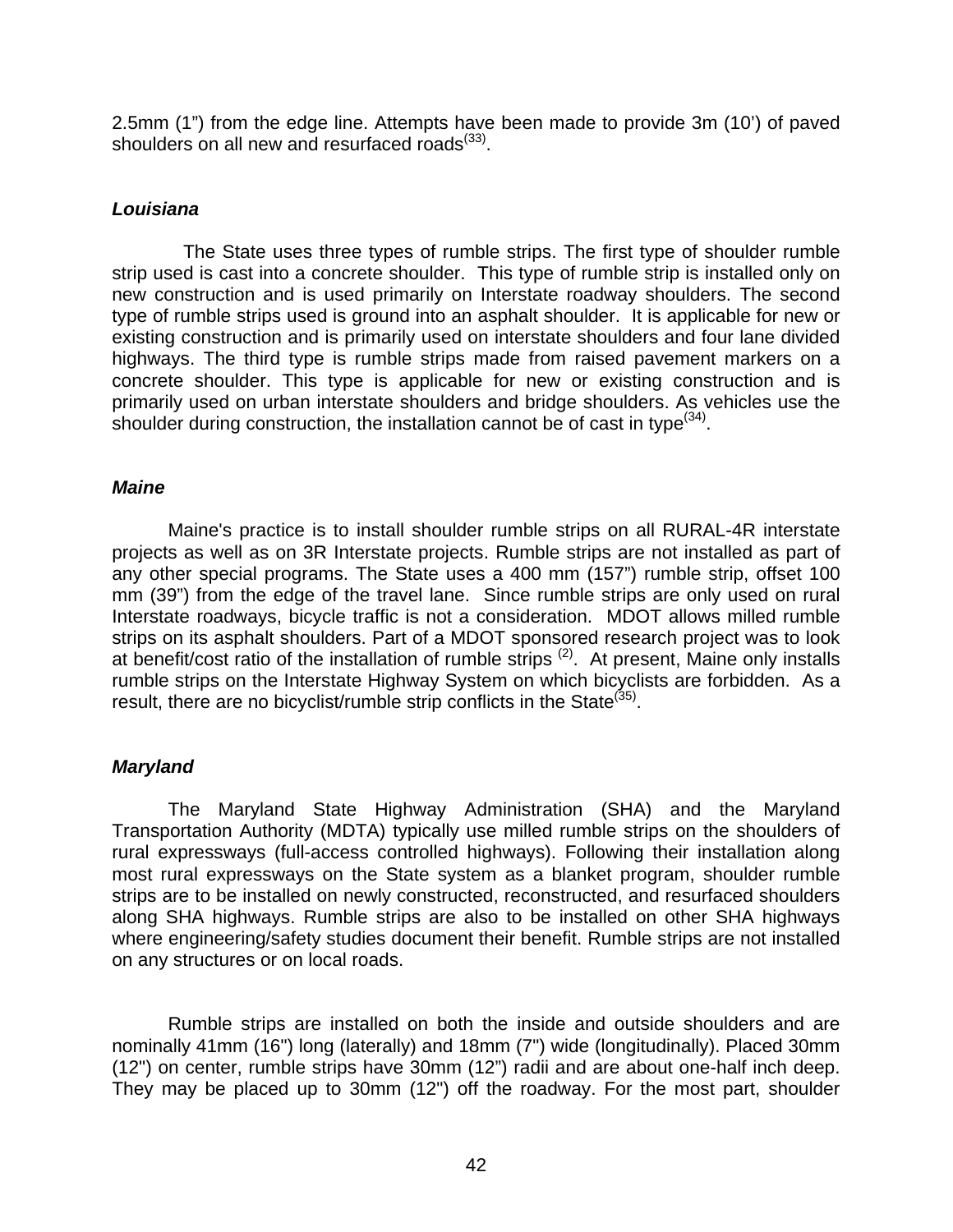rumble strips have been installed on highways where bicycle travel is prohibited. However, guidelines specify that the designer must consider other shoulder uses, such as use by bicycles, in deciding on the use of rumble strips. Where bicycles are allowed, the designer must consult with the agency's bicycle coordinator. To date, no modification of the typical rumble strip design has been made in such instances<sup>([36\)](#page-70-15)</sup>.

## *Massachusetts*

The State installs both raised and grooved strips on locations like on and offramps, road shoulders and gores on Interstate highways. The height of the raised strips and depth of the grooved strips is 1.3 mm (1/2"). The State doesn't have any other set criteria for rumble strip design. The sign "Rumble Strips Ahead" is used in advance of rumble strip locations. Grooves are cut by saw method  $(1)$  $(1)$ .

Shoulder rumble strips are installed on all Interstate and National Highway System limited access roadways where the shoulder width is at least 610 mm (240'). These rumble strips are also installed on other roadways with a speed limit of 65 km/hr or greater with the following exceptions: in areas where the shoulder is used as a travel lane during certain hours; on bridge decks; and where the paved shoulder is less than 610 mm  $(240')^{(2)}$  $(240')^{(2)}$  $(240')^{(2)}$ .

## *Michigan*

Grooved type strips are mostly used on interstate highways and freeway shoulders, some of the 2-way and 4-way stop intersections. Raised strips were also constructed on 2-way stop intersections on experimental basis. Michigan DOT has different specifications for different locations of installation. For intersection, the grooves of width 8.9 mm or 10 mm (3-1/2" or 4") and depth 0.9 mm to 1.3 mm (3/8" to  $\frac{1}{2}$ ") spaced at 25 mm (10") center to center. For bituminous roadway shoulders, the grooves are of width 6 mm (2-1/2"), depth 2.5 mm (1") and are spaced at 2.5 mm (1") center to center. For concrete roadway shoulders, the corrugations are of width 11 mm (4-1/2"), depth 1.3 mm  $(\frac{1}{2})$  with the corrugated pads of 15 mm  $(5-9\frac{3}{4})$  length. The bituminous shoulders are cut using roller method and for intersections, grooves are cut by saw  $(1)$  $(1)$ .

The rumble strips used by Michigan DOT are machine cut ground in rumble strips. Shoulder rumble strips are used only on the limited access freeways most of the times with very few exceptions. The rumble strips being used currently are very narrow providing sufficient space for bicyclists to use the shoulder. The offset is generally 0.3m (1') from the edge of the traveled lane. Rumble strips are generally used on limited access freeways only. Corrugations shall be in bituminous and concrete shoulders paved 1.2m – 1.8m (4'-6') or wider or where the shoulder lies between the pavement and valley gutter or curb and gutter. In rare occasions where rumble strips might be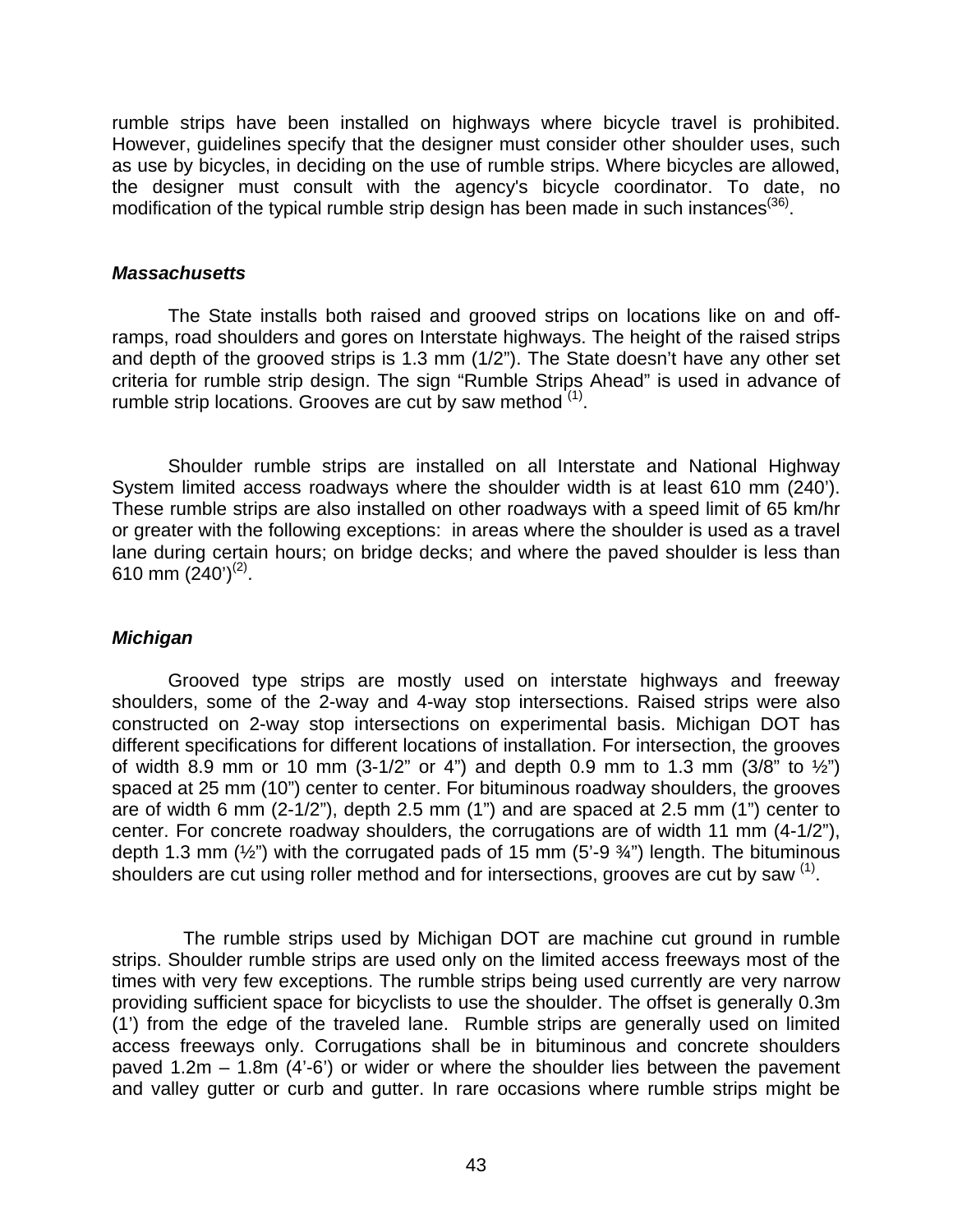used on non-freeway applications, the width of the rumbles are only 41mm (1'-4") and would in most cases allow room for a bicyclist to operate beside them. Corrugations are not used on ramp shoulders or where shoulders are separated from pavement by curb or gutter. Corrugations are not to be placed over a transverse shoulder joint. Since rumble strips are only placed on roadways, which do not have a bicycle population, the safety issues of bicyclists are not criteria in placement<sup>[\(37\)](#page-70-16)</sup>.

#### *Minnesota*

The State uses milled rumble strips, which are placed in an intermittent pattern to accommodate bicycles. They have minimum shoulder width criteria for the placement of shoulder rumble strips and have tried to move the rumble strips as close to the travel lane as possible in order to provide sufficient shoulder width for the bicyclists. The State installs shoulder rumble strips on its rural highways and some other locations with a history of ROR accidents. Rumble strips are not installed on urban roadways. Bicyclists are not allowed on Interstate roadways and some controlled access highways<sup>([38\)](#page-70-17)</sup>.

## *Mississippi*

Shoulder rumble strips are ground in 0.15m to 0.6m (½' to 2') and 3.6m (12') long on asphalt shoulders of four-lane roadways<sup>([39\)](#page-70-18)</sup>.

## *Missouri*

The State uses raised strips only and the typical locations for installation are 4 way intersection, off-ramp and T-intersections. Height of the strips is 1 mm (3/8"). Each installation has 3 pads, each of length 5.8 m (19') and having a clear spacing of pads 76 m (250'). Each pad has 18 strips spaced at 18 mm (5"). Distance of the 1<sup>st</sup> and last pad from STOP sign is 317 m (1040') and 152 m (500'). A STOP Ahead sign is posted or barricades with flashing lights and warning signs are placed with rumble strips <sup>([1\)](#page-10-1)</sup>.

Bicycles have not been a consideration for the placement of shoulder rumble strips to date, but the State is in the process of updating its policies. The bicyclists' population is not very high in the State and bicycle paths are provided on some of the ocations<sup>[\(2\)](#page-10-0)</sup>.

## *Montana*

The Montana DOT recommends continuous corrugated pattern of 30mm to 41 mm (12" to 16") width, center spacing of 11 mm (4-1/2"), 2.5 mm (1") radius, and 2.5 mm (1") depth on new concrete shoulders. For asphalt shoulder, milled rumble strips 30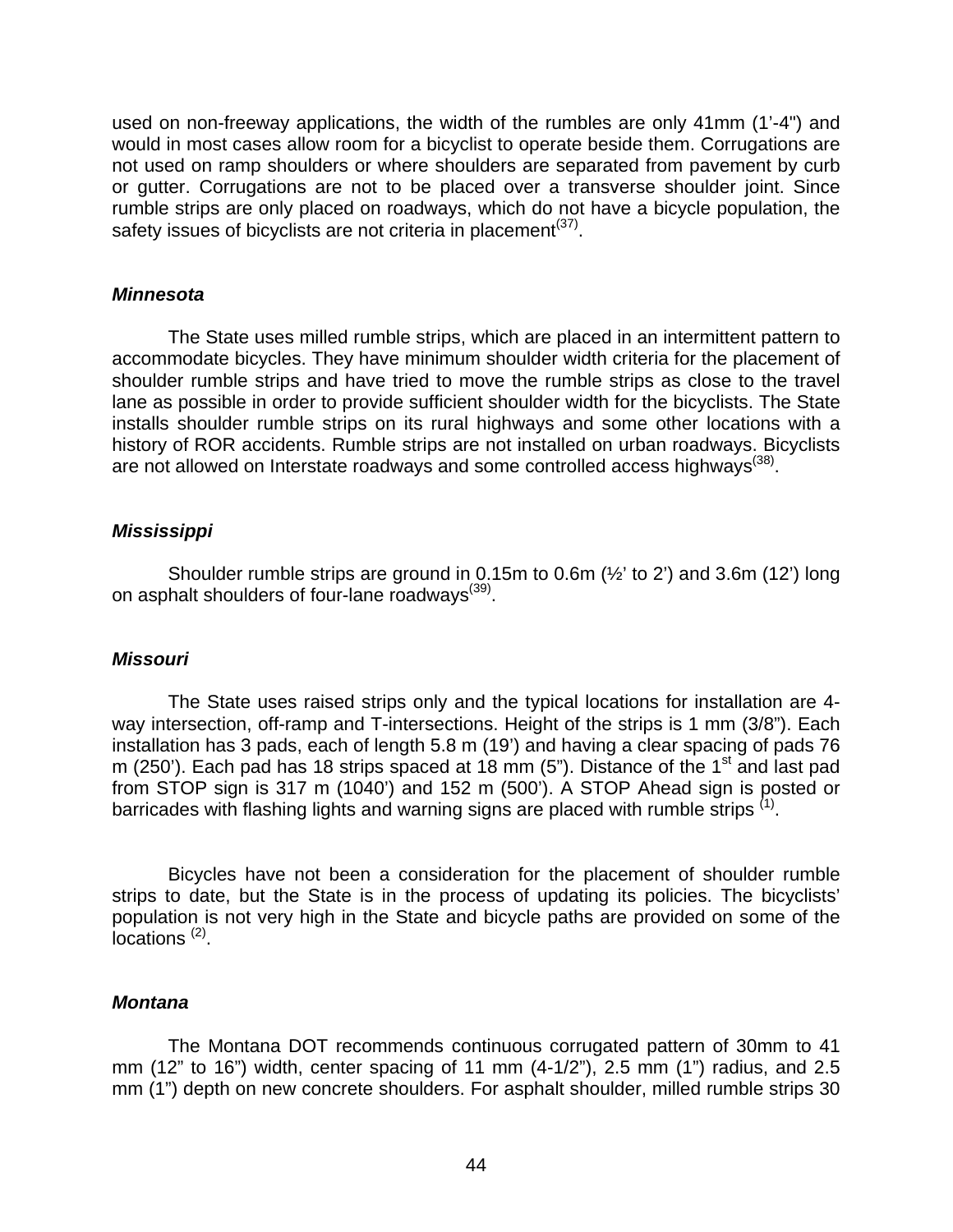mm to 41 mm (12" to 16") wide, 1.3 mm to 2 mm ( $\frac{1}{2}$ " to  $\frac{3}{4}$ ") deep are recommended. The offset from the inside shoulder edge should be 41 mm (6"). Rumble strips should be installed on shoulders 1.2 to 1.8 m (4' to 6') wide unless accident history or bicycle usage prohibits it. For shoulder widths less than 1.2 m (4'), rumble strips should not be provided unless there are incidents of ROR crashes and there is little or no bicycle usage [\(1\)](#page-10-1).

Shoulder rumble strips are recommended on the right and left shoulder of all Interstate roadways. For National Highway or Primary routes within designated city or urban limits, engineering judgment should be used on a case-by-case basis to determine if rumble strip installation is appropriate. Shoulder rumble strips are recommended for placement in shoulders with a width greater than 4 feet. At locations which meet this requirement, the decision to not install shoulder rumble strips should be based on factors including corridor continuity, approach density, bicycle usage and accident history. Shoulder rumble strips should generally not be provided where shoulder widths are less than 4 feet. If however, there is little or no bicycle use and the incidence of run-off-the-road accidents is high, rumble strips should be considered  $(40)$  $(40)$ 

Montana revised its policy for the use of rumble strips on roadways in 1996, which reflected inputs from the bicycle community and others on the rumble strips installed on State highways. Montana uses formed in rumble strips in a corrugated pattern 30 mm (12") wide on new concrete shoulders. The corrugations shall be on 11.4 mm (4 ½**"** centers, with a 2.5mm (1") radius, and 2.5mm (1") depth. The rumble strips are placed 15.0mm (6") outside the shoulder stripe. On existing concrete shoulders, the installation method is determined on a case-by-case method. In case of asphalt shoulders, 30.0mm (12") wide and 1.3mm to 1.9mm (1/2 to  $\frac{3}{4}$ ") deep milled in rumble strips are installed. The rumble strips are placed on 30.0 mm (12") centers, and 15.0mm (6") outside the shoulder stripe.

The placement policy states that shoulder rumble strips should be provided on the right and left shoulders of all interstate new constructions, re-construction and overlay projects unless there is a specific reason not to do so (Documented in scope of Work Report). Installation of rumble strips should be done on the right shoulder on an 18.3m (60') cycle pattern consisting of a 14.7m (48') rumble strip and a 3.6m (12.8') gap. The gaps are eliminated on the left shoulder. Rumble strips are ended at the exit ramps 30m (98') upstream of the ramp taper, and begun again at the gore nose left offramp shoulder stripe. At entry ramps, rumble strips are again ended at the gore nose, and begun again at the ramp taper. Rumble strips are discontinued on outside shoulders less than 1.8m(6') wide if guardrail exists or is proposed.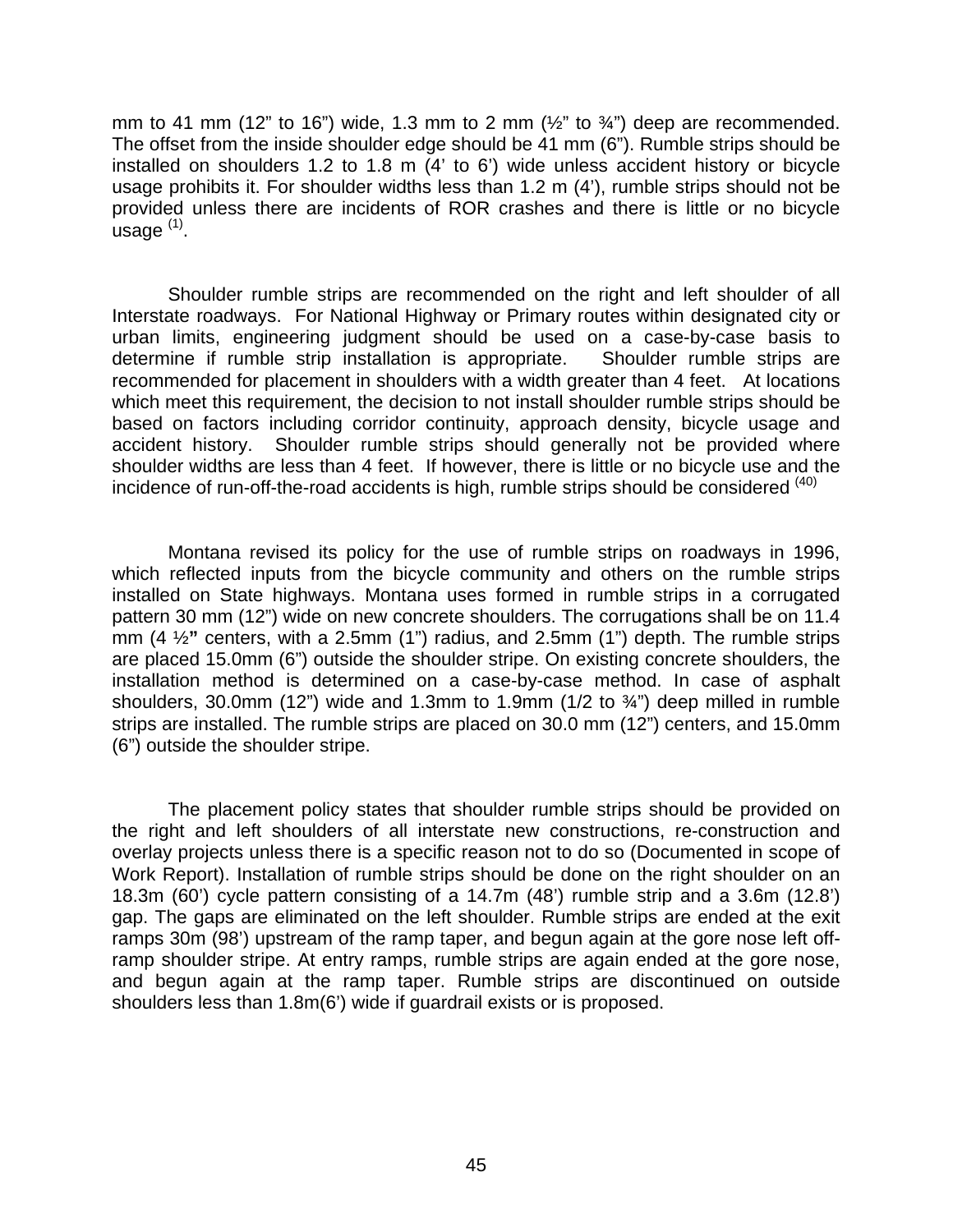On segments of National Highway, Primary, or Secondary routes within designated city or urban limits, use of engineering judgment is made on a case-by-case basis to determine if rumble strips installation is appropriate. Rumble strips are discontinued across full width of all public and private (residential and commercial) road approaches.

Rumble strip are to be provided on the shoulders of all National highway, Primary, and Secondary new construction, reconstruction, and overlay projects, subject to the restrictions within urban and city limits. Rumble strips are not generally provided on shoulders less than 1.2 m (4') wide. In cases where there is little or no bicycle use and the incidence of run-off-the-road accidents is high, rumble strips are to be considered. Where significant bicycle use is documented, consider a 100mm (39") offset from shoulder strip where shoulder width is 1.2 m (4') or less is considered. Also a transverse width of rumble strips of 200mm (79") is considered where the shoulder width is 1.2m (4') or less  $(41)$  $(41)$ .

## *Nebraska*

Grooved strips are used at shoulders of Interstate highways and rural roads. All the Interstate roadways in the State are being outfitted with rumble strips (Gupta, 2000). Bicycles are permitted to use the roadway when a 0.6 m (2') rumble strips are in place. This is true for all roadways except for Interstate roadways [\(15\)](#page-24-0).

The Nebraska Department of Roads currently uses only ground-in rumble strips on multi-lane roadways, however studies are being done on their use on high volume two-lane two-way roadways. The current specifications call for a 1.3mm (1/2") depth strip, (18mm (7") wide (direction of travel), by 41mm (16") long. The strips are to be placed 15mm (6") from the edge of the driving lane with 13mm (5") between strips. Because of the narrow width of the strips, 1.9m (6'-2") of 2.4m (8') paved shoulder behind the rumble strips are retained for use by bicyclists. No complaints have been received regarding the current design of rumble strips  $(42)$ .

# *New Hampshire*

The State uses rumble strips only at shoulders and medians. The State does not have any design specifications. Granite logs are used as rumble strips <sup>[\(1\)](#page-10-1)</sup>.

The only rumble strips placed in the State of New Hampshire have been placed on the Interstate roadways. The bicyclist population has not been a criterion for placement policies of rumble strips or for freshly laid projects and roadways ([43\)](#page-70-22).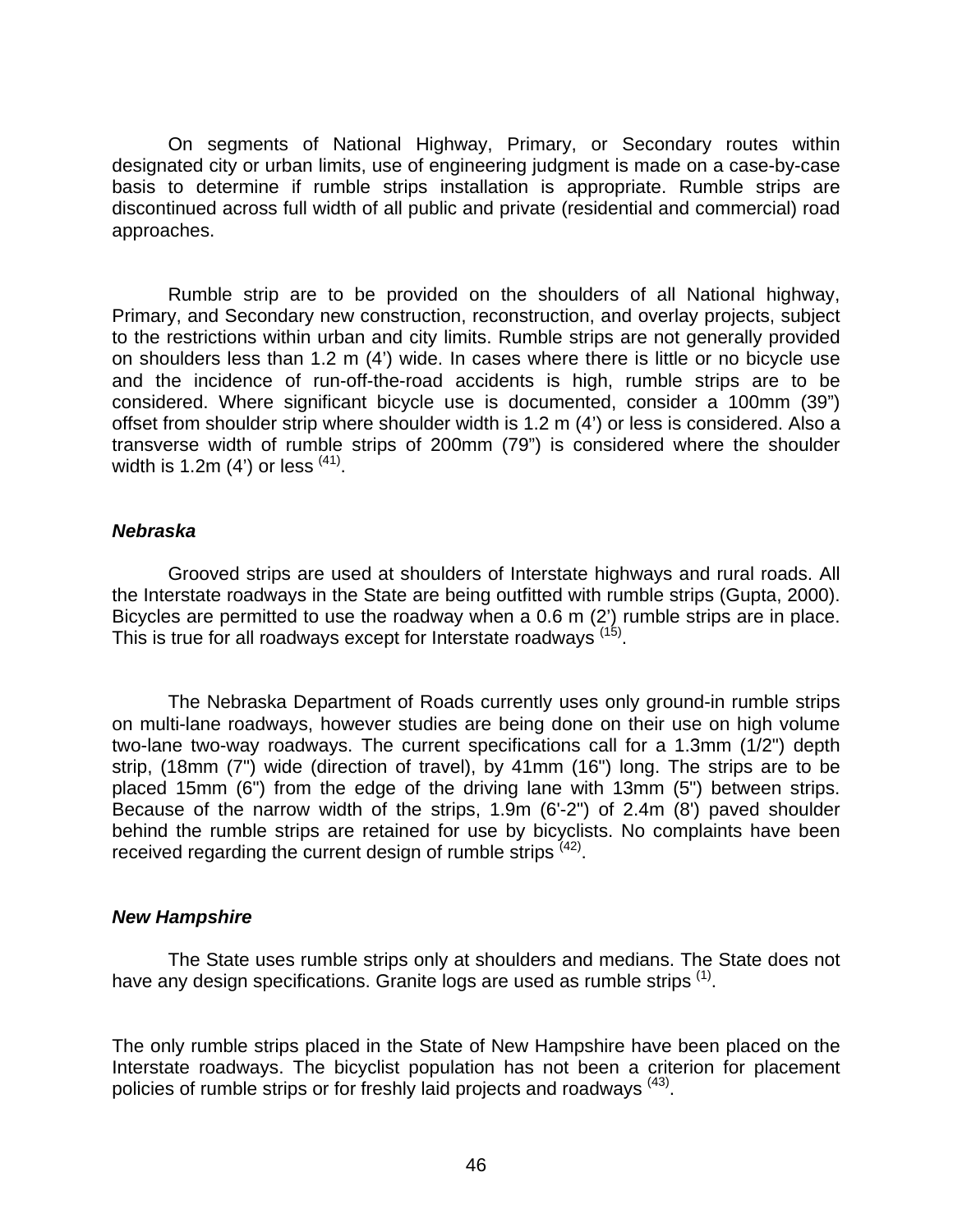#### *New Jersey*

The State DOT recommends that rumble strips are to be constructed on the inside shoulders that are 1.52m or greater and outside shoulders that are 2.44m or greater in width along the mainline on all interstate highways, freeways and other limited access highways. They may also be constructed along the land serving highway locations where accident data indicates a nighttime run-off-road accident problem and the shoulder approaching a bridge overpass or underpass is reduced or eliminated. The rumble strips should be provided at a minimum distance of 500' in advance of the bridge. The minimum length of rumble strips measured longitudinally along the shoulder shall be 30.5m for its effectiveness. Rumble strips shall not be constructed across the bridge decks and 30.5m in advance and beyond intersections and driveways  $(2)$ .

#### *New Mexico*

Only experimental raised strips had been installed at 2 construction sites. No definite evidence that rumble strips are effective in speed reduction <sup>([1\)](#page-10-1)</sup>.

#### *New York*

Grooved rumble strips have been used in advance of toll barriers. Raised strips have been used at several locations. No formal studies have been carried out to fid out the effectiveness of rumble strips. There has been no reduction in accidents. Complaints about the noise produced have come to notice. They have been found to be effective in getting driver's attention, but they are rendered ineffective within a year. Raised strips have led to an increase in rear-end accidents<sup>[\(1\)](#page-10-1)</sup>.

The DOT recommends the use of SAFE-STRIPS on new, reconstructed and resurfaced shoulders of all rural full access-control highways, including rural full accesscontrol parkways, regardless of accident history, on sections of any highway with a history of inattention/sleep/fatigue drift-off road crashes. The SAFE-STRIPS are considered for installation of new reconstructed and resurfaced shoulders of suburban/urban full access-control multi-lane highways, including suburban/urban full access-control and rural partial access-control multilane parkways. On the highways which qualify for installation, SAFE-STRIPS are to be installed either in conjunction with a construction project, or as a retrofit on existing shoulders via a separate contract exclusively for this purpose. On highways having substantial volumes of bicycle traffic, SAFE-STRIPS shoulder generally not be installed in the right shoulder , unless the shoulder is wide enough to accommodate the rumble strips and still provide a width of 3" for bicyclists. Gaps in installation should be provided in advance of intersections where bicyclists are likely to make left turns, to permit bicyclists to merge with cross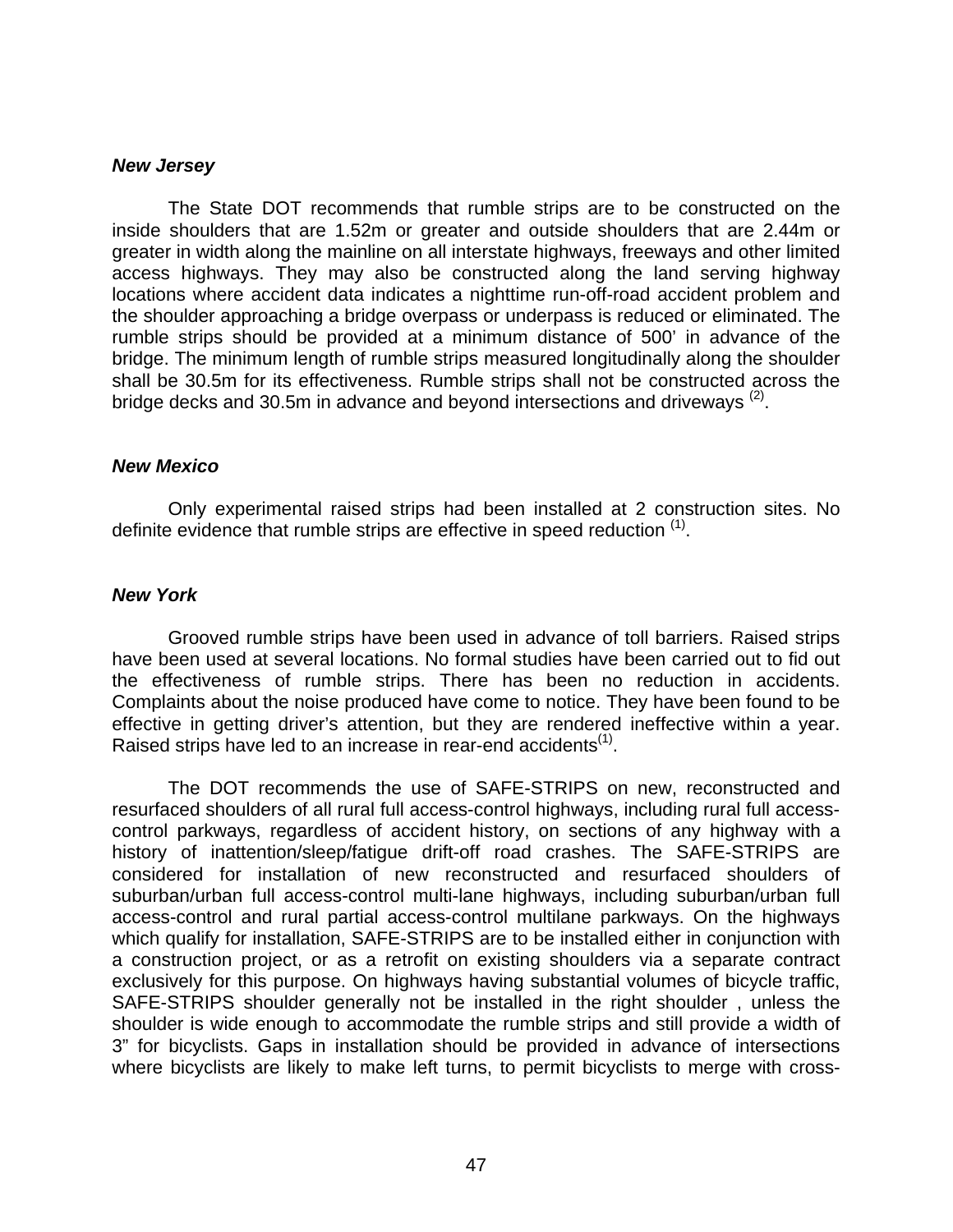traffic. According to NYSDOT's experience, rolled-in strips are inefficient in providing adequate audibility  $(3)$ .

## *North Carolina*

Solid pads have been installed at 38 locations and grooved strips at 2 locations. The installations were mostly done at 2-way STOP or T-intersections. Height of the solid pad is a maximum of 1.3 m  $(\frac{1}{2})$ . Pads are 23mm to 30 mm (9" to 12") wide and 7.6 m (25') long. The number of pads is 11 and the distance of last pad from STOP is 46 m (150'). Raised, solid pads get eroded after some time. Complaints of noise and vibrations have been received from residential areas <sup>[\(1\)](#page-10-1)</sup>.

The State guidelines for the installation of shoulder rumble strips in North Carolina specify that surface treatment should be used on the median shoulder and right shoulder at locations where surface treatments are desired. The shoulder rumble strip installation should be considered for paved shoulders having widths less than or equal to four feet. This guideline is based on the fact that less time is available for inattentive drivers to recover on narrower paved shoulders. Surface treatments, which reduce the amount of concrete covering steel reinforcement, are not recommended for shoulders on structures. Rumble strips are typically not required on urban sections that have good ambient lighting and where high levels of driver attention are required to operate vehicles.

Shoulder surface treatments are recommended on Interstate roadways and rural freeways on medians and outside shoulders. In addition, major arterials in rural areas with low-density roadside development should be considered for shoulder surface treatment. The rumble strips are used on interstate throughway routes, rural freeway segments and expressway segments that are located in sparsely developed rural areas. Rumble strips are not used on urban freeways and loop projects around urban areas and non-freeways with the exceptions.

North Carolina uses formed rumble strips on concrete shoulders and milled rumble strips on asphalt shoulders. Formed rumble strips are used on the concrete portion of the shoulders that have a combination of concrete and asphalt pavements. The rumble strips should be 41mm (16") in length, 18mm (7") wide, 1.3mm ( $\frac{1}{2}$ ") deep, and are placed continuously along the paved shoulder. The State also recommends use of thermoplastic rumble strips in addition to the milled rumble strips in order to enhance visibility in many areas where nighttime visibility is a problem. Some other surface treatments have also been approved by North Carolina to provide sensory warning treatment for paved shoulders <sup>([44\)](#page-70-23)</sup>. These treatments include: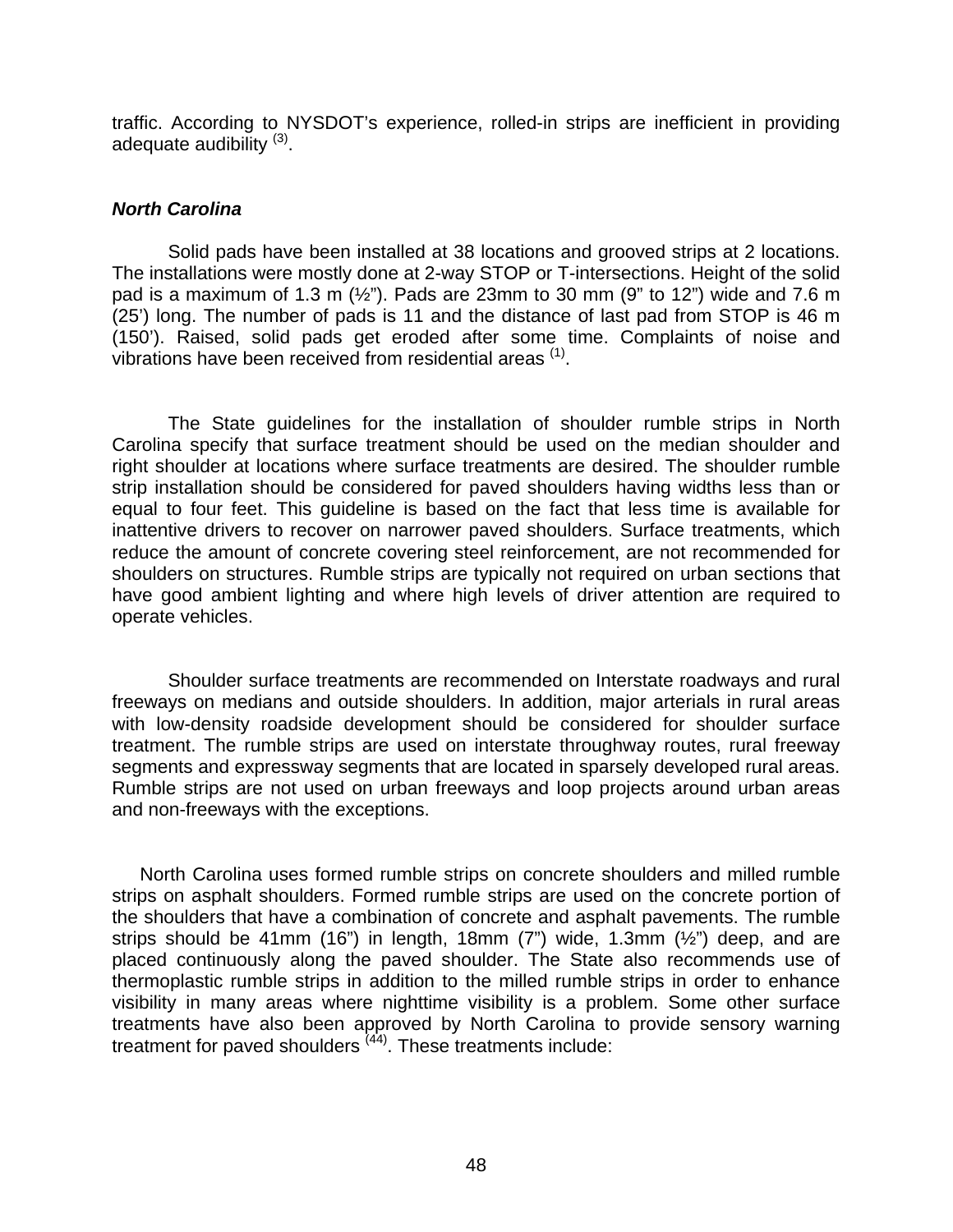- 1. Ground, or cut grooves which are primarily used on narrow median shoulders. This is the most expensive and effective method available.
- 2. Rolled-in grooves, which is the easiest treatment to construct and the least expensive, however it is also the least effective method.
- 3. Thermoplastic pavement marking strips, which provide the advantage of, improved visibility on the roadway shoulder during inclement weather. They are moderately effective.
- 4. Profile treatment-marking edgelines, which are used as a substitute for normal edge line and are relatively low in cost. They may pose a maintenance problem in areas where snow plowing is required.

## *North Dakota*

Grooved strips are installed on 2-way intersections and shoulders of Interstate highways using saw method. On Interstate highways, pavements grooves are formed in the plastic concrete. On PCC shoulders, corrugations have a depth and width of 1" and 12' respectively. For saw slot installations, grooves have a depth and width of 3/8" and 4" respectively. Length of each pad is 15'-4". the grooves per pad are 16 and spacing of grooves are 8" clear. For bicyclists and motorcyclists, a clear margin of 4' is left on Interstate highway shoulders, but no such provision is considered on two lane rural roads. Grooves have been found to erode and get filled up due to which, they have to re-sawed $<sup>(1)</sup>$  $<sup>(1)</sup>$  $<sup>(1)</sup>$ .</sup>

Rumble strips are to be installed on the outside shoulder of Interstate construction and 3R paving projects. Rumble strips are not routinely provided on the median shoulder. Where practical, they are also installed on interstate maintenance projects. When a concrete outside shoulder is used a 4' wide by 6' long cast in place rumble strip shape offset 3' from the edge of the travel lane and positioned on 60' centers is used. The rumble strip peaks are 12" centers an the max. depth is 1". When bituminous outside shoulder is used, two options exist. The rolled in option is an 18" wide shape offset about 14" from the edge of the travel lane and rolled in continuously on an 8"-12" spacing with a nominal length of 2" and depth of  $\frac{3}{4}$ ". The milled in option is an 18" wide shape offset 6" from the edge of the travel lane. The shape has a nominal depth of ¾" and length of 7' and is on 12" centers and is milled in continuously. NDDOT designers do attempt to position the rumble strips to allow bicycles to stay out of the traffic lanes where possible <sup>([2\)](#page-10-0)</sup>.

## *Ohio*

Ohio State DOT permits the use of milled, rolled and formed type of rumble strips out of which milled rumble strips are mostly preferred because of it's efficiency in producing desired audible and vibratory effects. The typical dimension specifications followed are 18 mm (7") grooved width, 30 mm (12") spacing, 1.3 mm (0.5") depth, and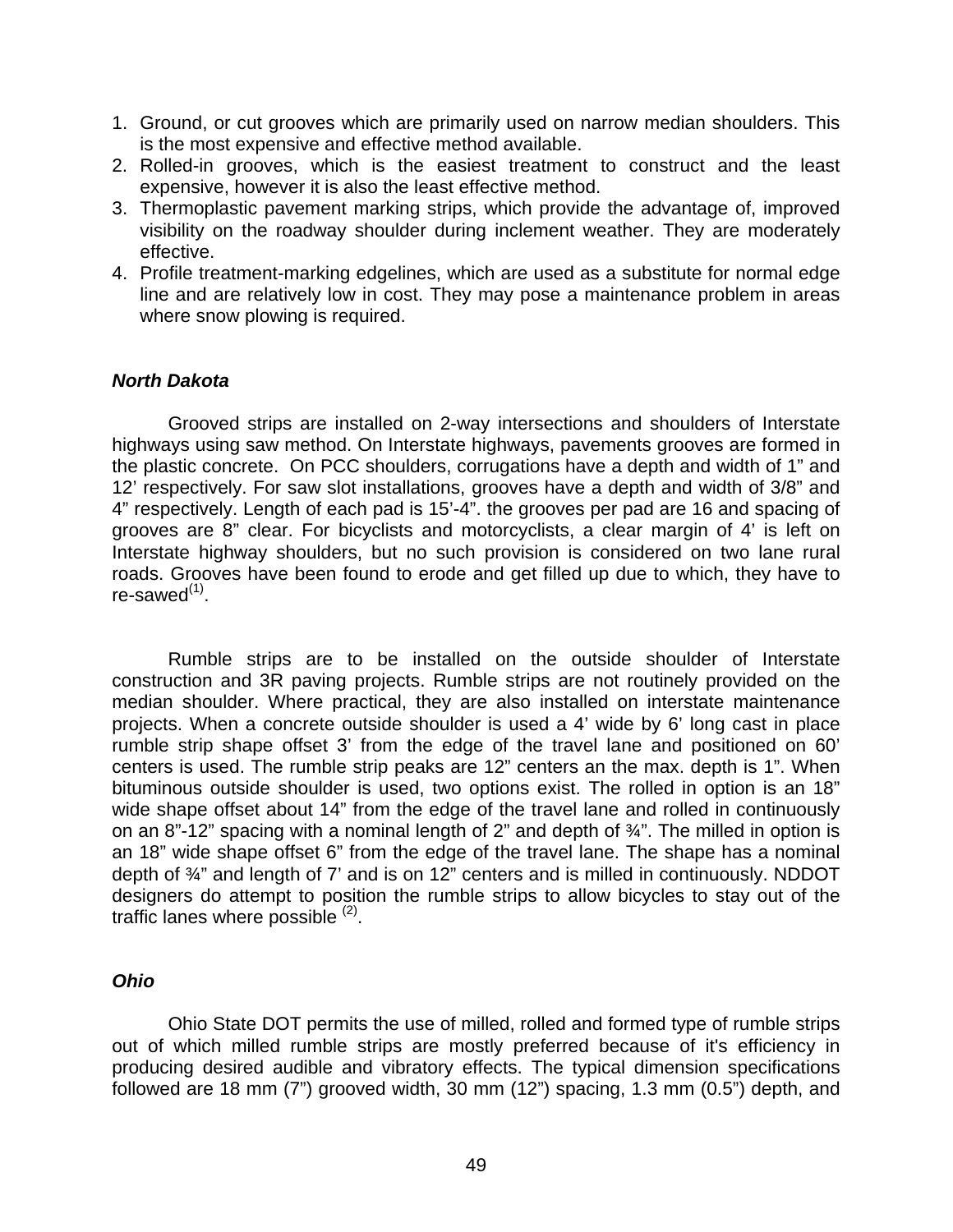41 mm (16") pattern width. The offsets from left and right edges are 6" to 6' and 15 mm to 25 mm (6" to 10") respectively, depending upon the shoulder width. Ohio DOT recommends the use of shoulder rumble strips only on the shoulders which are wide enough to provide a minimum clear path of 4' from the rumble strip to the outside edge of the paved shoulder or 5' to adjacent guardrail, curb or other obstacle. It also recommends the use of intermittent ruble strips instead of continuous ones, with an alternate gap pattern,  $10'$  in length  $<sup>(1)</sup>$  $<sup>(1)</sup>$  $<sup>(1)</sup>$ .</sup>

Ohio DOT has used shoulder rumble strips since 1996. Three types of rumble strips are being used, the first type is rolled into new asphalt, the second type is milled in new or existing concrete or asphalt, and the third type formed into new concrete. Type 2 is the most effective as it is found to produce a noticeable vibratory and auditory warning to the drivers. It is a preferred treatment on most of the rural roads. Types 1 and 3 are recommended in urban and residential areas to minimize noise levels.

The DOT also intends to install them on both shoulders of fully access-controlled rural highways and sections of highways with a history of run off the road accidents due to driver inattention. The bicycle issues are addressed by either not installing the strips if the shoulder is narrow, or using an intermittent pattern to allow cyclists to cross the shoulder. Rumble strip installation is recommended on both right and left shoulders of divided roadways but individual circumstances may limit their use to any one shoulder as well. Rumble strips should only be installed on existing paved shoulders that are in good condition and have a minimum width of shoulder for a type of rumble strip. The minimum width of shoulder for Type 1 rumble strip is 1 m (3.5 ft) and 0.7 m ( 2.5 ft) for Types 2 and 3.

Rumble strips generally should not be used on the shoulder of roadways designated as bicycle routes or having substantial volume of bicycle traffic, unless the shoulder is wide enough to accommodate the rumble strip and still provide a minimum clear path of 1.2m (4') from the rumble strip to the outer edge of the paved shoulder or 1.5m (5') to adjacent guard rail, curb or other obstacle. Rumble strips placed in residential areas may be placed further from the edge of the traveled lane to reduce the frequency of contact while still providing some degree of warning to the drifting drivers. The distance of the edge of the traveled lane to the rumble strip pattern should not exceed 0.6m (2') on the outer shoulder. Also, type 1 and 3 rumble strips are preferable in these areas as compared to type 2. The rumble strip pattern should not be continuous but should consist of an alternative pattern of gaps and strips each 3m (10') in length). Also, gaps should be provided in pattern ahead of intersection, cross walk, driveway openings or other locations where bicyclists are expected to cross the shoulder<sup>[\(45\)](#page-70-24)</sup>.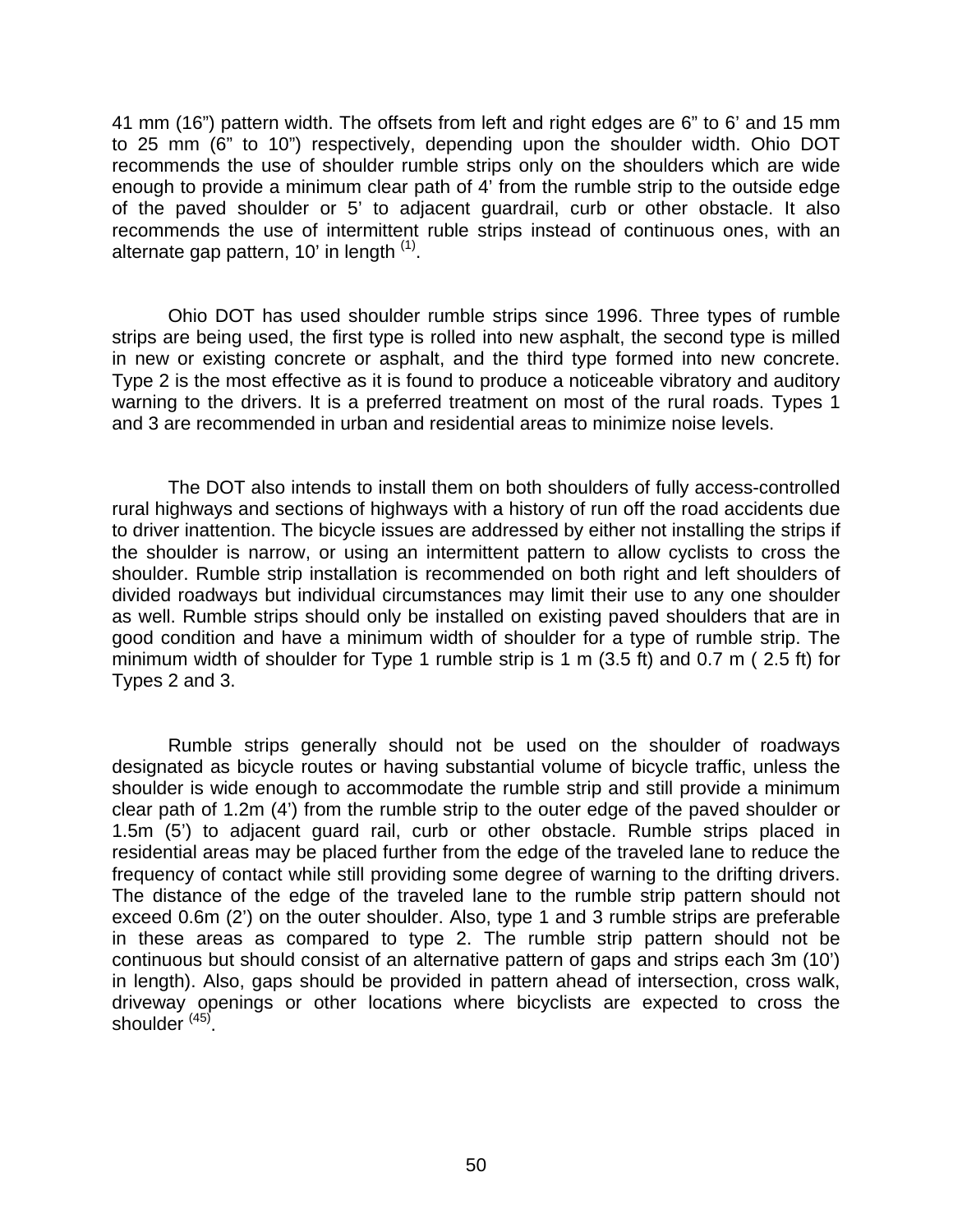### *Oklahoma*

Mostly raised strips and a few grooved strips have been used at locations such as two-way stop and signalized intersections, road shoulders and toll booths. Depth of the grooves is 1.6 mm to 2 mm (5/8" to 7/8") while width of the grooves is 9 mm to 11 mm (3-1/2" to 4-1/2"). Asphalt concrete method is used for raised strips and roller method for grooved strips. Raised trips have some problem due to snow plowing  $(1)$ .

The State uses continuous milled in rumble strips 46mm (18") wide and one foot off from the shoulder. The State normally provides a full width of paved shoulders, which are about 2.4m to 3m (8'-10') wide. The bicyclist population is not very high and the bicyclists normally prefer to ride on travel lanes. There has been no inquiry by the bicyclist community above current policies and practice. The use of rumble strips is currently restricted only to the rural high-speed type of roadways. Rumble strips are not installed on urban roadways [\(46\)](#page-70-25) .

## *Oregon*

The Oregon DOT permits the use of milled rumble strips on rural Interstate roadways, and on non-Interstate roadways only if the data suggests it necessary for safety purpose. The specifications for milled rumble strips are 18 mm + 1mm (7"+0.5") grooved width, 30 mm (12") spacing, 1.3 mm to 1.9 mm (0.5" to 0.625") depth, and 41 mm (16") pattern width. The offsets from the left and right edge lines should be 30 mm (12") and 0 to 15 mm (0" to 6") for rural Interstate roadways and non-interstate roadways respectively. No specific consideration for bicyclists has been made in the policy <sup>[\(1\)](#page-10-1)</sup>.

The Oregon Department of Transportation recommends the use of milled shoulder rumble strips. Rumble strips are not recommended for non-interstate roadways unless accident data show a problem and shoulder rumble strips can correct the problem area. Centerline rumble strips are also considered on roadways with a high incidence of median crossover crashes. These rumble strips require a minimum median width of 1.2 m (4'). Where the median width is less than 1.2 m (4'), the rumble strip can be placed in the center of the median. Where the median width is greater than 1.2 m (4'), the rumble strip should be placed 300 mm (118") inside of each median strip (Statewide Rumble Strip Decisions, 1999).

Oregon installs shoulder rumble strips on rural Interstate roadways with an offset of 0.3m (0.9') on right and left shoulders. Shoulder rumble strips are not installed in snow zones, climbing areas, or in rolling, mountainous or curvy terrain except where the data indicates a significant single vehicle ROR problem, at locations where guardrails or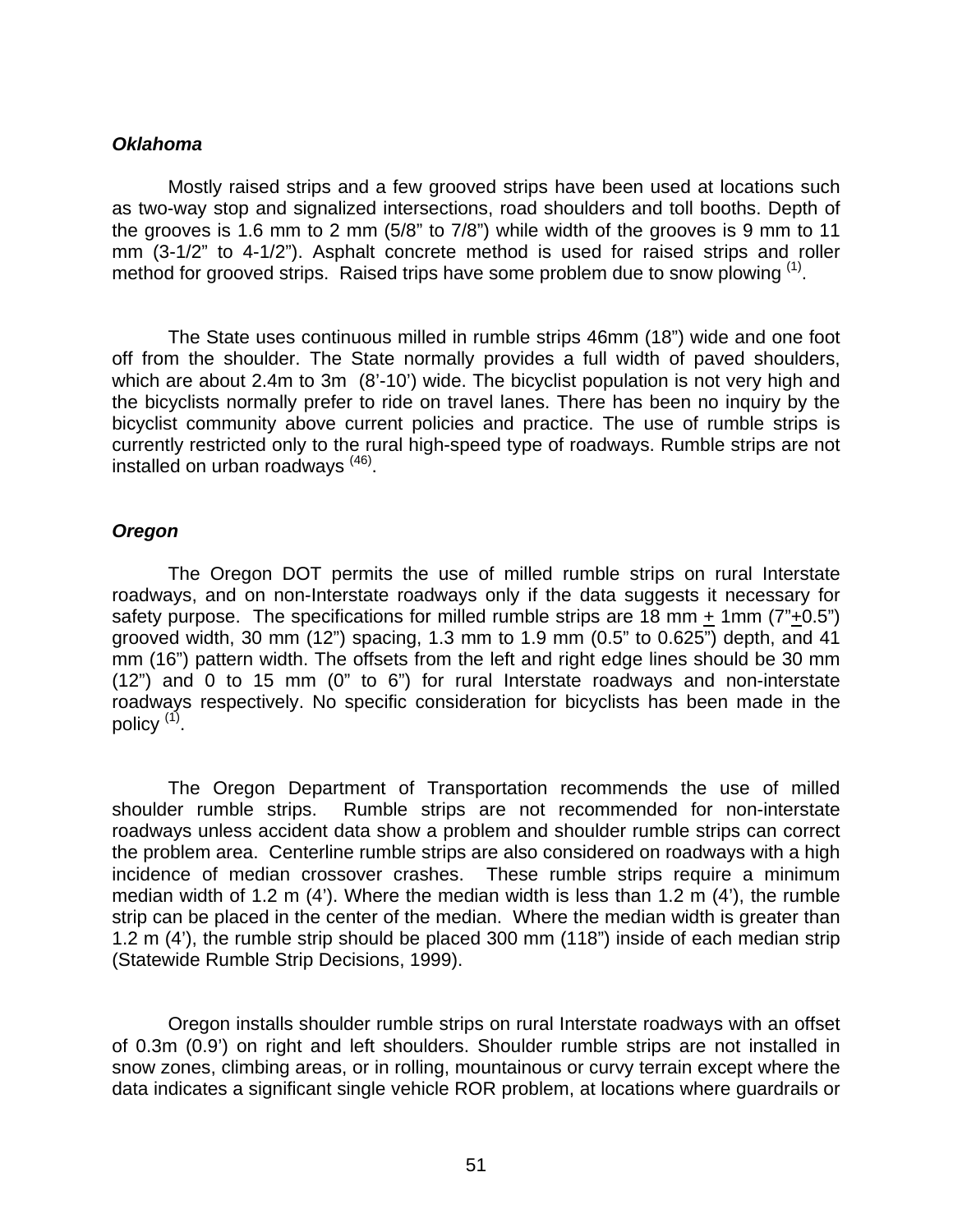barriers leave shoulders of 1.2m (4') or less and on bridge decks. Milled shoulder rumble strips are not installed in the area between points 100m (328') before the exit ramp and 100m (328') after the last entrance as measured from the point where the fog stripe departs and rejoins the mainline. As stated in the Oregon Design Manual, the continuous rumble strip is not necessary when the right shoulder is less than 1.8m (6') wide.

No rumble strips are placed on non-Interstate roadways unless data indicates a safety problem that is correctable by use of milled-in rumble strips. Rumble strips on non-Interstate roadways require a traffic investigation and approval of the Region Traffic Engineer. Rumble strips are not deleted from the standard design unless there is a clear and documented problem, the process for deleting a rumble strip from a standard design requires that the statewide rumble strip policy team be informed of decisions to delete existing rumble strip installations. If shoulder rumble strips are considered, design teams should then discuss whether these should be milled or durable line profiles. Raised profile pavement markings are considered when rumble strips are not allowed because of narrow shoulders or for centerline applications. The intent is to place rumble strips only where a benefit is expected and only on shoulders of 1.2m or greater in width. In lieu of milled in rumble strips, a marking line made of durable striping materials with raised bumps could be used  $(47)$  $(47)$ .

# *Pennsylvania*

The State DOT requires that milled rumble strips on each right and left shoulder be included on all limited access highway projects when shoulder resurfacing or reconstruction is included as part of the project. It considers milled shoulder rumble strip installation on a project-by-project basis, for rural restoration (3R & reconstruction) projects where single vehicle run-off-road accidents are a defined problem and shoulder rumble strips will help reduce the problem. Milled shoulder rumble strips do not have to be a part of a construction or restoration project. They can be installed via projects initiated exclusively for this purpose.

It is desirable to have a minimum paved shoulder width of 8' when installing milled right shoulder rumble strips. If it is required to install milled right shoulder rumble strips on paved shoulders that are 6-8' wide, the review an approval of the Central Office of Pedestrian/Bicycle Coordinator is required to ensure that bicyclist needs are net. Shoulder rumble strips are not to be milled on right paved shoulders that are less than 6'wide. The designer has flexibility to adjust the offset of the milled shoulder rumble strips to better adjust the special needs of bicyclists<sup> $(2)$ </sup>.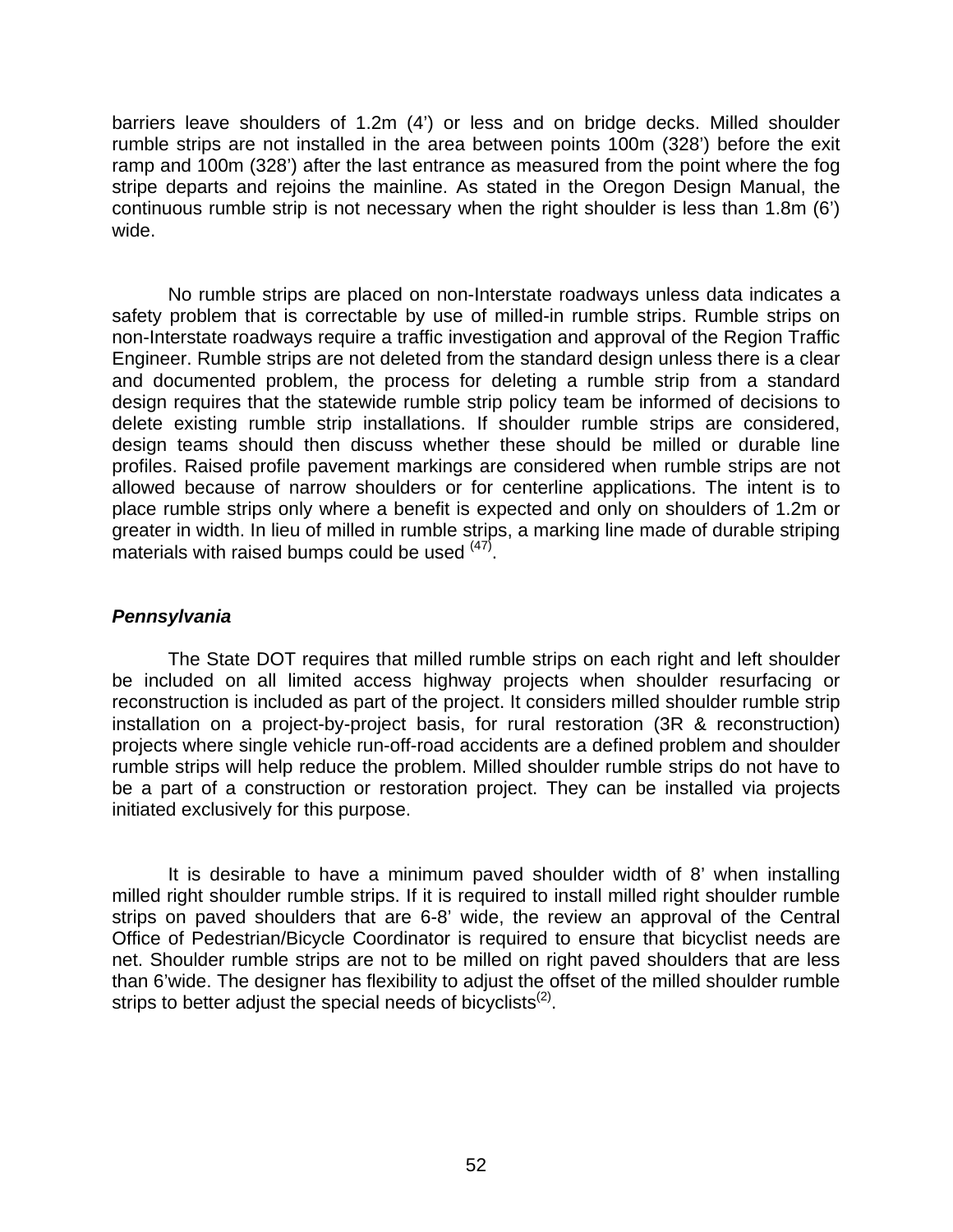## *Rhode Island*

No rumble strips have been used  $(1)$ . No rumble strips being used any where in the entire State <sup>([48\)](#page-70-27)</sup>.

#### **South Carolina**

Mostly raised and some grooved strips have been used at 2-way and 4-way stop and signalized intersections, road shoulders and railroad crossings. Solid pads are installed by chip or seal method, whereas, grooved strip by saw method. Height of the raised strips is 1.3 mm  $(\frac{1}{2})$ . Depth of rolled grooves is 2 mm (3/4") and depth of molded grooves is 2.5 mm (1"). Number of pads is 12 and length of each pad 1.2 m (4'). Distance of  $1<sup>st</sup>$  and last pad from STOP sign is 242 m (794') and 8 m (26') respectively. Solid pads and raised strips have been found to become flat and require maintenance. Rumble strips are used to supplement warning signs such as "STOP AHEAD", "SIGNAL AHEAD", "RAILROAD ADVANCE" ([1\).](#page-10-1)

South Carolina DOT uses milled in shoulder rumble strips. These are only used on Interstate highways. Since bicycles are prohibited from using the Interstate no special accommodation is needed ([49\)](#page-70-28).

## *South Dakota*

All the installations have been of raised type at locations like 2-way and 4-way stop and T-intersections. Height of raised strips is 1.3 m (½"), length of each pad is 7 m (24'-6") and the number of pads is 2. Strips per pad are 17 and spacing of the strips is 46 mm (18") c/c. Spacing of the pads is 312 m (1025'). The distances of 1<sup>st</sup> pad and last pad from STOP are 510 m (1675') and 198 m (650') respectively. A "STOP AHEAD" sign is used in conjunction with rumble strips  $(1)$ .

SDDOT is in the process of developing a written policy on when rumble strips will be used. The draft policy indicates that rumble strips will be installed on both shoulder of the Interstate System and 4 land divided arterials when they are reconstructed or overlaid. For projects where the mainline is constructed out of concrete and the shoulders are asphalt, the rumble strips on the outside shoulder will be installed in the outside 1.5 m (5') of the 8 m (26') wide concrete pavement. On the median side, the rumble strips will be rolled into the asphalt shoulder. The SDDOT does make exceptions to this rule in urban areas where noise is a problem or in case where the outside shoulder is being constructed wide enough that it can be turned in to n additional lane in the future. On 2-lane asphalt highways with ADTs under 2500 rumble strips are not installed. If the ADT is over 25000 rumble strips are rolled into asphalt overlays and new mats. On 2 lane concrete highways with ADTs over 550 rumbles trips will be installed in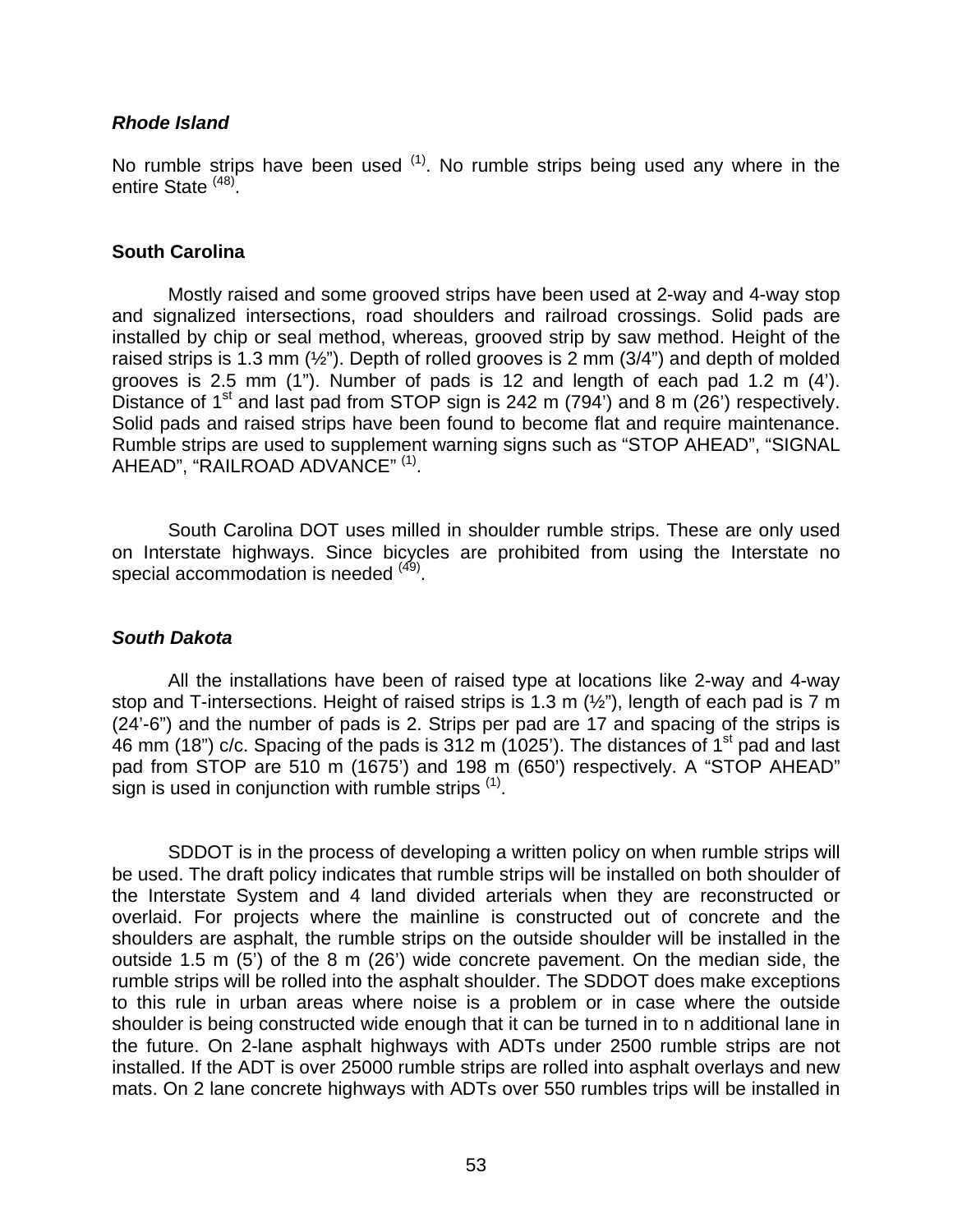the outside .45 m (1.5') of the 8.5 m (28') wide mainline concrete pavement. Rumble strips have not been installed into any highways that were not being reconstructed or overlaid. By placing the rumble strip next to the edge line in concrete mainline pavements with asphalt shoulder the rumble strips provide a separation between the bicycles and vehicles. No special provision for bicycles is made on highways with other surface types  $(2)$ .

The South Dakota Design Manual states that rumble strips shall be placed 12m (40') center to center on PCC shoulders. Rumble strips are recommended on all asphalt concrete shoulders by milling continuous indents in the asphalt concrete. The strips should be placed 30mm (12") center to center with and a width of 41mm (16") min, 15mm to 30mm (6" to 12") from the edge of the asphalt concrete shoulder. Rumble strips are not installed in urban locations due to the noise produced  $(50)$ .

## *Tennessee*

A scored shoulder shall be specified on all new construction and resurfacing projects in the Interstate System and the NHS. According to DOT, on multi-lane roadways scored shoulders will be used on all main-line shoulders, including both outside and inside shoulders and median shoulders in divided highways <sup>(2)</sup>.

The State uses shoulder rumble strip on all the Interstate roadways, freeways, and other roadways, like parkways, which can be identified as freeways. Rumble strips are installed on the shoulders of all the rural and urban Interstate roadways. The type of rumble strips used is rolled-in rumble strips. The State does not have a policy to specifically accommodate bicycle safety issue <sup>([51\)](#page-70-30)</sup>.

# *Texas*

Most of the rumble strips are installed on the shoulders and very few within travel lanes of highways. No standards have been followed by this state. Only jiggle bars shoulder strips have guidelines [\(1\)](#page-10-1).

Texas policy states that a minimum shoulder width of 2.4 m (8') is required for the outside shoulder to be provided with milled rumble strips. A minimum shoulder width of 4 feet is required for the inside shoulder to be milled. Milled-in texturing produces sufficient stimuli to alert inattentive drivers but does not affect the maneuverability capabilities of vehicles. Considerations in evaluating rolled-in texturing include state that placement must be in coordination with other asphalt concrete pavement construction.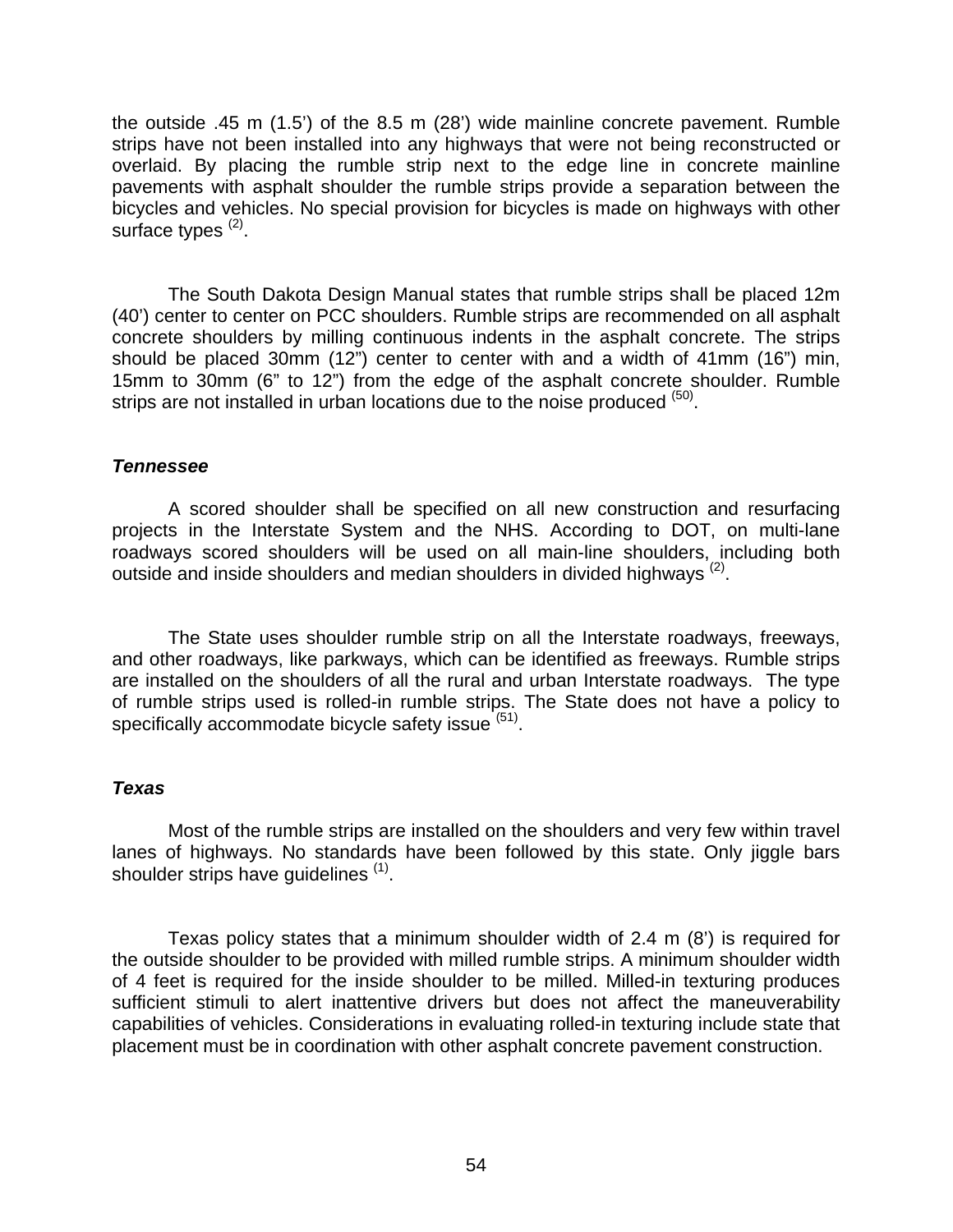Rumble strips are installed as part of new asphalt concrete shoulder construction, reconstruction, and overlay projects on rural four-lane or more controlledand partially controlled-access highways with asphalt concrete shoulders. Rumble strips are also installed as part of new Portland cement shoulder construction and reconstruction projects. If the concrete shoulder will be used in the near future as a permanent travel lane or a travel lane in a work zone, rumble strips are not installed. Rumble strip installation is not recommended for asphalt concrete or Portland cement shoulders except in special cases where a significant number of accidents, by frequency and percentage of total accidents, are run-off-the-road accidents and the installation of rumble strips is determined to be cost beneficial.

The accident history along with consideration of shoulder use by traffic, mail carriers, bicyclists, and/or farm equipment should be evaluated. Rumble strip installation is not considered for urban facilities. When installing shoulder rumble strips, appropriate riding space for bicyclist is a consideration. The standard details for rumble strip installation provides appropriate riding space for bicyclists. During rumble strips installation, continuity across district boundaries should be achieved where possible.

Shoulder rumble strips are not placed across exit or entrance ramps, acceleration and deceleration lanes, crossovers, gore areas, bridge decks, or intersections with other roadways. The State also recommends that while installing the rumble strips, it is important to educate the public on fatigued or drowsy driver issues and how the installations has shown to be an effective roadside treatment in reducing run-off-the-road accidents <sup>[\(52\)](#page-70-31)</sup>.

## *Utah*

Only grooved strips have been used and have been laid down by roller method or placed in fresh concrete paving. They have been installed on reconstructed or new interstate highways and on shoulders. Depth and width of corrugations are 2 m  $(34)$  and 11 mm (4-1/2") respectively. Width of the corrugated pad is 1.8 m (6') and the grooves have a minimum spacing of 2.4 m (8') c/c and a maximum spacing of 23 mm (9") c/c. UDOT is trying to limit the use of rumble strips to rural highways only  $<sup>(1)</sup>$  $<sup>(1)</sup>$  $<sup>(1)</sup>$ .</sup>

The rumble strips being used in the State are milled in rumble strips and are used in a pattern that allows gaps in between the strips. There are 48 inches of rumble strip and then a 30mm (12") inch gap. The offset depends on the available shoulder width. The width of the rumble strip is varied depending on the shoulder width available. The rumble strip has a range from a maximum of 30mm (12") to a minimum of 13mm (5"). The depth varies from 41mm to 48mm (16" to 19"). Rumble strips are covered with a layer of chips In order to avoid the snow from reducing their effect. Rumble strips are placed on all the Interstate, non-Interstate roadways and secondary roadways where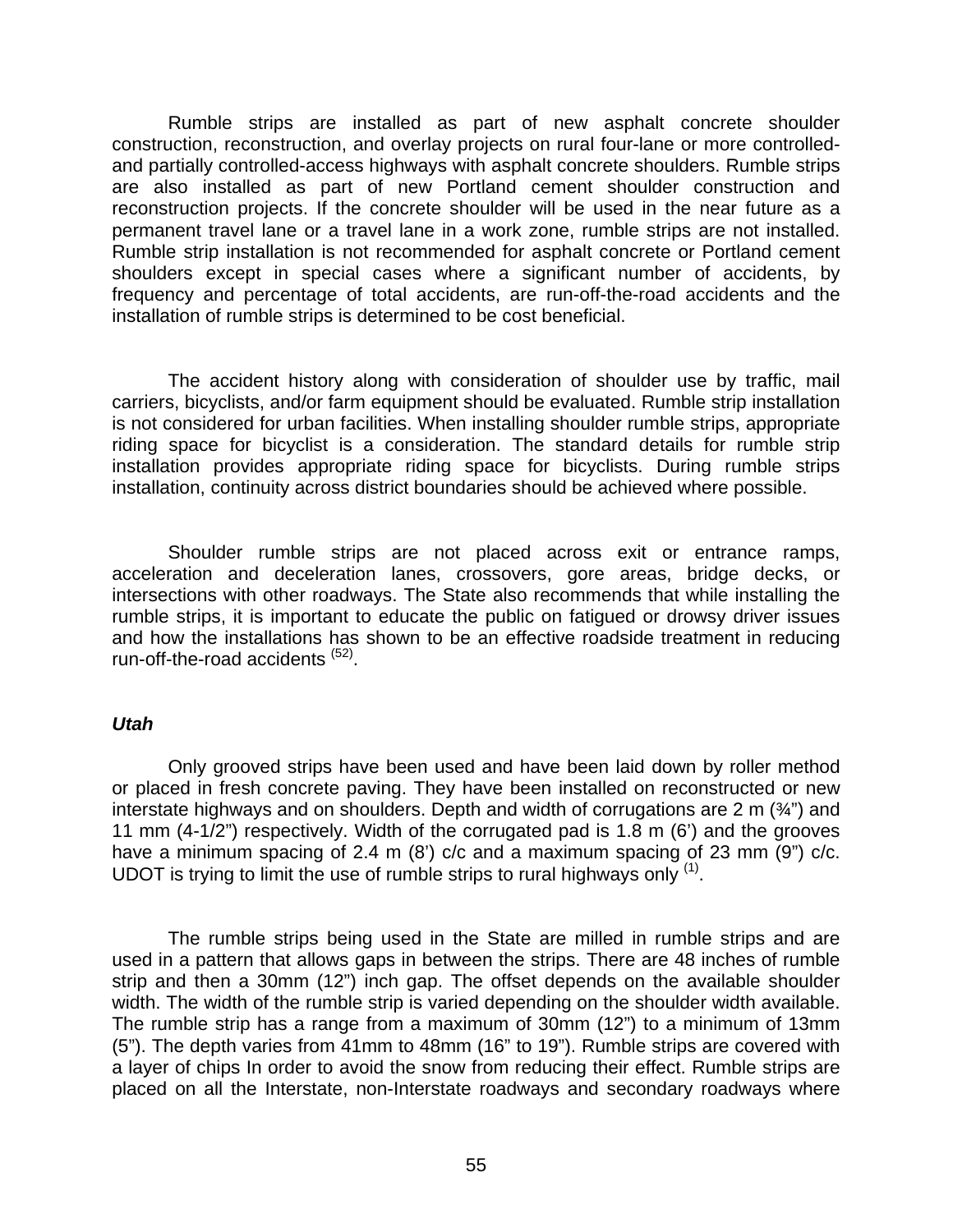the placement depends on the history of run-off-road accidents. The use of rumble strips on the non Interstate roadways and secondary roads is optional and depends on the recommendations of the regional committee which can recommend the use of rumble strips taking into account other factors, such as available shoulder width and history of ROR accidents<sup> ([53\)](#page-70-32)</sup>.

#### *Vermont*

No rumble strips have been used in the State due to severe winter conditions  $^{(1)}$  $^{(1)}$  $^{(1)}$ .

The State DOT has just completed the milling in of rumble strips on its entire Interstate system, (320+ miles) and a few other limited access four-lane highways. It does not plan to use them on any other highways currently. As bicycles are not allowed on the Interstate roadways, the issue of bicycles has not been considered <sup>([54\)](#page-70-33)</sup>.

## *Virginia*

Raised strips have been used at 2-way stop and intersections using asphalt concrete method. Grooved strips have been used at tollbooths and on interstate road shoulders. The strips are 1.3 mm  $(\frac{1}{2})$  high, 15 mm to 20 mm (6" to 18") wide and have a clear spacing of 3 m (10'). There are 4 pads of length  $\frac{3}{4}$  secs. of continuous rumble. Distance of the last pad from STOP should be greater than SSD.

The design specifications are the guidelines by Virginia Highway and Transportation Research Council and not standard design criteria. It was found that three rumble strip pads probably produce optimum results and a half-inch height or depth of rumble strips is most effective <sup>([1\)](#page-10-1)</sup>.

Virginia has established the policy to install rumble strips on all of its rural Interstate highways since 1993. About 150 miles of shoulder length currently has milled rumble strip installations. Virginia has started the testing of a variety of Intelligent Transportation Systems technologies on Department of Transportation's Smart Road near Blacksburg. VDOT has installed almost four miles of magnetic tape in two strips on the Smart Road.

## *Washington*

Rumble strips are being used in conjunction with other traffic control devices. Solid pads of size 30 mm x 10 mm (12" x 4") and 0.45 m (1'-1/2") indented rumble strips at 20 mm (8") c/c have been used. No significant reduction in the number of accidents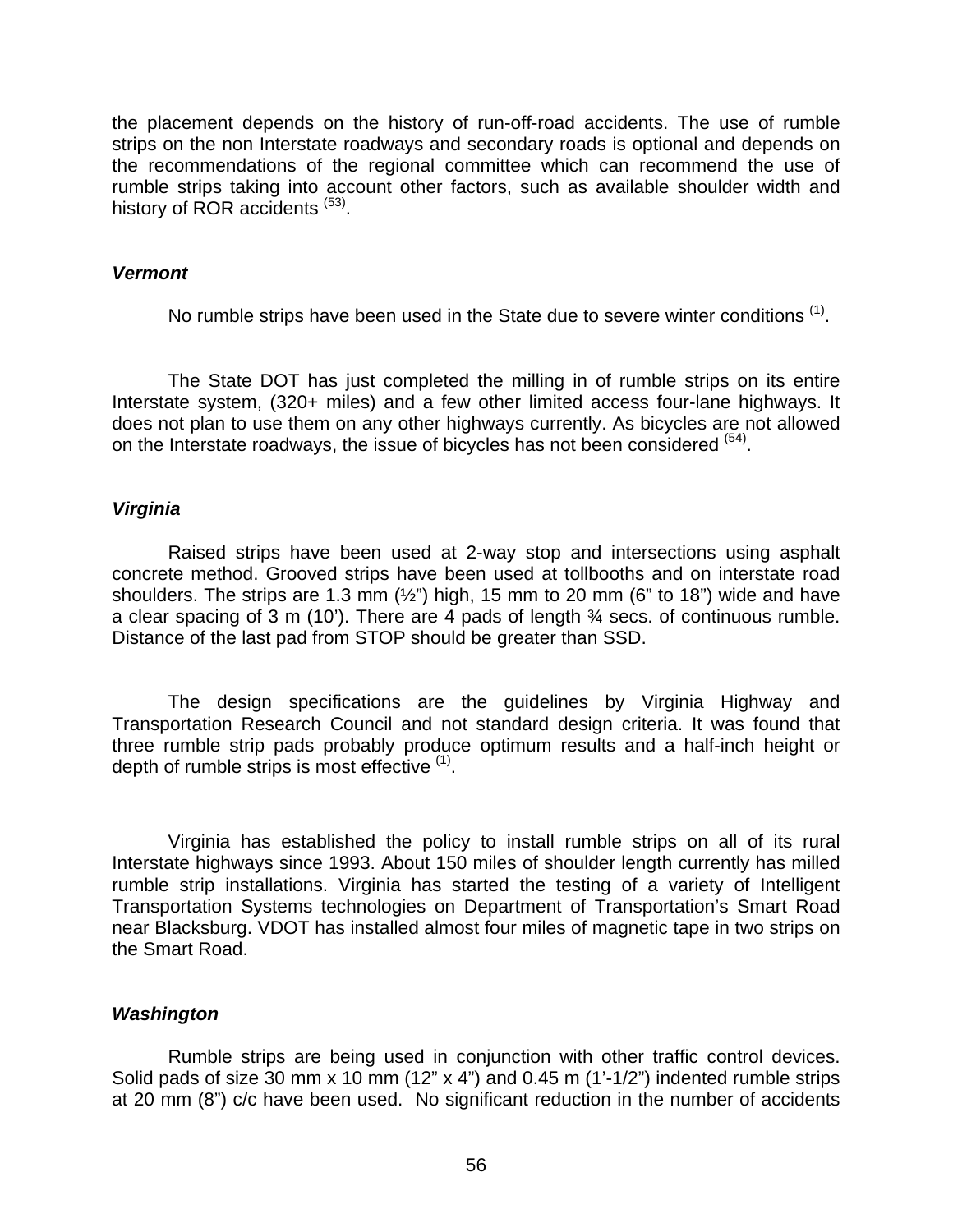after the installation of rumble strips has been noticed. Rumble strips have been found to present a hazard to bicyclists and have limited use although a clear margin is left on shoulders for bicyclists  $(1)$ .

Rumble strips are to be placed on shoulders of all new rural, limited access highways where shoulders are to be resurfaced or replaced. Rumble strips shall be cut into mainline shoulders to have a concave circular shape with a minimum 13mm to 16mm (5" to 6") maximum depth at the center and have 175 mm (69") width across the cit. They shall be offset 150 mm (59") from the edge of the pavement and be 400mm long and be spaced at 300mm centers. The depressed area of the rumble strip shall be coated with asphalt material CRS-1,2,1h or CSS-1h.

Rumble strips shall be placed on non-limited access shoulders where studies indicate there may be a significant number of run-off-road incidents. The rumble strip installation is being done on a statewide basis at this time for those sections of Interstate where shoulders are in good shape and will not be replaced or overlaid in the near future. Where bicycles are allowed, rumble strips will only be used where the min. width of paved outside shoulder is 2.4 m  $(8')$  or wider  $(2)$  $(2)$ .

As stated in the Design Manual of Washington State DOT, the continuous rumble strip is not necessary when the right shoulder is less than 1.8m (6') wide. The requirement on shoulder width is in consideration of bicyclists. In addition, the State is looking into incorporating the rumble strip design used in Pennsylvania which is considered to be more "bicyclist friendly".

# *Washington, D.C.*

Humps are used here instead of rumble strips.

# *West Virginia*

Grooved rumble strips are used at 2-way stop intersections. The grooves have a maximum depth of 2 mm  $(34)$ , a width of 10 mm  $(4)$  and spacing of 20 mm  $(8)$  c/c. The number of grooves on a pad of 3.5 m (11'-4") is 12. Total number of pads are 10 spacing between which depends on speed. Distance of the last pad from the STOP sign is 76 m (250'). Some maintenance problems have been encountered  $<sup>(1)</sup>$  $<sup>(1)</sup>$  $<sup>(1)</sup>$ .</sup>

According to recommendations of WVDOH, rumble strips are not placed in narrow shoulders such as truck climbing lanes or in the transitions from a full shoulder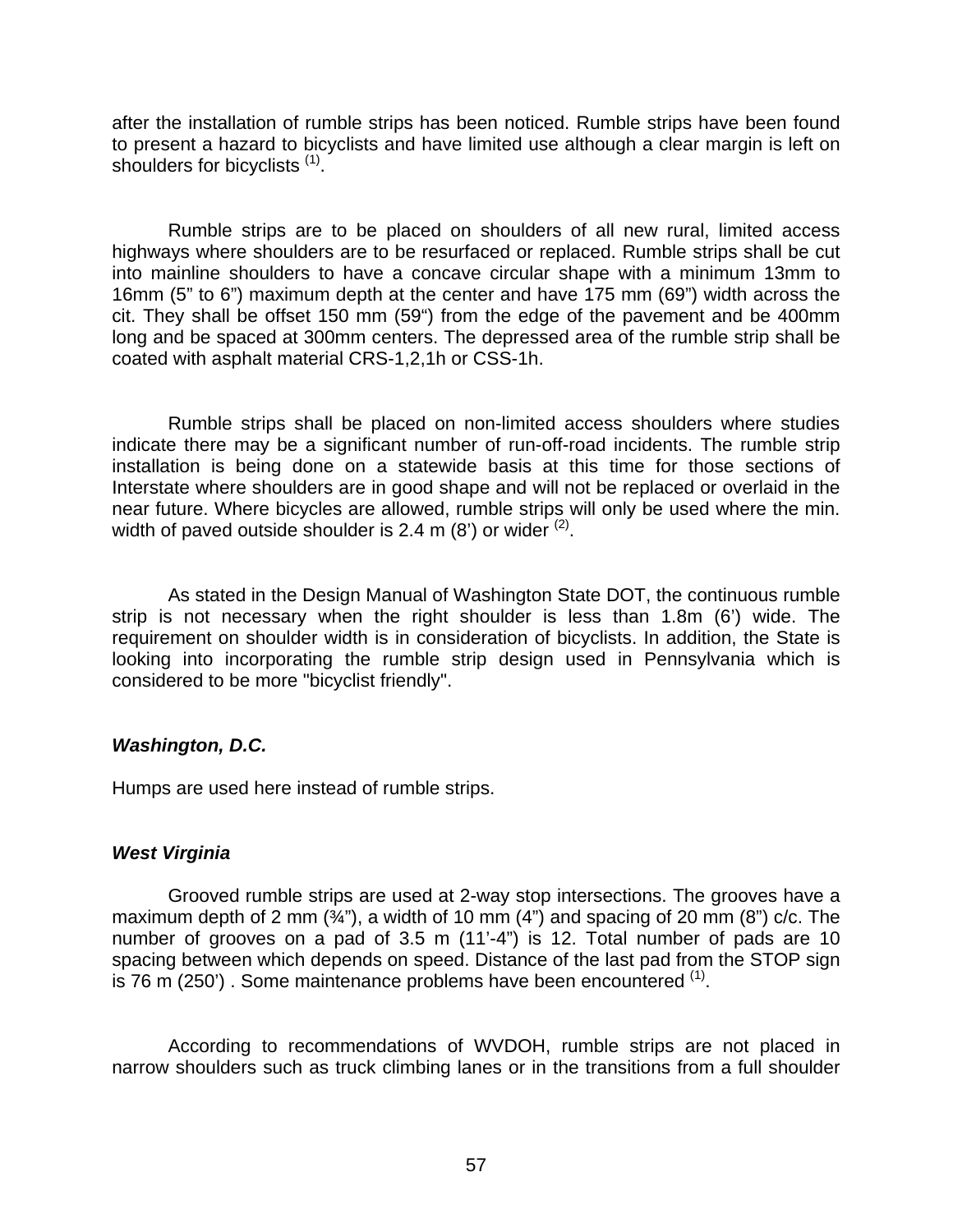to narrow bridge shoulder. The only type of rumble strips being used in the State are rolled-in rumble strips <sup>([2\)](#page-10-0)</sup>.

The State uses rumble strips only on the Interstate roadways and corridors that are controlled access and high-speed roadways. Bicycles are not allowed on any of these roadways. The typically used type of rumble strips is rolled-in rumble strip <sup>[\(55\)](#page-70-34)</sup>.

## *Wisconsin*

Grooved rumble strips are used at 2-way stop, road shoulders and hidden horizontal and vertical curves. The strips are  $0.9$  mm  $- 1.3$  mm  $(3/8"$ -1/2") deep and, 3"-5" wide and are spaced at 30 mm (12") c/c. The number of pads is 3, which have a length of 6 m  $-$  7.6 m (20'-25)' each. The distance of last pad from STOP sign is 91.4 m (300'). "STOP AHEAD" sign is used in conjunction with rumble strips and installation of rumble strips have been considered to be viable safety improvement project <sup>[\(1\)](#page-10-1)</sup>.

Shoulder rumble strips are placed on the shoulders just beyond the traveled way to warn drivers when they are entering a part of the roadway not intended for routine traffic use.

A comparison of rolled-in rumble strips and milled-in continuous shoulder rumble strips (CSRS) has determined that CSRS, although more expensive, are more cost effective. CSRS are the standard design. Rumble strips may be used when an analysis indicates a problem with run-off-the-road accidents due to inattentive or fatigued drivers. CSRS are considered on both the left and right shoulders of rural divided highways. CSRS are required on both the right and left shoulders of rural Interstate highways. Lack of required CSRS is a design exception (DE) under any one of the following conditions:

- When another project scheduled within two years of the proposed project will overlay or reconstruct the shoulders or will use the shoulders for detours;
- When a pavement analysis determines that installing CSRS will result in inadequate shoulder strength.
- When shoulders will be less than 1.2m (4') wide on the left and 1.8m (6') wide on the right;
- When CSRS are used, they are discontinued where no edge strip is present such as at intersections and where curb and gutter are present.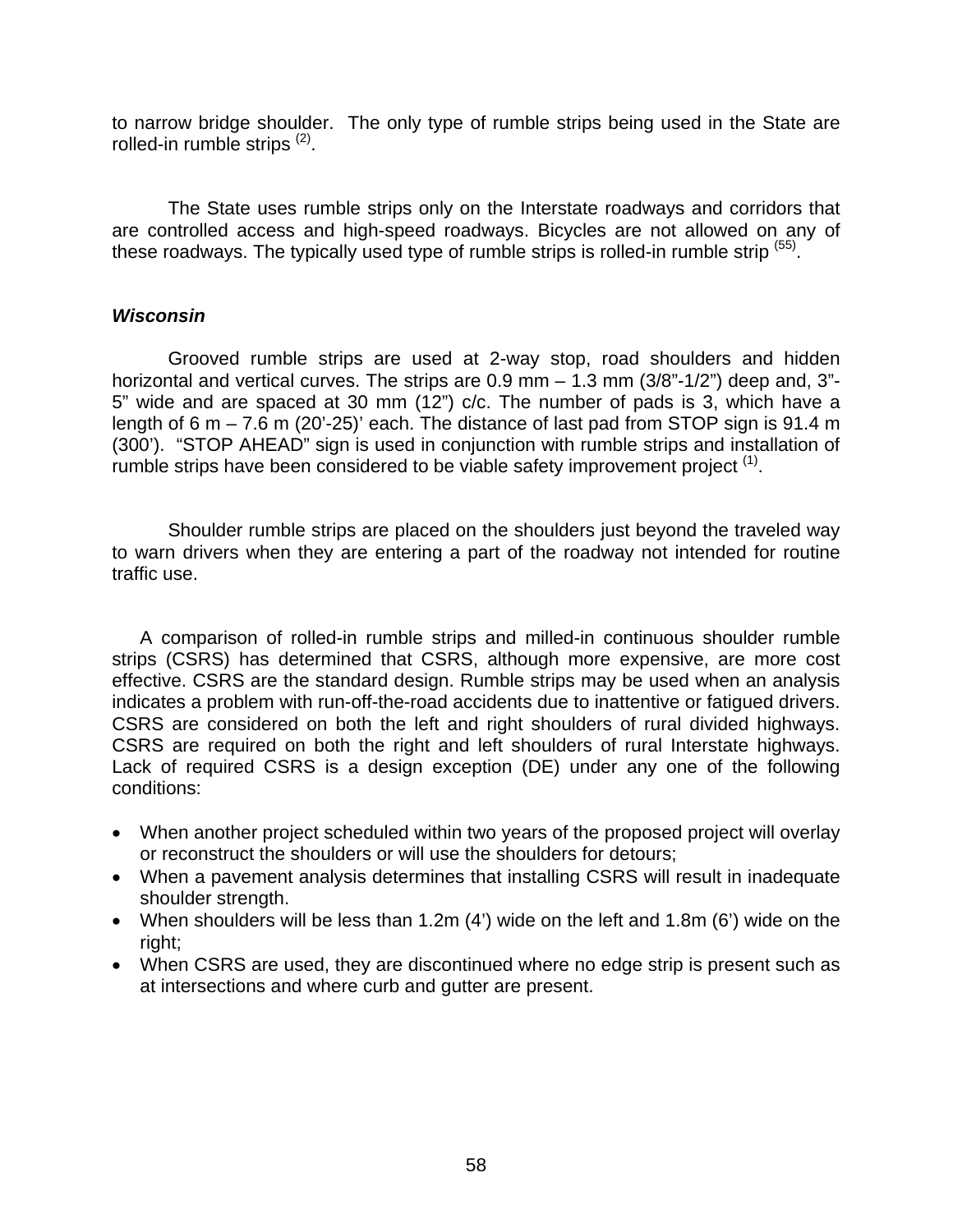### *Wyoming*

On asphalt shoulders, WYDOT recommends each strip measuring 18 mm (7") wide and 41 mm (16") long to be ground  $\frac{1}{2}$ " into the pavement. Milled or formed intermittent rumble strips are to be installed on concrete shoulders while continuous pattern on interstate highways. On rural Interstate highways, rumble strips should be milled into both inside and outside shoulders, while within urban limits, the strips should be installed on the inside shoulder only. Rumble strips should not be installed on noninterstate roads within urban areas, in developed suburban areas, where posted speed limits are 45 mph or less, where curbs and gutter is in place, or along rural highways which have a shoulder width of 0.6 m (2') or less. In an intermittent pattern of installation, 3 m (10') series of strips followed by 3 m (10') of pavement with no strips. Shoulder width is recommended to be a minimum of 1.8 m (6') at designated bicycle routes  $(1)$ .

Wyoming does not have a written policy. They have in the past installed rolled-in rumbles trips on asphalt shoulder as part of the pavement construction. In 1996, WY installed milled rumble strips as a retrofit project on various routed throughout the State on asphalt shoulders. Concrete pavements with concrete shoulders have had rumble strips included in the standard plans. Currently however, Wyoming placed a one year moratorium on the use of rumble strips mainly due to concerns of the bicycling community  $(2)$  $(2)$ .

Wyoming places rumble strips on all bituminous shoulders in accordance with project plans. Rumble strips are normally not placed on city streets and other urban shoulders adjacent to curb and gutter unless specifically noted in the plans. Rumble strips may be continuous through all minor approaches and shall be omitted across principal intersecting roadways. Rumble strips shall be placed with respect to the applicable shoulder condition and width. It is intended that rumble strips should be placed as close to the edge of traveled way as possible. For wide shoulder conditions, the rumble strip is offset a little greater distance as shown to accommodate snowplowing operations on shoulders. The width between the rumble strip and the edge of shoulder should be a maximum within specified distance constraints to accommodate bicycle traffic.

#### **International Experience**

The experience of other countries with regard to their use of shoulder rumble strips and the impacts of these rumble strips on bicyclists was also investigated in this research. The following provides a general overview of countries and their policies: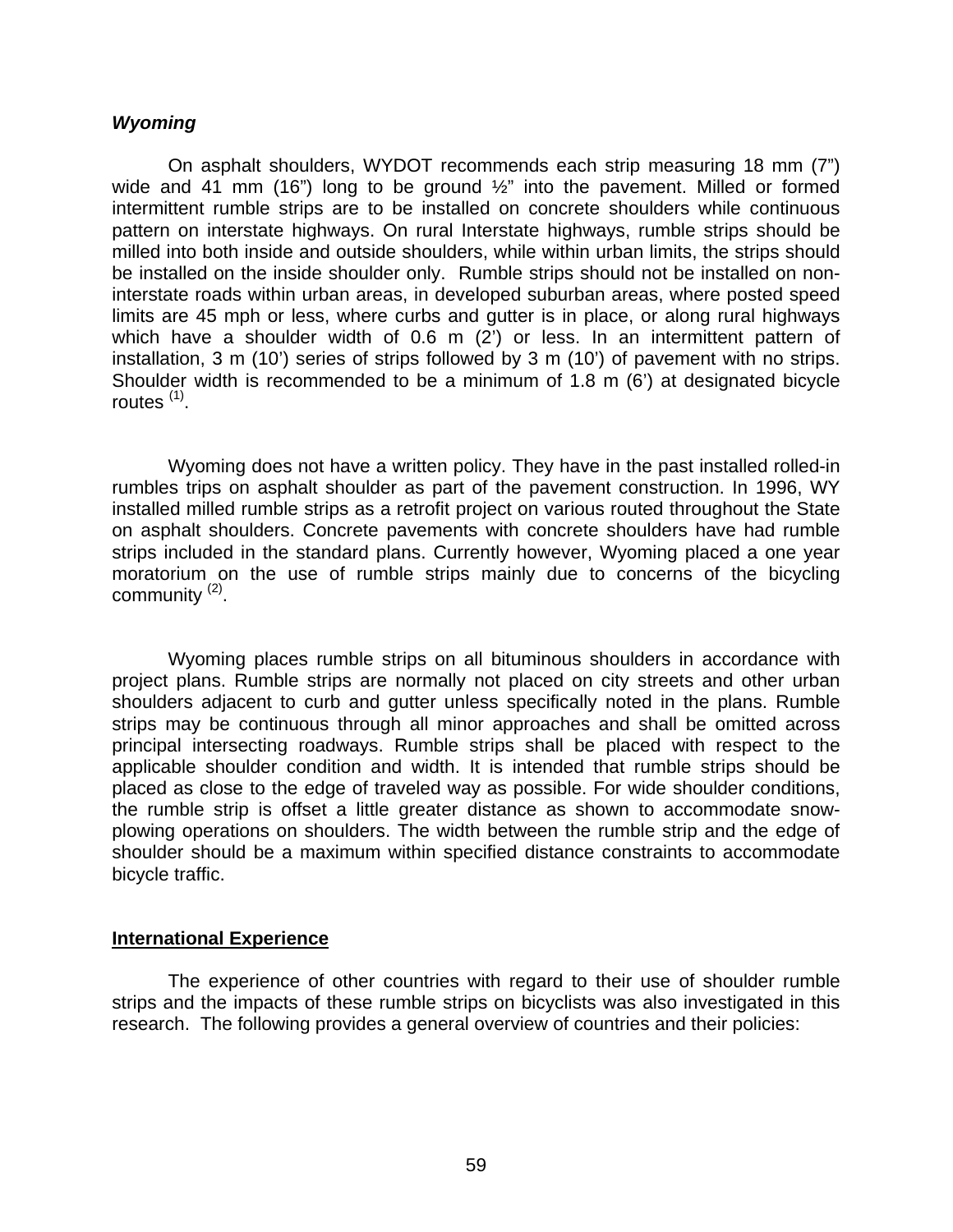#### *Canada*

Bicycle traffic is permitted on highway shoulders in Canada, with certain exceptions. The provinces of Alberta, British Columbia, and Manitoba have comprehensive policies and designs regarding the use of shoulders for bicycling. Alberta provides paved shoulders and allows bicycling on designated routes. A minimum width of 1.1 m (3.6 ft) is provided to the right of the shoulder rumble strip for bicycles. These strips are used on shoulders with a minimum width of 2 m (6.5 ft). Indented bars used for the rumble strips are offset 150 mm (6 in) from the edge of the travel way and are 750 mm (29 in) in length.

In British Columbia, bicycles are allowed on shoulders except for Trans Canada Highway and other major highways. The travel lanes adjacent to the shoulder are a minimum of 3.6m (12 ft) wide with a minimum shoulder width of 2.5 m (8 ft) where the highway design speed exceeds 80 km/h (50 mph) and the SADT exceeds 10,000.

In Manitoba, a bike path is not considered unless there are a minimum of 50+ bicycles per day using the facility. Separate bike lanes are provided for multilane highways with posted speed limits greater than 80 km/h (50 mph) and for two-lane highways with SADT exceeding 3000.

## *New Zealand*

New Zealand uses thick pads of thermoplastic as rumble strips on roads in an attempt to wake drivers up to dangerous situations. The rubber have been observed to create noise and vibration when a vehicle crosses them, alerting drivers and causing them to look for visual warning signs. Studies collected by Transit New Zealand show rumble strips can lead to a 20% to 40% reduction in crashes. Rumble strips have been installed in Auckland and Wellington. However, rumble strips have been found to create nuisance noise and to have some adverse effects on driver behavior. Drivers regularly using a road where a rumble strip has been laid have tended to avoid the pads by driving on the shoulder of the road or even in the opposing lane. Noise from the strips have also annoyed nearby residents.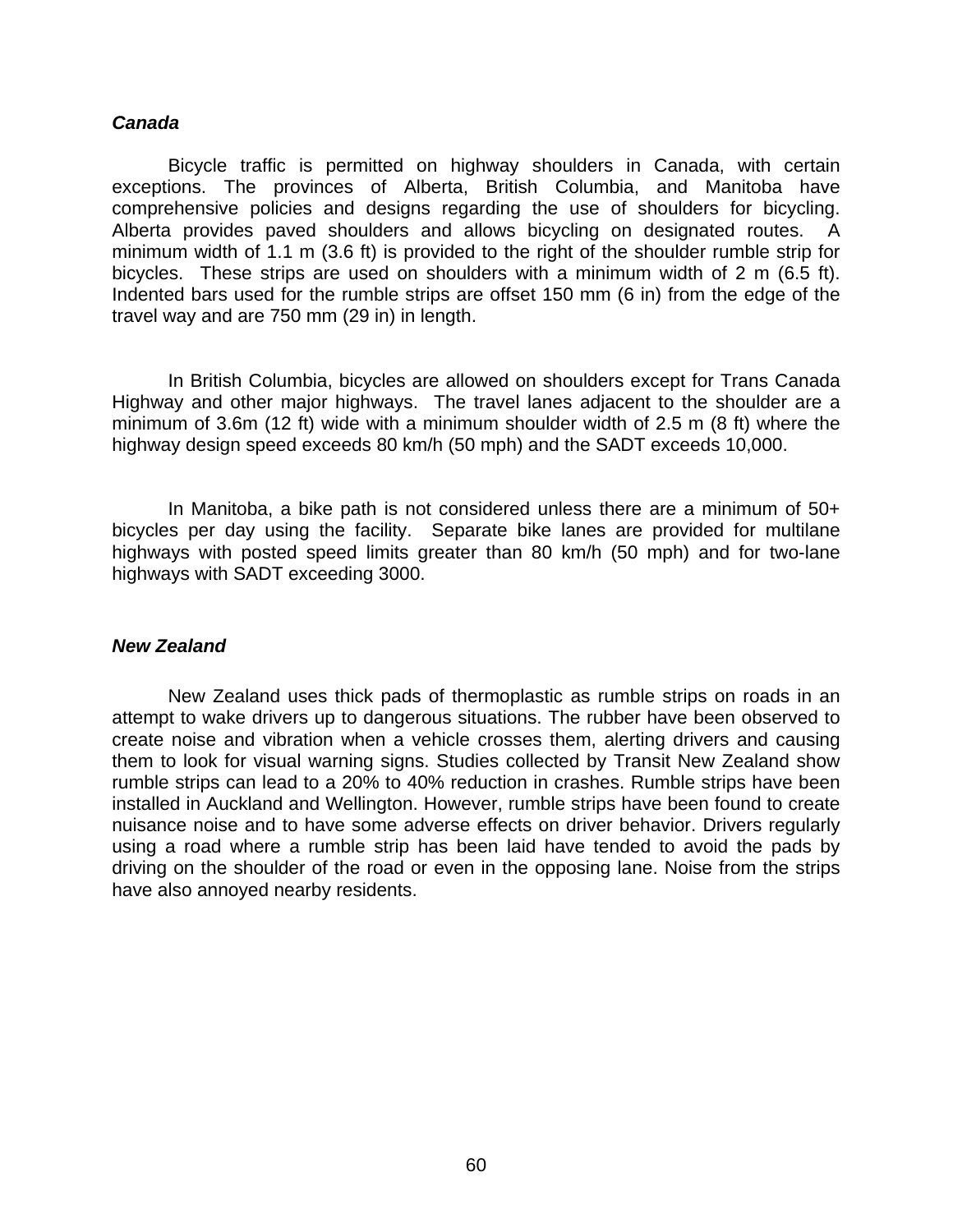## **REFERENCES**

<span id="page-70-33"></span><span id="page-70-18"></span><span id="page-70-5"></span>1 Gupta, Jiwan D. Development of Criteria for Design, Placement and *S*pacing of Rumble Strips. Report FHWA/OH-93/022, Ohio Department of Transportation, March, 1993.

<span id="page-70-34"></span><span id="page-70-20"></span><span id="page-70-19"></span><span id="page-70-6"></span>2 Federal Highway Administration, *Synthesis of Shoulder Rumble Strip Practices and Policies*, [http://www.fhwah.dot.gov/safety/fourthlevel/exec\\_summary.htm](http://www.fhwah.dot.gov/safety/fourthlevel/exec_summary.htm), 2001.

<span id="page-70-21"></span><span id="page-70-7"></span>3 Doug Harwood, *Use of Rumble Strips to Enhance Safety*. A synthesis of Highway Practice, NCHRP Synthesis 191, Transportation Research Board, Washington, D.C., 1993.

<span id="page-70-22"></span><span id="page-70-8"></span><sup>4</sup> L. Elefteriadou, M. El-Gindy, D. Torbic, P. Garvey, A. Homan, Z. Jiang, B. Pecheux, R. Tallon, *Bicycle-Friendly Shoulder Rumble Strips - Final Report*, Federal Highway Administration, Pennsylvania State University, Pennsylvania Transportation Institute, 2000.

<span id="page-70-24"></span><span id="page-70-23"></span><span id="page-70-10"></span><span id="page-70-9"></span>5 Federal Highway Administration, *Technical Advisory: Roadway Shoulder Rumble Strips*, T-5040.35, December, 2001, http://www.fhwa.dot.gov//////legsregs/directives/techadvs/t504035.htm

<span id="page-70-25"></span><span id="page-70-11"></span>6 Perrillo, Kerry. *The Effectiveness and Use of Continuous Shoulder Rumble Strips*. Federal Highway Administration, Albany, New York.

<span id="page-70-26"></span><span id="page-70-12"></span>7 J.S. Higgins, and W. Barbel, Rumble Strip Noise, *Transportation Research Record 983*, Transportation Research Board, National Research Council, 1984, pp. 27-36.

<span id="page-70-27"></span><span id="page-70-13"></span>8 J.G. Pigman and M.M. Barclay, *Evaluation of Rumble Strip Design and Usage*, Report No. UKTRP-81-11, Kentucky Transportation Program, Lexington, July, 1981.

<span id="page-70-28"></span><span id="page-70-14"></span><span id="page-70-0"></span>9 C. S. Chen, *A Study of Effectiveness of Various Rumble Strips on Highway Safety*. Traffic Engineering Division, Virginia Department of Transportation, November, 1994.

<span id="page-70-29"></span><span id="page-70-15"></span><span id="page-70-1"></span>10 J.H. Chaudoin and G. Nelson, *Interstate Routes 15 and 40 Shoulder Rumble Strips*, Report No. Caltrans-08-85-1, Traffic Operations Branch-District 8,California Department of Transportation, August 1985.

<span id="page-70-30"></span><span id="page-70-16"></span><span id="page-70-2"></span>11 Garder, Per and Alexander, John. *Continued Research on Continuous Rumble Strips*. Technical Report 94-4, December 1995.

<span id="page-70-31"></span><span id="page-70-17"></span><span id="page-70-3"></span>12 Florida Department of Transportation, *Bicycle Facilities Planning and Design Handbook* (Revised), April, 2000.

<span id="page-70-32"></span><span id="page-70-4"></span>13 Richard Moeur, *Rumble Strip Gap Study*. Final Report, Arizona Department of Transportation, May 1999.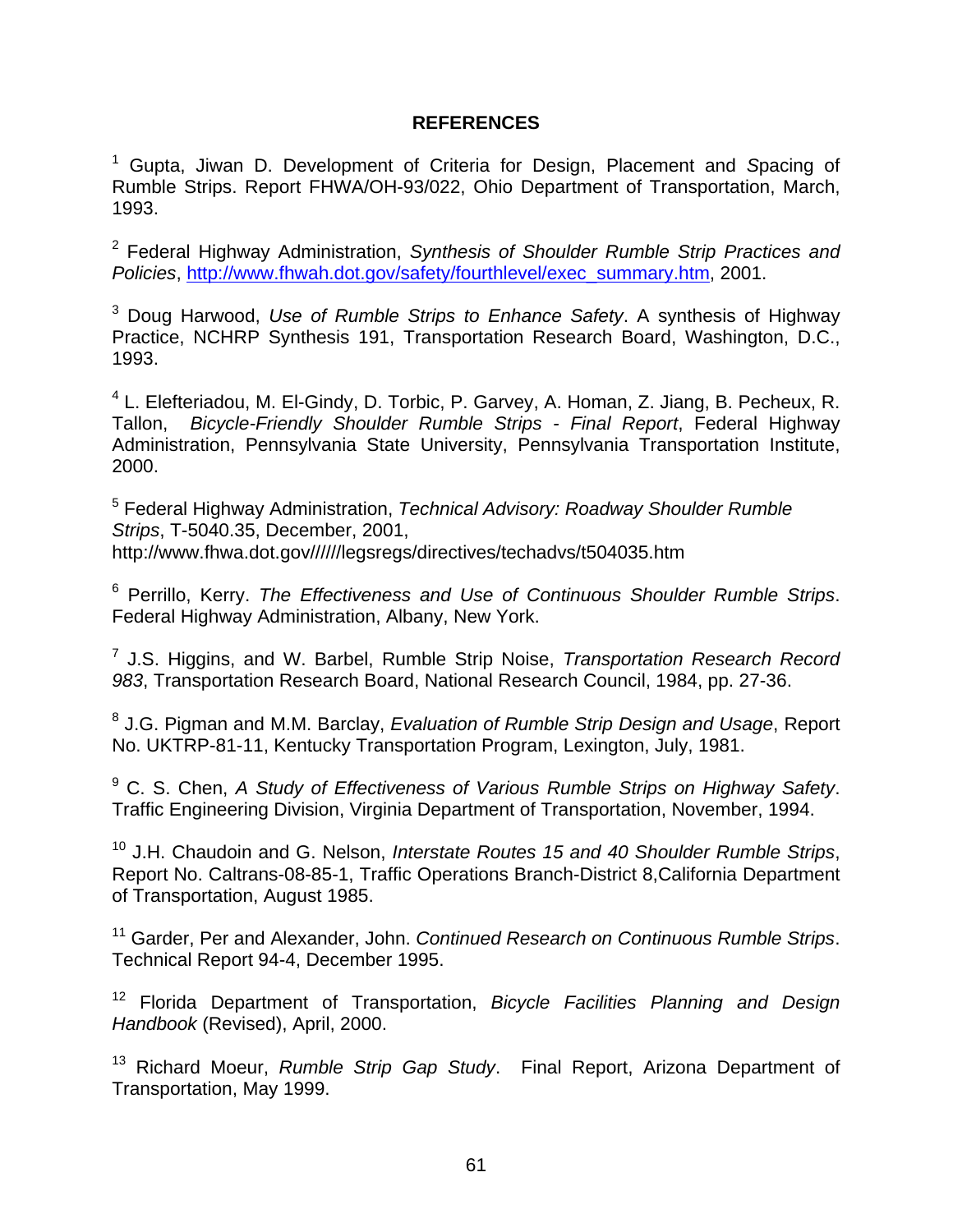14 New Jersey Department of Transportation. 2001. *Bicycle Compatible Roadways and Bikeways: Planning and Design Guidelines*, [http://www.state.nj.us/transportation/publicat /bike\\_guidelines.htm](http://www.state.nj.us/transportation/publicat /bike_guidelines.htm)

15 A.M. Khan and A. Bacchus, Bicycle use of Highway shoulders. *Transportation Research Record No. 1502,* Transportation Research Board, National Research Council, Washington, D.C., 1995 pp. 8-21.

16 C.M. Ligon, E.C. Carter, D. B. Joost, and W.F. Wolman, *Effects of Shoulder Textured Treatments on Safety*. Report: FHWA/RD-85/027, FHWA, U.S. Department of Transportation, Washington D.C., 1985.

17 R.L. Morgan and D. E. McAuliffe, *Effectiveness of Shoulder Rumble Strips: A Survey of Current Practice*. Report FHWA/NY/SR-97/127, FHWA, U.S. Department of Transportation, Special Report 127, Transportation Research and Development Bureau, New York State Department of Transportation, 1997.

18 R.L. Morgan and D. E. McAuliffe, *Effectiveness of Shoulder Rumble Strips: A Survey of Current Practice*. Report FHWA/NY/SR-97/127, FHWA, U.S. Department of Transportation, Special Report 127, Transportation Research and Development Bureau, New York State Department of Transportation, 1997.

19 H.G. Downs Jr. and D.W. Wallace, *Shoulder Geometrics and Use Guidelines*, National Cooperative Highway Research Program, Report No. 254, Transportation Research Board, 1982.

20 William Outcalt, *Bicycle-Friendly Rumble Strips*, Colorado Department of Transportation, Report No. CDOT-DTD-R-2001-4.

21 Alabama Department of Transportation. *Telephone conversation*, July 2001.

 $22$  Alaska Department of Transportation, TRAAK Corridor Assessment, [http://www.dot.state.ak.us//external/state\\_wide/planning/assessments/issues.htm](http://www.dot.state.ak.us//external/state_wide/planning/assessments/issues.htm)Dece mber 1997.

<sup>23</sup> *A Policy on the Application of Continuous Longitudinal Rumble Strips*, Arizona Department of Transportation, Intermodal Transportation DMSION, Traffic Group, February1998.

 $24$  Arkansas Department of Transportation. Email message from David Burnett, Roadway Design Division, Arkansas Department of Transportation, 1st June 2001.

25 California Department of Transportation, *Traffic Manual*, Markings, Special Pavement Treatments 6-03, 1996.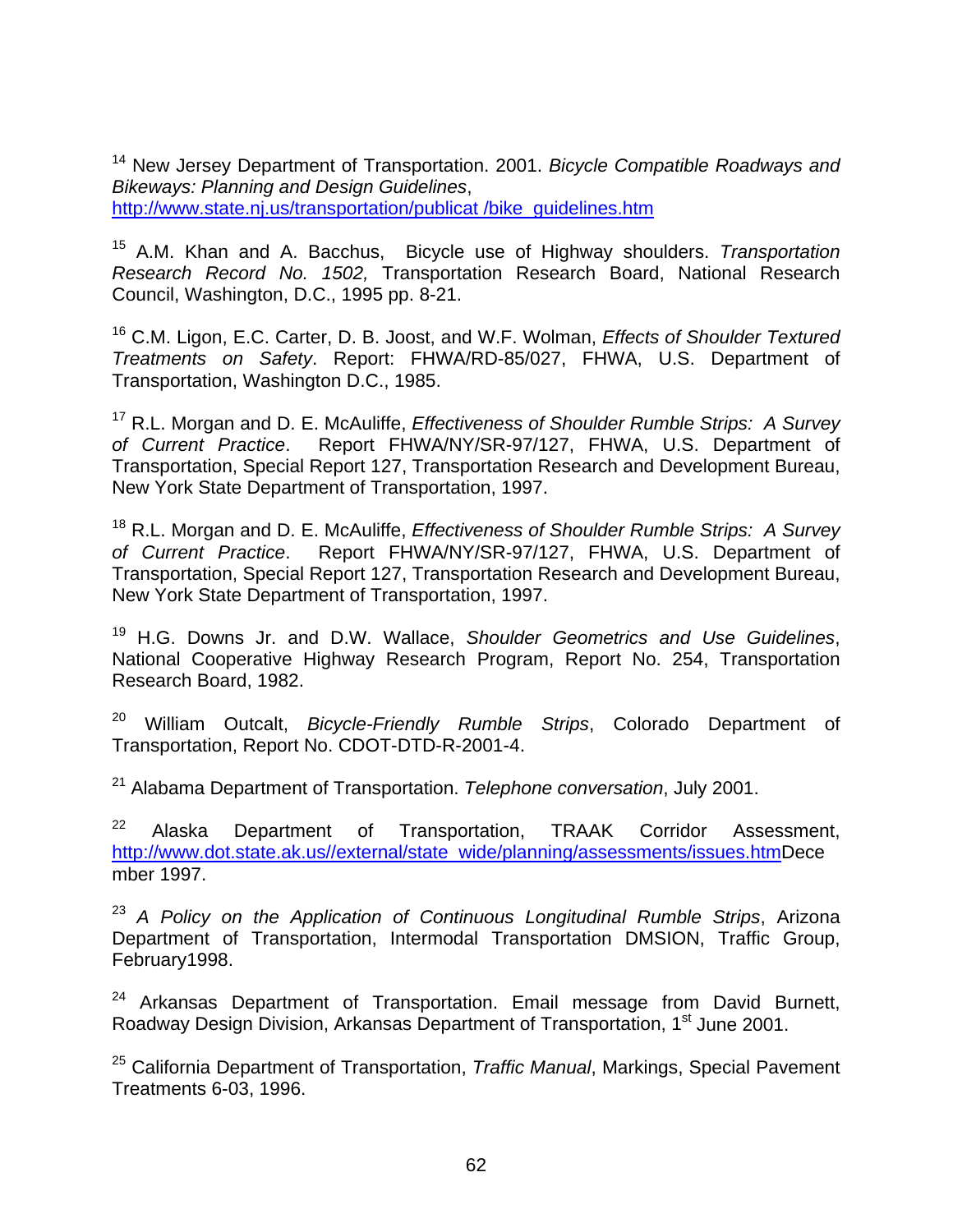$26$  Connecticut Department of Transportation. Email message by Erika Smith, Transportation Engineer, Connecticut Department of Transportation, 7<sup>th</sup> June 2001.

<sup>27</sup> Delaware Department of Transportation. Email message from David Petrosky, Project Planner, Bicycle & Pedestrian and Transportation Enhancement Programs, Delaware Department of Transportation, 7<sup>th</sup> June 2001.

 $28$  Georgia Department of Transportation. Telephone conversation with Greg Meyo, Assistant Road and Airport Design Engineer, Georgia Department of Transportation, 19<sup>th</sup> July 2001.

 $29$  Illinois Department of Transportation. Email message from Roger L. Driskell, Engineer of Policy & Procedures, Illinois Department of Transportation, 18<sup>th</sup> June 2001.

<sup>30</sup> Indiana Department of Transportation. Anthony L. Uremovich, Design Policy Engineer, Indiana Department of Transportation, 16<sup>th</sup> July 2001.

<sup>31</sup> Iowa Department of Transportation, Telephone conversation, Iowa Department of Transportation, July 2001.

<sup>32</sup> Kansas Department of Transportation. James O. Brewer Engineering Manager-State Road Office, Kansas Department of Transportation, 1<sup>st</sup> May 2001.

<sup>33</sup> Kentucky Department of Transportation. Ron Schneider, Kentucky Department of Transportation, July 2001

<sup>34</sup> Louisiana Department of Transportation. Email message from Eric Smith, Louisiana Department of Transportation, 17<sup>th</sup> July 2001.

<sup>35</sup> Maine Department of Transportation. Email message by John Balicki, Bicycle/Pedestrian Coordinator, Maine Department of Transportation, 31<sup>st</sup> May 2001.

<sup>36</sup> Maryland Department of Transportation. Email message by Ron Lipps, Assistant Director, Office of Traffic & Safety, Maryland Department of Transportation, 7<sup>th</sup> June 2001.

 $37$  Michigan Department of Transportation. Telephone conversation and email message from Carlos Libran, Design Standards Engineer, Michigan Department of Transportation, 19<sup>th</sup> July 2001.

<sup>38</sup> Minnesota Department of Transportation. Telephone conversation with Cassandra Isackson, Minnesota Department of Transportation, July 2001.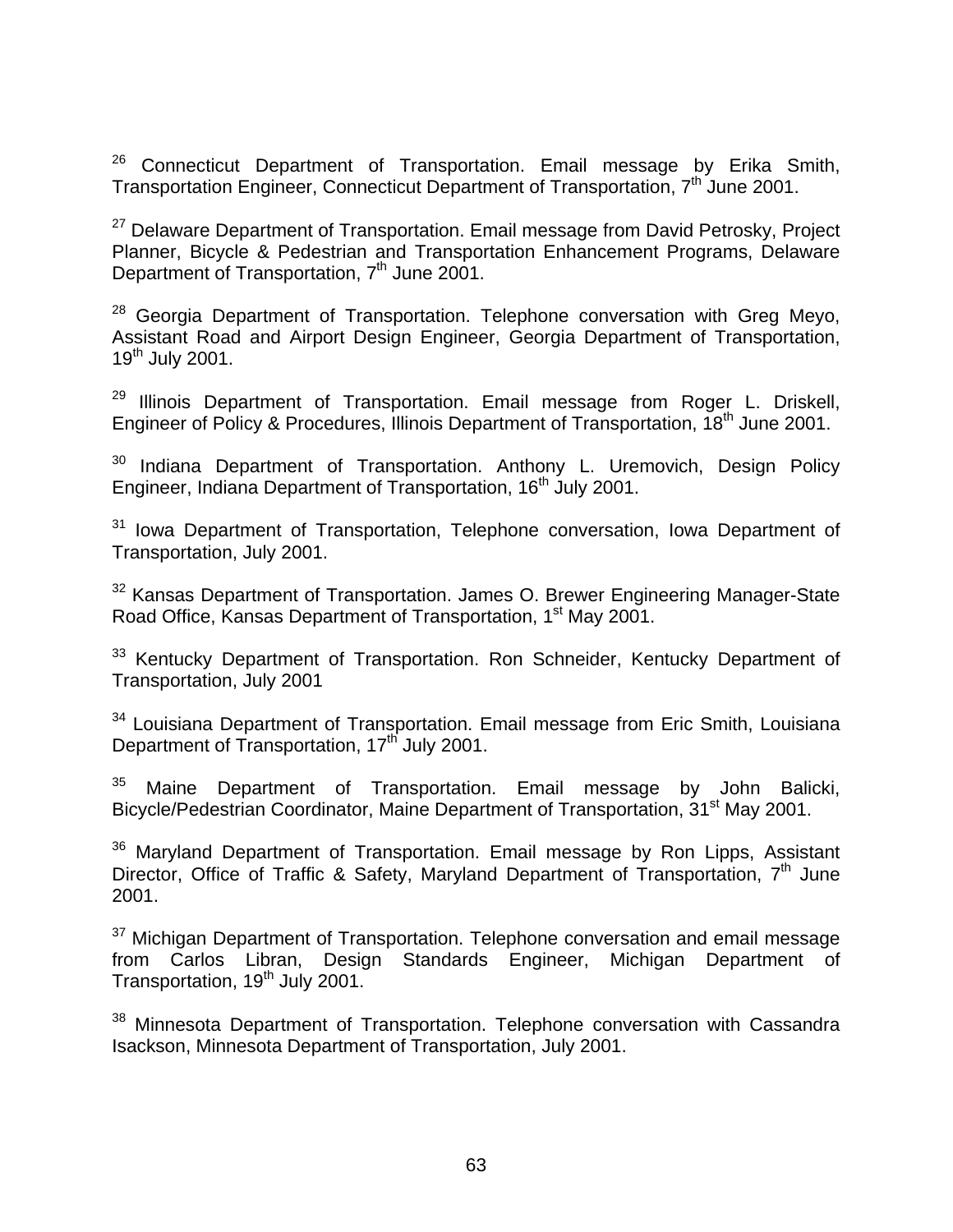<sup>39</sup> Mississippi Department of Transportation, Telephone conversation with Steve Spell, Mississippi Department of Transportation, July 2001.

<sup>40</sup> Montanta Department of Transportation, Management Memo: Shoulder Rumble Strip Policy, March 1, 1996.

<sup>41</sup> Montana Department of Transportation. Carol Strizich, Bicycle/Pedestrian Coordinator, Montana Department of Transportation, April 2001.

42 Nebraska Department of Transportation. Email message from Fred Bockus, Highway Designer III, Nebraska Department of Roads, 24<sup>th</sup> April 2001.

43 New Hampshire Department of Transportation. Telephone conversation with Bill Boing, New Hampshire Department of Transportation, July 2001.

44 North Carolina Department of Transportation. Gary Lee, North Carolina Department of Transportation, 5<sup>th</sup> June 2001.

<sup>45</sup> Ohio Department of Transportation. Email message from Dean Focke Standards Engineer, Ohio Department of Transportation, 25<sup>th</sup> April 2001.

<sup>46</sup> Oklahoma Department of Transportation. Telephone conversation with Brian Schmidth, Oklahoma Department of Transportation, July 2001.

<sup>47</sup> Oregon Department of Transportation. Email message from Samuel Johnston, Traffic Control Engineer, Oregon Department of Transportation, 31<sup>st</sup> May 2001.

<sup>48</sup> Rhode Island Department of Transportation. Telephone conversation with Spele Church, Rhode Island Department of Transportation, July 2001.

49 South Carolina Department of Transportation. Email message from Jim Frick, South Carolina Department of Transportation, 4<sup>th</sup> June 2001.

 $50$  South Dakota Department of Transportation. Email message from Tim Biorneberg, South Dakota Department of Transportation, 24<sup>th</sup> April 2001.

<sup>51</sup> Tennessee Department of Transportation. Telephone conversation with Jim Mork, Tennessee Department of Transportation, July 2001.

52 Texas Department of Transportation. Email message from Robert Kovar, Texas Department of Transportation, 31<sup>st</sup> May 2001.

53 Utah Department of Transportation. *Telephone conversation with Tory Torgerson,* July 2001.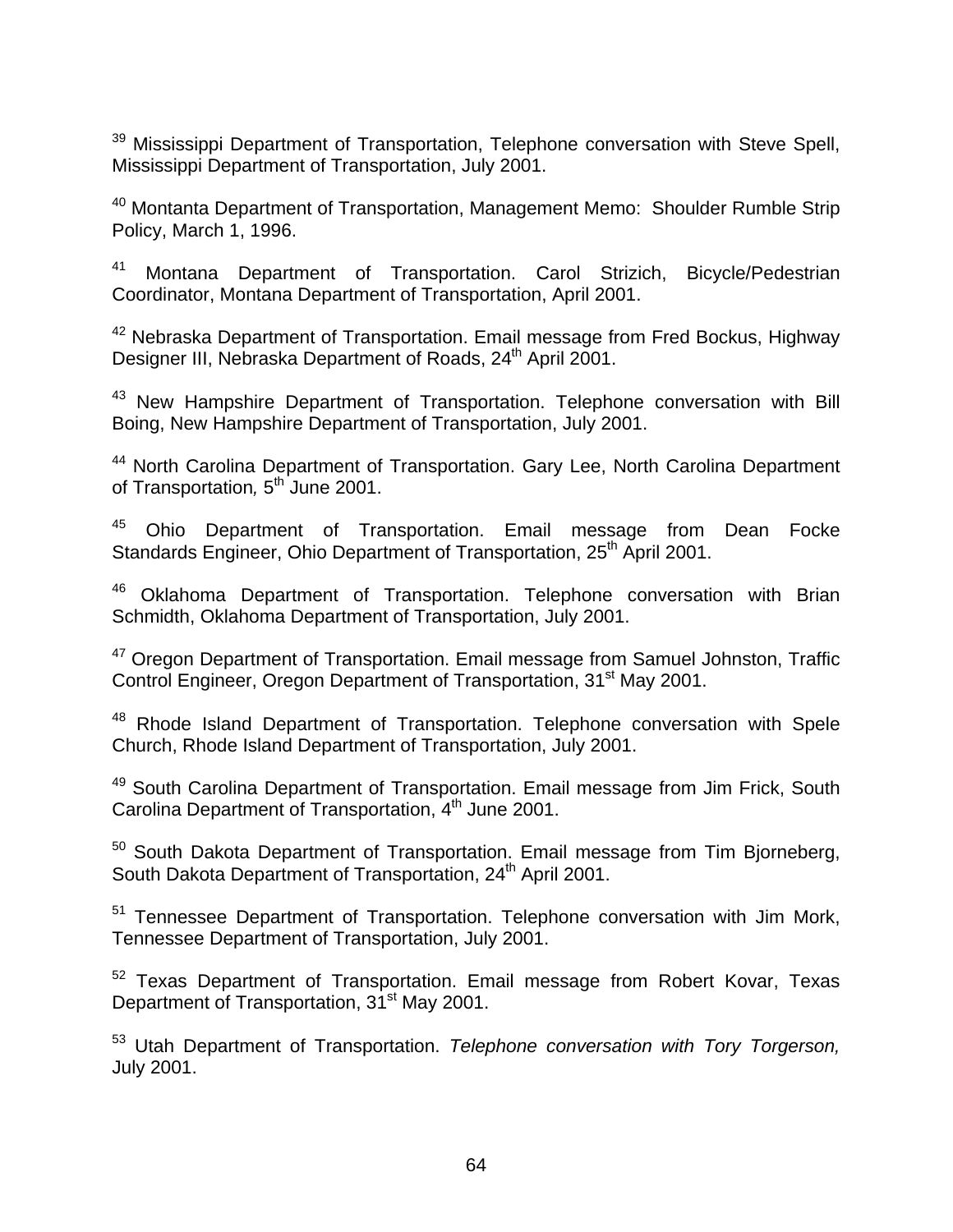<sup>54</sup> Vermont Department of Transportation. Email message from Bob Shattuck, Roadway & Traffic Design Engineer, Vermont Agency of Transportation, 24<sup>th</sup> April 2001.

55 West Virginia Department of Transportation. Telephone conversation with Lovell Facemire, West Virginia Department of Transportation, July 2001.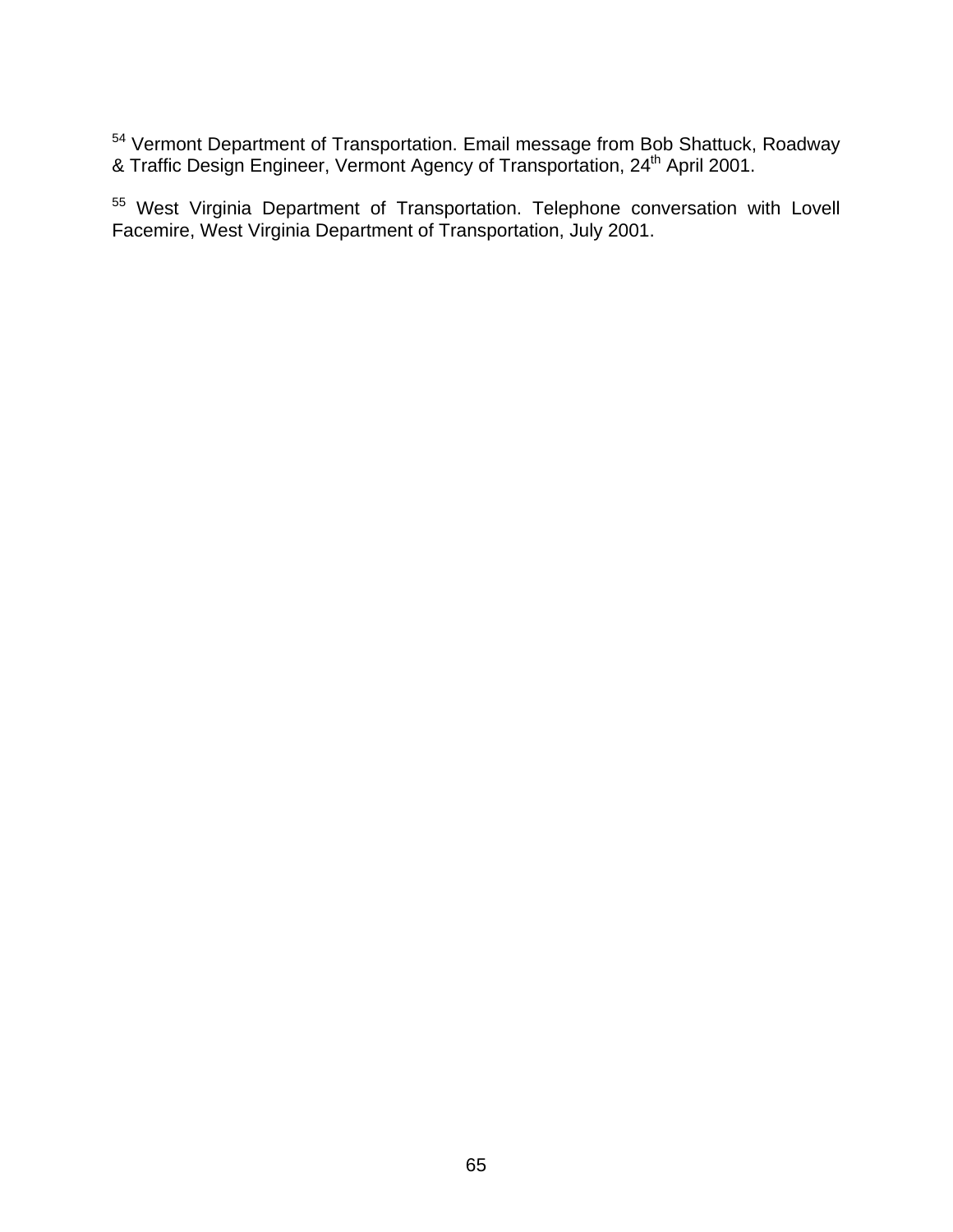## **BIBLIOGRAPHY**

- 1. FARS 90.Fatal Accident Reporting System 1990,USDOT HS 807 794.NHTSA. U.S. Department of Transportation, 1990.
- 2. Federal Highway Administration, *Rumble Strip: Survey Summary Results,*  August, 2000.
- 3. Garder, Per. Rumble Strips or Not Along Wide Shoulders Designated for Bicycle Traffic. *Transportation Research Record No. 1502,* Transportation Research Board, National Research Council, Washington D.C., 1995 pp 1-7.
- 4. Heffernan and Associates. Evaluation Study: Bike-to-Work-Day. February 28, 1990 City of Phoenix, Arizona, April 1990.
- 5. William W. Hunter and Herman F. Huang, User Counts in Bicycle Lanes and Multiuse Trails in the United States. *Transportation Research Record No. 1502*. Transportation Research Board, National Research Council, Washington, D.C.,1995, pp. 45-57.
- 6. J.F. Karus, D. Fife, and Conroy. Incidence, Severity, and Outcomes of Brain Injuries Involving Bicycles. *American Journal of Public Health Vol. 77*, 1987.pp. 76-78.
- 7. Maine Highway Accident Facts. Maine Department of Transportation, 1994.
- 8. Richard Moeur, Analysis of Gap Patterns in Longitudinal Rumble Strips to Accommodate Bicycle Travel, *Transportation Research Record No. 1705*, National Research Council, Washington, D.C., 2000, pp. 93-98.
- 9. J.G. Pigman and K.R. Agent, *Evaluation of I-75 Lane Closures: Final Report*, Report No. UKTRP-86-19, Kentucky Transportation Research Program, Lexington, Kentucky, August 1986.
- 10. *Statewide Rumble Strip Decisions: Outcome of Meeting Discussion*, Oregon State Department of Transportation, April 1999.
- 11. *The National Bicycling and Walking Study: Final Report*,. Publication No. FHWApd-94-023. U.S. Department of Transportation, 1994.
- 12. Florida Department of Transportation. Email message from Theo Petritsch, Florida Pedestrian and Bicycle Coordinator, Florida Department of Transportation, 24<sup>th</sup> April 2001.
- 13. [www.modot.state.mo.us](http://www.modot.state.mo.us/). Accessed on 17<sup>th</sup> July 2001.